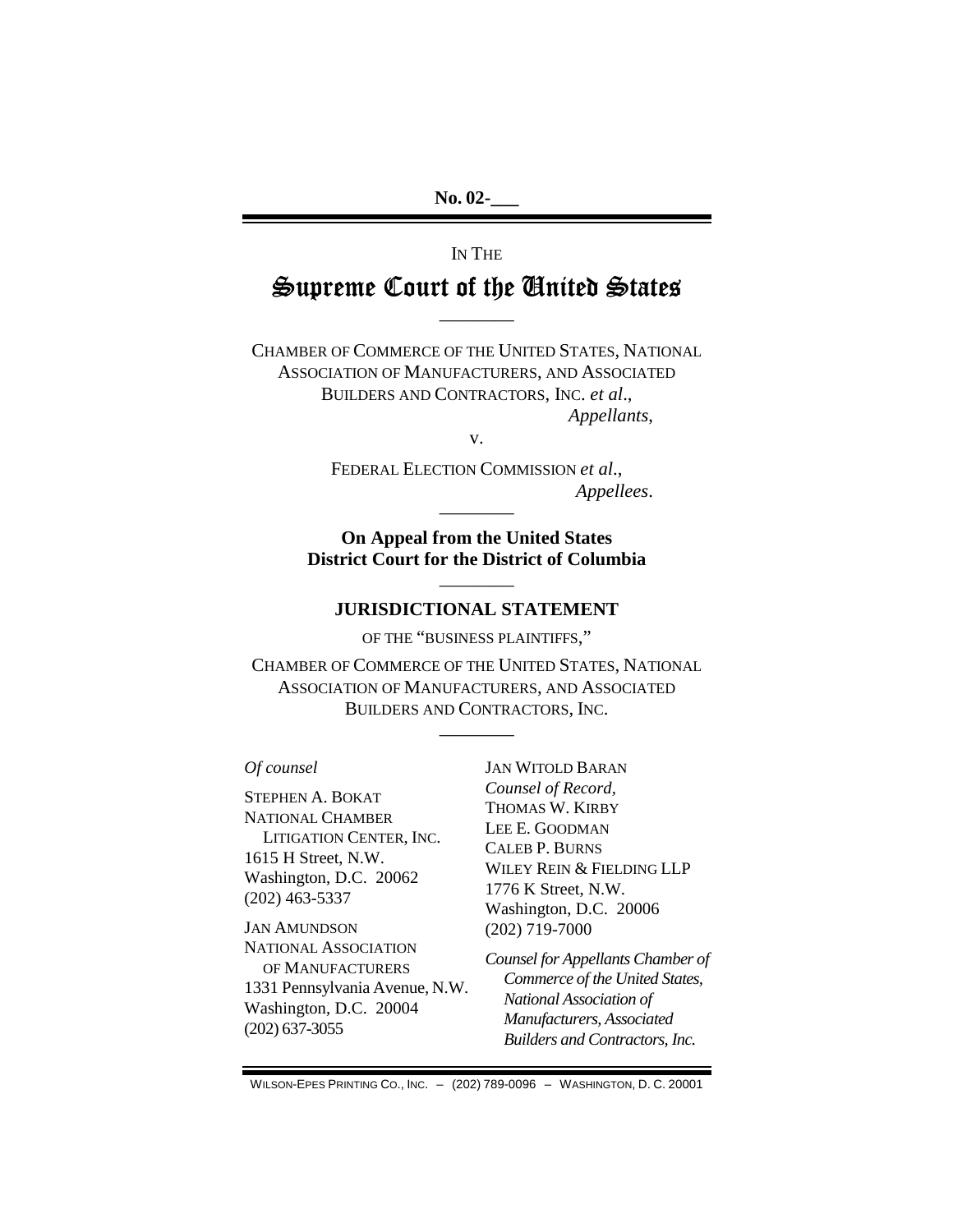# **QUESTIONS PRESENTED**

1. Whether the "electioneering communications" provisions of the Bipartisan Campaign Reform Act ("BCRA") (§§ 201, 203, 204, and 311), violate the right of business corporations and those who wish to hear their independent speech and associate with them under the First Amendment.

2. Whether the "coordination" provisions of BCRA (§§ 202 and 214) violate the First Amendment rights of business corporations and those who wish to hear their speech and associate with them.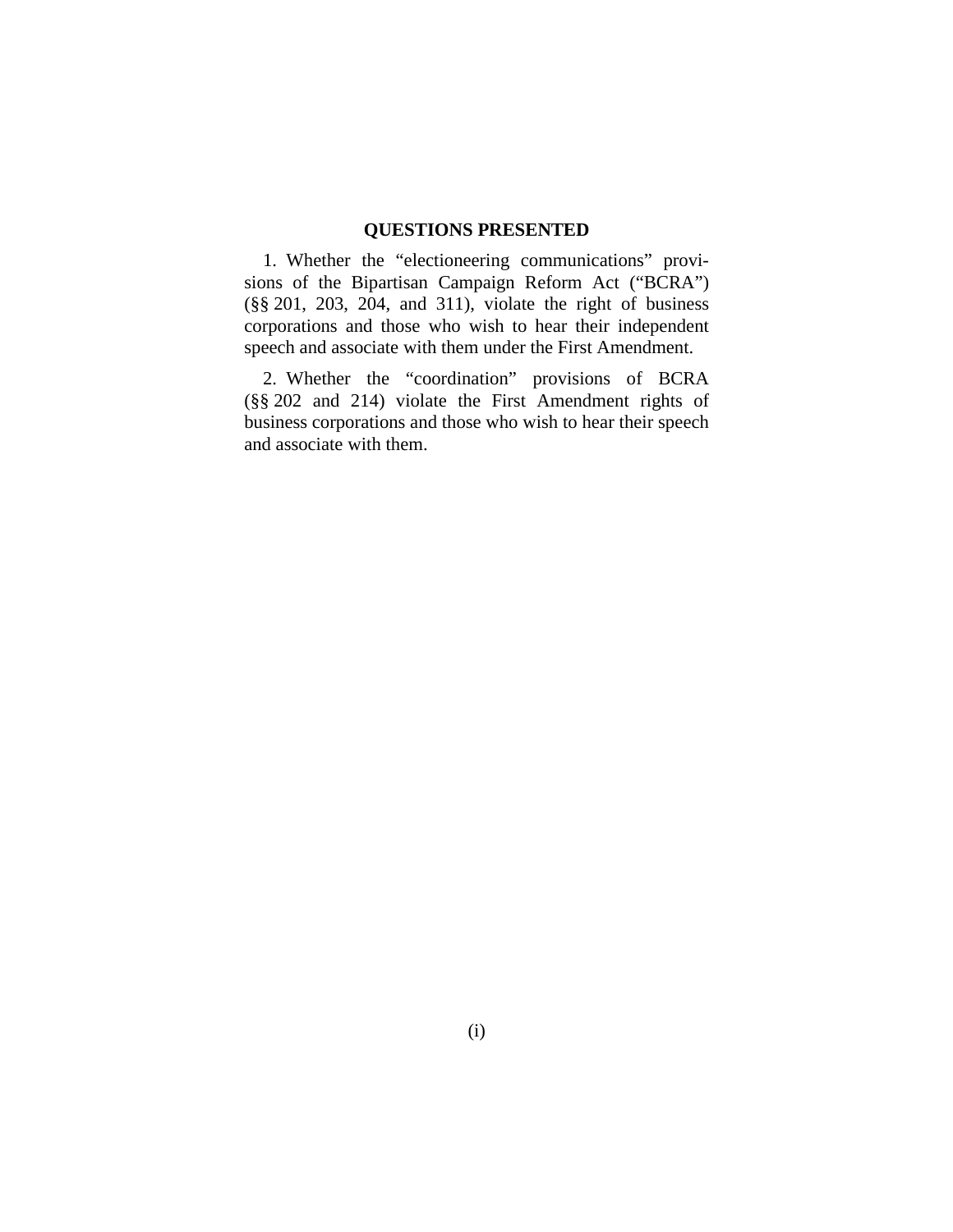#### **PARTIES TO THE PROCEEDINGS**

The Appellants here, Plaintiffs in two of the eleven cases consolidated in the district court, represent the interests of American business and business corporations. The Appellants are the Chamber of Commerce of the United States, the National Association of Manufacturers, and the Associated Builders and Contractors, Inc. They are referred to herein as the "Business Plaintiffs."

- The Chamber of Commerce of the United States ("Chamber") is the world's largest not-for-profit business federation. Founded in 1912, the Chamber represents over 3,000,000 businesses and business associations. The Chamber is a corporation, as are many of its members and supporters, and it is exempt from taxation under § 501(c)(6) of the Internal Revenue Code.
- The National Association of Manufacturers ("NAM") is the oldest and largest broad-based industrial trade association in the United States. Its membership comprises 14,000 companies and 350 member associations, meaning that NAM represents about 18 million individuals. Like many trade associations, NAM is incorporated and is exempt from taxation under  $§ 501(c)(6).$
- The Associated Builders and Contractors, Inc. ("ABC") represents more than 23,000 contractors and related firms in the construction industry, both unionized and non-unionized, who share the view that work should be awarded and performed on the basis of merit, regardless of labor affiliation. ABC is funded primarily by membership dues and is exempt from taxation under  $§ 501(c)(6).$ <sup>\*</sup>

<sup>∗</sup> The Associated Builders and Contractors Political Action Committee (ABC PAC) and the U.S. Chamber Political Action Committee (U.S. Chamber PAC) will participate in this appeal as Appellees.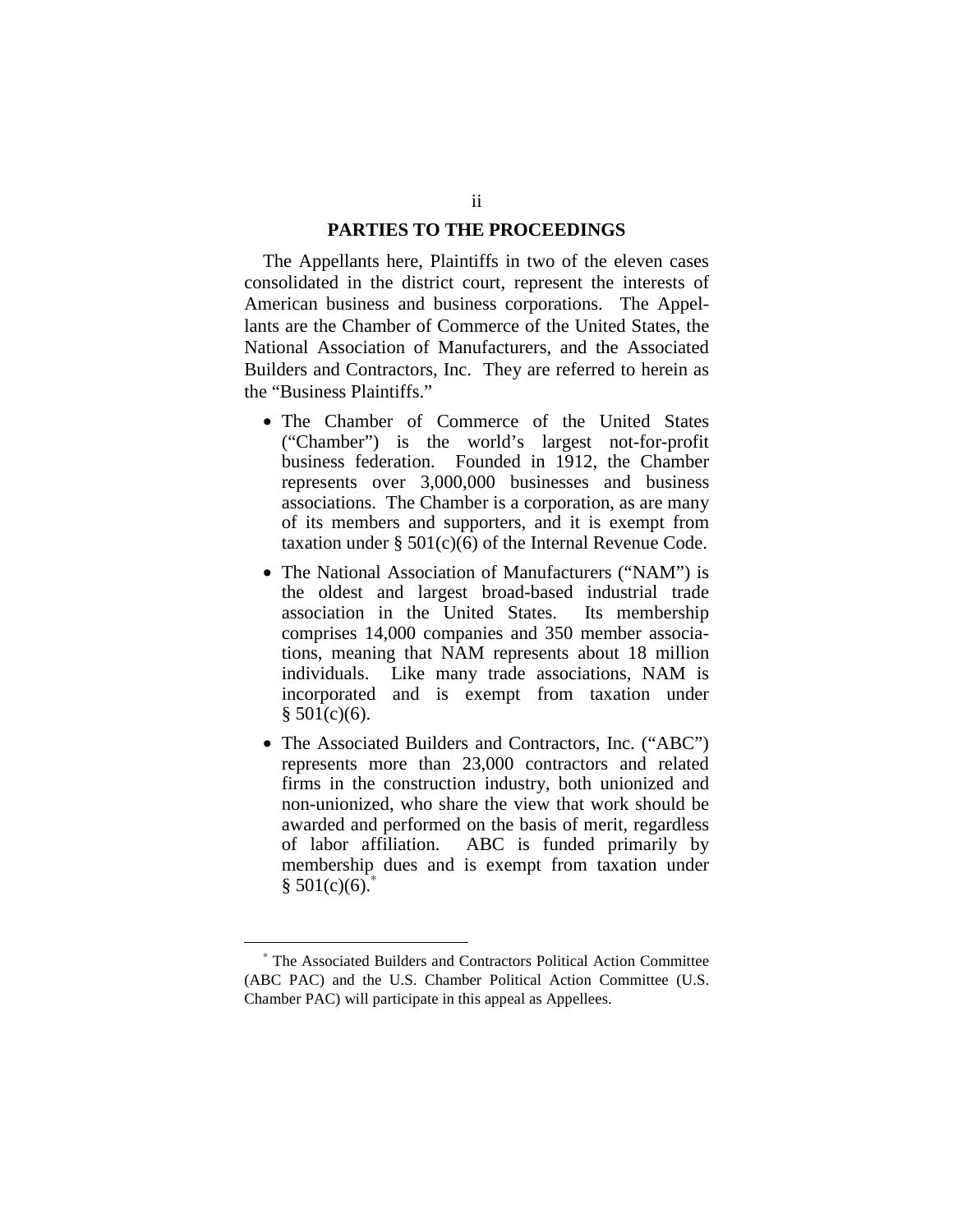The Appellees here, who collectively were Defendants in the district court, fall into two categories: the Government Defendants, comprising the Federal Election Commission ("FEC"), the Federal Communications Commission, and the United States of America; and the Intervenor Defendants, comprising Senator John McCain; Senator Russell Feingold; Representative Christopher Shays; Representative Martin Meehan; Senator Olympia Snowe; and Senator James Jeffords. They are referred to collectively herein as Defendants.

#### **CORPORATE DISCLOSURE STATEMENT**

1. The Chamber of Commerce of the United States of America is a non-profit, non-stock corporation, exempt from taxation under I.R.C.  $\S$  501(c)(6).

2. The National Association of Manufacturers is a nonprofit, non-stock corporation, exempt from taxation under I.R.C. § 501(c)(6).

3. The Associated Builders and Contractors, Inc. is a nonprofit, non-stock corporation, exempt from taxation under I.R.C.  $§ 501(c)(6)$ .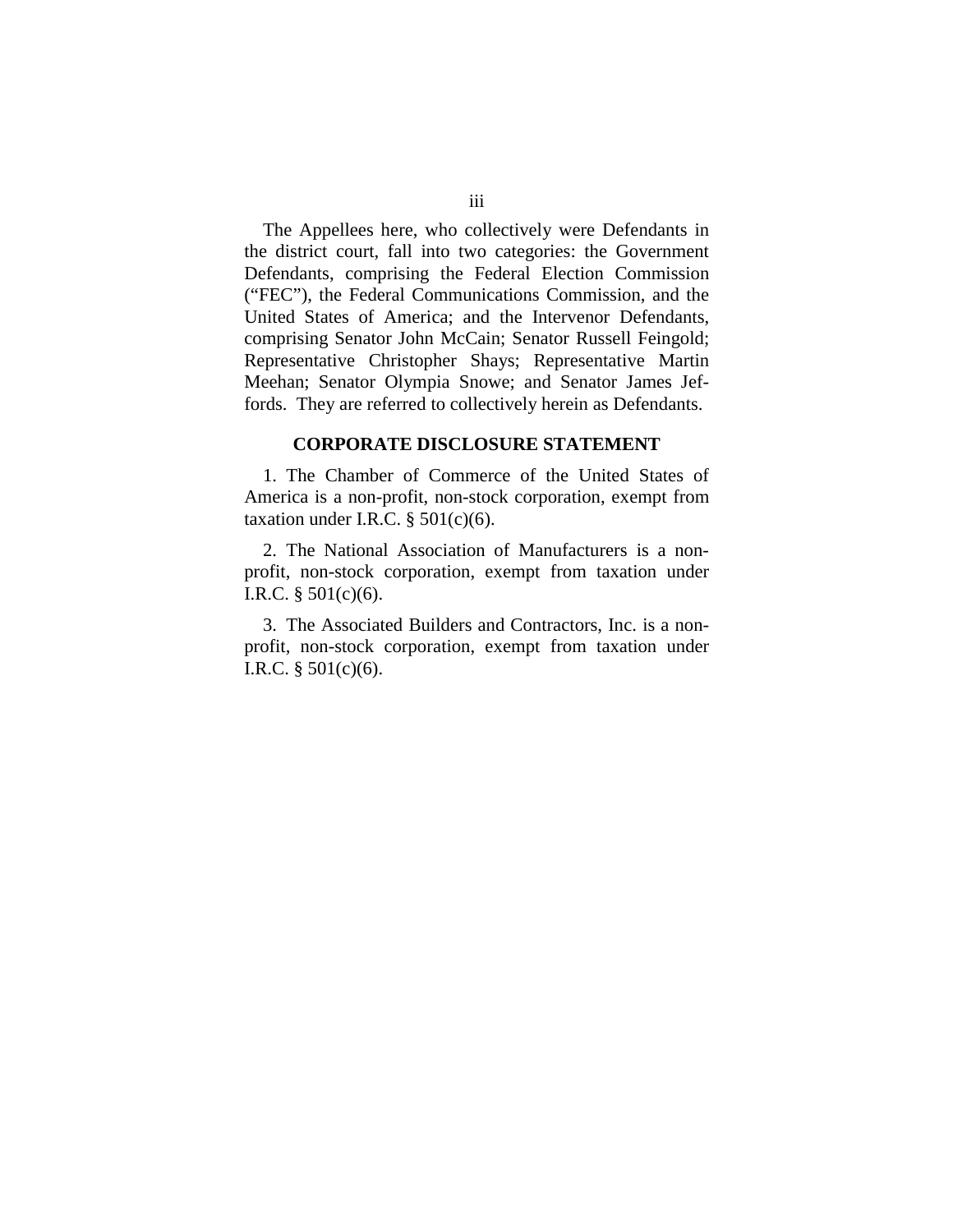# TABLE OF CONTENTS

|                                                                                                                                                                                                                                                                                                                                 | Page                    |
|---------------------------------------------------------------------------------------------------------------------------------------------------------------------------------------------------------------------------------------------------------------------------------------------------------------------------------|-------------------------|
|                                                                                                                                                                                                                                                                                                                                 | i                       |
| PARTIES TO THE PROCEEDINGS                                                                                                                                                                                                                                                                                                      | $\overline{\mathbf{1}}$ |
| CORPORATE DISCLOSURE STATEMENT                                                                                                                                                                                                                                                                                                  | iii                     |
|                                                                                                                                                                                                                                                                                                                                 | vii                     |
|                                                                                                                                                                                                                                                                                                                                 | $\mathbf{1}$            |
|                                                                                                                                                                                                                                                                                                                                 | $\mathbf{1}$            |
| PERTINENT CONSTITUTIONAL AND                                                                                                                                                                                                                                                                                                    | 1                       |
|                                                                                                                                                                                                                                                                                                                                 | $\overline{4}$          |
|                                                                                                                                                                                                                                                                                                                                 | 7                       |
|                                                                                                                                                                                                                                                                                                                                 | 7                       |
| BCRA's Electioneering Communications Provision                                                                                                                                                                                                                                                                                  | 8                       |
|                                                                                                                                                                                                                                                                                                                                 | 10                      |
| THE QUESTIONS PRESENTED ARE                                                                                                                                                                                                                                                                                                     | 15                      |
| BCRA'S ATTEMPT TO RESTRICT BUSI-<br>$\mathbf{I}$ .<br>NESS CORPORATIONS' PUBLIC DISCUS-<br>SION OF ISSUES AND CANDIDATES<br>THAT DOES NOT USE EXPLICIT WORDS<br>EXPRESSLY ADVOCATE<br>TO T<br>THE<br>ELECTION OR DEFEAT OF A CLEARLY<br><b>IDENTIFIED</b><br><b>FEDERAL</b><br><b>CANDIDATE</b><br>VIOLATES THE FIRST AMENDMENT | 15                      |
| A. Buckley Holds That Campaign Finance<br>Regulation Cannot Regulate Discussions<br>Of Issues And Candidates That Do Not                                                                                                                                                                                                        |                         |
|                                                                                                                                                                                                                                                                                                                                 | 16                      |
|                                                                                                                                                                                                                                                                                                                                 |                         |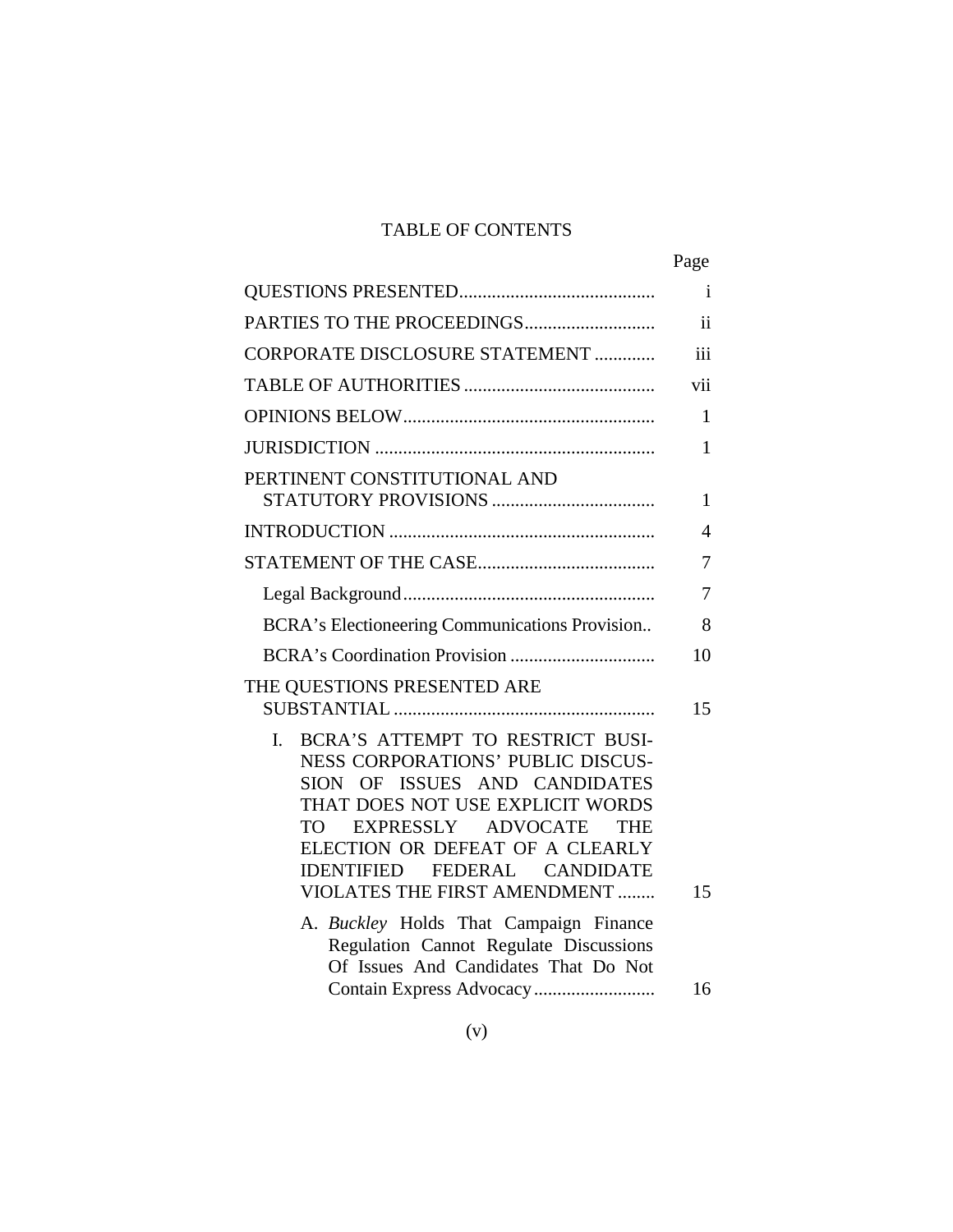# TABLE OF CONTENTS—Continued

|                                                                                                                                                                                                                                                               | Page     |
|---------------------------------------------------------------------------------------------------------------------------------------------------------------------------------------------------------------------------------------------------------------|----------|
| B. The Broadening Construction Imposed On<br>The Backup Definition Of Electioneering<br>Communication Was Not A Permissible<br>Or Effective Cure For The Provision's                                                                                          | 18       |
| BCRA'S OVERBROAD AND VAGUE<br>II.<br>COORDINATION PROVISIONS<br>ARE<br><b>INFLICTING FIRST AMENDMENT HARM</b><br>THAT MUST BE REMEDIED NOW                                                                                                                    | 20       |
| A. Before BCRA, The FEC And The Courts<br>Had Correctly Recognized That Pres-<br>ervation Of Core First Amendment Values<br>Required That Coordination Be Construed                                                                                           |          |
| To Require An Element Of Agreement<br>B. By Rejecting The Constitutionally Man-<br>dated Requirement That Some Agreement<br>Exist To Justify Treating Otherwise Inde-<br>pendent Spending As A Contribution,<br><b>BCRA's Coordination Provisions Violate</b> | 22<br>24 |
| C. The Vagueness Challenge Is Justiciable                                                                                                                                                                                                                     | 26       |
| The Business Plaintiffs And Thousands<br>$1_{-}$<br>Of Other Similar Entities Are Suffering<br>Immediate And Ongoing First Amend-                                                                                                                             | 27       |
| The FEC's Regulations Do Not Pre-<br>2.                                                                                                                                                                                                                       | 28       |
| The Vagueness Of The Coordination<br>3.<br>Provisions Has Not Been Cured                                                                                                                                                                                      | 30       |
|                                                                                                                                                                                                                                                               | 31       |
|                                                                                                                                                                                                                                                               | 1a       |
|                                                                                                                                                                                                                                                               |          |

vi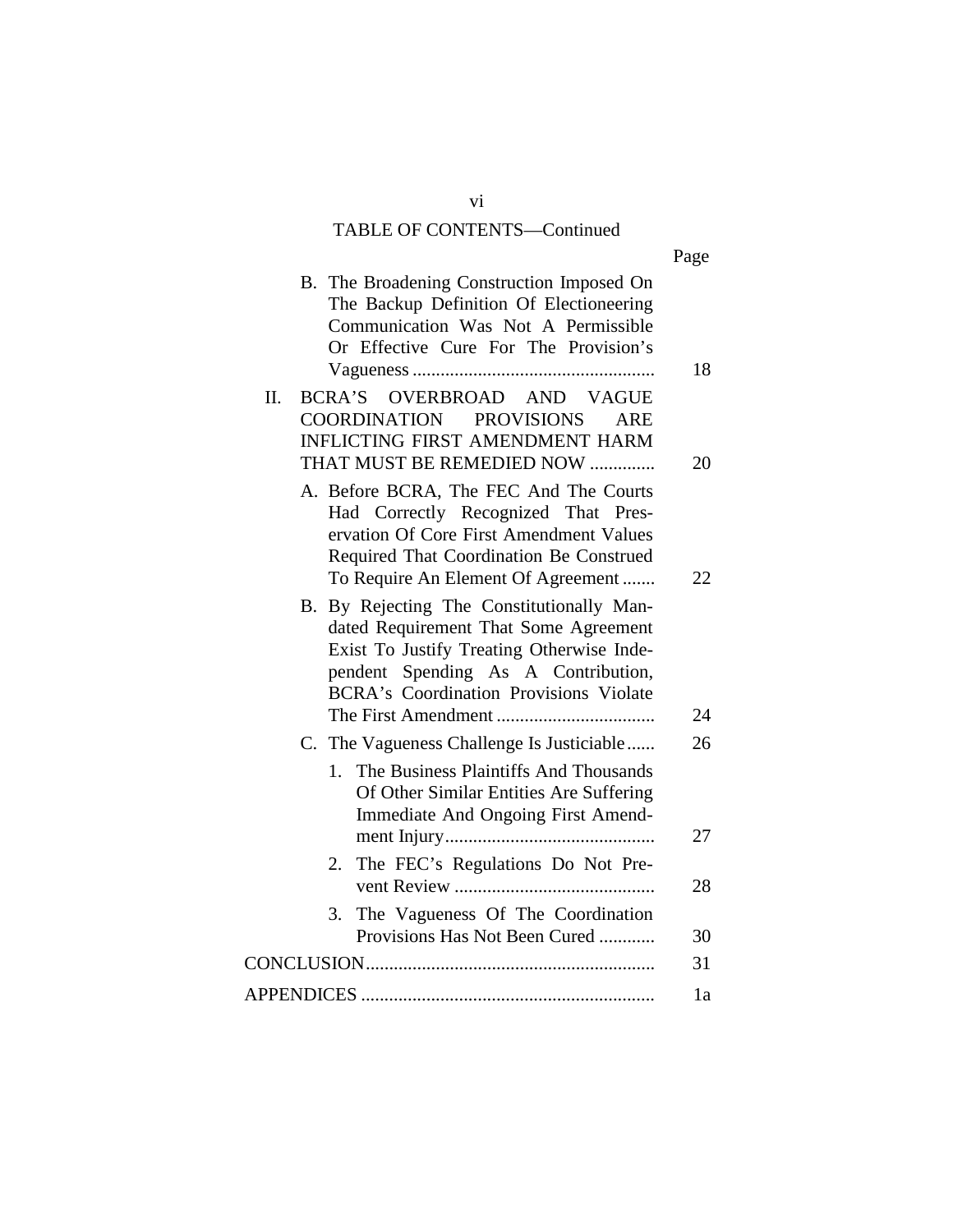# vii TABLE OF AUTHORITIES

# CASES Page

| Abbott Labs v. Gardner, 387 U.S. 136 (1967)<br>27         |
|-----------------------------------------------------------|
|                                                           |
| Colorado Republican Federal Campaign Com-                 |
|                                                           |
| <i>CFTC v. Schor</i> , 478 U.S. 833 (1986)<br>16          |
| Chamber of Commerce of the United States v.               |
|                                                           |
| FEC v. Christian Coalition, 52 F. Supp. 2d 45             |
|                                                           |
| FEC v. Furgatch, 807 F.2d 857 (9th Cir. 1987)<br>19       |
| FEC v. Massachusetts Citizens for Life, Inc., 479         |
|                                                           |
| Martin Tractor Co. v. FEC, 627 F.2d 375 (D.C.             |
| Cir. 1980)<br>29                                          |
| Pilot Life Insurance Co. v. Dedeaux, 481 U.S. 41          |
| $(1987)$<br>25                                            |
| United Mine Workers v. Gibbs, 383 U.S. 715                |
| $(1966)$<br>29                                            |
| United States v. Albertini, 472 U.S. 675 (1985)<br>16     |
| Vermont Agency of Natural Resources v. United             |
| <i>States ex rel. Stevens, 529 U.S. 765 (2000) </i><br>27 |
|                                                           |

# CONSTITUTION, STATUTES, REGULATIONS

| Constitution of the United States First Amend- |    |
|------------------------------------------------|----|
|                                                |    |
| Bipartisan Campaign Reform Act of 2002, Pub.   |    |
|                                                |    |
| Federal Election Campaign Act of 1971, 2       |    |
| U.S.C. § 431 et seq.                           |    |
|                                                | -1 |
|                                                | 14 |
|                                                | 14 |
|                                                | 31 |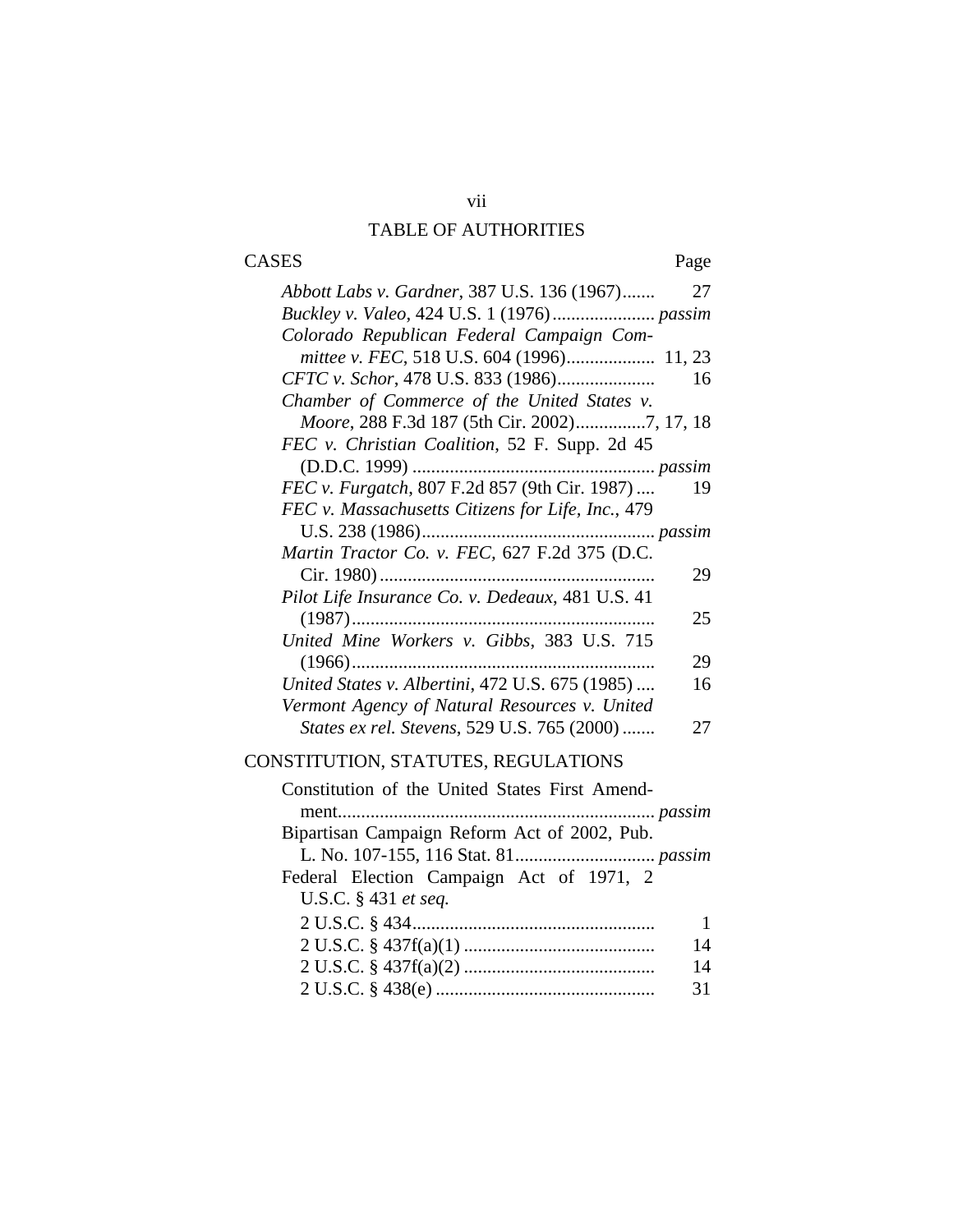# viii

# TABLE OF AUTHORITIES—Continued

| × |
|---|
|---|

| 10 |
|----|
| 10 |
| 2  |
|    |
| 10 |
|    |
| 30 |
| 30 |
| 30 |

# MISCELLANEOUS

| 13A Charles A. Wright et al., Federal Practice |    |
|------------------------------------------------|----|
| and Procedure § 3532.3 (2d ed. 1984)           | 26 |
|                                                |    |
| 147 Cong. Rec. S2704, 06-08, 10, 12-13 (daily  |    |
|                                                | 19 |
| Statement For The Record By Commissioner       |    |
| Bradley A. Smith In FEC MUR 4624 (Nov. 6,      |    |
|                                                | クラ |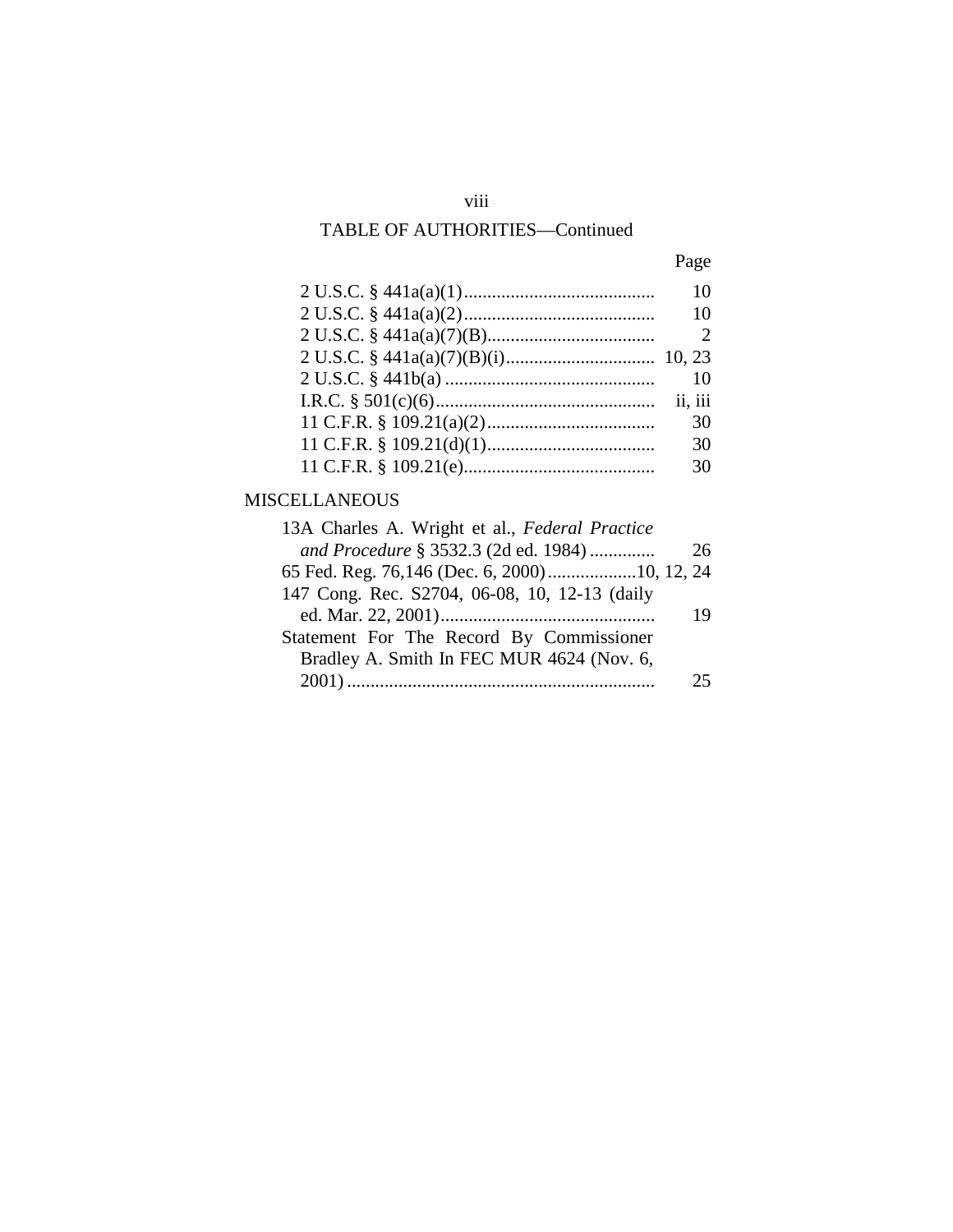#### **OPINIONS BELOW**

The district court's opinions are not yet reported. *See* App. 3a. As ordered by the Court, appellants are cooperating to prepare a single printed set of opinions. The district court's Order staying the effect of its decision and the accompanying Memorandum Opinions are reprinted at App. 4a-20a.

### **JURISDICTION**

The district court entered judgment on May 2, 2003. Appellants filed timely notice of appeal on May 7, 2003. Appellants' notice of appeal is reprinted at App. 1a-2a. This Court has jurisdiction pursuant to  $\S$  403(a)(3) of BCRA.

## **PERTINENT CONSTITUTIONAL AND STATUTORY PROVISIONS**

1. The Bipartisan Campaign Reform Act of 2002 ("BCRA"), Pub. L. No. 107-155, 116 Stat. 81 (2002), is reprinted at App. 22a-85a. The two provisions on which this statement focuses are the following:

#### **Electioneering Communications**

Section 201(a) of BCRA amends the Federal Election Campaign Act of 1971, 2 U.S.C. § 431 *et seq.* ("FECA") by adding the following to 2 U.S.C. § 434 as part of subsection (f):

(3) ELECTIONEERING COMMUNICATIONS.—For purposes of this subsection—

[PRIMARY DEFINITION]

(A) IN GENERAL.—(i) The term "electioneering communication" means any broadcast, cable, or satellite communication which—

(I) refers to a clearly identified candidate for Federal office;

(II) is made within—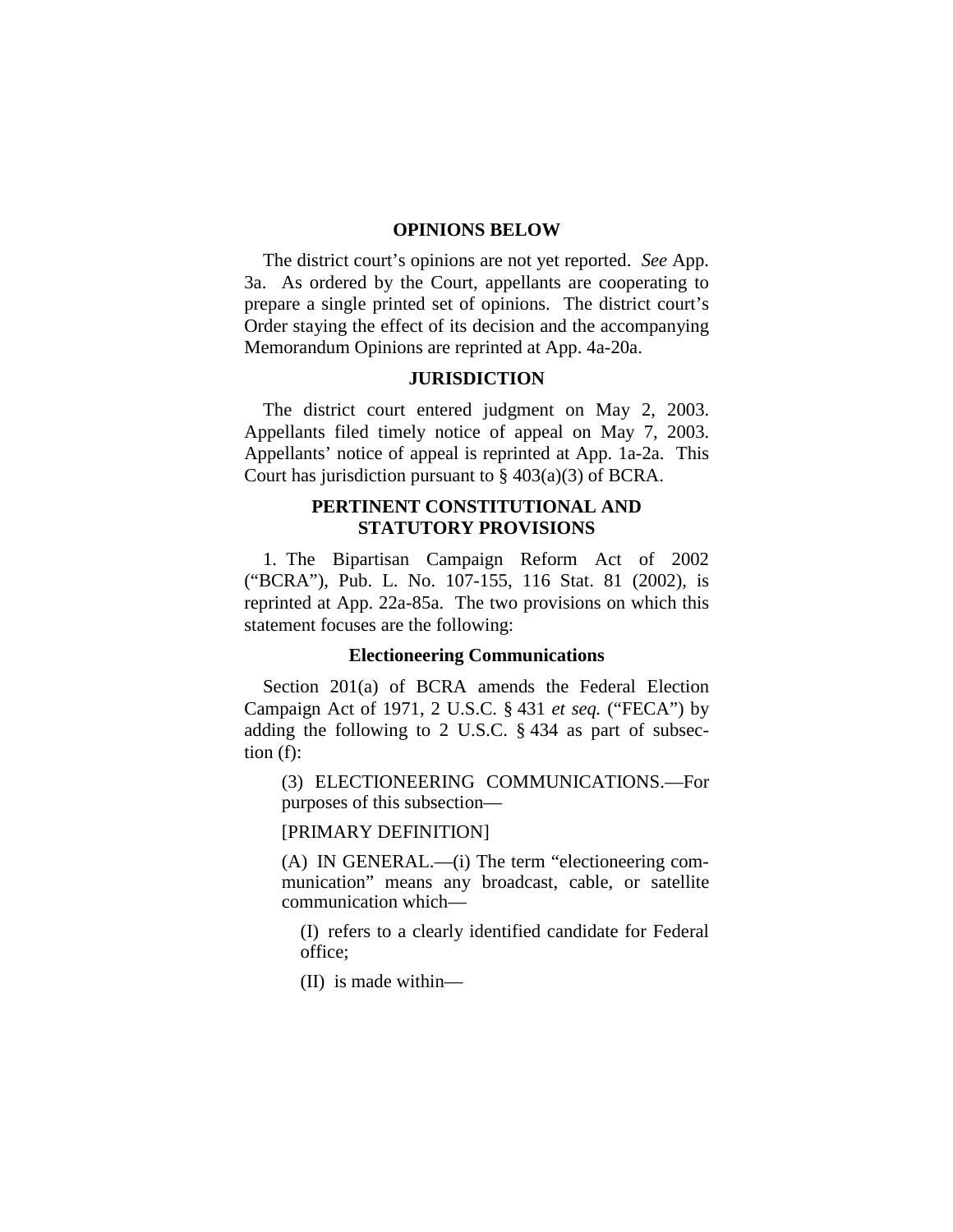(aa) 60 days before a general, special, or runoff election for the office sought by the candidate; or

(bb) 30 days before a primary or preference election, or a convention or caucus of a political party that has authority to nominate a candidate, for the office sought by the candidate; and

(III) in the case of a communication which refers to a candidate for an office other than President or Vice President, is targeted to the relevant electorate.

#### [BACKUP DEFINITION]

(ii) If clause (i) is held to be constitutionally insufficient by final judicial decision to support the regulation provided herein, then the term "electioneering communication" means any broadcast, cable, or satellite communication which promotes or supports a candidate for that office, or attacks or opposes a candidate for that office (regardless of whether the communication expressly advocates a vote for or against a candidate) and which also is suggestive of no plausible meaning other than an exhortation to vote for or against a specific candidate.

#### **Coordination**

Section 214(a) of BCRA amended FECA, 2 U.S.C.  $§$  441a(a)(7)(B), by inserting after existing clause (i) and before the former clause (ii)—redesignated as clause (iii) the following new clause (ii):

(ii) expenditures made by any person (other than a candidate or candidate's authorized committee ) in cooperation, consultation, or concert with, or at the request or suggestion of, a national, State, or local committee; and

Section 214(b), (c), and (d) of BCRA provide as follows:

(b) REPEAL OF CURRENT REGULATIONS.—The regulations on coordinated communications paid for by persons other than candidates, authorized committees of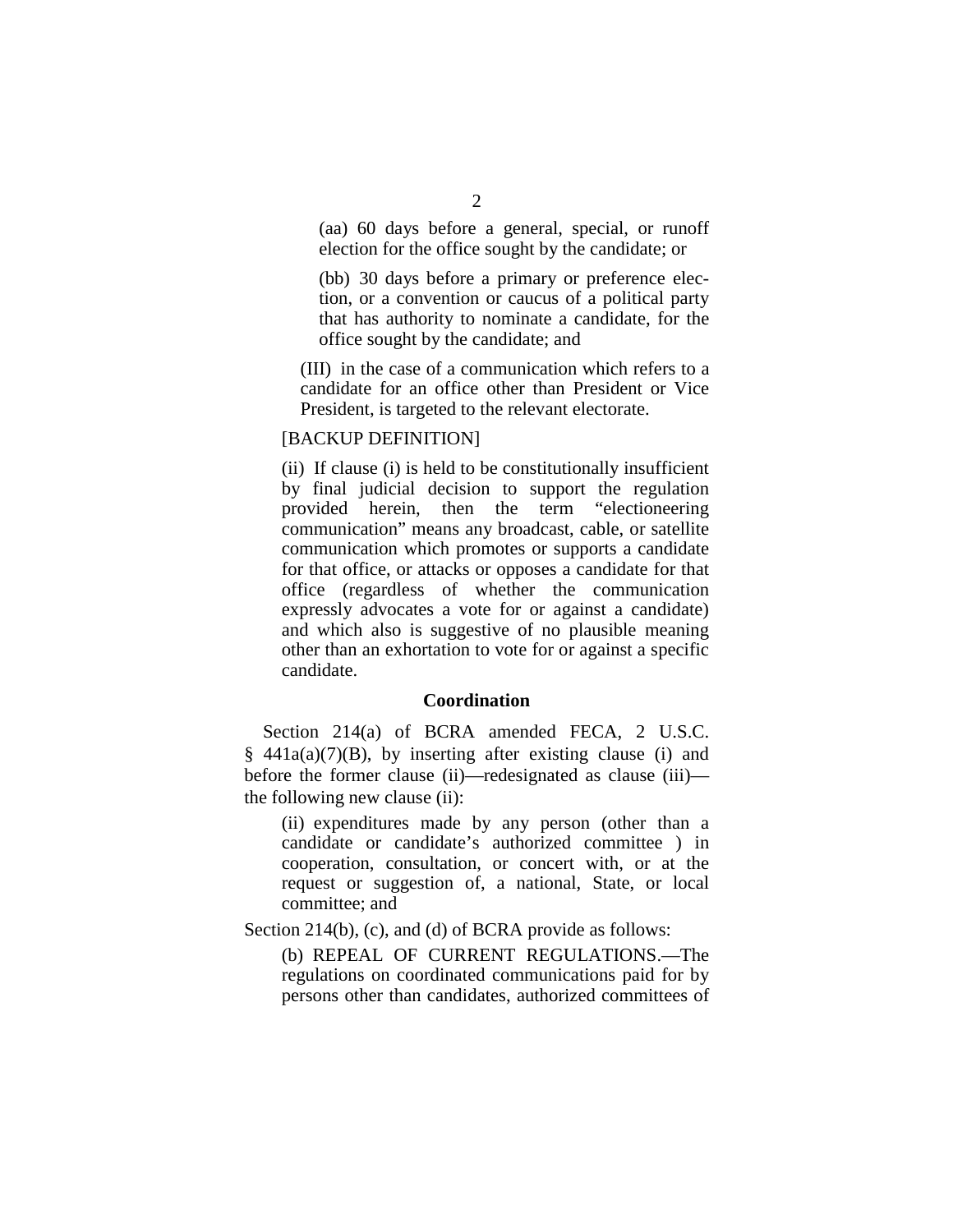candidates, and party committees adopted by the Federal Election Commission and published in the Federal Register at page 76138 of volume 65, Federal Register, on December 6, 2000, are repealed as of the date by which the Commission is required to promulgate new regulations under subsection (c) (as described in section  $402(c)(1)$ ).

(c) REGULATIONS BY THE FEDERAL ELEC-TION COMMISSION.—The Federal Election Commission shall promulgate new regulations on coordinated communications paid for by persons other than candidates, authorized committees of candidates, and party committees. The regulations shall not require agreement or formal collaboration to establish coordination. In addition to any subject determined by the Commission, the regulations shall address—

(1) payments for the republication of campaign materials;

(2) payments for the use of a common vendor;

(3) payments for communications directed or made by persons who previously served as an employee of a candidate or a political party; and

(4) payments for communications made by a person after substantial discussion about the communication with a candidate or a political party.

(d) MEANING OF CONTRIBUTION OR EXPENDI-TURE FOR THE PURPOSES OF SECTION 316.— Section 316(b)(2) of the Federal Election Campaign Act of 1971 (2 U.S.C.  $441b(b)(2)$ ) is amended by striking "shall include" and inserting "includes a contribution or expenditure, as those terms are defined in section 301, and also includes".

2. The First Amendment of the United States Constitution is reprinted at App. 21a.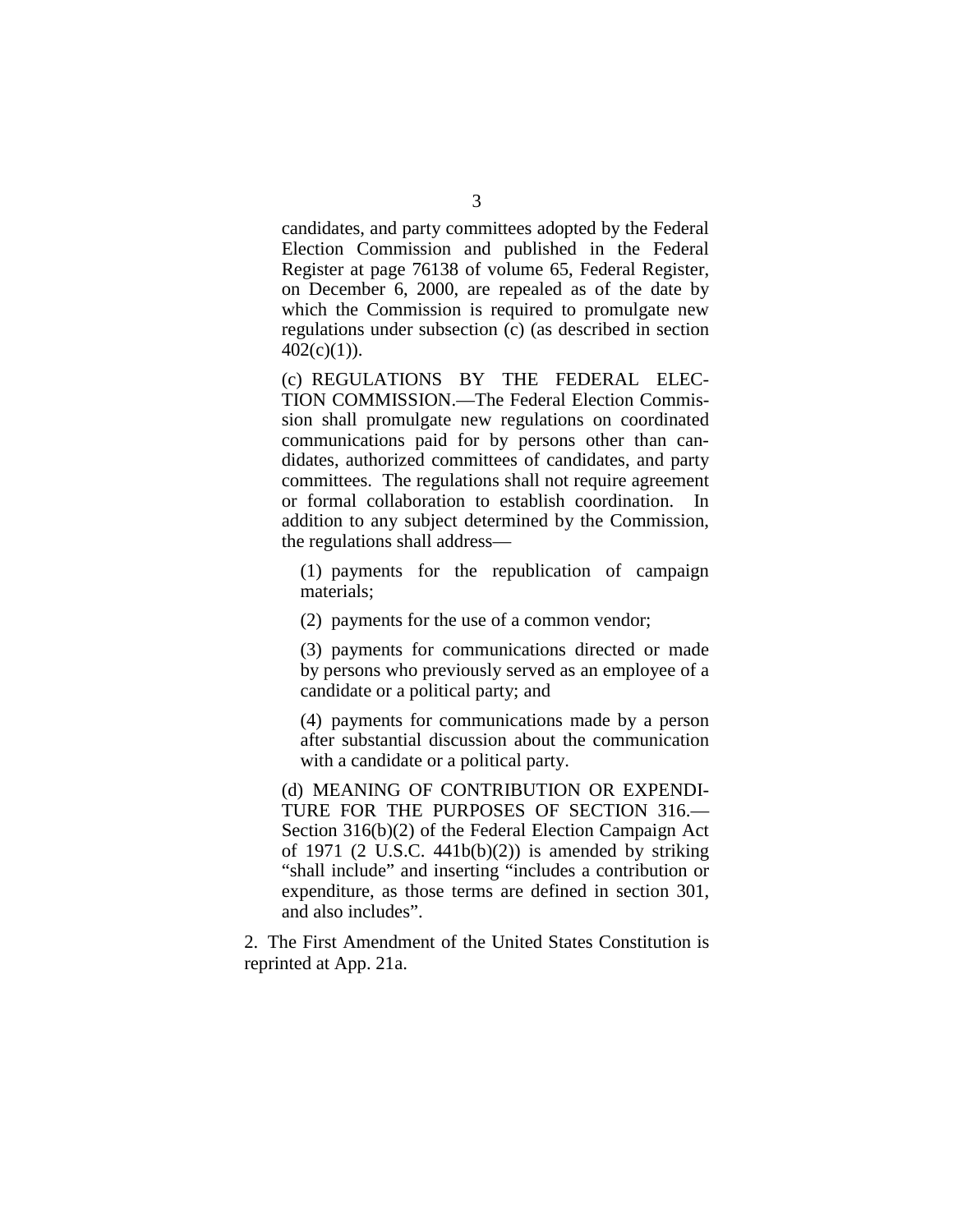### **INTRODUCTION**

The success and vitality of American business, and of the corporations by which most of America's business is conducted, are critical to the welfare and happiness of the American people and to the security and stability of our nation. Corporations are primary employers, providing jobs, salaries, healthcare, retirement, and other benefits to most Americans; they produce much of our nation's goods and wealth; and their stock and other securities are central to retirement and investment plans. Business corporations are profoundly affected by federal policy, legislation, and executive activity on a wide range of issues, ranging from tort reform to taxes, intellectual property to import controls, employment standards to environmental protection. As a result, all Americans, including American voters and government officials, as well as workers, retirees, investors, and consumers, have a vital (if not always fully appreciated) interest in hearing what corporations have to say about the key issues of the day. At the same time, American corporations have a compelling need to communicate their views and concerns to Americans, including federal and political party officials. The First Amendment's fundamental rule that "Congress shall make no law . . . abridging the freedom of speech, or the right of the people . . . to petition the Government for a redress of grievances" protects the rights of corporations to speak on public issues and of Americans generally to hear that speech. And this protection has its fullest and most urgent application to speech at election time when Americans are most focused on policy issues and are assessing candidates in light of policy positions.

The Business Plaintiffs who join in this Jurisdictional Statement—the Chamber, NAM, and ABC—are three of the major incorporated associations through which American business and business corporations communicate with Americans and American government officials. Although the Business Plaintiffs do not always concur with one another on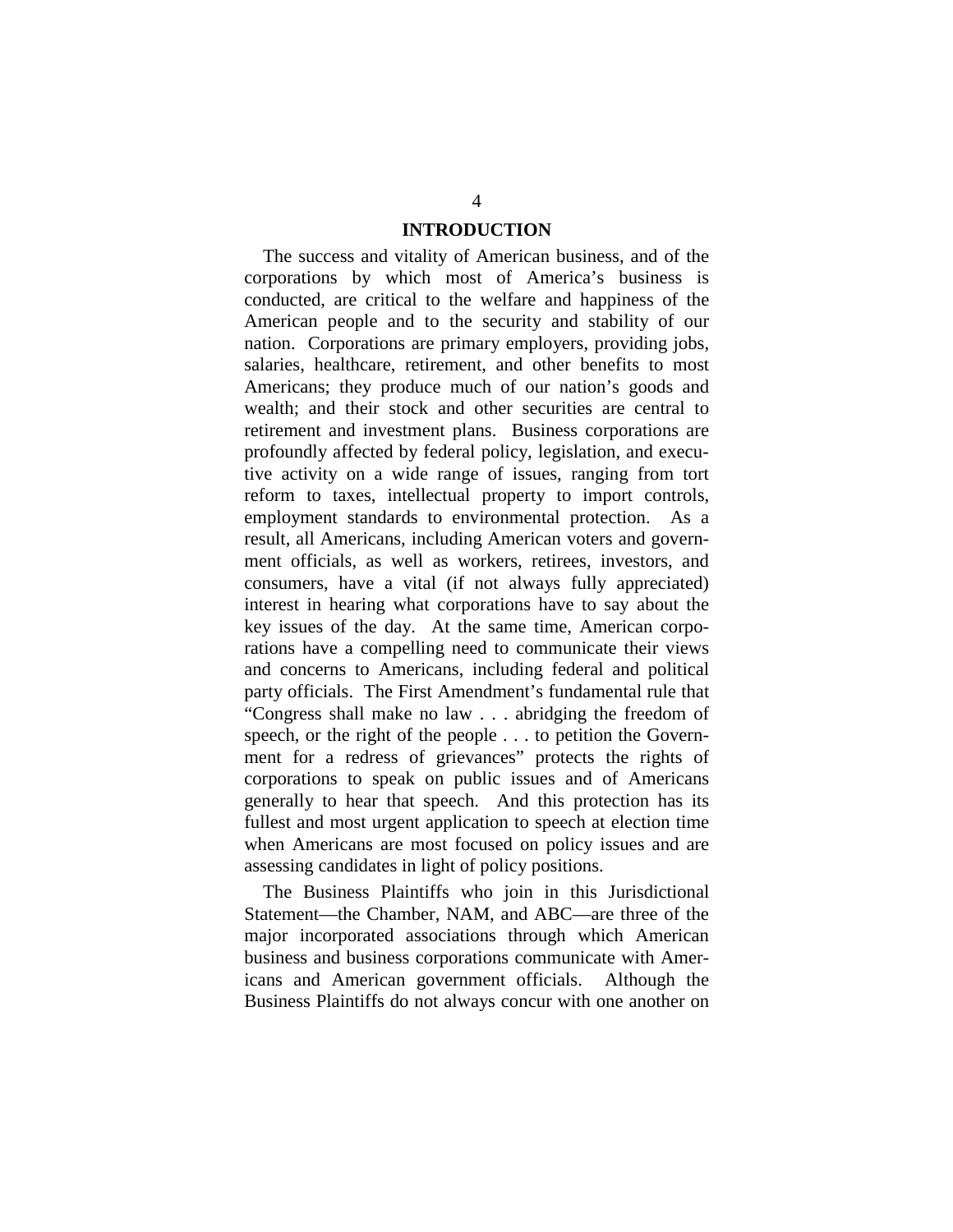matters of public policy, they speak with one voice—and in concord with such non-traditional allies as the AFL-CIO—in urging this Court to strike down portions of BCRA that directly violate their ability to speak, associate, and petition for policy purposes.

*First*, BCRA's so-called "electioneering communication" provisions should be reviewed and struck down in their entirety, and this Court should reaffirm its holdings that the "express advocacy" standard limits the scope of speech that may be restricted by campaign finance legislation, as well as fixing the clarity and precision with which any such standard must be defined. The district court properly rejected BCRA's Primary Definition of "electioneering" that would broadly forbid any corporation or union to broadcast any reference to a candidate during the 30 days before a federal nominating event or the 60 days before a federal election.<sup>1</sup> But it erroneously crafted an overbroad and vague Backup Definition under which corporations and unions may never spend treasury funds to broadcast any statement that may be deemed to "promote or support" or "attack or oppose" a candidate for federal office.

The Backup Definition, created by District Judge Leon with the concurrence of District Judge Kollar-Kotelly by deleting key narrowing language, was not and would not have been authorized by Congress. And, in his May 19, 2003, opinion on the stay applications, even Judge Leon now recognizes that the standard he crafted fails to provide the "guidance" that the First Amendment requires, though he hopes that the FEC someday may save it by adopting

 $1$  In the case of candidates for Congress, a candidate could be mentioned if the speaker were assured that the broadcast could not be received by 50,000 persons in the relevant district or state. As to presidential candidates, the ban was nationwide and continued throughout the nominating year, beginning thirty days before the Iowa caucus in January.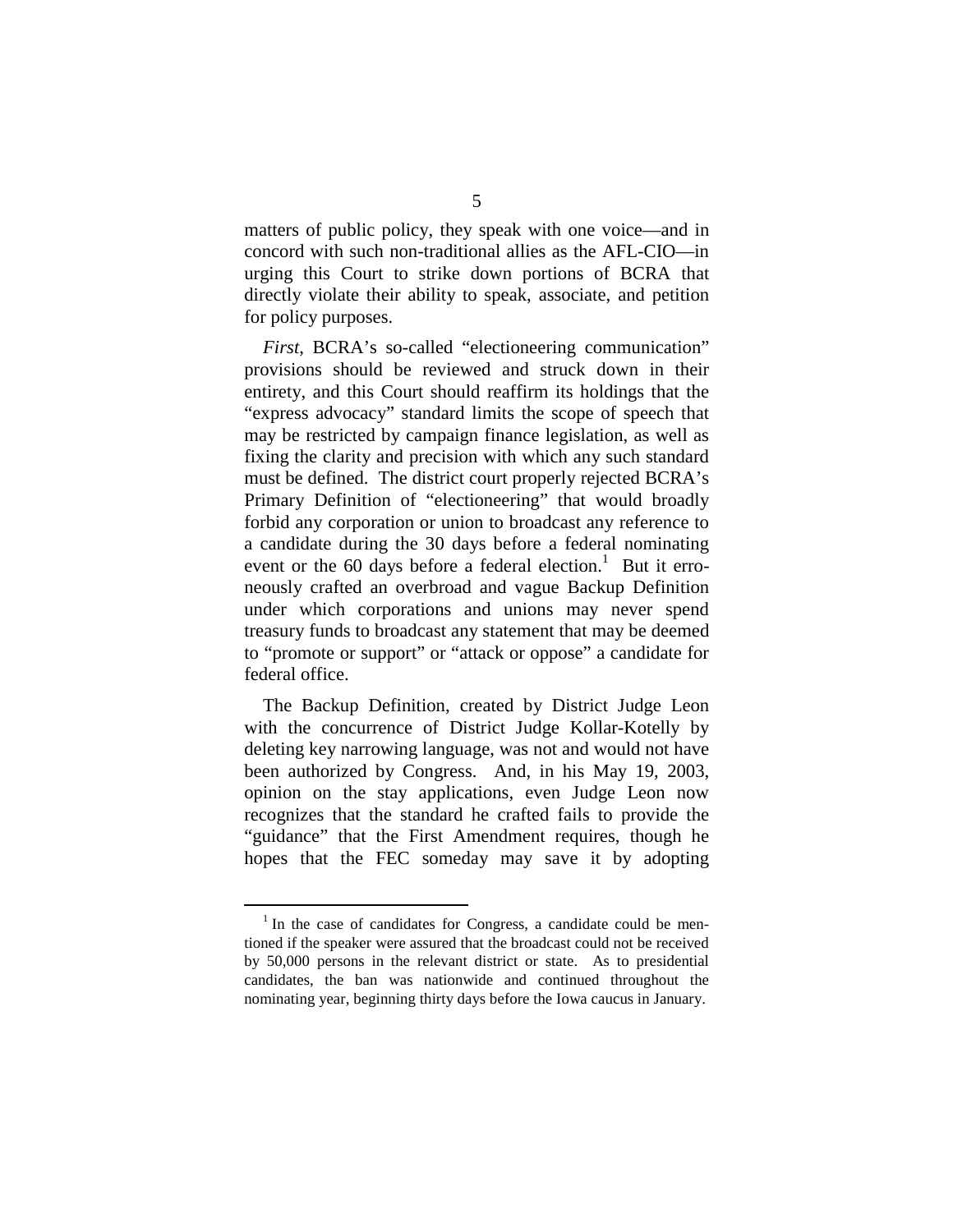clarifying regulations. But most fundamentally, by regulating speech that does not contain explicit words that expressly advocate the election or defeat of clearly identified candidates, the backup standard is constitutionally overbroad under this Court's holdings in *Buckley v. Valeo*, 424 U.S. 1 (1976), and *FEC v. Massachusetts Citizens for Life, Inc.*, 479 U.S. 238 (1986) ("*MCFL*").

*Second*, the Court should review and strike down BCRA's overbroad and vague provision that speech may be deemed "coordinated" with a candidate, campaign, or political party, and hence condemned as an unlawful contribution, *even if there is no "agreement or formal collaboration" with the candidate concerning the speech*.

A narrow and clear definition of coordination is vital because the Business Plaintiffs and their policy allies—as well as many other participants in the federal legislative and policy process—meet almost daily with members of Congress and other federal and political party officials to develop policy initiatives and strategies, often on a long-term basis. Most members of Congress are candidates during most of their tenure, and many will become publicly identified with the issues they advance. If coordination can be alleged and found on something less than agreement, or if the standard otherwise is vague, the Business Plaintiffs will be forced to choose between associational activities that are essential to effective policy making and their core right to speak freely to the public on issues of public concern. This problem has bite right now because dealings with legislators, officers, or political parties today may foreclose speech in months to come. *Because the Business Plaintiffs must decide now and on an ongoing day-to-day and minute-to-minute basis which contacts and discussions to engage in, they are constitutionally entitled to a narrow and clear standard of coordination that requires an element of agreement*.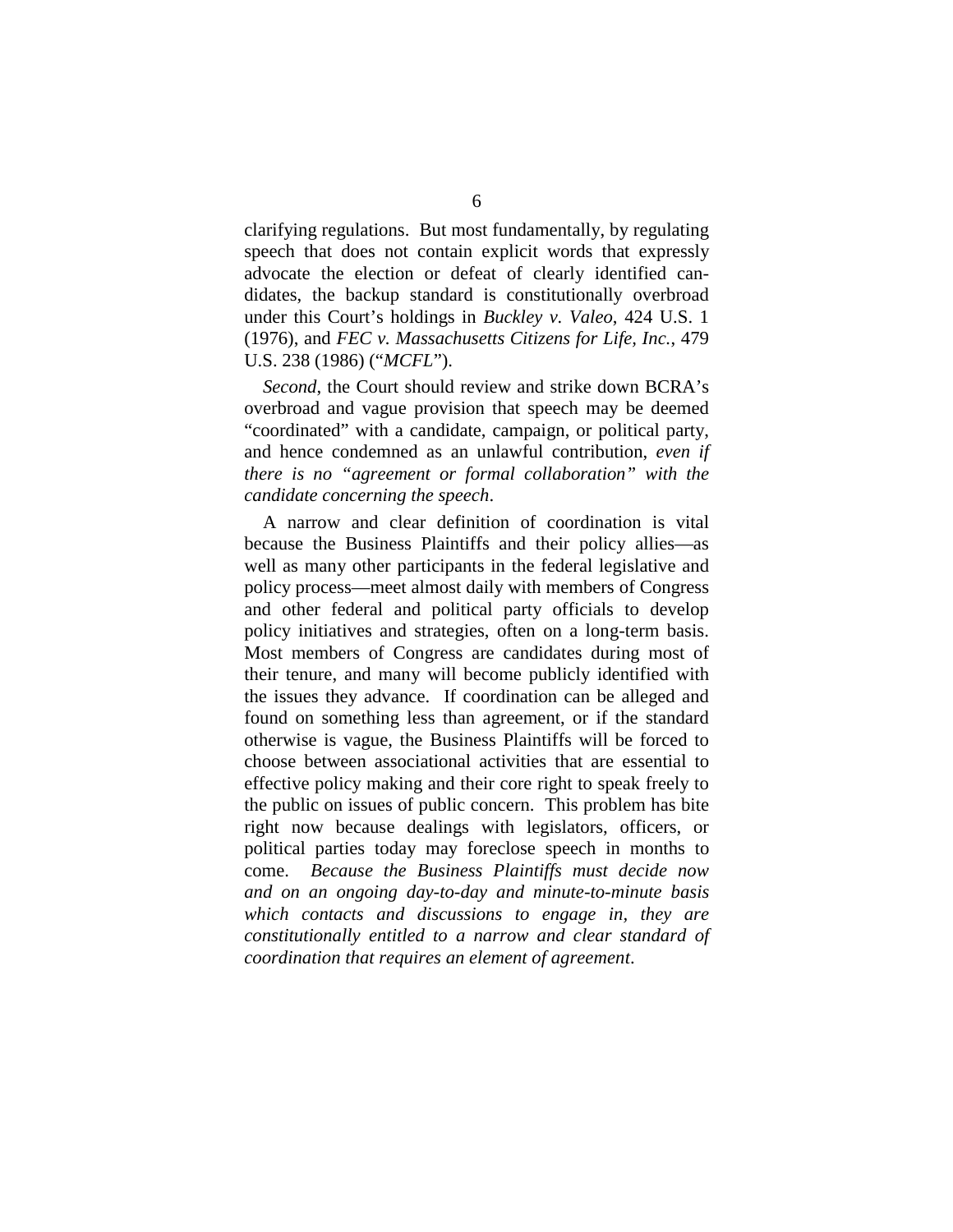#### **STATEMENT OF THE CASE**

#### **Legal Background**

In *Buckley v. Valeo* this Court held that campaign finance regulation is constitutionally confined to a narrow category of speech that employs explicit words such as "vote for" or "support" to expressly advocate the election or defeat of clearly identified candidates. 424 U.S. at 43-44, 79-80. Any attempt by campaign finance statutes to reach beyond such explicit and express advocacy to less pointed discussions of issues and candidates is constitutionally overbroad and forbidden. *Id.* at 42. Also forbidden in this area of exceptional First Amendment sensitivity is any standard enforced by criminal sanction that fails to provide objective, bright-line guidance as to what is permitted and what is forbidden. *Id.* at 41. These holdings were expressly reaffirmed in *MCFL*, and have been uniformly understood by the U.S. courts of appeals to set First Amendment standards that limit federal and state campaign finance law and regulation. $<sup>2</sup>$ </sup>

Those who value regulation above freedom repeatedly have asserted that *Buckley* and *MCFL* did not understand, and could not have intended, the speech that would be unregulated under the express advocacy standard. But *Buckley*  stressed that it did not "naively underestimate the ingenuity and resourcefulness" of persons subject to campaign finance regulation. *Id.* at 45. It simply was not willing to open a large or ill-defined loophole in the core prohibitions of the First Amendment. Accordingly, *Buckley* made explicit that: "So long as persons and groups eschew expenditures that in express terms advocate the election or defeat of a clearly identified candidate, they are free to spend as much as they want to promote the candidate and his views." *Id.* at 45.

<sup>2</sup>*See Chamber of Commerce of the United States v. Moore*, 288 F.3d 187 (5th Cir. 2002), *cert. denied*, 123 S. Ct. 536 (2002) (collecting authority).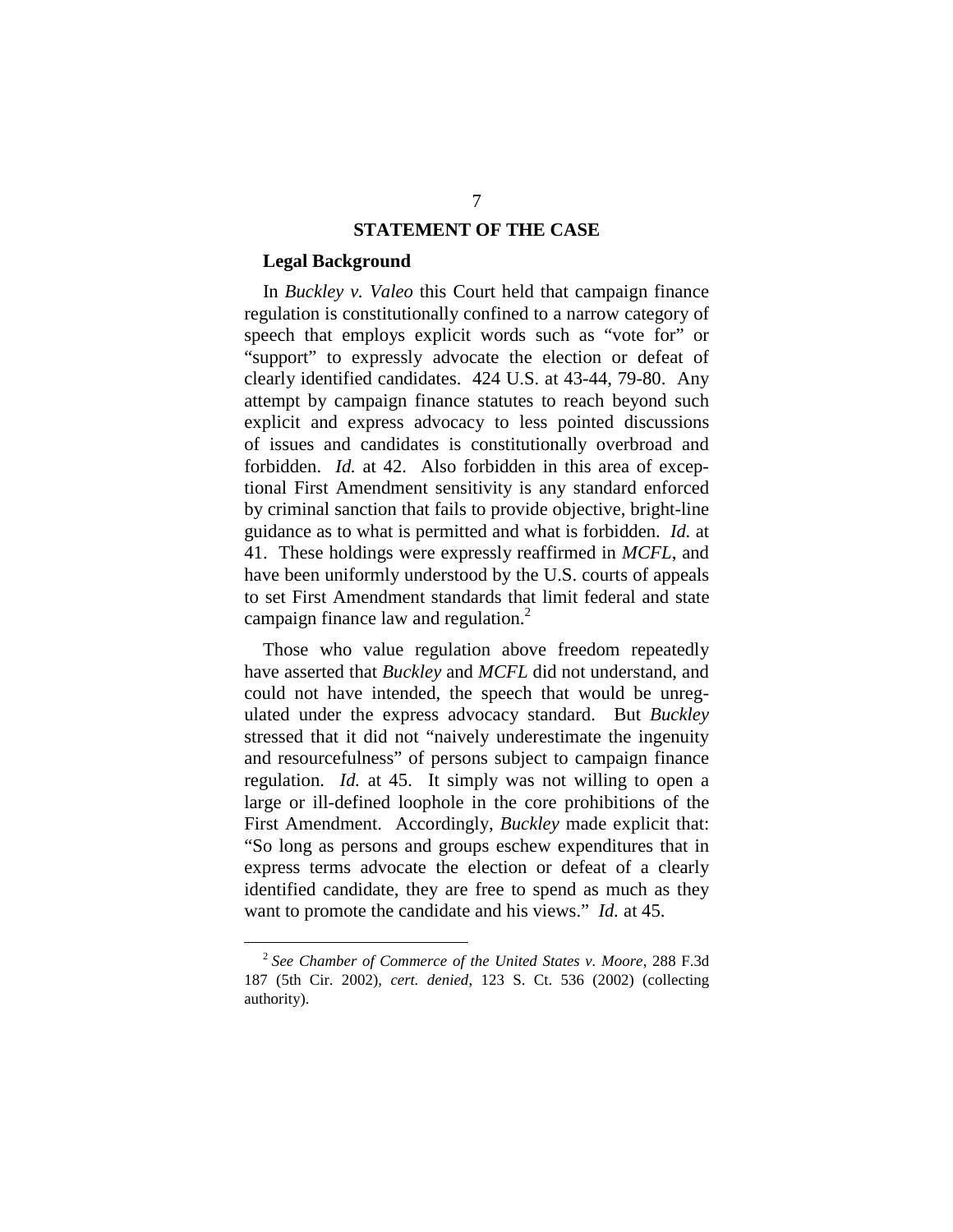Reassured by this Court's explicit recognition of their First Amendment right to independent advocacy, and limited in other avenues of speech and association, Americans of all points of view increasingly began to speak out about issues and candidates during the periodic intervals when public policy and officials are of greatest public interest – election season. Distressed by this robust and uninhibited public discussion, which often questioned the policies of incumbents and advanced the views of historically under funded challengers, Congress moved to suppress as much such activity as possible through the complex provisions of BCRA. This Statement focuses on two areas that BCRA regulates: "electioneering communications" and "coordination."

#### **BCRA's Electioneering Communications Provisions**

In BCRA Congress sought to expand the scope of regulated speech far beyond express advocacy to so-called "sham issue ads," by creating and defining a new concept— "electioneering communications." BCRA's Primary Definition of electioneering communication included any broadcast speech occurring 30 days before a nominating event or 60 days before an election that "refers to a clearly identified candidate for federal office," provided that if the communication refers to a congressional candidate, it "can be received by 50,000 or more persons" in the district or state to be represented. BCRA  $\S 201(a)$ . References to a candidate for President or Vice-President were included as electioneering communications without regard to who or how many persons could receive them. Other provisions of BCRA then restricted electioneering communications in various ways. BCRA §§ 201, 202, 204. For example, corporations and unions were flatly forbidden to spend their treasury funds for any electioneering communication. BCRA § 203.

The Primary Definition of electioneering communication was sweeping and Draconian. If an incumbent President who was seeking reelection moved to nationalize the steel mills or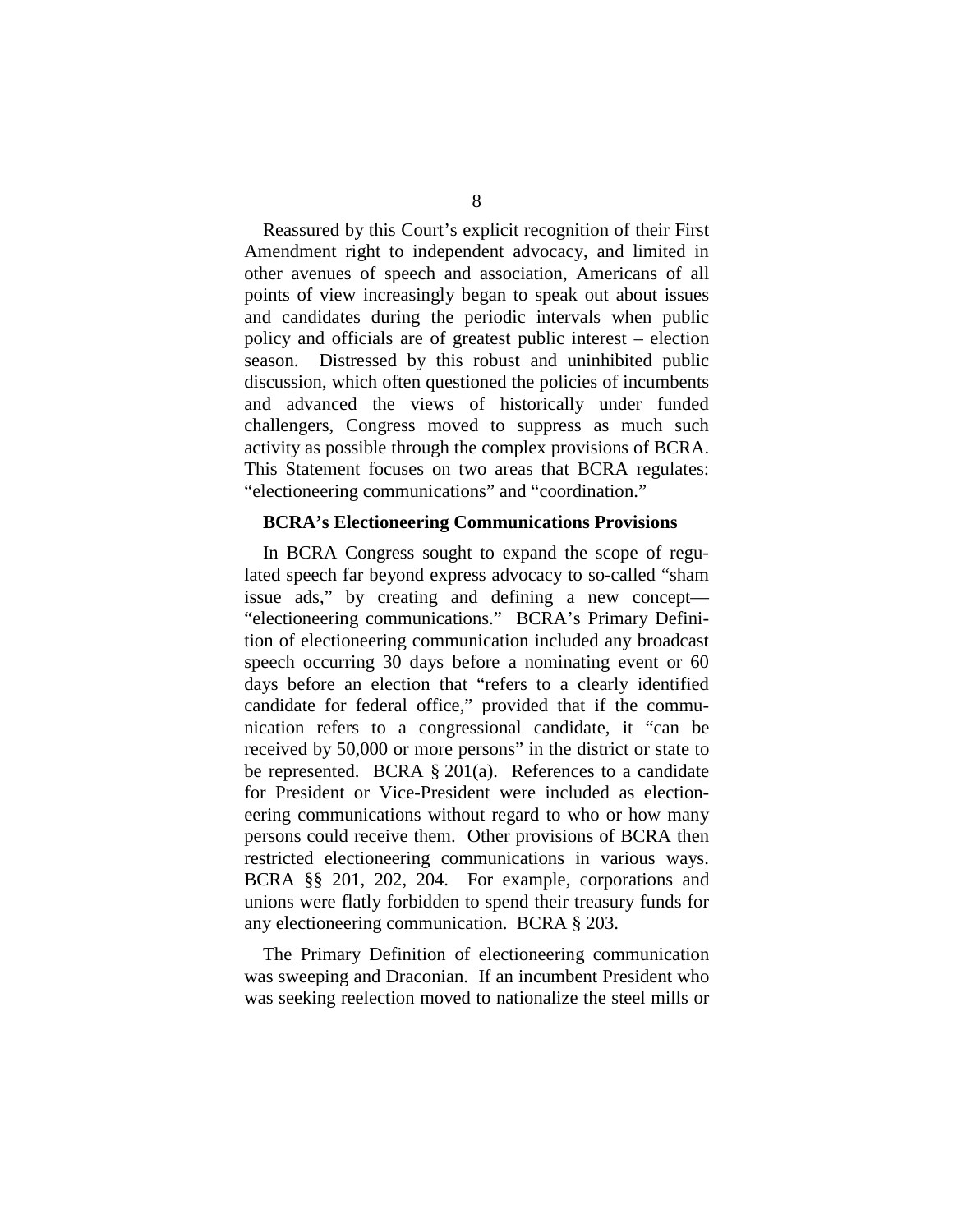seize the railroads or take over the nation's docks during an election year, the affected corporations and unions could not lawfully make any broadcast that referred to the President. Similarly, members of Congress would be shielded from any broadcast reference during much of any year in which they sought reelection or election to other federal office. And, ironically, during critical periods corporations could not have referred to the very bills that sought to curtail their First Amendment freedoms since the bills' popular names, "Mc-Cain-Feingold" and "Shays-Meehan," refer to candidates.

Aware that the Primary Definition was highly problematic, Congress took the extraordinary step of enacting a "Backup Definition." It provided that if the Primary Definition "is held to be constitutionally insufficient by final judicial decision," then electioneering communication means

any broadcast, cable, or satellite communication which promotes or supports a candidate for office, or attacks or opposes a candidate for that office (regardless of whether the communication expressly advocates a vote for or against a candidate) and which also is suggestive of no plausible meaning other than an exhortation to vote for or against a specific candidate.

BCRA § 201(a). The Backup Definition explicitly rejects the express advocacy test adopted in *Buckley.* It does not depend on who receives the speech or when it occurs except to the extent that shifting circumstances may affect the judgment of whether the speech "promotes or supports" or "attacks or opposes" a candidate.

A majority of the three-judge court held that the Primary Definition was constitutionally overbroad and invalid. Per Curiam Op. at 8. Judge Kollar-Kotelly disagreed. *Id.* Defendants have appealed that ruling and the Business Plaintiffs will defend it, but it is not the subject of this Statement.

The district court's treatment of the Backup Definition was more complex. Judge Henderson flatly rejected it; Judge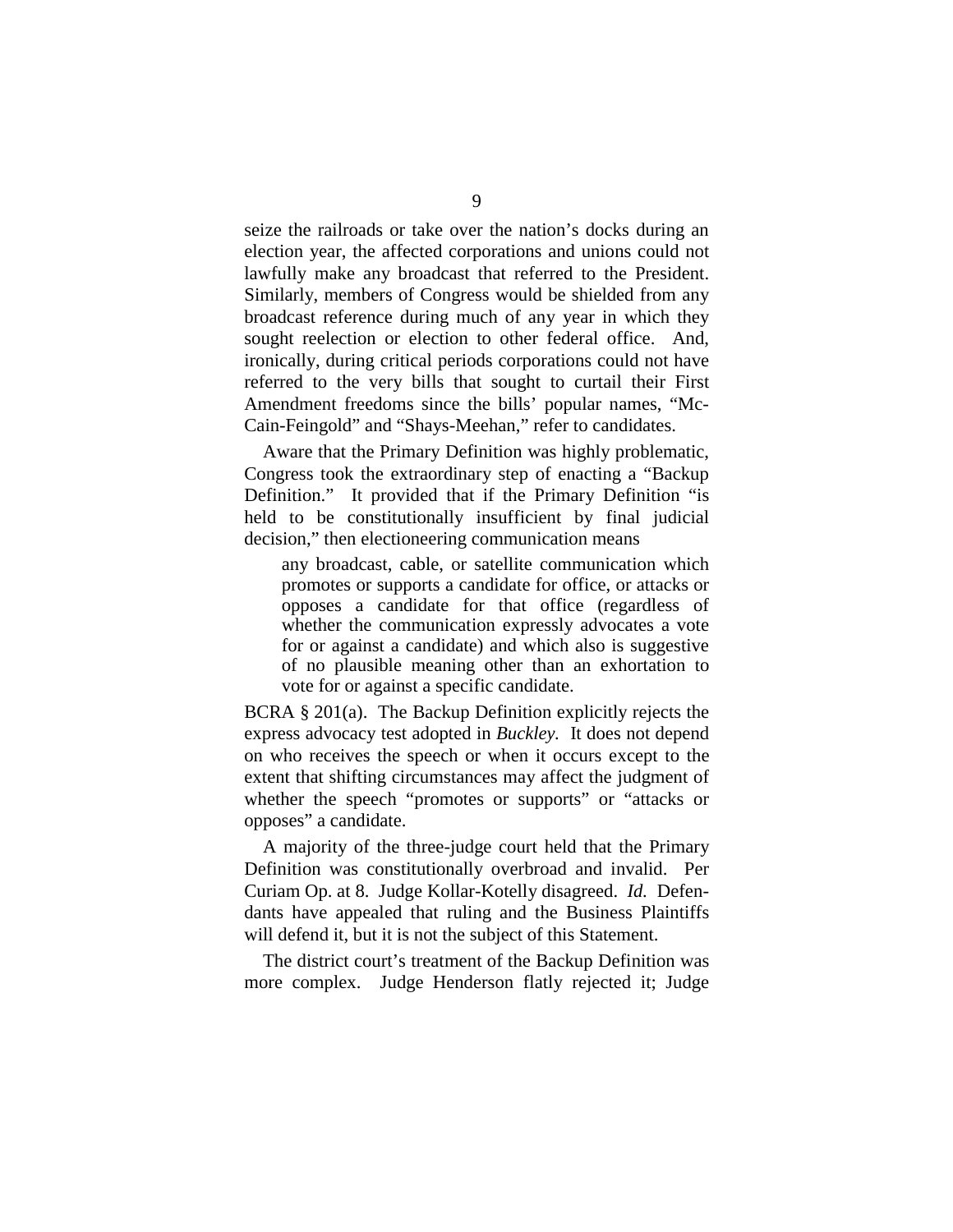Kollar-Kotelly embraced it without separate comment; and Judge Leon initially held that part could be severed and saved so that any speech that "promotes or supports" or "attacks or opposes" a Federal candidate is restricted. Henderson, J., Op. at 219; Kollar-Kotelly, J., Op. at 476; Leon, J., Op. at 93-95. However, on May 19, in ruling on various motions for stay, Judge Leon acknowledged that the words "promote," "support," "attack," and "oppose" in the Backup Definition do not provide sufficient "guidance" for speakers. *See* App. 19a. He said that the fault lay with the FEC, which had not adopted regulations to define those terms. *Id*.

#### **BCRA's Coordination Provision**

BCRA's second strategy for reducing speech about issues and candidates was to alter and expand FECA's provisions relating to "coordination." BCRA  $\S$  214(a) imposed a new substantive ban on coordination with political parties, as well as with candidates and campaigns. BCRA §§ 214(b) and (c) rejected a narrowing construction that a thoughtful U.S. District Court opinion had held to be constitutionally required, *FEC v. Christian Coalition*, 52 F. Supp. 2d 45 (D.D.C. 1999), and that the FEC had ratified by regulation. *See* 65 Fed. Reg. 76,146 (Dec. 6, 2000) (formerly codified at 11 C.F.R. § 100.23). The combined effect of the three clauses of § 214 was to resurrect and intensify the constitutional issues that had seemed to be well on their way to resolution.

A summary of the history of the coordination concept is useful. Under FECA, spending for speech that was "coordinated" with a candidate or campaign was deemed a regulated "contribution" to the campaign. 2 U.S.C. § 441a(a) (7)(B)(i). Some speakers, such as individuals and PACs, could make limited contributions and others, such as corporations and labor unions, were forbidden to make any contribution at all. 2 U.S.C.  $\S$ § 441a(a)(1), (2); 441b(a). However, the cost of creating and broadcasting a meaningful ad typically would exceed most applicable contribution limits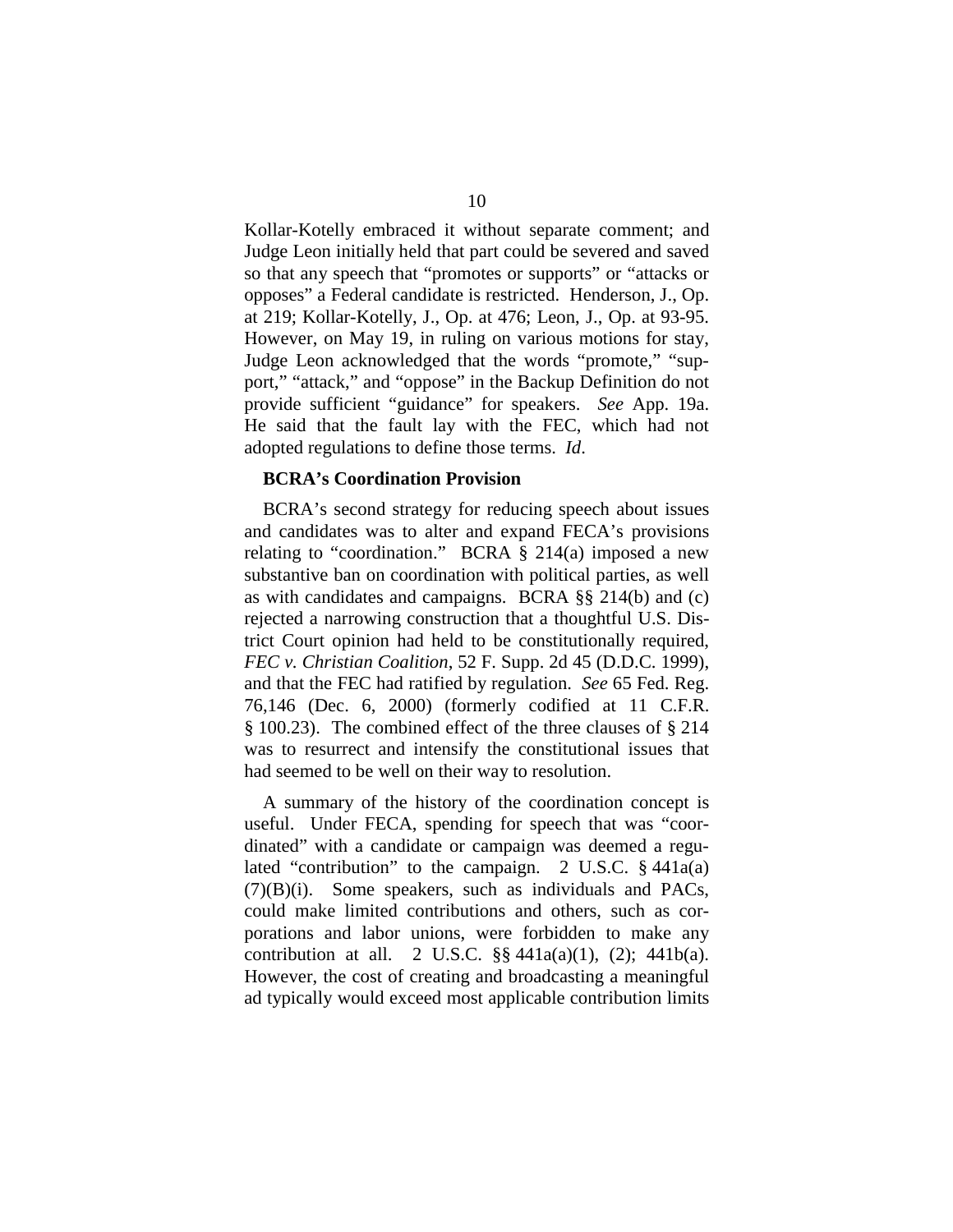(excluding those of political parties). Thus, a charge of spending for coordinated speech translated directly into a charge of making unlawful criminal contributions.

Such charges have proved easy to make and hard to dispel. Our democratic system of government requires persons active in shaping public policy and legislation to have ongoing contact with members of Congress (most of whom are candidates for reelection), as well as other candidates for federal office and their political parties. For example, the Business Plaintiffs and thousands of similar groups had (and have) daily contacts with candidates or party representatives in a wide range of circumstances.

Because coordination was not narrowly, objectively, and precisely defined, persons and groups who sometimes speak on public issues faced a dilemma. They had to either (i) curtail communication and strategizing with those who shape public policy and legislation to preserve their right to speak freely, or (ii) curtail speech on issues or candidates that a policy critic, political opponent, or skeptical government enforcer might assert to be coordinated. Obviously, chilling contacts with federal officers interfered with fundamental First Amendment rights to petition, associate, and speak. And, chilling independent speech about public issues and candidates (subject to restrictions on express advocacy by corporations and labor unions) also strikes at the heart of the First Amendment. *See Buckley,* 424 U.S. at 41-47; *Colo. Republican Fed. Campaign Comm. v. FEC,* 518 U.S. 604, 616 (1996).

Matters came to a head in the late 1990s with a series of FEC enforcement actions directed at supposedly coordinated speech. For example, the FEC launched a massive proceeding against a group of pro-business associations, including the Business Plaintiffs, known as The Coalition who had joined together to respond to a \$35 million ad campaign by the AFL-CIO. *See generally* Henderson, J., Op. at 134-37. After years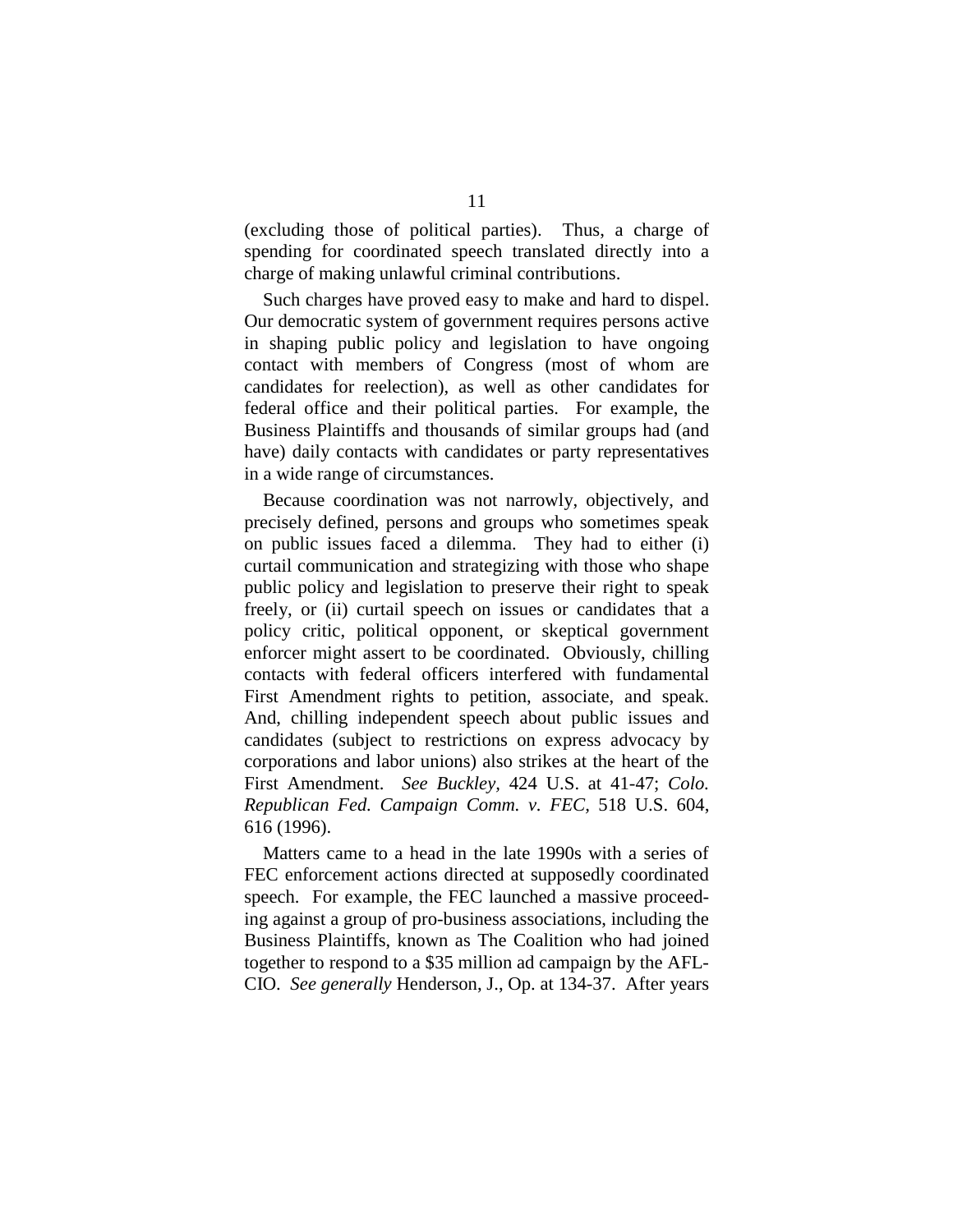of litigation, the U.S. district court for the District of Columbia in *Christian Coalition* ruled that, under the principles of *Buckley*, coordination had to be narrowly defined to require an element of agreement or formal coordination. The FEC elected not to appeal and, instead, promulgated regulations to codify the district court's constitutional holding. *See* 65 Fed. Reg. 76,146 (Dec. 6, 2000) (formerly codified at 11 C.F.R. § 100.23). Based on the narrowed and clarified definition of coordination, the FEC then terminated its proceeding against The Coalition, as well as a parallel proceeding against the AFL-CIO.<sup>3</sup>

BCRA sought to expand the restrictions on coordination in two ways. First, § 214(a) of BCRA added a new provision under which expenditures coordinated with a "national, State, or local committee of a political party, shall be considered contributions made to such party." Because other provisions of BCRA and FECA forbid corporate and labor union contributions to such political committees, this provision makes problematic any contacts, discussions, or information exchanges with representatives of political party committees, including most of the leadership in Congress.

Second, § 214(b) and (c) of BCRA repealed the FEC's coordination regulations that had been enacted to codify the constitutional holding that agreement is required, ordering the FEC to adopt new regulations that "shall not require agreement or formal collaboration to establish coordination."

<sup>&</sup>lt;sup>3</sup> The district court opinions of Judges Kollar-Kotelly and Leon contain findings dealing not with the question of whether the activities of The Coalition were coordinated with candidates but, instead, with whether the ads of The Coalition had the subjective purpose of influencing the election or defeat of candidates. Many of these findings rest on a report of the FEC General Counsel that was compiled without the participation of The Coalition, based on information that was not disclosed to The Coalition, and that was not itself adopted by the Commission. At an appropriate time, the Business Plaintiffs will respond to those findings, demonstrating that they are factually and legally unfounded.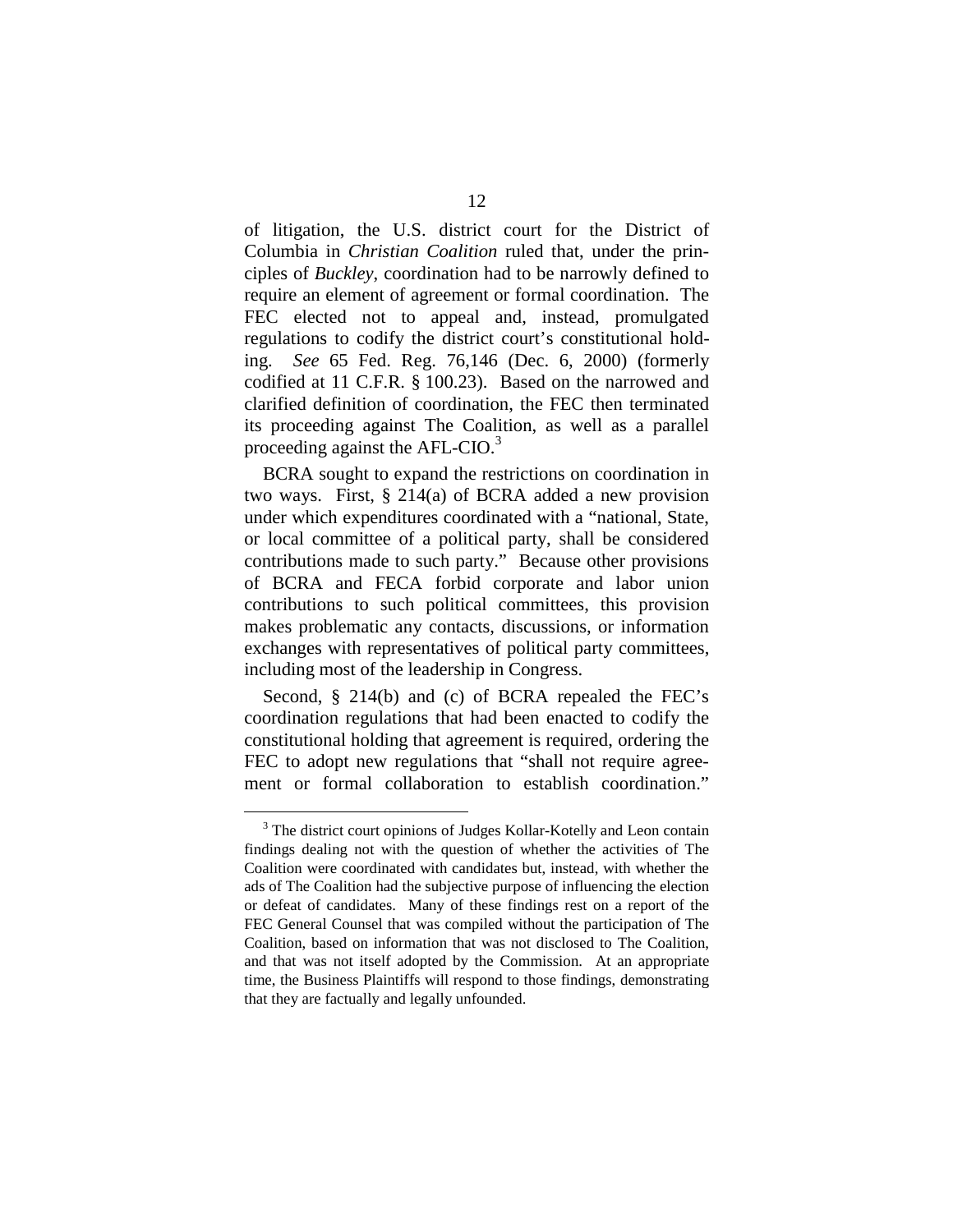However, the statutory provisions under which spending for speech that is coordinated with a candidate, campaign, and now with a party, is deemed a contribution remain selfenforcing, whether or not regulations are adopted. In fact, new FEC regulations took effect after this case had been submitted and, indeed, after the date that the district court had indicated its opinion would issue. Per Curiam Op. at 166 n.98 (discussing 60 day congressional review period). The new regulations do not require agreement or formal collaboration to establish coordination.

These changes raised two related but distinct issues: overbreadth and vagueness. All of the judges reached the merits of the overbreadth issue, but they differed on its resolution. Judge Henderson concluded that, in the absence of an agreement of some kind with a candidate, campaign, or party, there is no basis for depriving independent speech of its independent status. Henderson, J., Op. at 252-56. Thus, she held that the coordination provisions were overbroad. *Id.* at 256. Judges Leon and Kollar-Kotelly, however, believed that other factors, such as a candidate's unilateral suggestion or concern expressed during consultation, would mean that a candidate would value independent speech to such an extent that it could be regulated as a contribution. Per Curiam Op. at 152-54.

Finding the coordination provisions overbroad, Judge Henderson had no need to focus on the issue of vagueness. But Judges Leon and Kollar-Kotelly did have to deal with that issue. They agreed that the First Amendment compels a clear definition of coordination. However, they said that the FEC's new coordination regulations might provide such clarity, and they ruled that BCRA § 403(a) did not give them jurisdiction to examine those regulations. *Id.* at 148-49, 167.<sup>4</sup>

<sup>&</sup>lt;sup>4</sup> The objection of Judges Leon and Kollar-Kotelly was that they lacked jurisdiction to evaluate the FEC coordination regulations. Accordingly, they raised no issue about the adequacy of the briefing, nor did they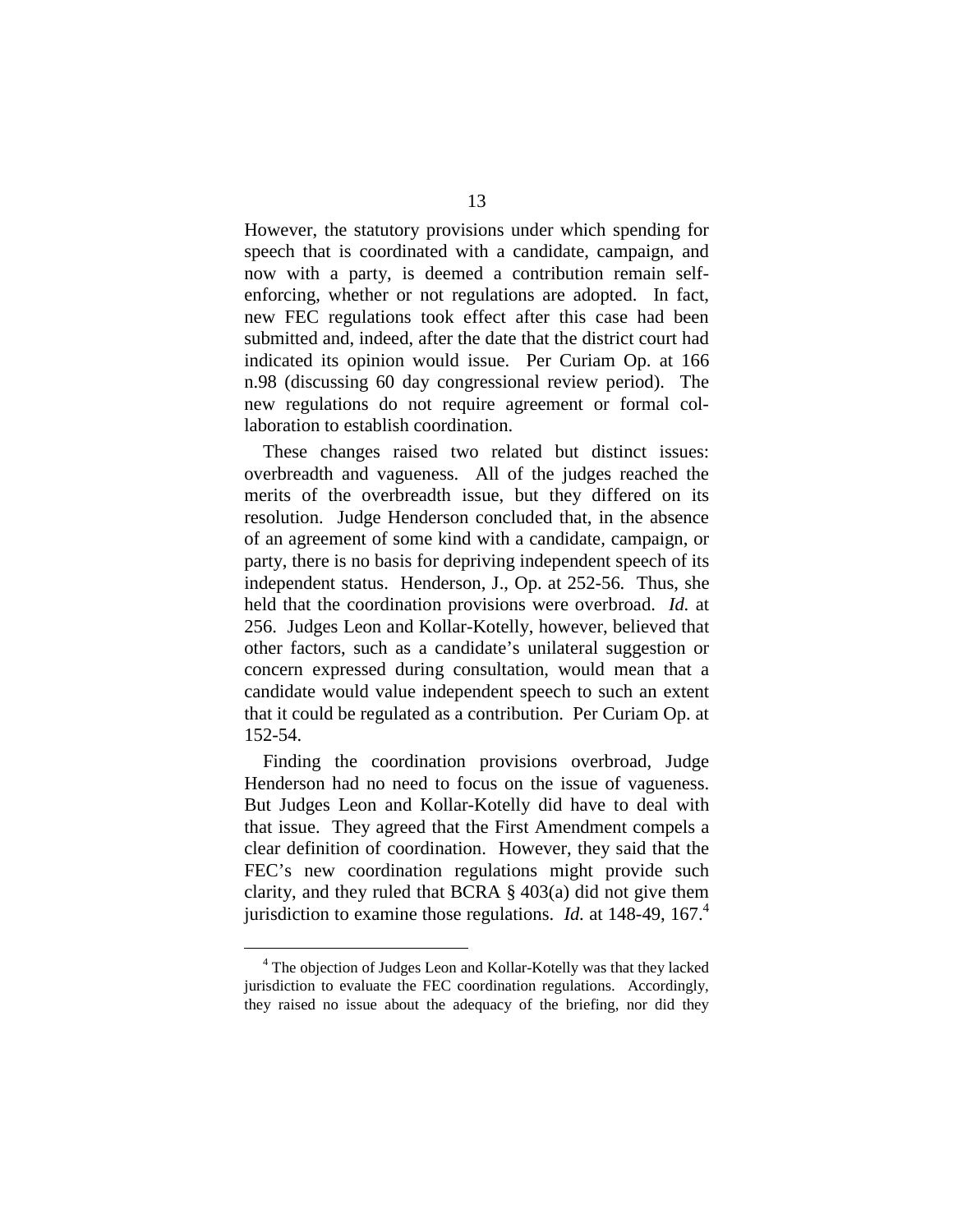Thus, they held that the vagueness issue was non-justiciable until the Business Plaintiffs first pursue a challenge to the FEC's new regulations before a single district judge under the Administrative Procedure Act. *Id*.

Judges Leon and Kollar-Kotelly did not explain why the jurisdiction over an entire "action" granted by BCRA § 403(a) does not permit the court to evaluate the meaning or validity of regulations that are offered as a defense to a claim that a provision of BCRA is overbroad or vague. They did not discuss the practical fact that, because BCRA § 403 gives the special court it creates the *exclusive* power to entertain constitutional challenges to the statute, a judge in an APA action could not even grant preliminary relief against the coordination provisions of the BCRA. Nor did they explain how their refusal to decide this issue conforms to BCRA § 403's command that the constitutional issues be resolved as quickly as possible. Judge Henderson, by contrast, correctly ruled that "piecemeal and delayed review of [Plaintiffs'] constitutional claims [concerning coordination] would defeat BCRA's mandate that judicial consideration of such claims 'shall be . . . expedite[d] to the greatest possible extent.'" Henderson, J., Op. at 255 n.160.

request any supplemental briefing regarding the newly promulgated regulations. They also suggested that the FEC's advisory opinion process negated ripeness. Per Curiam Op. at 149.

The FEC is allowed up to 60 days to respond to an advisory opinion request. 2 U.S.C. § 437f(a)(1). An expedited 20-day response time is provided for if the advisory opinion request is made within 60 days of an election. *Id.* § 437f(a)(2). However, this expedited process is only available to candidates, and unavailable to the entities that are regulated by the electioneering communication provision. At the same time, issue ads are crafted and revised to speak to the moment. It is not unusual for revisions to be made during final taping or editing within hours of airing the ads.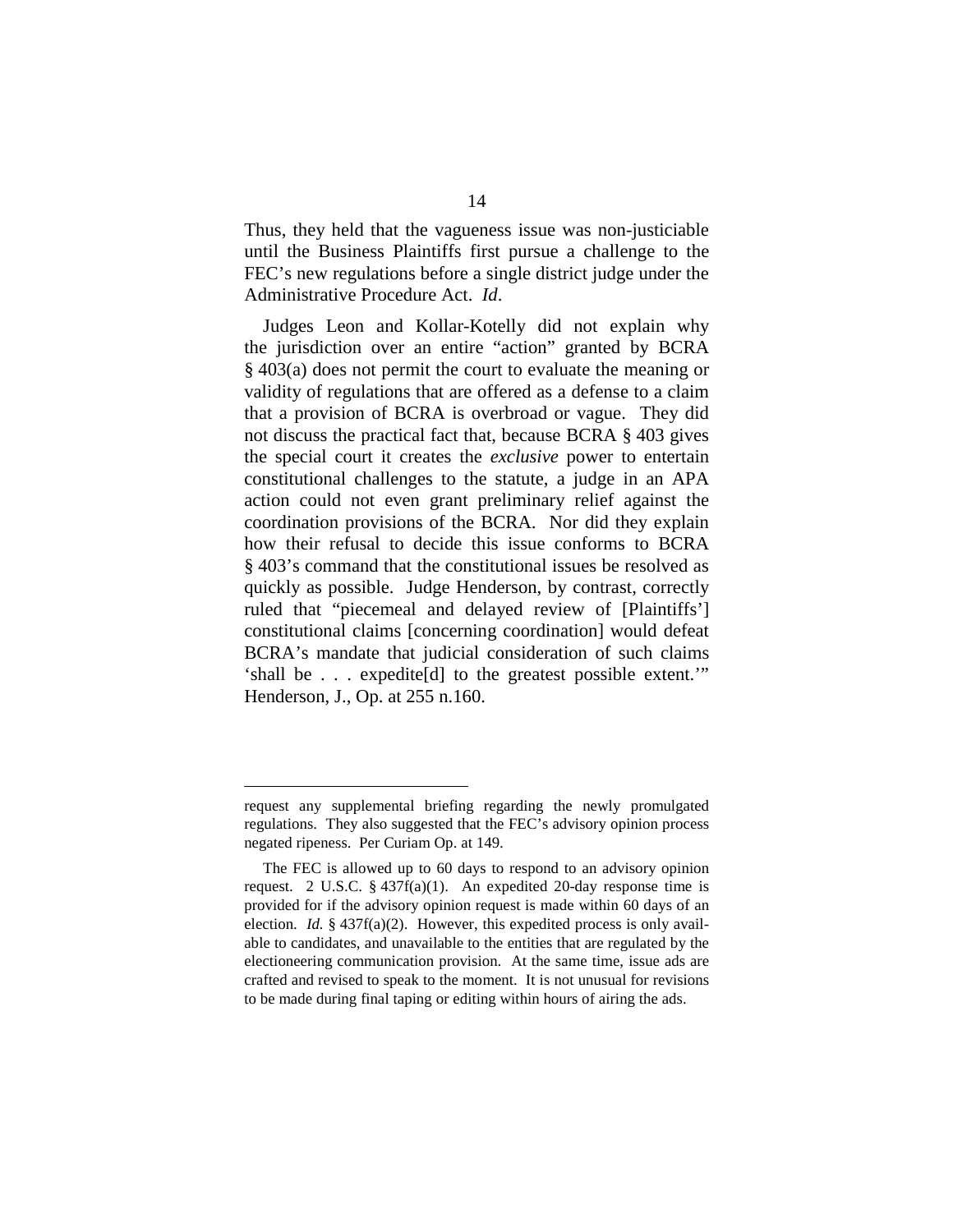## **THE QUESTIONS PRESENTED ARE SUBSTANTIAL**

The two issues that the Business Plaintiffs present—the constitutionality of the judicially modified and expanded Backup Definition of electioneering communication and of the coordination provisions—lie at the heart of BCRA. The fundamental disagreements among the three district court judges as to both issues are powerful evidence that they are substantial, as is the district court's decision to stay all of those rulings pending review by this Court. Indeed, Congress demanded such a special court, provided for expedited litigation and appeal procedures, and adopted a Backup Definition of electioneering communication, precisely because it knew that BCRA was in serious tension with the constitutional holdings of this Court.

**I. BCRA'S ATTEMPT TO RESTRICT BUSINESS CORPORATIONS' PUBLIC DISCUSSION OF ISSUES AND CANDIDATES THAT DOES NOT USE EXPLICIT WORDS TO EXPRESSLY ADVOCATE THE ELECTION OR DEFEAT OF A CLEARLY IDENTIFIED FEDERAL CANDI-DATE VIOLATES THE FIRST AMENDMENT.** 

Both the Primary and Backup Definitions of electioneering communication seek to impose campaign finance regulation on independent speech that does *not* use explicit words to expressly advocate the election or defeat of a clearly identified federal candidate. Both definitions rest on the false premise that *Buckley* and *MCFL* imposed the express advocacy standard only to cure vagueness and not to protect issue advocacy from impermissible regulation. This is wishful thinking. In fact, both opinions held that, in our democracy, speech about issues and candidates cannot be suppressed unless its explicit wording expressly advocates an electoral outcome.

But even if Congress theoretically could enact a sufficiently clear alternative to the express advocacy standard,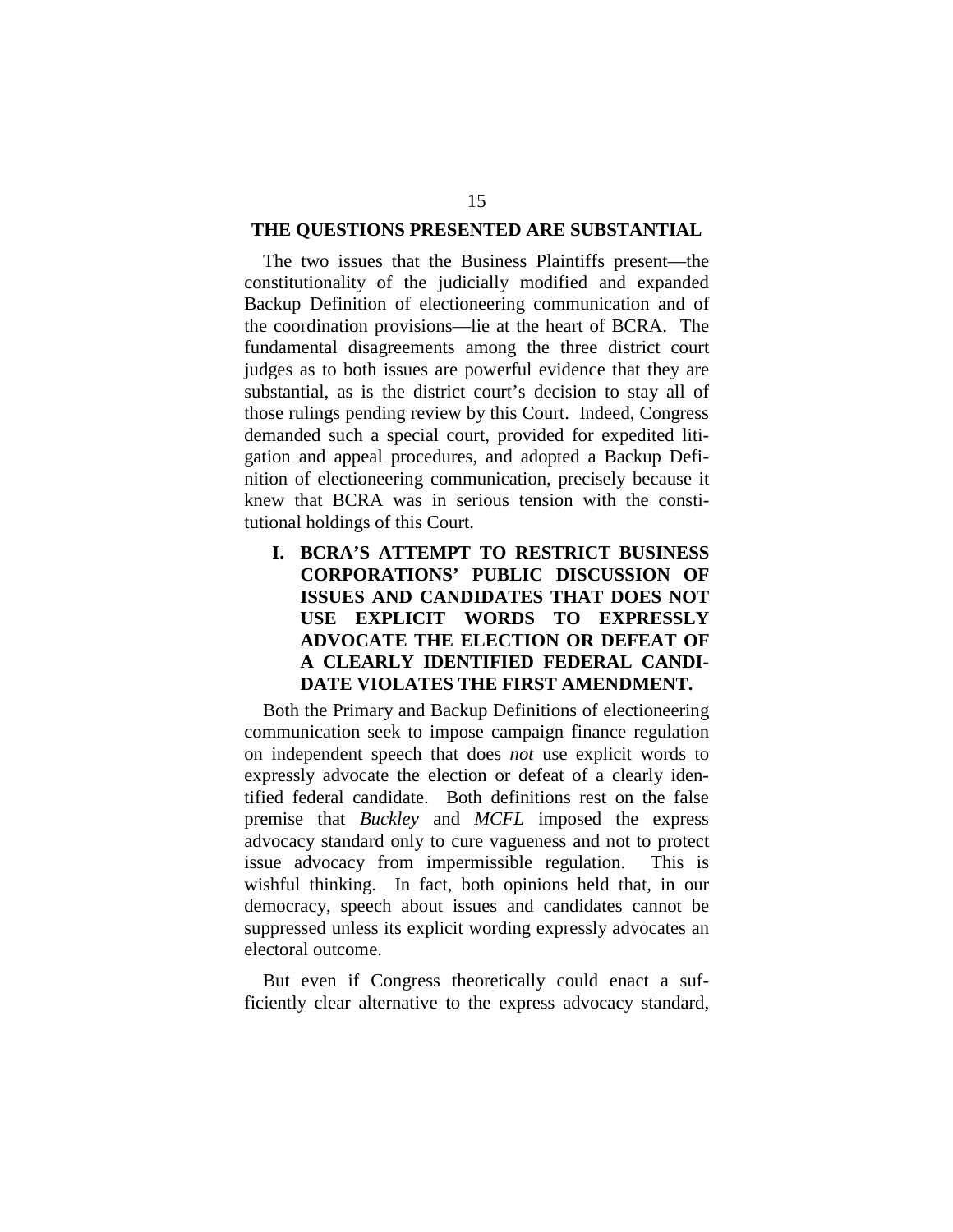the judicially modified and expanded Backup Definition crafted by Judge Leon with the acquiescence of Judge Kollar-Kotelly cannot stand. To begin with, there is no authority for the courts to broaden speech regulation to cure ambiguity; the practice is to narrow so that what is restricted is within Congress's intent. *See, e.g., United States v. Albertini*, 472 U.S. 675, 680 (1985) (narrowing must not "trench upon the legislative powers"); *CFTC v. Schor*, 478 U.S. 833, 841 (1986) (narrowing does not allow "perverting the purpose of a statute"). Certainly, broadening is not proper where, as here, Congress specifically indicated that one or the other of two alternative standards should be employed, and that is even truer where, as here, the judicially eliminated language was the heart of the provision. But beyond that, the broadening construction adopted by Judges Leon and Kollar-Kotelly does not solve the vagueness problem. To the contrary, Judge Leon himself recognized in his stay opinion that words such as "promote," "support," "attack," and "oppose" do not provide the "guidance" that the First Amendment requires. *See* App. 19a.

In sum, there are substantial reasons for rejecting the entire concept of regulating electioneering communications and for rejecting the broadening construction of the Backup Definition adopted by the district court here.

# **A.**  *Buckley* **Holds That Campaign Finance Regulation Cannot Regulate Discussions Of Issues And Candidates That Do Not Contain Express Advocacy.**

*Buckley* analyzed two statutory provisions for narrow tailoring and clarity. The first provision regulated speech "relative to" a candidate. 424 U.S. at 41-43. The Court found that other portions of the FECA narrowed the "relative to" phrase to speech "advocating the election or defeat of a candidate." *Id.* at 42. But that was not a constitutionally adequate standard, both because of vagueness and because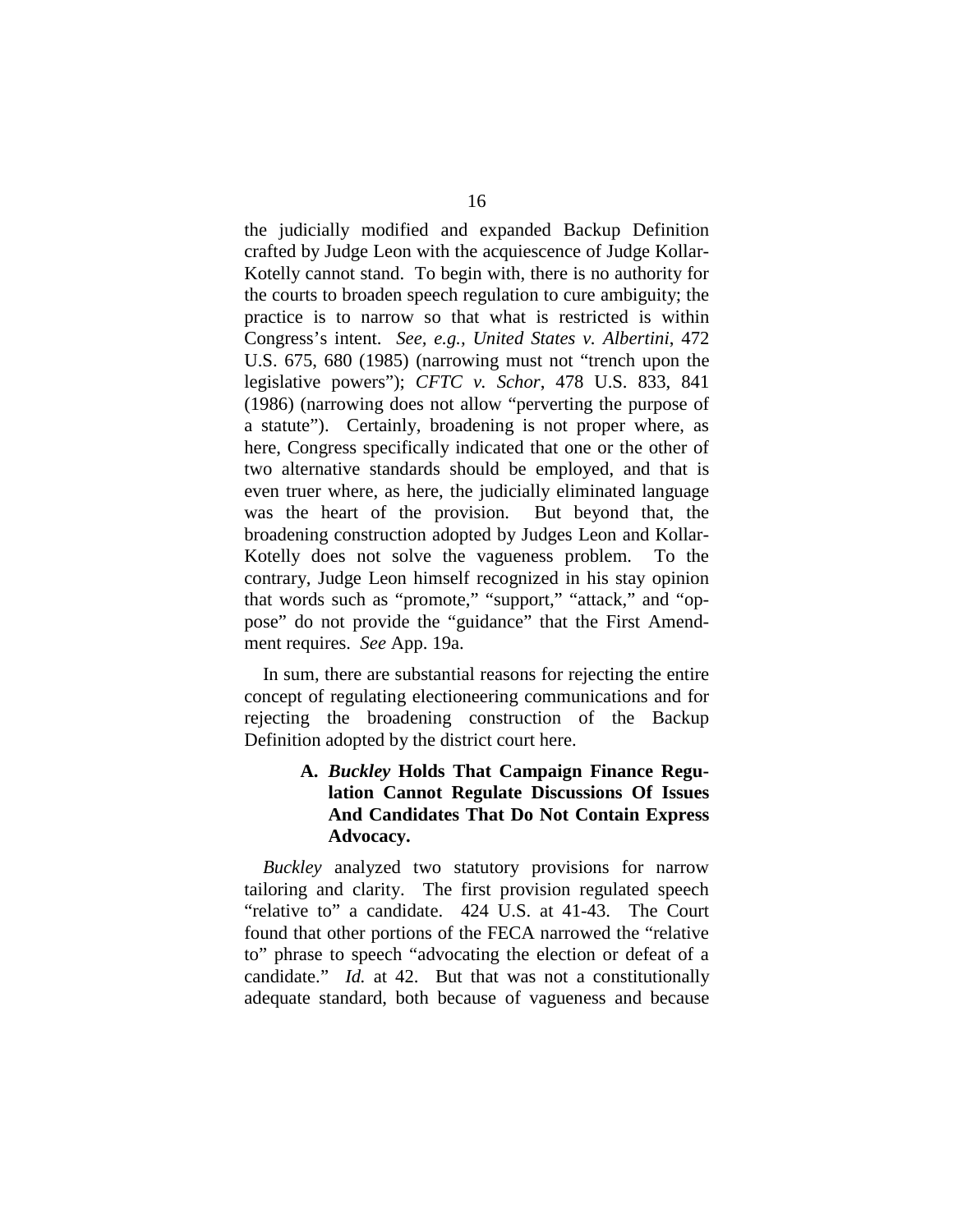"the distinction between discussions of issues and candidates and advocacy of election or defeat of candidates may often dissolve in practical application," so that "discussions of issues and candidates" might be burdened. *Id. Buckley* held that these "constitutional deficiencies" could be avoided "only by reading [relative to] as limited to communications that include explicit words of advocacy of election or defeat of a candidate." *Id.* at 43-44. In other words, the express advocacy standard was adopted to avoid burdening what we now call "issue ads."

The second phrase analyzed by *Buckley* was "for the purpose of . . . influencing" the nomination or election of a candidate. *Id*. at 79. Like the first provision, this phrase had the "potential for encompassing both issue discussion and advocacy of a political result." *Id.* at 79. But *Buckley* already had ruled that speech short of express advocacy may not be subjected to campaign finance regulation. Accordingly, "[t]o insure that the reach of [the phrase] is not *impermissibly broad*," this Court construed it to reach only express advocacy. *Id*. at 79-80 (emphasis added).

*MCFL* confirmed that the express advocacy sets the permissible scope of speech restrictions in campaign finance statutes. Justice Brennan, who had some familiarity with *Buckley,* explained for the Court that the express advocacy standard was adopted "to avoid problems of overbreadth." 479 U.S. at 248. It achieved this objective, as well as curing vagueness, by preventing regulation of discussion of issues and candidates that did not employ explicit words of express advocacy. *Id.* at 248-49.

The U.S. courts of appeals uniformly have understood *Buckley* and *MCFL* to set the constitutional limits of campaign finance regulation, rather than merely one way to clarify particular statutory language. Most recently in *Chamber of Commerce of the United States v. Moore*, the Court of Appeals for the Fifth Circuit stressed "*Buckley*'s emphasis on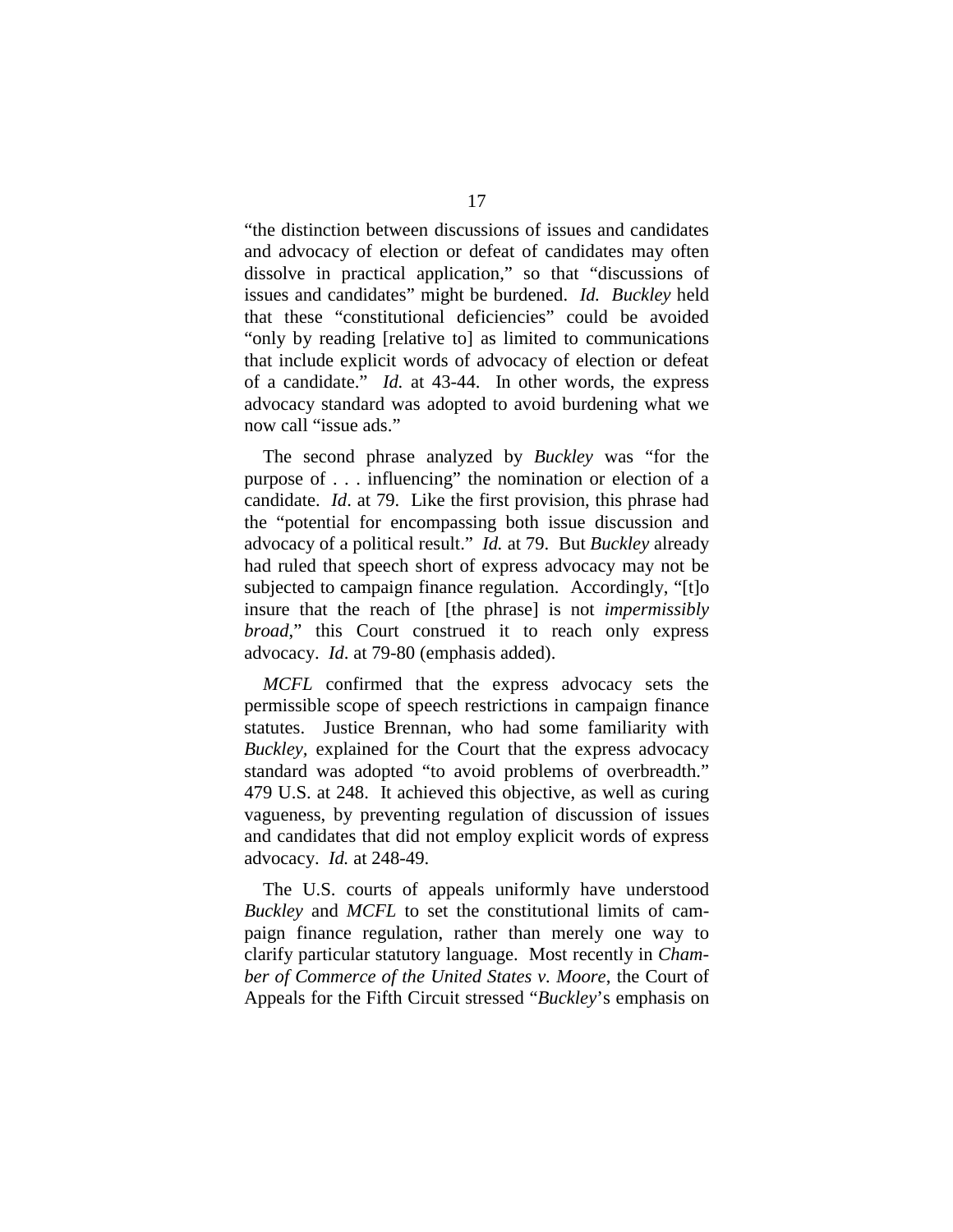(1) the need for a bright-line rule demarcating the government's authority to regulate speech and (2) the need to ensure that regulation does not impinge on protected issue advocacy." 288 F.3d at 193.

Because the Primary and Backup Definitions, however construed, subject fully protected speech to such regulation, the entire electioneering communications concept should be struck down.

## **B. The Broadening Construction Imposed On The Backup Definition Of Electioneering Communication Was Not A Permissible Or Effective Cure For The Provision's Vagueness.**

Once the district court majority struck down the Primary Definition of electioneering communication, they had to confront the Backup Definition, which encompassed speech that "promotes or supports a candidate for that office, or attacks or opposes a candidate for that office (regardless of whether the communication expressly advocates a vote for or against a candidate) and which also is suggestive of no plausible meaning other than an exhortation to vote for or against a specific candidate." BCRA § 201(a). Judge Leon agreed with Judge Henderson that, as written, the Backup Definition was invalid. Per Curiam Op. at 8. However, he attributed this invalidity to vagueness in the final clause which narrowed the definition to speech which also is "suggestive of no plausible meaning other than an exhortation to vote" for or against a specific candidate. Leon, J., Op. at 93-95. Judge Leon decided to sever that provision, thus *broadening* the Backup Definition to restrict all speech that "supports," "promotes," "opposes," or "attacks" a candidate for federal office. *Id.* That holding was mistaken on many grounds. First, as discussed above, there is no authority for curing vagueness by broadening a speech restriction Congress intended to be more narrow. Nor is it permissible to sever the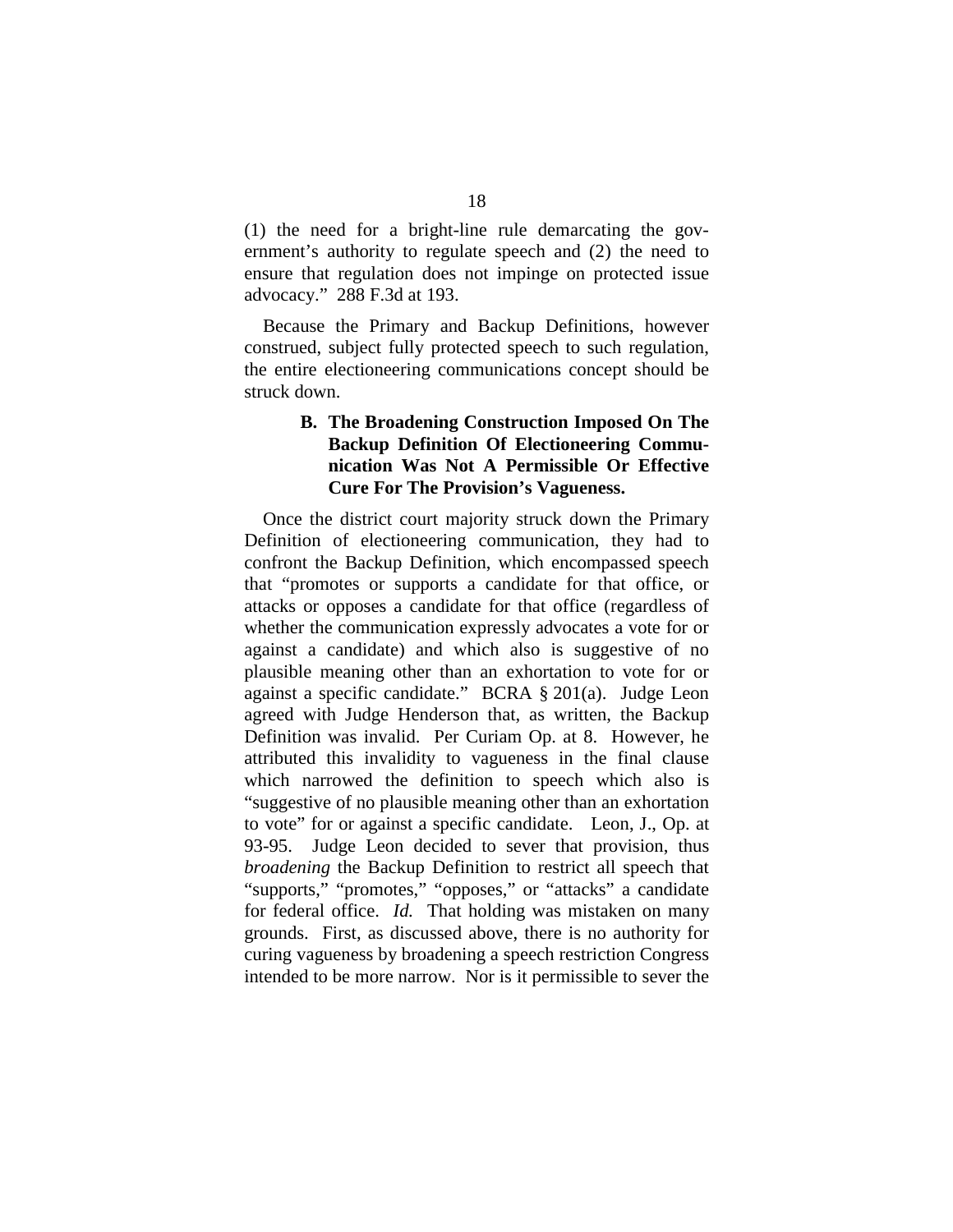heart of a provision and leave peripheral matters standing. Yet this is what occurred here.

The backup definition originated with Senator Specter, who introduced it on the floor of the Senate. 147 Cong. Rec. S2704 (daily ed. Mar. 22, 2001). He explained that Congress should respect the constitutional holdings of the federal courts, and that the only federal appellate opinion to interpret *Buckley* to reach speech that lacked explicit words of advocacy was, in his view, the Ninth Circuit's opinion in *FEC v. Furgatch*, 807 F.2d 857 (9th Cir. 1987). *Id*. at S2706. He construed *Furgatch*, with some support from its text, to permit regulation of speech that lacked explicit words of express advocacy, but that suggested no other plausible meaning but an exhortation to vote in a particular way. *Id.*  He said that his amendment "would take the Furgatch language and add it as an additional definition." *Id.* During the subsequent debates, he repeatedly referred to what became the Backup Definition as the *Furgatch* standard, *e.g.*, *id.* at S2707-08, S2710, S2712-13, and stressed his view that the proviso was what made the Backup Definition constitutionally precise. *Id.* This debate expressly addressed the issue of severability. Senator Spector explained; "we have Snow-Jeffords [the Primary Definition], or Furgatch, and if one of them measures up, then the statute survives." *Id.* at S2713. At no point did he or any other Senator ever place any weight on the "support," "promote," "oppose," or "attack" language that the district court proposes to impose as the entire definition or suggest that they desired any such standard in the absence of the *Furgatch* language.

Moreover, the severed judgment is even more vague than the full Backup Definition, requiring speakers to predict whether speech will be perceived to "support" or "oppose" a candidate. Consider, for example, the statement that "Candidate X voted to support the war in Iraq." In some circles that may be high praise; in other circles it may be a serious attack. Moreover, the perception of that statement might vary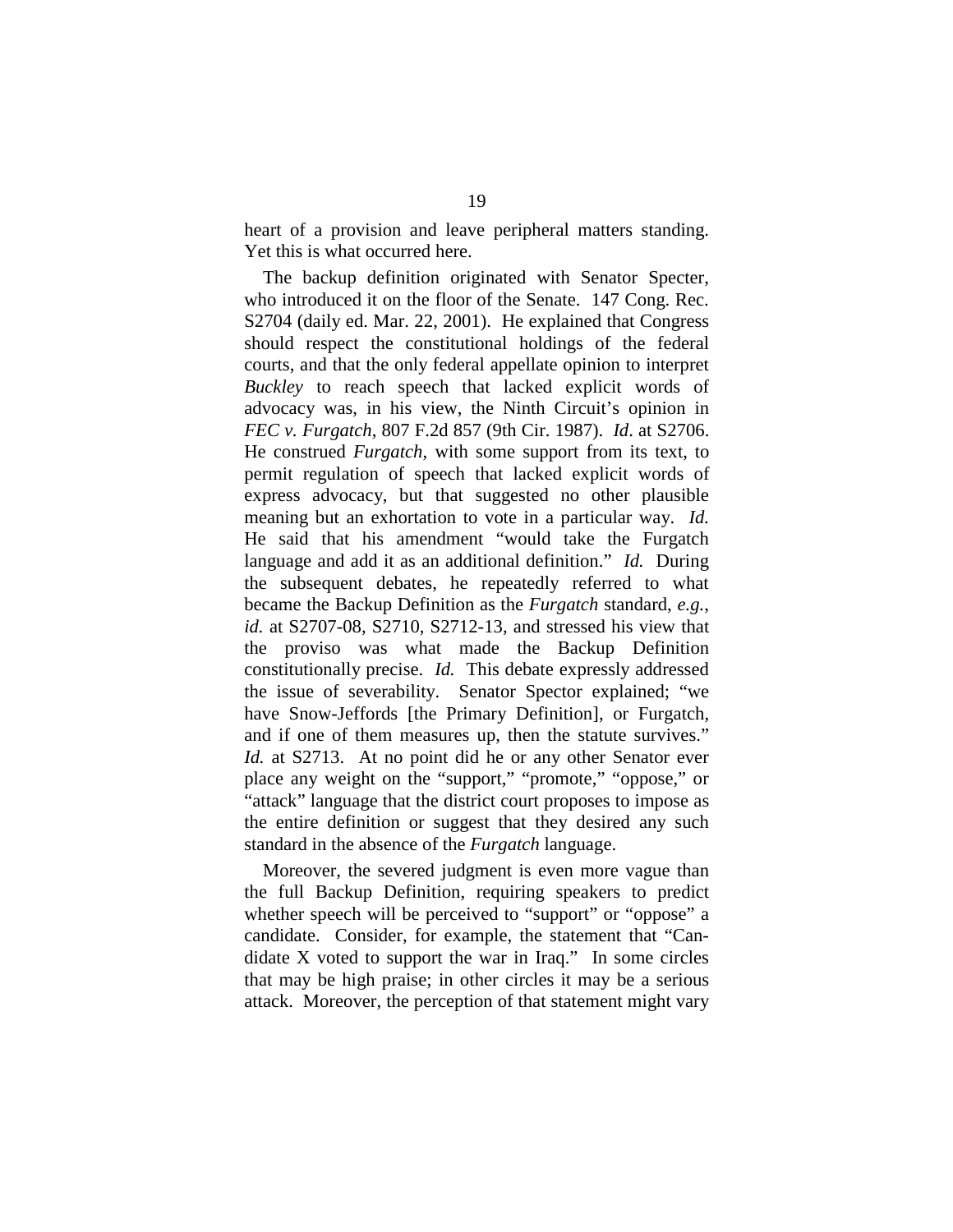sharply with rapidly developing external circumstances. On days when the matters in Iraq were going well, the statement might be perceived differently than on days when a severe sandstorm and concerns about extended supply lines dominated the news. The whole point of *Buckley*'s demand for explicit words of express advocacy was to provide an objective standard independent of circumstances or listener perceptions. Thus, in his opinion concerning a stay, Judge Leon belatedly acknowledged that his broadened Backup Definition does not provide the "guidance" that the First Amendment requires, though he expressed the hope that future FEC regulations might cure the problem. *See* App. 19a.

Judge Leon's suggestion that speakers avoid uncertainty by not referring to candidates, Leon, J., Op. at 95, proposes the injury for which vagueness is condemned. No doubt this practical consideration was behind Judge Leon's belated recognition that, in fact, the modified Backup Definition is unconstitutionally vague and should not be given effect.

# **II. BCRA'S OVERBROAD AND VAGUE COOR-DINATION PROVISIONS ARE INFLICTING FIRST AMENDMENT HARM THAT MUST BE REMEDIED NOW.**

The district court's divided ruling concerning BCRA's "coordination" provisions also presents a substantial issue for review. The dispute is not over the basic concept. No one questions that spending may be sufficiently coordinated with a candidate, campaign, or party, that it functions as a contribution and, hence, should count against contribution limits. *Buckley* so held. 424 U.S. at 46. Instead, the key dispute is over how broadly the coordination net may reach without impermissibly burdening core First Amendment rights to speak, petition, and associate. A related but distinct dispute is the extent to which BCRA § 403 permits an evaluation of FEC regulations that are offered in defense of a provision that is alleged to be unconstitutionally vague. Defendants clearly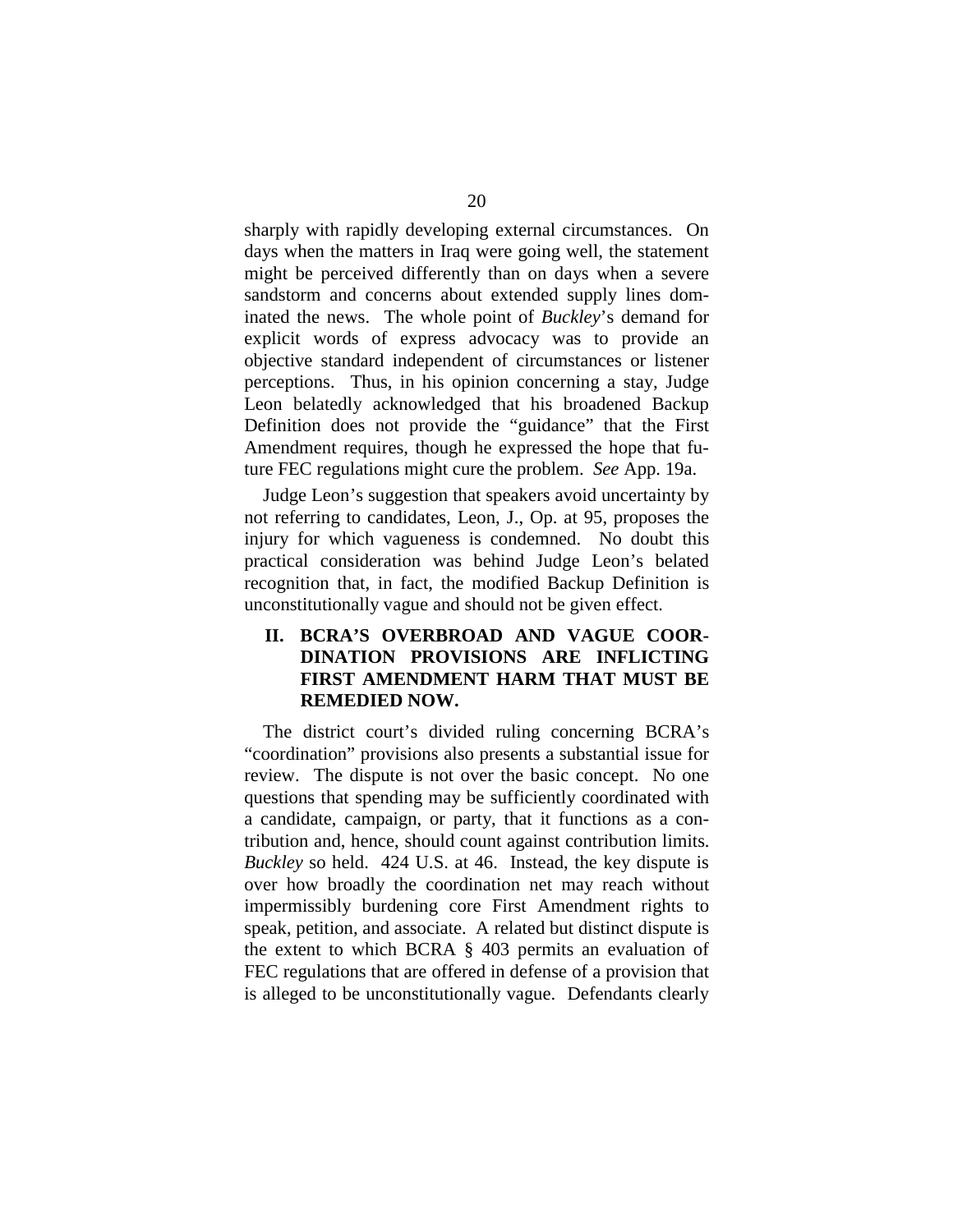perceived the coordination issue as substantial and directed a great deal of their discovery efforts to exploring when and how possible coordinating contacts occur.

All members of the district court agreed that the First Amendment requires that coordination be narrowly and precisely defined. As to whether the BCRA's definition is overbroad, the judges disagreed. Judge Henderson concluded that BCRA's coordination provisions were unconstitutionally overbroad because they permitted coordination to be established without the constitutionally essential element of agreement. Henderson, J., Op. at 252-53. She also held overbroad the provision that mere "consultation" without agreement could establish coordination. *Id.* at 253-56. Accordingly, she did not focus on the issue of vagueness.

Judges Leon and Kollar-Kotelly disagreed that the First Amendment requires that coordination be based on an element of agreement or that mere consultation could not be an adequate basis for finding coordination. Per Curiam Op. at 149-54. They took the view that, if other factors showed that a candidate or political party highly valued independent speech, it could be regulated as a contribution even if there were no element of agreement. *Id.* at 152-54. They further ruled that Plaintiffs' *vagueness* challenge was not justiciable since the FEC had promulgated regulations dealing with coordination and, in their view, BCRA § 403(a) did not give them jurisdiction to evaluate those regulations. *Id.* at 148-49, 167.

Simply stated, Judge Henderson was right to reach and decide the matter by holding the coordination provisions to be unconstitutional. Only an element of agreement can convert independent speech into a contribution. Alternatively, BCRA § 403(a) gives the Court adequate authority to examine the new FEC regulations and determine whether they are sufficient to cure the vagueness challenge.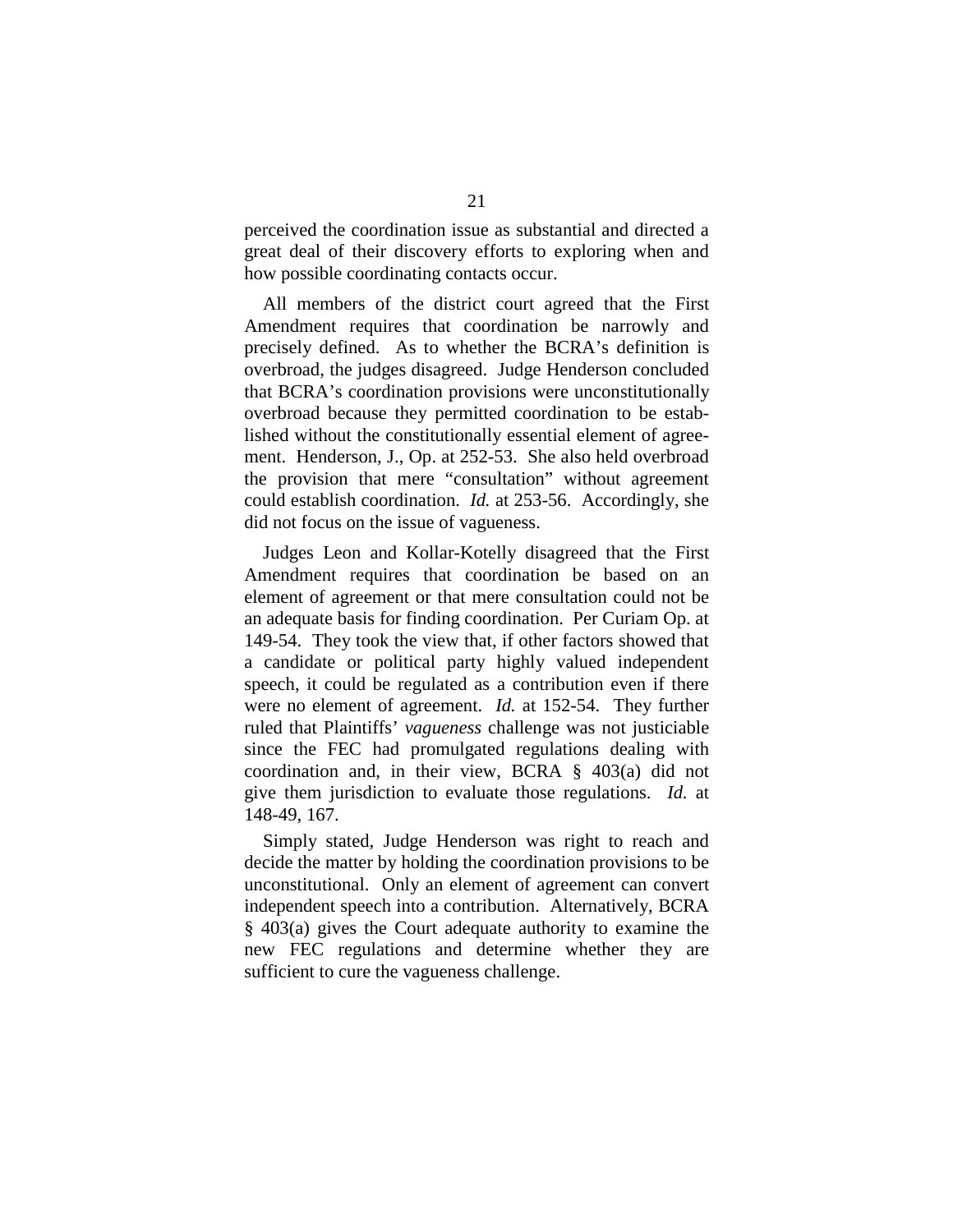# **A. Before BCRA, The FEC And The Courts Had Correctly Recognized That Preservation Of Core First Amendment Values Required That Coordination Be Construed To Require An Element Of Agreement.**

As "issue ads" became more common during the 1990s, so did charges that the ads had been coordinated with candidates or campaigns so that spending on the ads would constitute unlawful contributions. Because only political parties had contribution limits high enough to finance meaningful speech —individuals were limited to \$1,000 and corporations and labor unions were not allowed to contribute at all—such charges were potent weapons.

The basic problem was, and is, that in our democratic system, government and policy is developed through ongoing contact and cooperation with legislators, most of whom are candidates most of the time, executive officials serving the President and Vice-President who often are candidates, and political party representatives. Through this process public needs are identified, possible solutions are formulated, laws and regulations are drafted and critiqued, and advocacy strategies are devised and implemented. Ad hoc alliances and coalitions are formed to pursue shared objectives. The process can take years, or even decades, during which repeated elections will occur. This entire process involves speech, association, and petitioning activities that are at the core of the First Amendment.

Participants in this process also have and often exercise their right to speak publicly about issues and candidates. Not surprisingly, they often talk about the issues that they have been pursuing through the processes just described. And the natural and most effective time for such public speech is when Americans otherwise are focused on issues of public policy and governance—during election campaigns.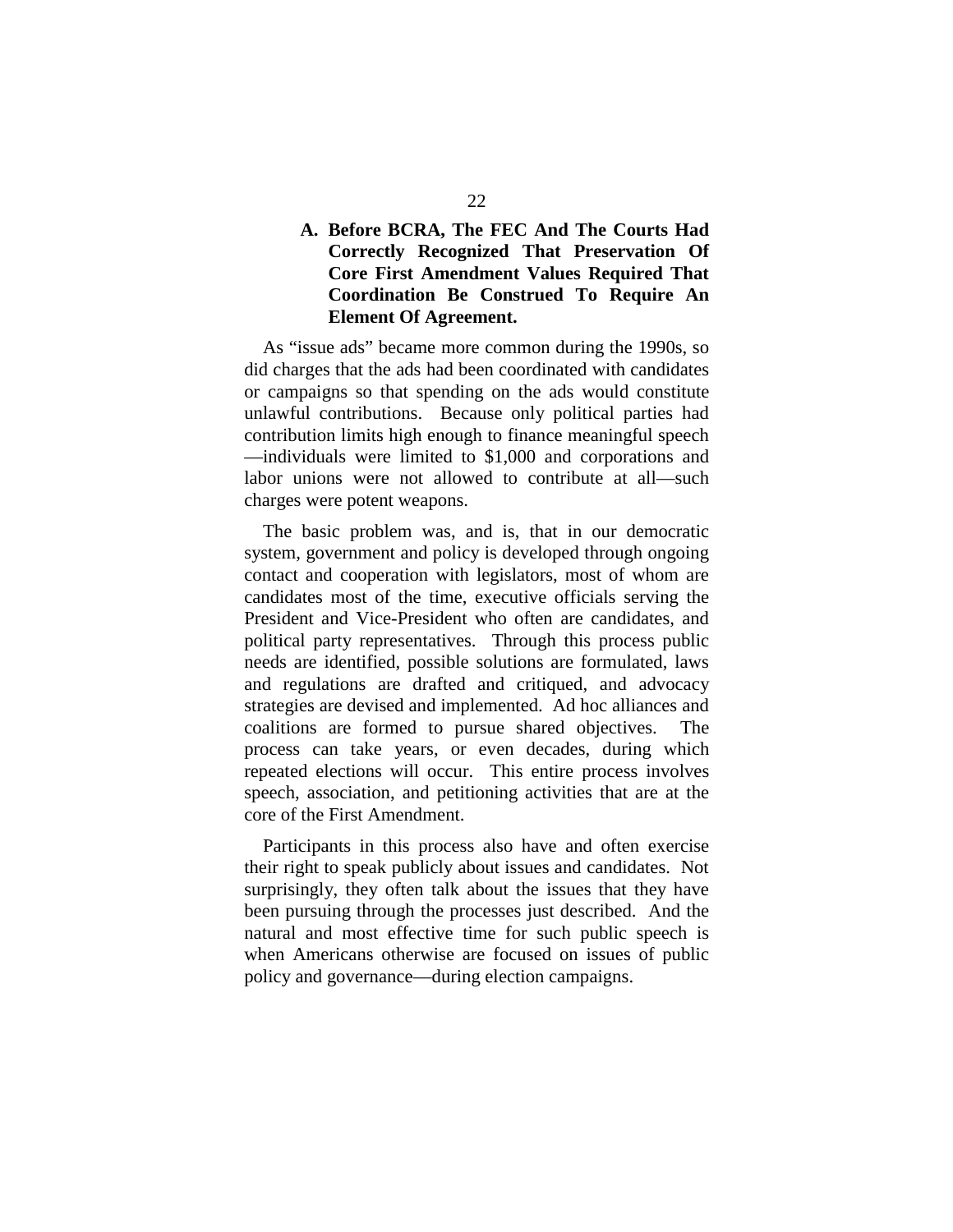The FECA provided that any speech made "in cooperation, consultation, or concert with, or at the request or suggestion of" a candidate or campaign was deemed coordinated. 2 U.S.C. § 441a(a)(7)(B)(i). For most of the 1990's, no judicial decision or FEC regulations imposed a narrowing construction, and FEC statements suggested an expansive reading. As a result, during the mid- to late-1990s, the FEC pursued a number of massive enforcement proceedings based on broad constructions of coordination.

One of these coordination-based proceedings was MUR 4624, in which the FEC targeted "The Coalition," an ad hoc group of pro-business interests, including the Business Plaintiffs, that raised and spent about \$5 million during 1996 to produce and broadcast ads responding to a \$35 million ad campaign of the AFL-CIO. *See generally* Henderson, J., Op. at 134-37. The complaint premised the charge of coordination on press reports that a Congressman had given a public speech saying that the business community should find some way to respond to the AFL-CIO and on the fact that representatives of the Business Plaintiffs and similar groups met regularly with members of Congress, including the one who gave the speech, in the Thursday Group to strategize in support of the legislative agenda popularly known as the Contract with America. In that proceeding, hundreds of thousands of sensitive documents were demanded, dozens of intrusive depositions were taken, and significant legal expenses were incurred.

In *Colorado Republican Federal Campaign Committee v. FEC*, this Court said that "simply calling an independent expenditure a 'coordinated expenditure' cannot (for constitutional purposes) make it one," 518 U.S. at 621-22, and that speech *not* made "pursuant to any particular or general understanding with a candidate" was *not* coordinated, *id*. U.S. at 614, though the latter point was not developed. The constitutional issues raised by FECA's broad coordination provision first received full judicial consideration in *FEC v.*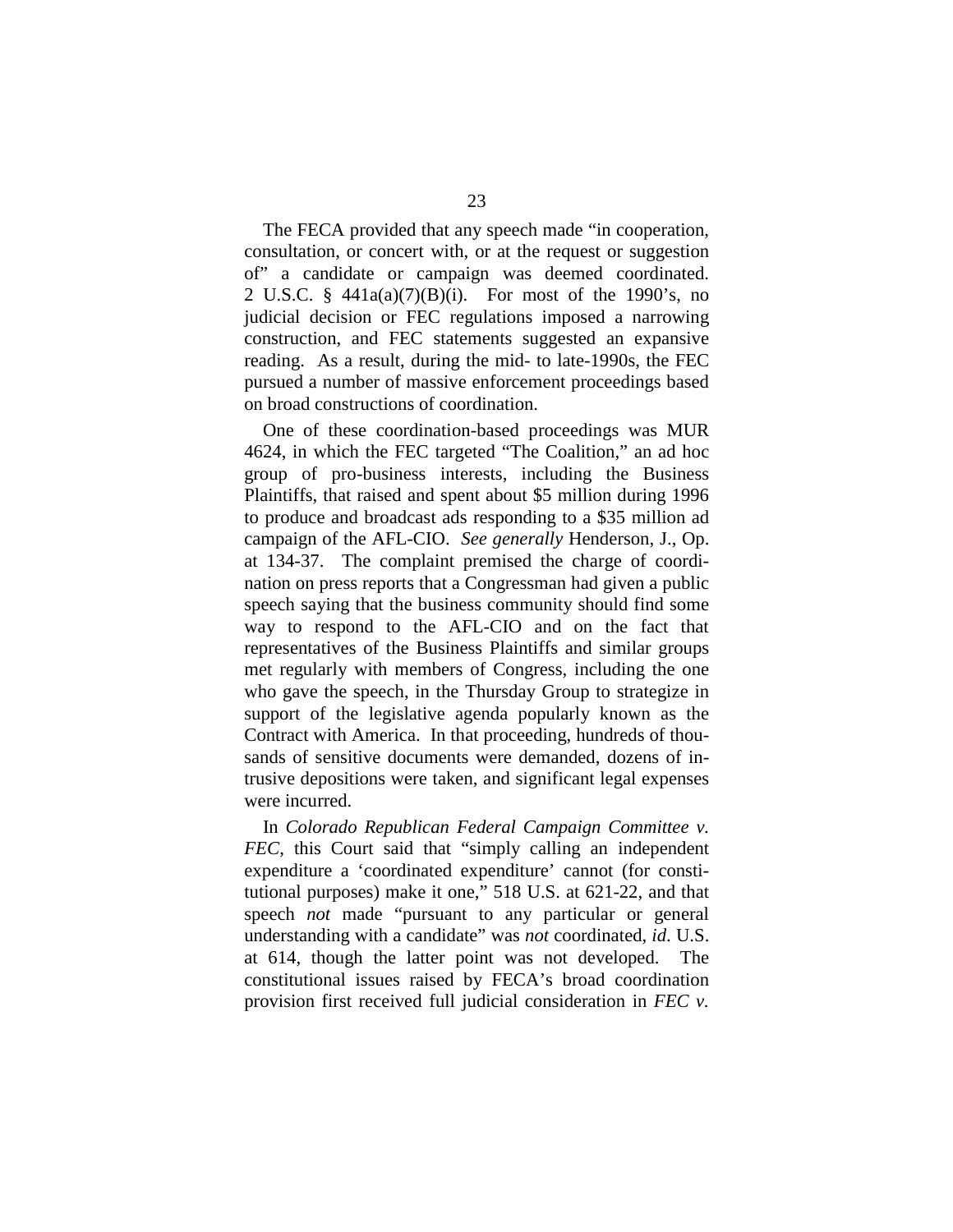*Christian Coalition*. Drawing on *Buckley* and related cases, the district court held that the right to spend money on one's own speech could be classified and limited as a contribution only if there was sufficient agreement with a candidate or campaign that the speech actually functioned as a contribution. 52 F. Supp. 2d at 83-92.

The FEC acquiesced in the *Christian Coalition* narrowing construction and issued regulations to codify it. 65 Fed. Reg. 76,146 (Dec. 6, 2000) (formerly codified at 11 C.F.R. § 100.23). Then, because neither the complaint against The Coalition nor its massive investigation disclosed any agreement between The Coalition and any candidate or campaign, the FEC dismissed the complaint, closing that proceeding and other similar proceedings. The burdens of the investigation, including the intrusiveness of the inquiry as well as the cost and disruption, had led members to withdraw their support, and The Coalition closed down. Henderson, J., Op. at 136. However, the FEC's recognition that an element of agreement is necessary to transform independent speech into a contribution was a useful and important step in narrowing and clarifying the coordination provisions.

# **B. By Rejecting The Constitutionally Mandated Requirement That Some Agreement Exist To Justify Treating Otherwise Independent Spending As A Contribution, BCRA's Coordination Provisions Violate The First Amendment.**

BCRA §§ 202 and 214 attempt to classify spending on independent speech, which cannot constitutionally be limited, as contributions, which are tightly limited, in the absence of the agreement necessary to justify that result. This broadened definition of coordination applies both to FECA's limitation on candidate contributions and BCRA's new limitation on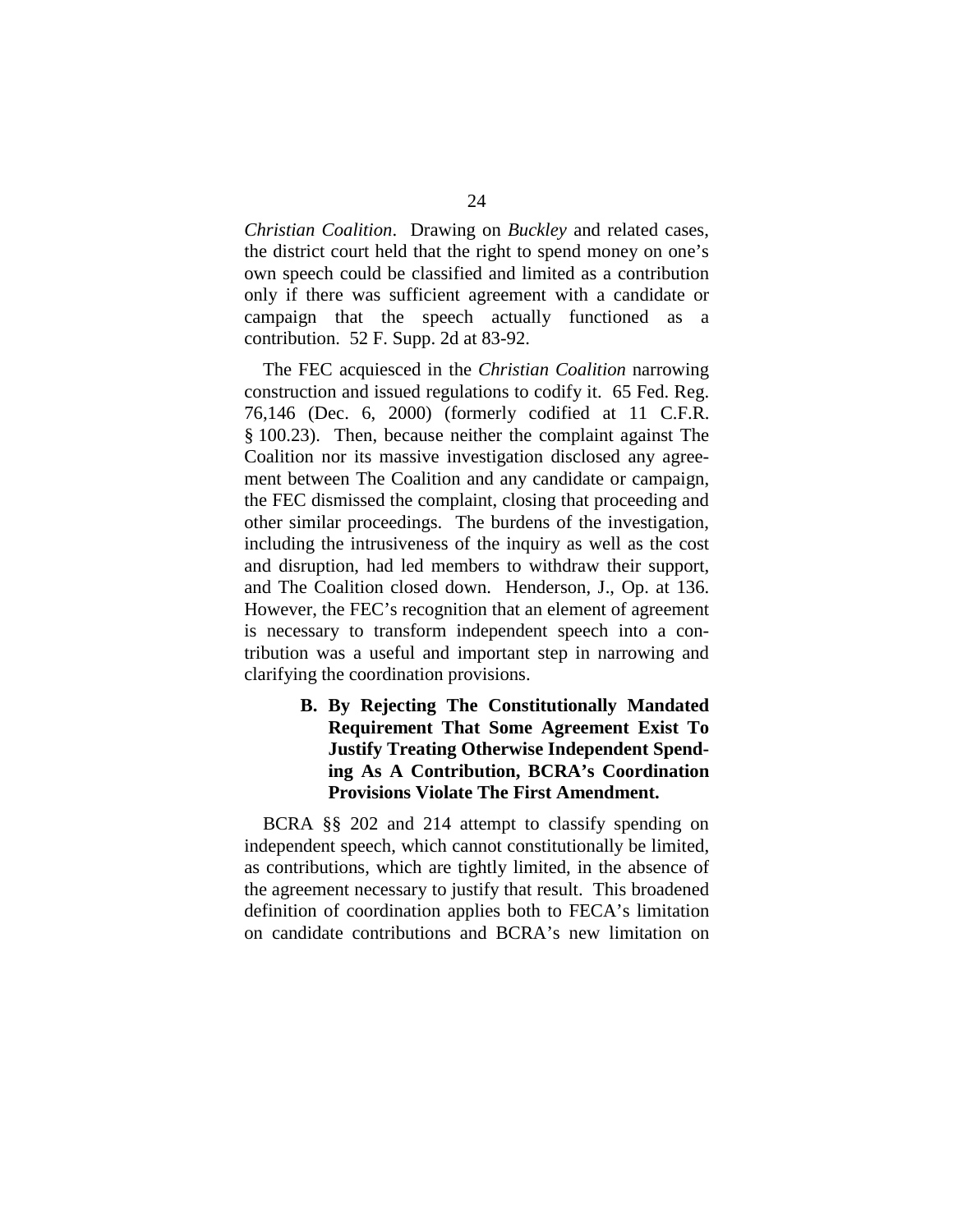coordination with political parties, even where no candidate is involved.<sup>5</sup>

Section 214(a) pointedly defines "coordination" with a political party by using the same language—"cooperation, consultation, or concert with, or at the request or suggestion of"—that FECA had used with respect to candidates and campaigns and that *Christian Coalition* had held unconstitutionally overbroad and vague. To underscore the insistence on the broad statutory definition of coordination, rather than the narrowing construction adopted in *Christian Coalition* and written into the FEC's regulations, § 214(b) repeals those regulations. And lest there be any thought that the broad statutory definition might again be construed to require agreement,  $\S 214(c)$  specifies that any new FEC regulations "shall not require agreement or formal collaboration to establish coordination."

Settled principles require that these related clauses be understood as a whole. *Pilot Life Ins. Co. v. Dedeaux*, 481 U.S. 41, 51 (1987). Taken together, they reject the narrowing construction of "coordination" adopted by *Christian Coalition* and the FEC regulations based on that construction and reaffirm that coordination extends to any speech "in cooperation, consultation, or concert with, or at the request or suggestion of" a candidate or campaign, *whether or not there is any agreement*. Moreover, because § 214(c) also rules out

 $5$  Section 202(a) provides that spending on an "electioneering communication" may be coordinated. The reason for so specifying is that it is obvious that not all spending coordinated with a candidate is the functional equivalent of a contribution. For example, a member of Congress who technically is a candidate may support a local library fund, and other fund supporters may coordinate speech saying "Give to the Library." There is a strong view, most forcefully advocated by FEC Commissioner Smith, that coordinated spending on speech may be deemed a contribution to a campaign only if the speech contains express advocacy. Statement For The Record By Commissioner Bradley A. Smith In FEC MUR 4624 (Nov. 6, 2001) (available from the FEC's public file).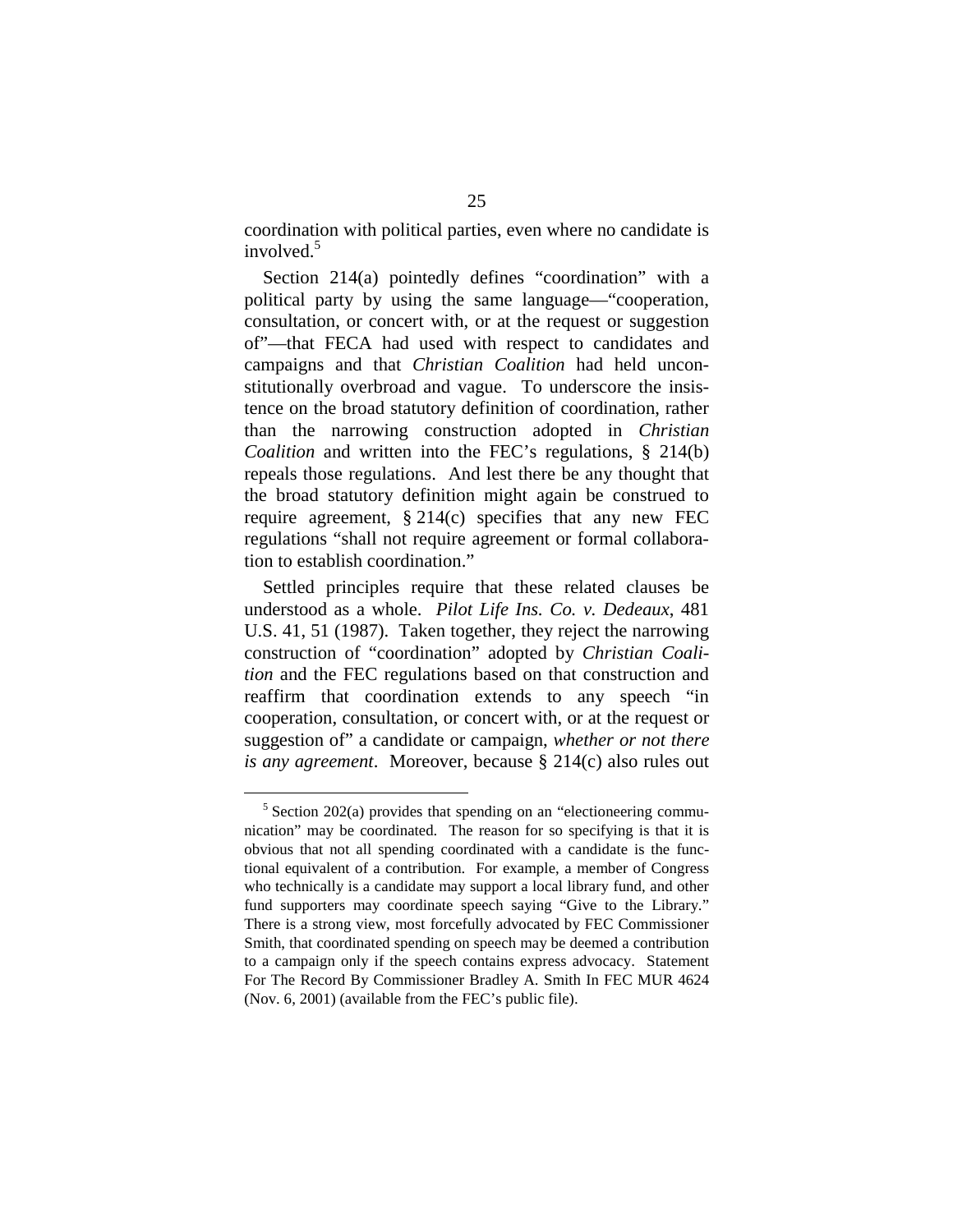"*formal* collaboration" (emphasis added) as a standard, its failure to apply any similar limiting term to "agreement" shows that the term is used comprehensively. No element of agreement, formal or informal, express or implied, can be required. Instead, the standard is acting in "cooperation, consultation, or concert with," or at "the request or suggestion of" a candidate, campaign, or political party.

*All three members of the district court reached the overbreadth issue*. The majority concluded that excluding agreement did not create overbreadth. Per Curiam Op. at 149-54. However, Judge Henderson correctly concluded that BCRA's overbreadth violates the First Amendment. Henderson, J., Op. at 248 (BCRA's coordination provisions are overbroad because "many of the expenditures BCRA defines as 'coordinated' are not 'disguised contributions'"). If speech is not the product of some agreement with a candidate, campaign, or party, then it is not functionally a contribution. The speech is independent and cannot constitutionally be limited. *Id.* Nor can mere "consultation," so long as it does not rise to the level of agreement, convert fully protected independent speech into a functional contribution. *Id.* at 246- 50. The same reasoning would apply to a mere "suggestion" that does not lead to some element of agreement. Because of this plain and congressionally mandated overbreadth without regard to vagueness, BCRA's coordination provisions are unconstitutional.

#### **C. The Vagueness Challenge Is Justiciable.**

Because First Amendment values are so important, the courts strain to find that arguable First Amendment claims are justiciable. 13A Charles A. Wright et al., *Federal Practice and Procedure* § 3532.3 (2d ed. 1984). That policy applies with special force where, as here, the violations involve the basic processes by which our democracy functions, our laws are formed, and our leaders are selected. Recognizing as much, BCRA § 403(a) directs the court to "expedite to the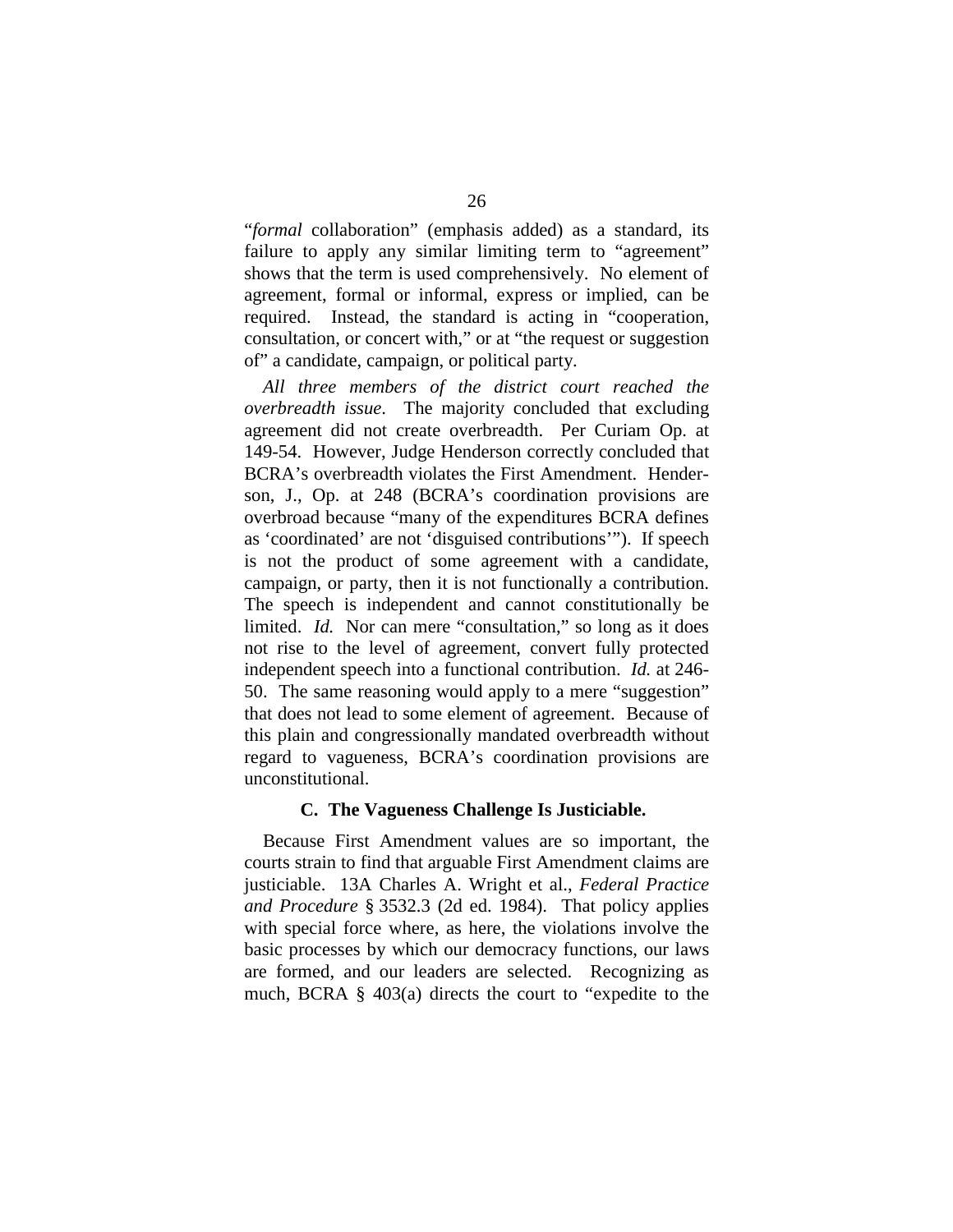greatest possible extent" the resolution of any action "to challenge the constitutionality of any provision" of BCRA. Thus, if such a challenge meets the constitutional minima for exercise of the judicial power, it should be held justiciable.

The basic constitutional requirement for exercise of the judicial power is a genuine case or controversy presented by a plaintiff with standing. *Vt. Agency of Natural Res. v. United States ex rel. Stevens*, 529 U.S. 765, 771 (2000). Those requirements are met here. Moreover, to the extent that prudential ripeness concerns apply here, a pre-enforcement challenge to a statute is ripe where it is justified by the "hardship to the parties of withholding [judicial] consideration," or where further agency action will not affect the dispositive statutory analysis. *Abbott Labs. v. Gardner,* 387 U.S. 136, 149 (1967). In this case an injured Plaintiff presents a clear controversy, considerations of hardship mandate a decision now, and Defendants have not shown that the FEC regulations cure the vagueness of the coordination provision.

# **1.**  *The Business Plaintiffs And Thousands Of Other Similar Entities Are Suffering Immediate And Ongoing First Amendment Injury***.**

BCRA's vague and overbroad definition of coordination has bite right now because the Business Plaintiffs and thousands of similar entities deal with members of Congress, government officials, and representatives of political parties on a daily basis. Henderson, J., Op. at 255. Similarly, the Business Plaintiffs and other similar entities regularly participate in funding independent speech on issues of concern to them. Leon, J., Op. 329-44 (examples of "genuine" issue ads during pre-election periods). As each potential contact with a candidate, campaign, or party official arises, the Business Plaintiffs must decide whether to proceed with the contact and accept resulting limits on future speech or to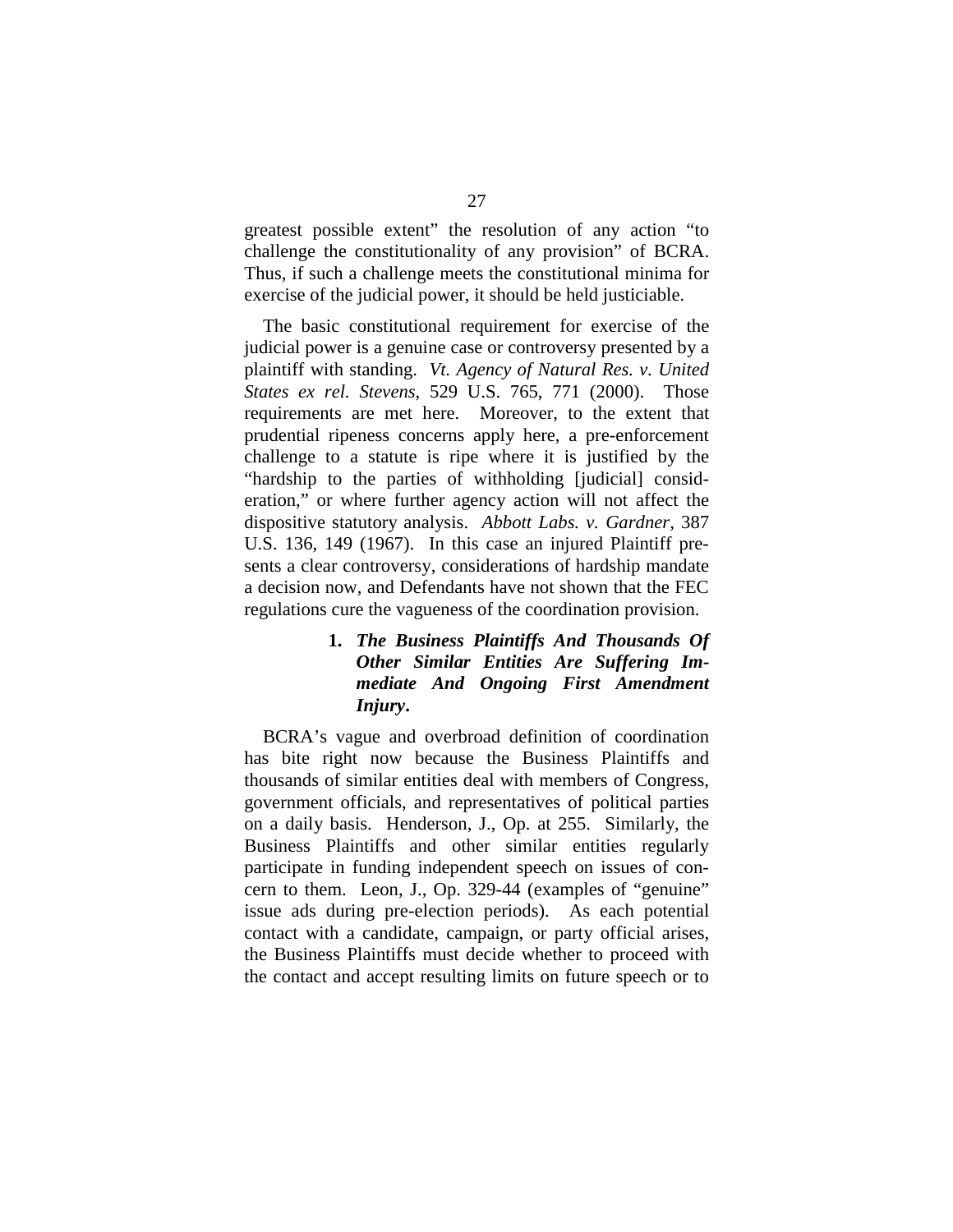decline the contact to preserve future speech rights. Either way, core First Amendment rights are at stake.

Judges Leon and Kollar-Kotelly do not deny the dilemma but say that they see no reason why it is more acute now than before. Per Curiam Op. at 146. In part they are right. The situation created by BCRA does resemble the situation during the 1990s, though it is worse because (i) the concept of coordination now also applies to political parties and "electioneering communications," and (ii) the Business Plaintiffs then at least had the argument that agreement is an essential element of coordination, an argument BCRA rejects. *More fundamentally, however, the vague and overbroad standard that prevailed in the 1990s caused serious injury to the Business Plaintiffs, and the threat of similar injury is chilling First Amendment activity now*. Henderson, J., Op. at 255; Leon, J., Op. at 329-45 (examples of ongoing issue speech).

### **2.**  *The FEC's Regulations Do Not Prevent Review***.**

Nearly 10 months after the complaints were filed, the FEC issued regulations defining BCRA's concept of "coordination." Per Curiam Op. at 166 n.98. Nearly 2 months after the case was submitted—and after the Court had indicated it would issue its ruling—those regulations became final. *Id.*  District Judges Leon and Kollar-Kotelly then ruled that the vagueness challenges were non-justiciable because the regulations theoretically might have provided a cure and BCRA  $\S$  403(a) did not allow them to evaluate the regulations to determine whether or not that had occurred. Per Curiam Op. at 148-49, 167. That was error.

Defendants' claim that the new regulations cure the obvious facial vagueness of the coordination provisions is a matter of defense that can and should be resolved in this action. BCRA § 403(a) gives the three-judge district court jurisdiction of any "action" brought to "challenge the constitutionality of any provision" of BCRA. Surely the power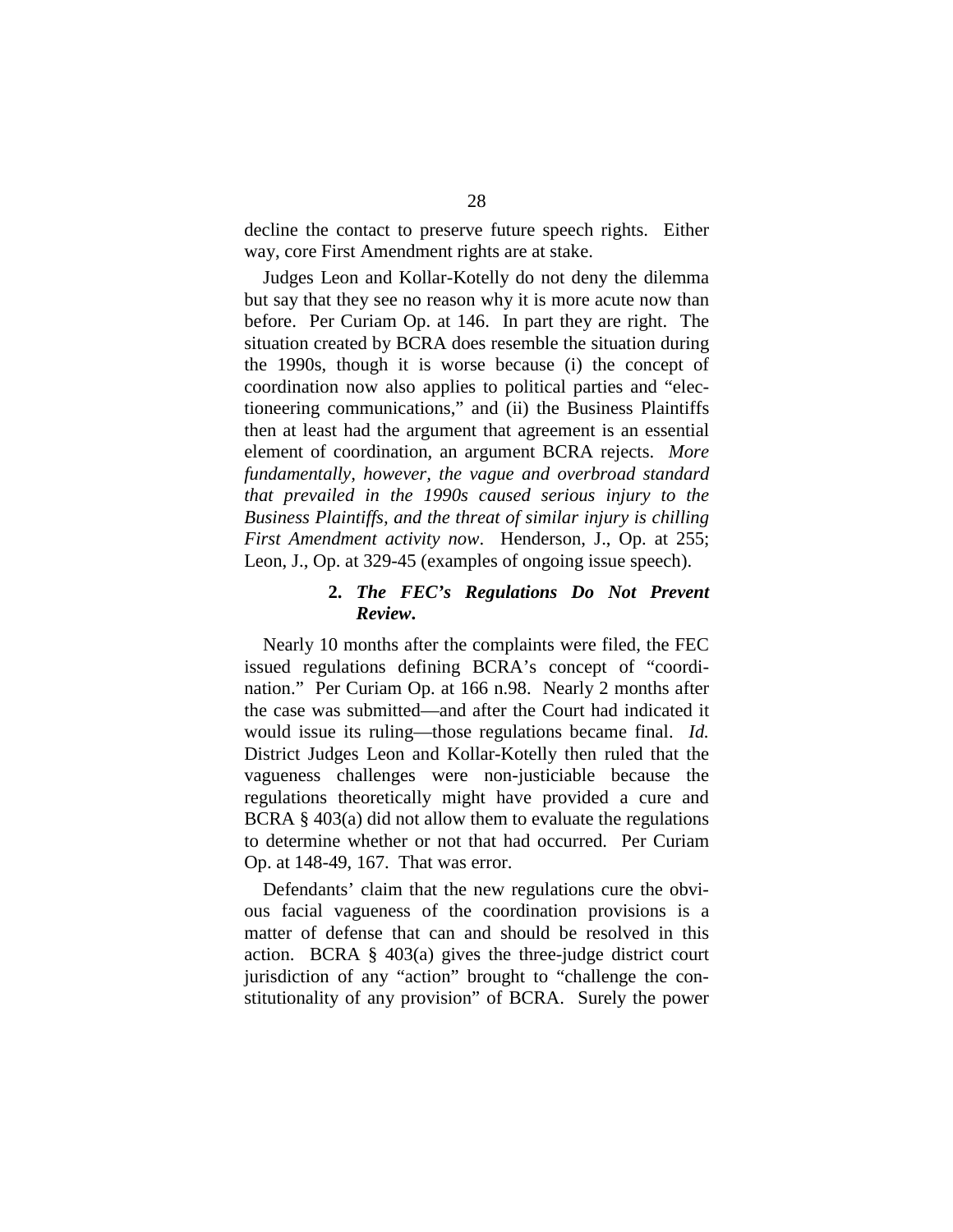to decide such an action includes the power to evaluate defenses offered in opposition to a constitutional challenge to a provision of BCRA. Indeed, under *United Mine Workers v. Gibbs,* 383 U.S. 715, 725 (1966), a grant of jurisdiction generally encompasses all logically related components of a dispute.

Thus, there is no basis for the ruling that the regulations can only be evaluated in a proceeding before a single judge under the Administrative Procedure Act. Moreover, such a proceeding would be seriously impractical. Because BCRA § 403(a) assigns exclusive jurisdiction over such issues to a three-judge court, a single judge court could not consider the validity of the statute. Thus, the validity of the regulations would have to be fully litigated first, and then a separate action would have to be brought to challenge the statute. What would happen if new regulations were adopted while the second statutory challenge was under way is anyone's guess, but clearly the situation would be unfair and impractical. More importantly, it is contrary to the command of BCRA § 403(a) that constitutional challenges to the statute be resolved swiftly. Henderson, J., Op. at  $255$  n.160.<sup>6</sup>

<sup>6</sup> The Per Curiam Opinion's reliance on *Martin Tractor Co. v. FEC,*  627 F.2d 375 (D.C. Cir. 1980), is unfounded. Per Curiam Op. at 161-66. There a corporation and its PAC challenged as vague a provision permitting them to "solicit" hourly employees only twice a year. *Id.* at 382. Plaintiffs alleged "that their behavior has thus far conformed to the statutory mandate [and] make no allegation of an intention imminent or otherwise to violate the statute, and the [FEC had] no cause to commence enforcement, nor even to threaten enforcement, of the challenged statutory provisions." *Id.* at 382-83. Instead, the case presented a long-term issue with no present impact. On those facts, the court concluded that, because there was no "urgency of decision," *id.* at 388, and the FEC's advisory opinion process "offer[ed] a prompt means of resolving doubts with respect to the statute's reach," *id.* at 384, that could "be pursued at little risk to the rights asserted," *id.* at 386, the doctrine of ripeness counseled "against constitutional adjudication on a barren record." *Id.* at 385. Here,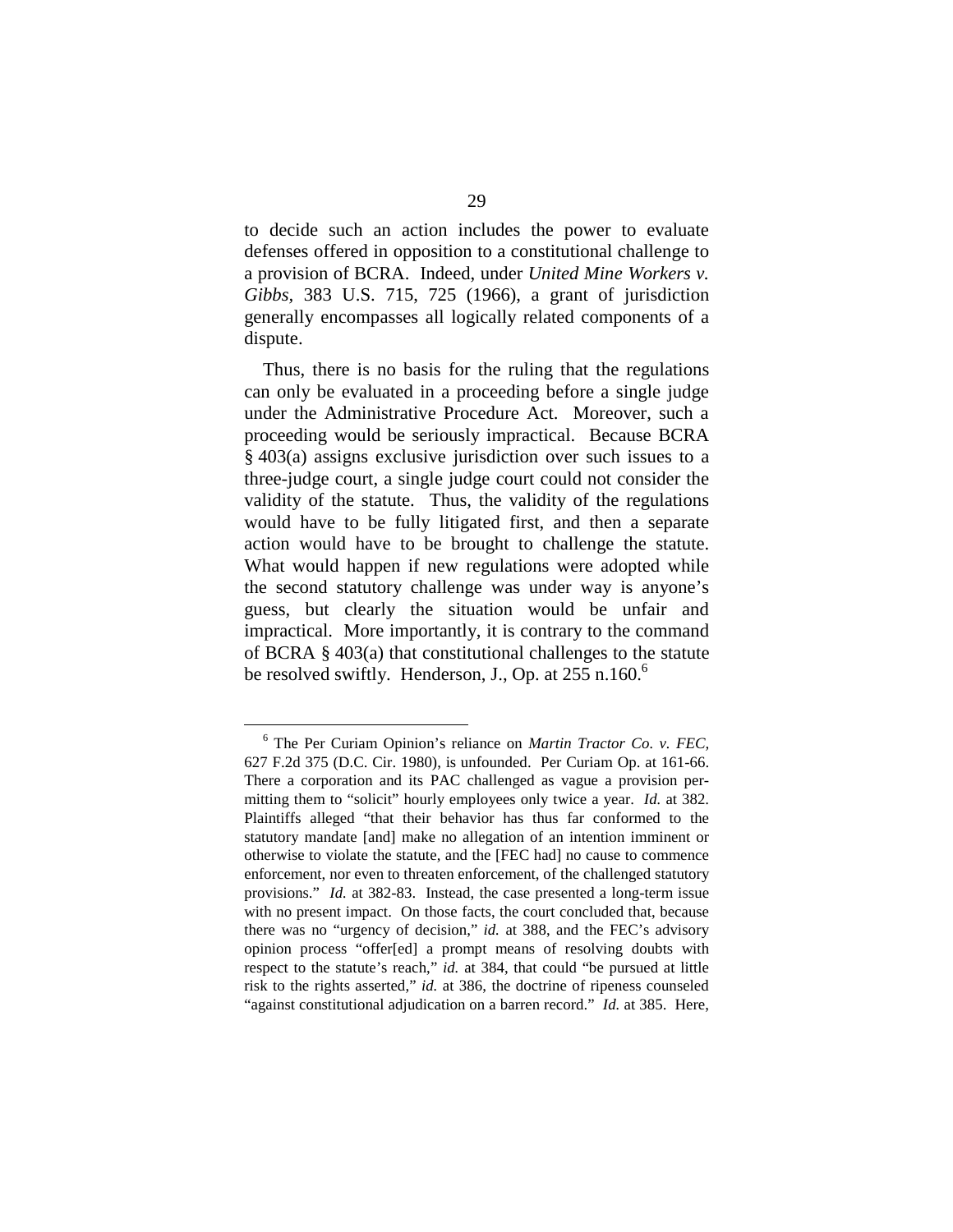## **3.**  *The Vagueness Of The Coordination Provisions Has Not Been Cured***.**

*Buckley* holds that restrictions on political speech concerning public issues and candidates that threaten criminal penalties must be exceptionally clear, precise, and objective. 424 U.S. at 41. The express advocacy standard illustrates what is required. *Id.* at 39-40. BCRA's definition of coordinated speech as speech made "in cooperation, consultation, or concert with, or at the request or suggestion of" a candidate, campaign, or party falls woefully short of the required standard.

Even the quickest glance at the FEC's coordination provisions reveals that the vagueness of the statute has not been cured, or even seriously addressed, in critical respects. For example, 11 C.F.R. § 109.21(d)(1) continues to include as "coordinated" any independent speech "at the request or suggestion of a candidate or an authorized committee, political party committee, or agent."<sup>7</sup> And 11 C.F.R.  $\frac{$}{9}$  109.21(e) emphasizes that this standard must not be understood to require any element of agreement. Accordingly, so far as appears, whenever a candidate, campaign, or political party expresses any desire or suggestion relating to possible independent speech, that speech then becomes problematic. Surely something much narrower was intended, but that simply demonstrates the vagueness of the regulation.

by contrast, the record is clear that the Business Plaintiffs and many similar entities engage in a wide variety of contacts with legislators and other federal and party officials that, if not properly structured and limited, will preclude independent issue advocacy in the future. Thus, the problem is urgent, the advisory process offers no plausible assistance, and the case is before this Court on a full record and under a statutory mandate of prompt resolution.

<sup>&</sup>lt;sup>7</sup> The speech also must satisfy certain vague and overbroad content standards, such as constituting an "electioneering message." 11 C.F.R. § 109.21(a)(2).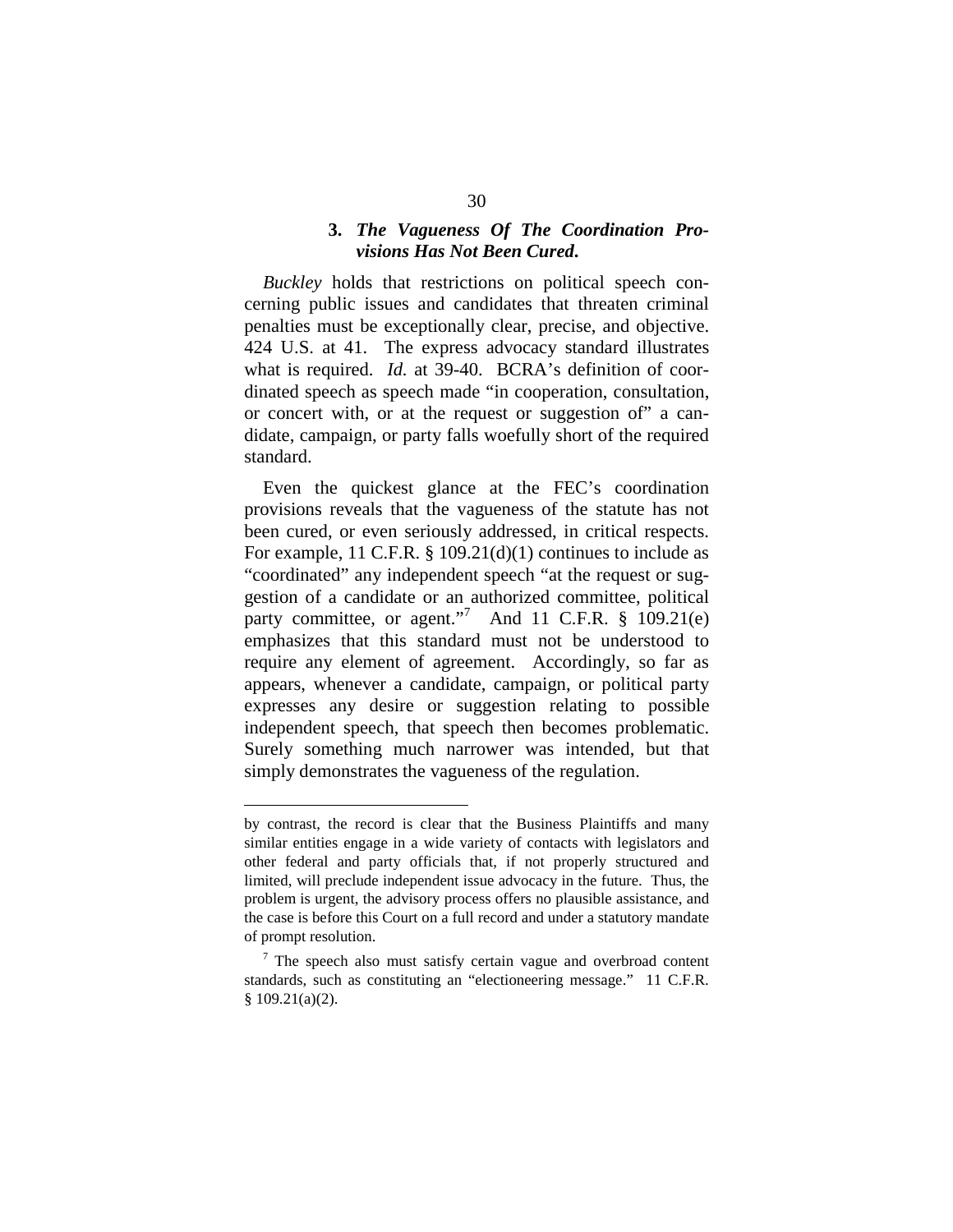Importantly, BCRA's coordination provisions are selfenforcing. Whether or not valid regulations exist, if a Business Plaintiff makes an expenditure that is "coordinated," a corporate contribution results, a political opponent may file a complaint and, if the FEC does not pursue the matter with satisfactory vigor, may seek judicial review. While *compliance* with a regulation is a defense, 2 U.S.C. § 438(e), violation of a vague regulation leaves the speaker exposed to full penalties.

Because the Business Plaintiffs and thousands of similar entities interact with federal legislators, officials, and political parties on almost a daily basis, these vague and self-executing provisions, backed up by criminal sanctions, force them to hedge and trim and steer clear of fully protected activity. This is unconstitutional.

### **CONCLUSION**

For the foregoing reasons, the Court should note probable jurisdiction.

Respectfully Submitted,

#### *Of counsel*

STEPHEN A. BOKAT NATIONAL CHAMBER LITIGATION CENTER, INC. 1615 H Street, N.W. Washington, D.C. 20062 (202) 463-5337

JAN AMUNDSON NATIONAL ASSOCIATION OF MANUFACTURERS 1331 Pennsylvania Avenue, N.W. Washington, D.C. 20004 (202) 637-3055

JAN WITOLD BARAN *Counsel of Record,*  THOMAS W. KIRBY LEE E. GOODMAN CALEB P. BURNS WILEY REIN & FIELDING LLP 1776 K Street, N.W. Washington, D.C. 20006 (202) 719-7000

*Counsel for Appellants Chamber of Commerce of the United States, National Association of Manufacturers, Associated Builders and Contractors, Inc.*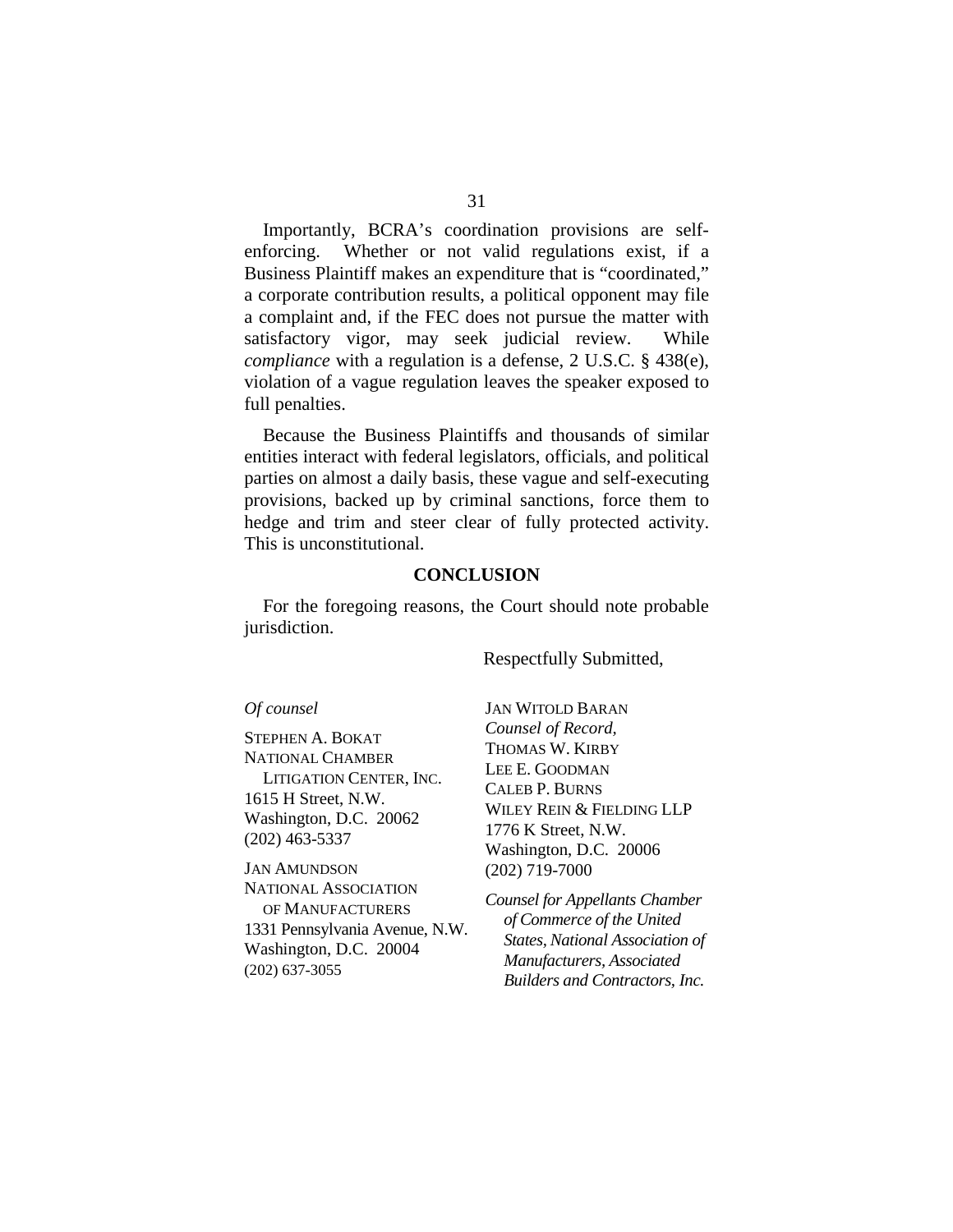### **APPENDIX A**

## IN THE UNITED STATES DISTRICT COURT FOR THE DISTRICT OF COLUMBIA

Civ. No. 02-0582 (CKK, KLH, RJL) (and related cases)

————

————

SENATOR MITCH MCCONNELL, *et al*., *Plaintiffs*,

v.

FEDEFLAL ELECTION COMMISSION, *et al*., *Defendants*.

Civ. No. 02-0751 (CKK, KLH, RJL)

————

————

CHAMBER OF COMMERCE OF THE UNITED STATES, *et al*., *Plaintiffs*,

v.

FEDEFLAL ELECTION COMMISSION, *et al*., *Defendants.* 

## NOTICE OF APPEAL TO THE SUPREME COURT OF THE UNITED STATES

————

Notice is hereby given that the following plaintiffs in these cases hereby appeal to the Supreme Court of the United States from any and all adverse rulings incorporated in, antecedent to or ancillary to the final judgment of the three-judge district court entered in this action on May 2, 2003: Chamber of Commerce of the United States, National Association of Manufacturers, U.S. Chamber Political Action Committee,

1a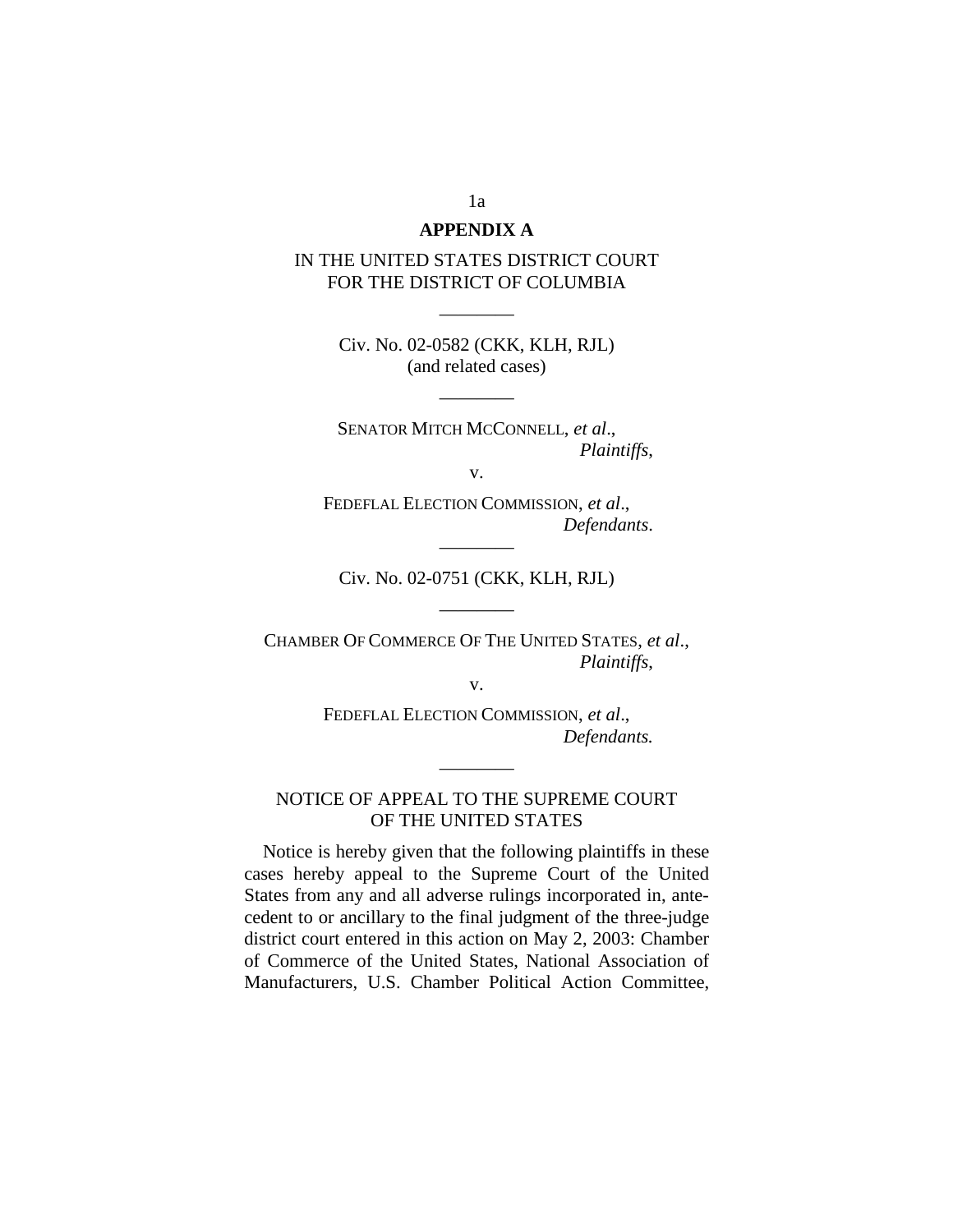Associated Builders and Contractors, Inc., and Associated Builders & Contractors Political Action Committee.

This appeal is taken pursuant to section  $403(a)(3)$  of the Bipartisan Campaign Reform Act of 2002, Pub. L. No. 107- 155, 116 Stat. 81, 114.

Respectfully Submitted,

Jan Witold Baran (Bar No. 233486) Thomas W. Kirby (Bar No. 915231) Lee Goodman (Bar No. 435493) WILEY REIN & FIELDING LLP 1776 K Street, NW Washington, DC 2006 (202) 710-7000

*Counsel for Chamber of Commerce of the United States, Nationa1 Association of Manufacturers, U. S. Chamber Political Action Committee, Associated Builders and Contractors, Inc, and Associated Builders & Contractors Political Action Committee* 

Stephen A. Bokat, Esq. General Counsel United States Chamber of Commerce and U.S. Chamber Political Action Committee 1615 H Street, NW Washington, DC 20062

*Counsel for the Chamber of Commerce of the United States and the U.S. Chamber of Political Action Committee* 

Jan Amundson, Esq, National Association of Manufacturers 1331 Pennsylvania Ave., NW Washington, D.C. 20004- 1790

*Counsel for the National Association of Manufacturers*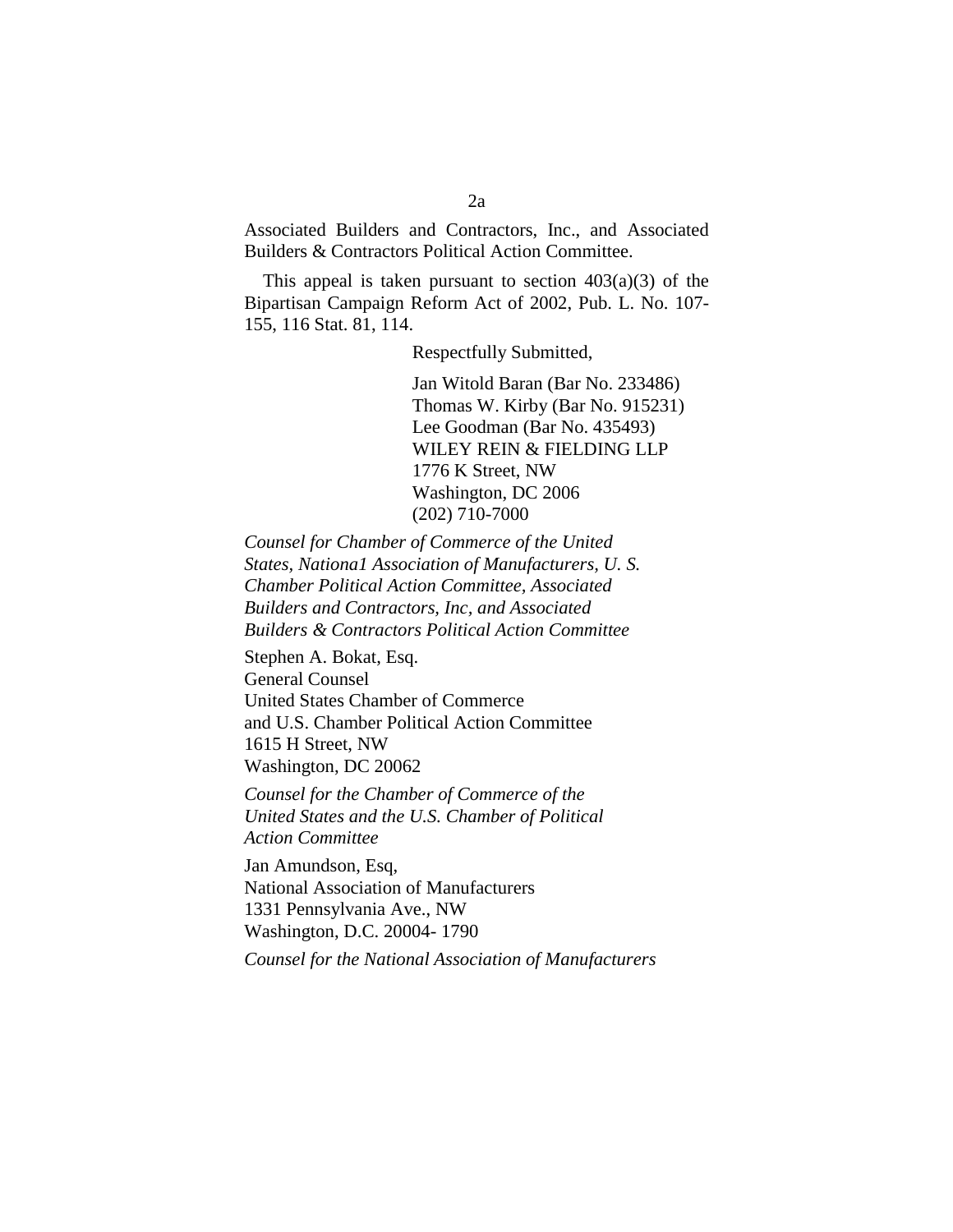## **APPENDIX B**

## **Opinions of the District Court**

Appellants are cooperating to prepare a single printed set of opinions to be referenced by all jurisdictional statements. The opinions of the district court can also be found on the Internet at http://lsmns2o.gtwy.uscourts.gov/dcd/mcconnell-2002-ruling.html.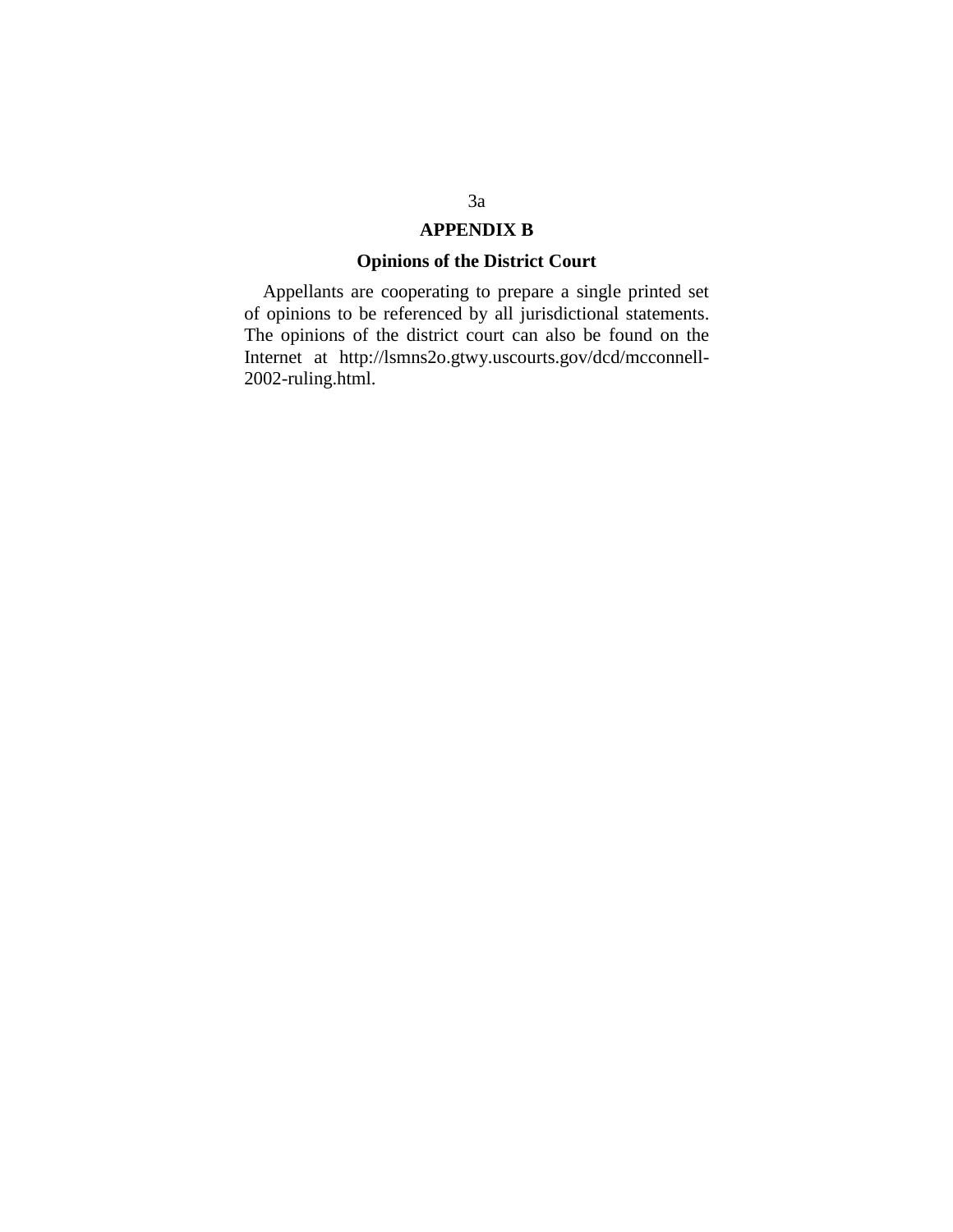### **APPENDIX C**

## UNITED STATES DISTRICT COURT FOR THE DISTRICT OF COLUMBIA

Civ. No. 02-582 (CKK, KLH, RJL)

————

**————** 

SENATOR MITCH MCCONNELL, *et al*., *Plaintiffs,* 

v.

FEDERAL ELECTION COMMISSION, *et al*., *Defendants*.

Civ. No. 02-581 (CKK, KLH, RJL)

————

————

NATIONAL RIFLE ASSOCIATION OF AMERICA, *et al*., *Plaintiffs,* 

v.

FEDERAL ELECTION COMMISSION, *et al*., *Defendants.* 

———— Civ. No. 02-633 (CKK, KLH, RJL)

————

EMILY ECHOLS, a minor child, by and through her next friends, TIM AND WINDY ECHOLS, *et al*., *Plaintiffs,* 

v.

FEDERAL ELECTION COMMISSION, *et al*., *Defendants.* 

4a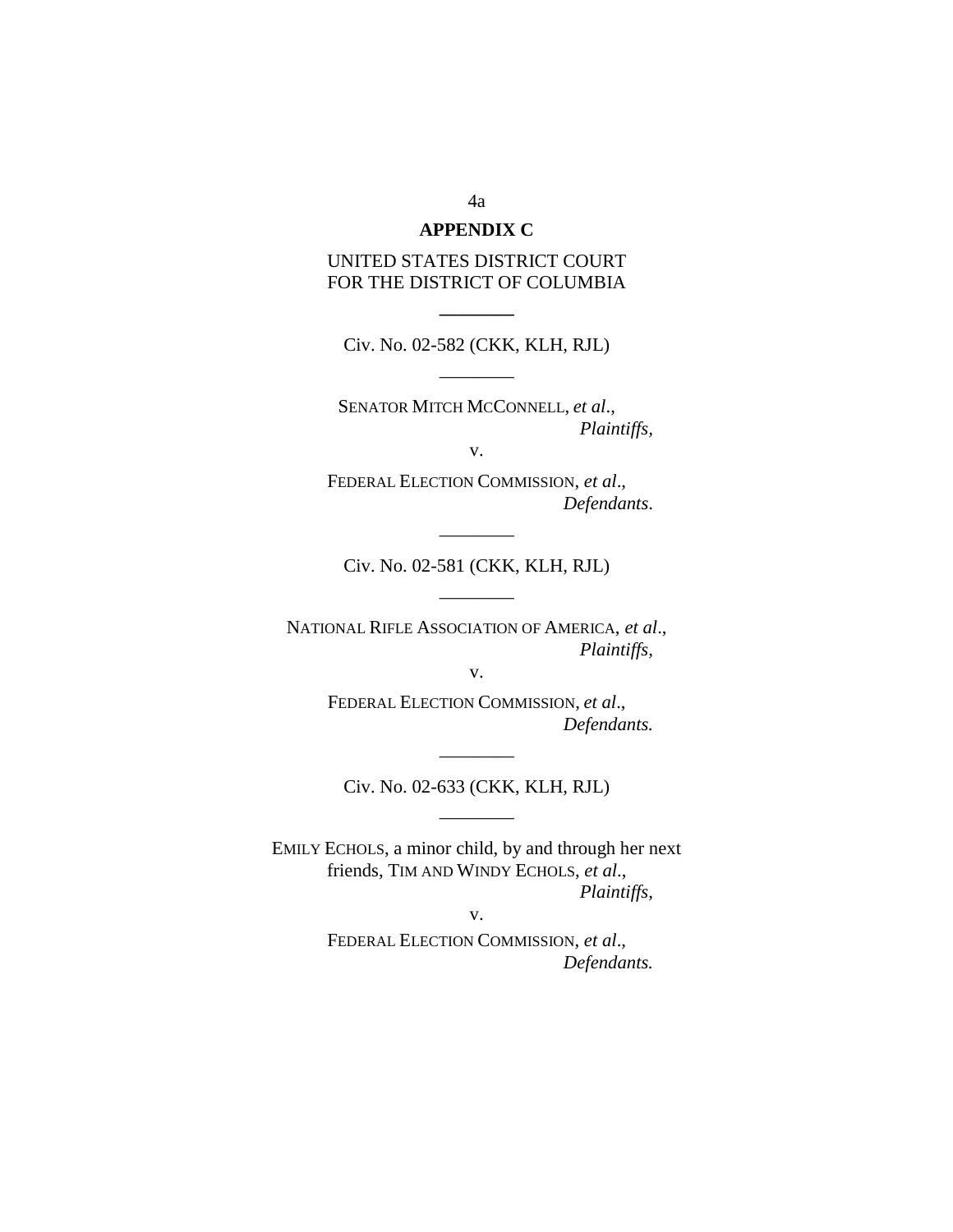## Civ. No. 02-751 (CKK, KLH, RJL)

————

CHAMBER OF COMMERCE OF THE UNITED STATES, *et al*., *Plaintiffs,* 

v.

FEDERAL ELECTION COMMISSION, *et al*., *Defendants*.

Civ. No. 02-753 (CKK, KLH, RJL)

————

————

NATIONAL ASSOCIATION OF BROADCASTERS, *Plaintiff,* 

v.

FEDERAL ELECTION COMMISSION, *et al*., *Defendants.* 

Civ. No. 02-754 (CKK, KLH, RJL)

————

————

AMERICAN FEDERATION OF LABOR AND CONGRESS OF INDUSTRIAL ORGANIZATIONS*, et al*., *Plaintiffs,* 

v.

FEDERAL ELECTION COMMISSION, *et al*., *Defendants.* 

————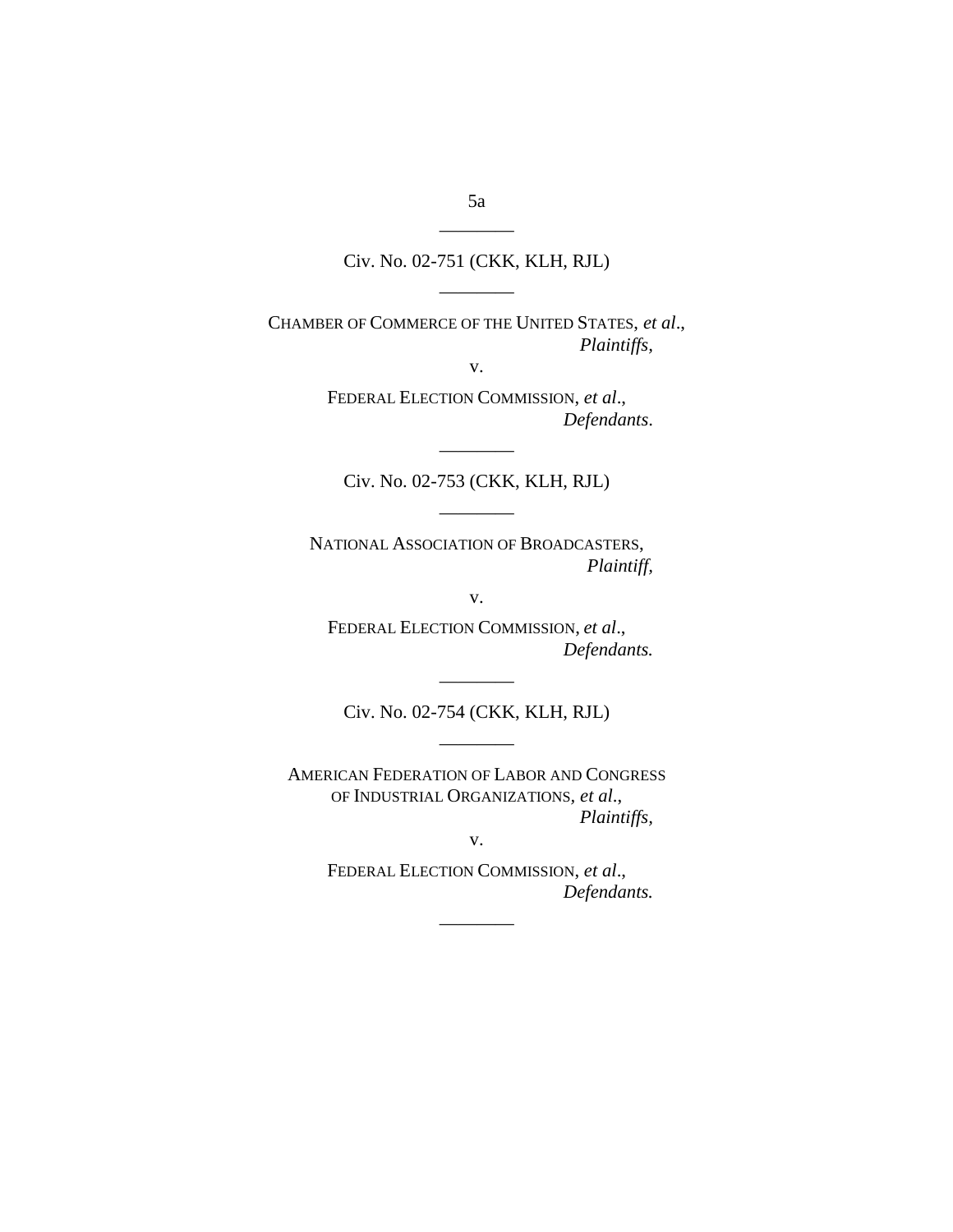Civ. No. 02-781 (CKK, KLH, RJL)

————

CONGRESSMAN RON PAUL*, et al*., *Plaintiffs,* 

v.

FEDERAL ELECTION COMMISSION, *et al*., *Defendants.* 

Civ. No. 02-874 (CKK, KLH, RJL)

————

REPUBLICAN NATIONAL COMMITTEE, *et al*., *Plaintiffs,* 

————

v.

FEDERAL ELECTION COMMISSION, *et al*. *Defendants*.

———— Civ. No. 02-875 (CKK, KLH, RJL)

————

CALIFORNIA DEMOCRATIC PARTY*, et al*., *Plaintiffs,* 

v.

FEDERAL ELECTION COMMISSION, *et al*., *Defendants*.

————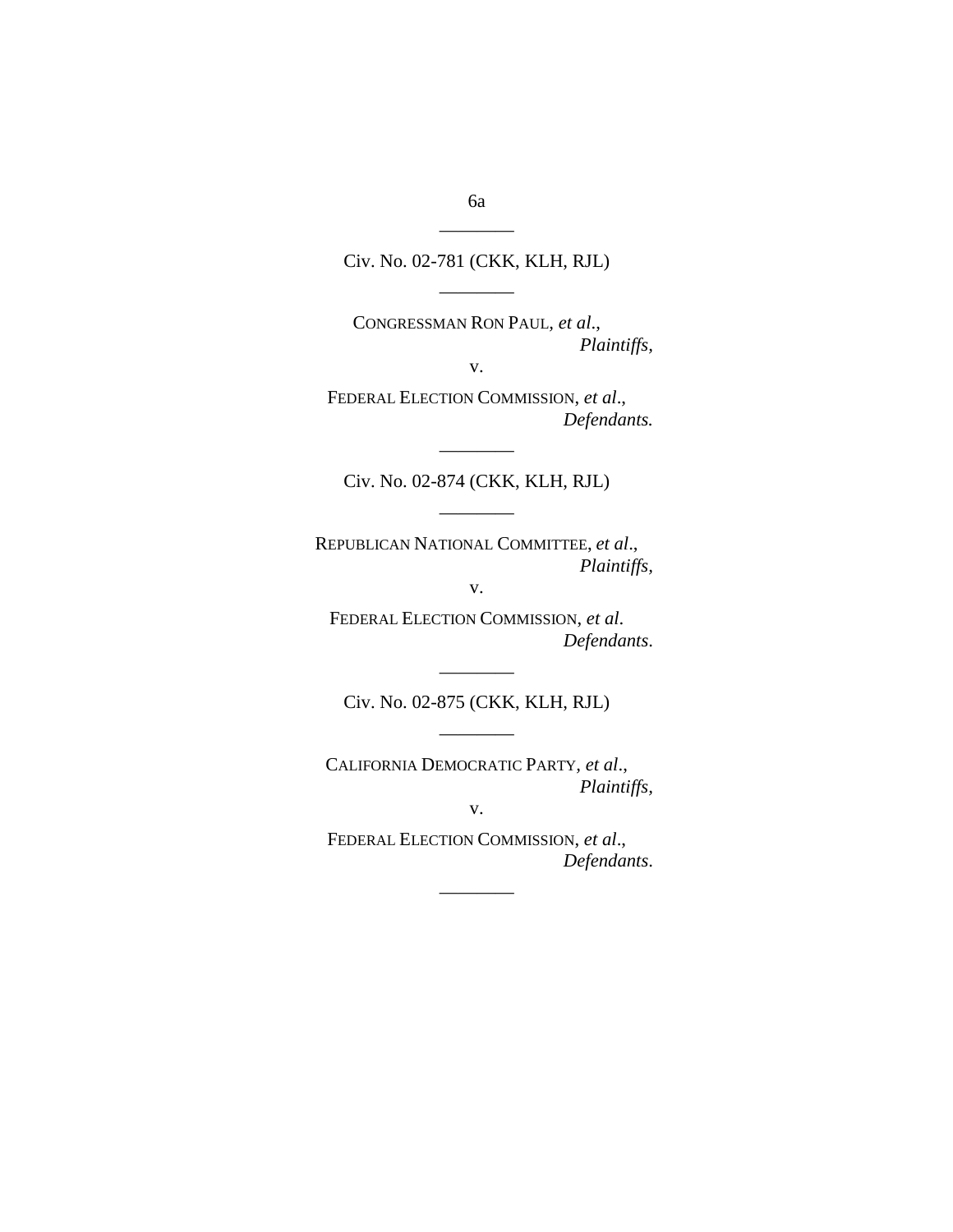Civ. No. 02-877 (CKK, KLH, RJL) ————

VICTORIA JACKSON GRAY ADAMS*, et al*., *Plaintiffs,* 

v.

FEDERAL ELECTION COMMISSION, *et al*., *Defendants*.

Civ. No. 02-881 (CKK, KLH, RJL)

————

————

REPRESENTATIVE BENNIE G. THOMPSON, *et al*., *Plaintiffs*,

v.

FEDERAL ELECTION COMMISSION, *et al*., *Defendants*.

## ORDER

### (May 19, 2003)

For the reasons set forth in the Memorandum Opinion of Circuit Judge Henderson and District Judge Kollar-Kotelly, from which District Judge Leon concurs in part and dissents in part, it is this 19th day of May, 2003, hereby

ORDERED that the Government Defendants' Motion for Stay of Final Judgment Pending Appeal to the Supreme Court of the United States [#327] is GRANTED; it is further

ORDERED that the Intervening Defendants' Motion to Stay Injunction Pending Appeal [#322] is GRANTED; it is further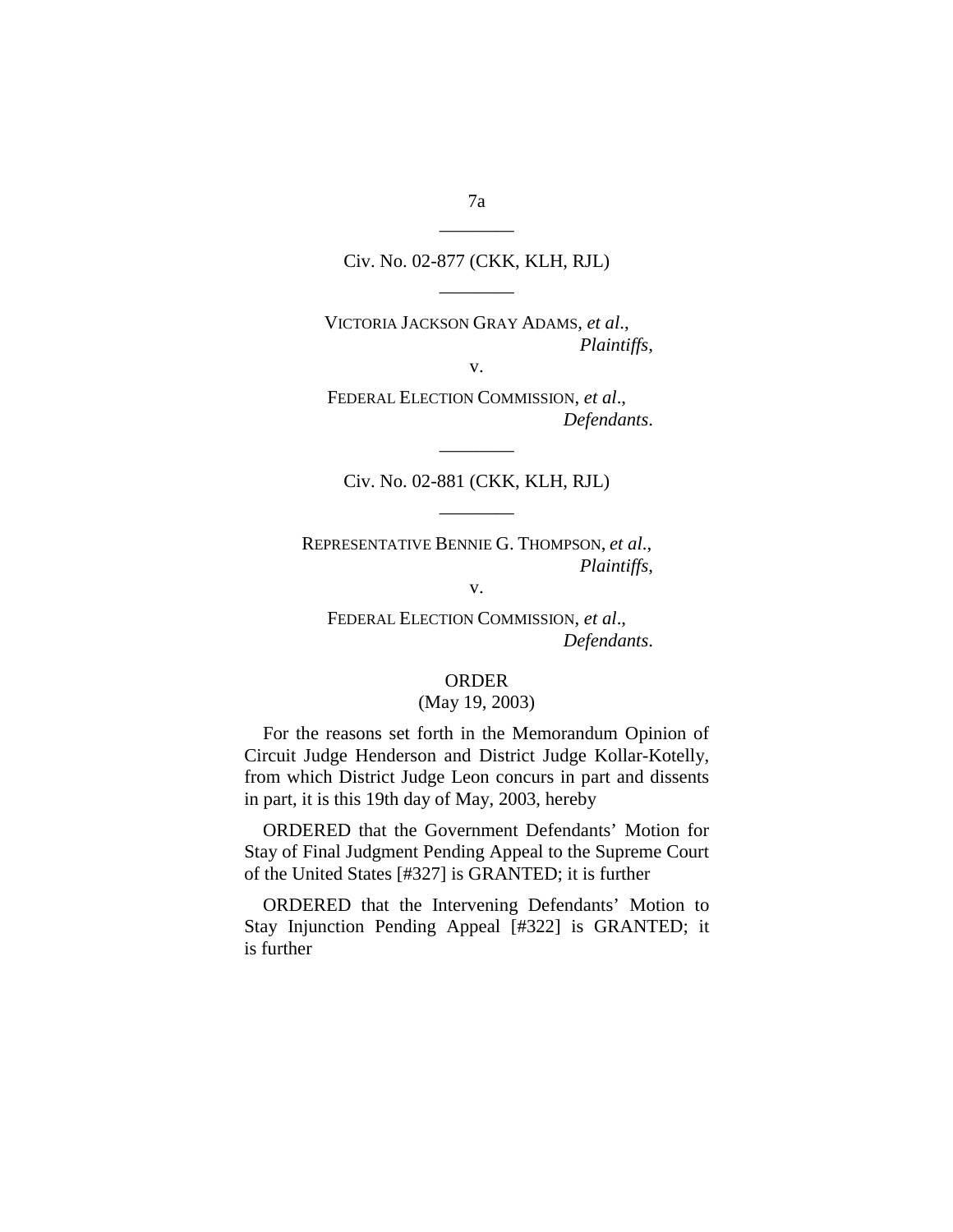ORDERED that the NRA Plaintiffs' Motion to Stay Pursuant to Rule 62(c) [#317] is DENIED AS MOOT; it is further

ORDERED that Plaintiff ACLU's Motion for Stay Pursuant to Rule 62(c) [#325] is DENIED AS MOOT; and it is further

ORDERED that this Court's May 1, 2003, Final Judgment is STAYED pending final disposition of these actions in the Supreme Court of the United States.

All three judges concur that it is hereby

ORDERED that Certain of the Madison Center Plaintiffs'<sup>1</sup> Motion for Injunction Pending Appeal [#321] is DENIED; it is further

ORDERED that Plaintiff AFL-CIO's Motion for an Injunction Pending Appeal [#319] is DENIED; it is further

ORDERED that the NRA Plaintiffs' Motion for an Administrative Stay, Pending Adjudication of Their Motion to Stay Pursuant to Rule 62(c) [#318] is DENIED AS MOOT; it is further

ORDERED that the Government Defendants' Emergency Motion for Temporary Stay of Final Judgment Pending Consideration of Motion for Stay of Final Judgment Pending Appeal to the Supreme Court of the United States [#326] is DENIED AS MOOT; it is further

 $1$  For purposes of this motion, the Madison Center Plaintiffs include the National Right to Life Committee, Inc., National Right to Life Educational Trust Fund, Club for Growth, Inc., and Indiana Family Institute, Inc.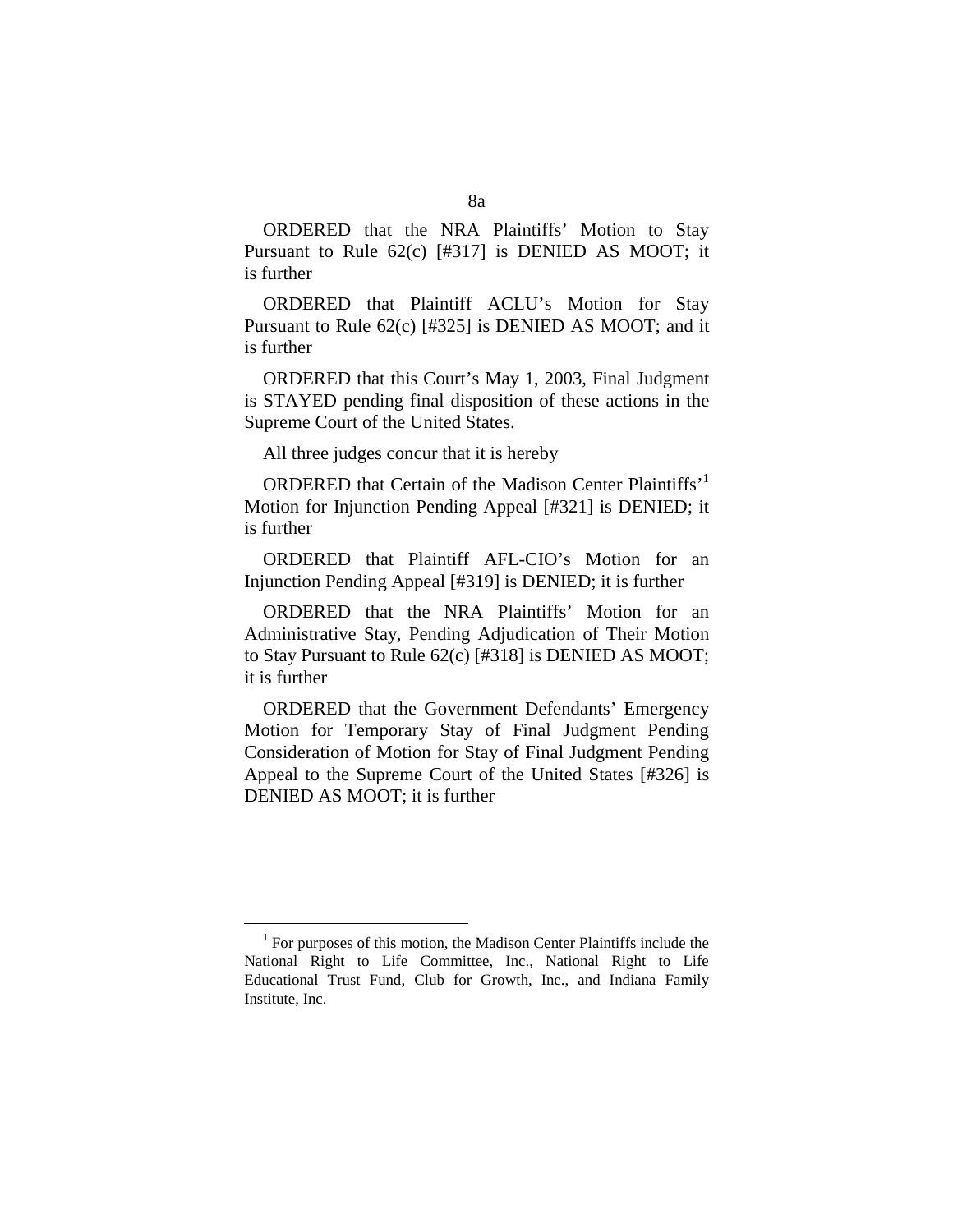ORDERED that Certain of the Madison Center Plaintiffs'2 Motion to Convene an Open Hearing on their Motion for an Injunction Pending Appeal [#328] is DENIED<sup>3</sup>; and it is further

ORDERED that the Madison Center Plaintiffs' Motion to Alter or Amend the Judgment [#316] is DENIED AS MOOT.

SO ORDERED.

/s/ Karen Lecraft Henderson United States Circuit Judge

/s/ Colleen Kollar-Kotelly United States District Judge

/s/ Richard J. Leon United States District Judge

<sup>&</sup>lt;sup>2</sup> For purposes of this motion, the Madison Center Plaintiffs include the National Right to Life Committee, Inc., National Right to Life Educational Trust Fund, Club for Growth, Inc., and Indiana Family Institute, Inc.

 $3$  As all three judges have signed this Order, the Court has complied with Federal Rule of Civil Procedure 62(c) and does not need to issue this order by sitting in open court. Fed. R. Civ. P. 62(c).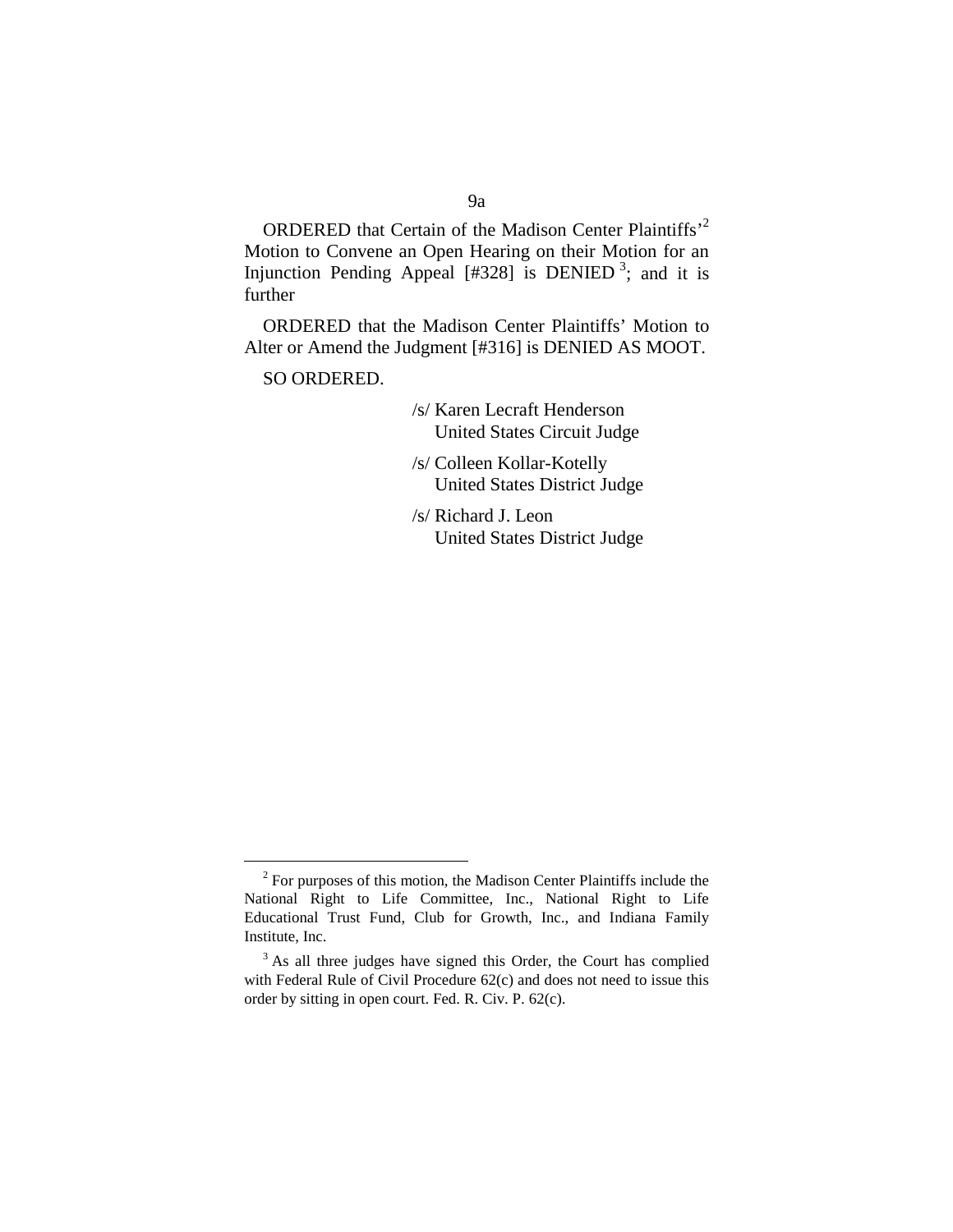### 10a

## **APPENDIX D**

UNITED STATES DISTRICT COURT FOR THE DISTRICT OF COLUMBIA

Civ. No. 02-582 (CKK, KLH, RJL) ————

**————** 

SENATOR MITCH MCCONNELL, *et al*., *Plaintiffs,* 

v.

FEDERAL ELECTION COMMISSION, *et al*., *Defendants*.

Civ. No. 02-581 (CKK, KLH, RJL)

————

————

NATIONAL RIFLE ASSOCIATION OF AMERICA, *et al*., *Plaintiffs,* 

v.

FEDERAL ELECTION COMMISSION, *et al*., *Defendants.* 

———— Civ. No. 02-633 (CKK, KLH, RJL)

————

EMILY ECHOLS, a minor child, by and through her next friends, TIM AND WINDY ECHOLS, *et al*., *Plaintiffs,* 

v.

FEDERAL ELECTION COMMISSION, *et al*., *Defendants.*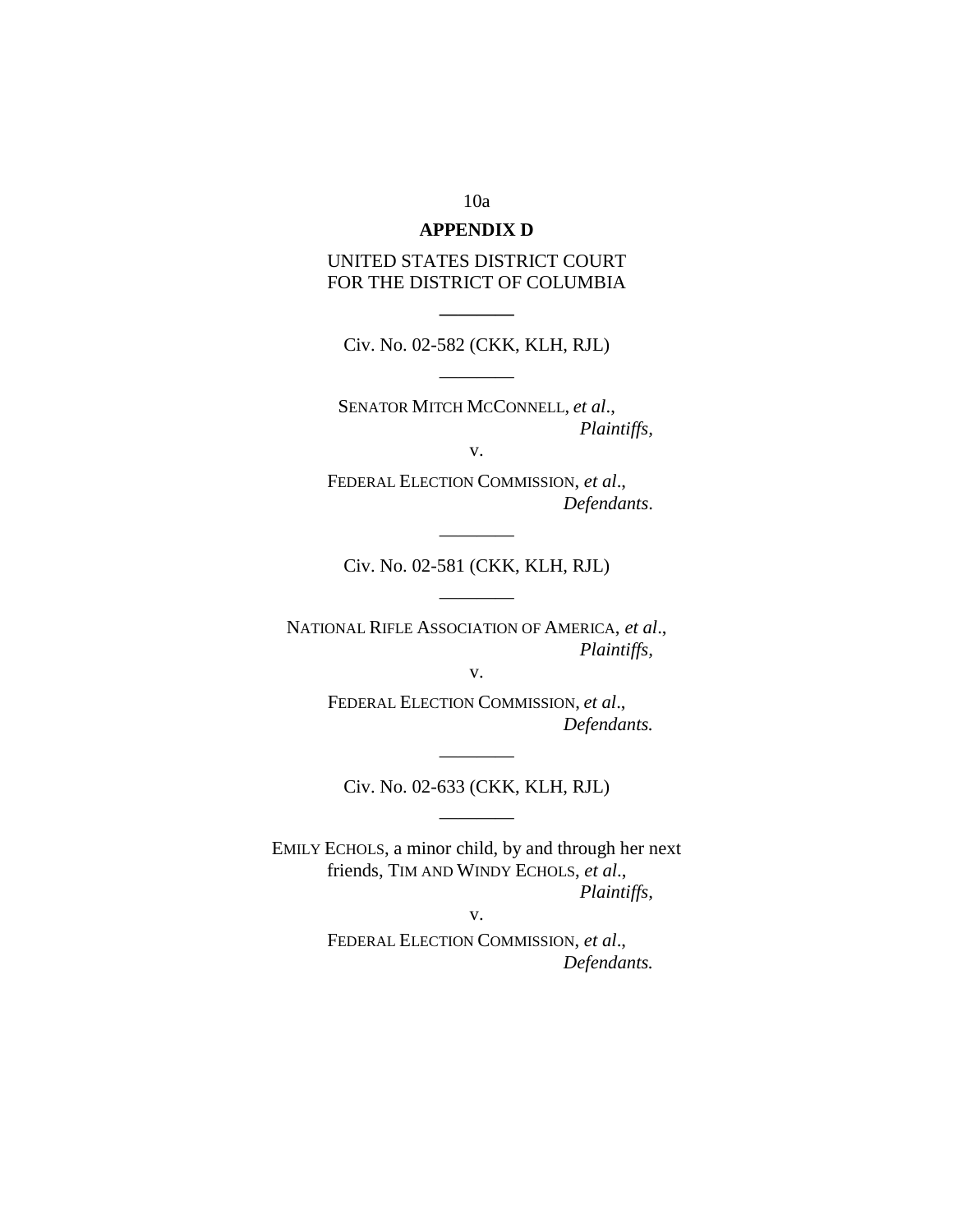Civ. No. 02-751 (CKK, KLH, RJL)

————

CHAMBER OF COMMERCE OF THE UNITED STATES, *et al*., *Plaintiffs,* 

v.

FEDERAL ELECTION COMMISSION, *et al*., *Defendants*.

Civ. No. 02-753 (CKK, KLH, RJL)

————

————

NATIONAL ASSOCIATION OF BROADCASTERS, *Plaintiff,* 

v.

FEDERAL ELECTION COMMISSION, *et al*., *Defendants.* 

Civ. No. 02-754 (CKK, KLH, RJL)

————

————

AMERICAN FEDERATION OF LABOR AND CONGRESS OF INDUSTRIAL ORGANIZATIONS*, et al*., *Plaintiffs,* 

v.

FEDERAL ELECTION COMMISSION, *et al*., *Defendants.* 

————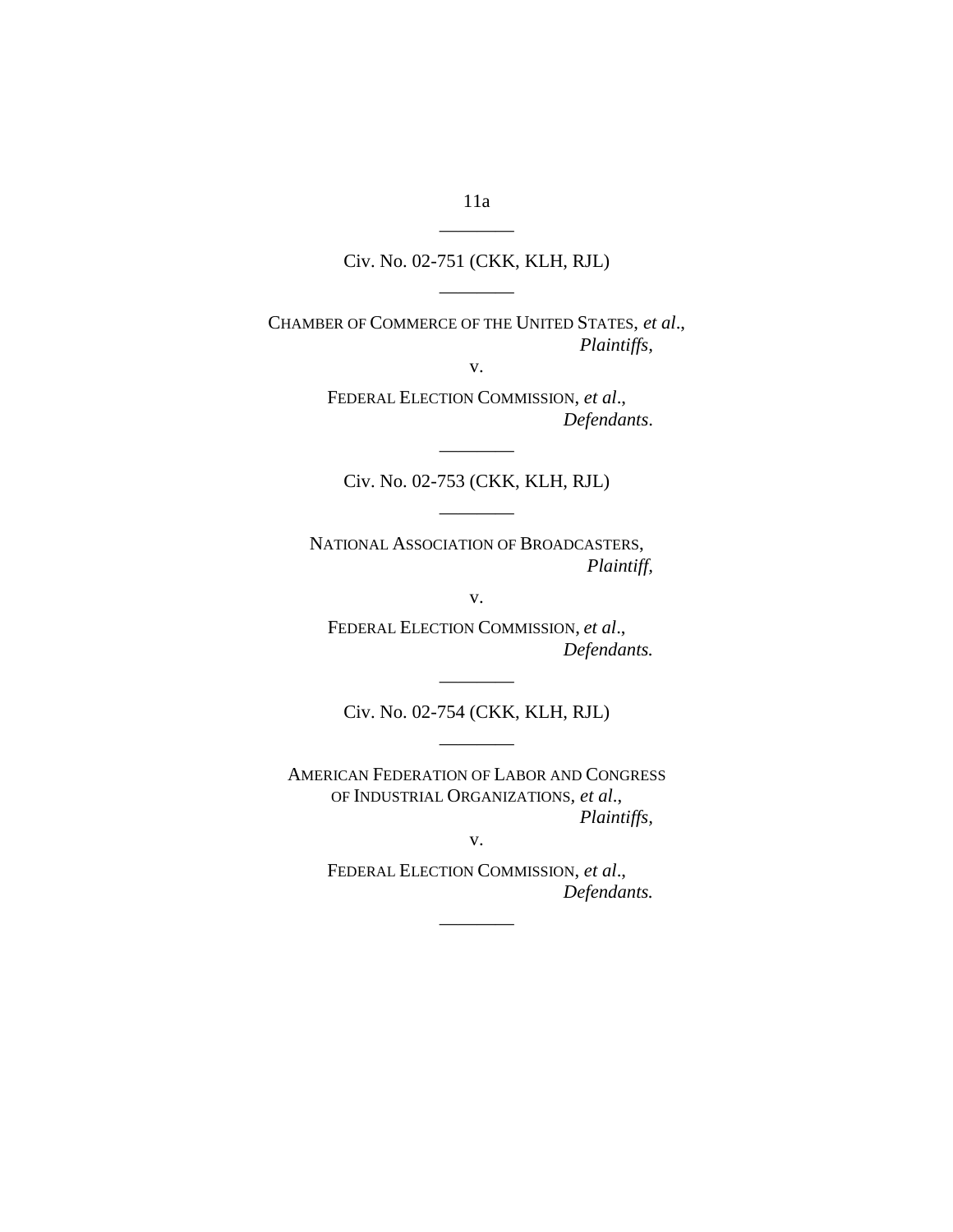Civ. No. 02-781 (CKK, KLH, RJL)

————

CONGRESSMAN RON PAUL*, et al*., *Plaintiffs,* 

v.

FEDERAL ELECTION COMMISSION, *et al*., *Defendants.* 

———— Civ. No. 02-874 (CKK, KLH, RJL)

————

REPUBLICAN NATIONAL COMMITTEE, *et al*., *Plaintiffs,* 

v.

FEDERAL ELECTION COMMISSION, *et al*. *Defendants*.

———— Civ. No. 02-875 (CKK, KLH, RJL)

————

CALIFORNIA DEMOCRATIC PARTY*, et al*., *Plaintiffs,* 

v.

FEDERAL ELECTION COMMISSION, *et al*., *Defendants*.

————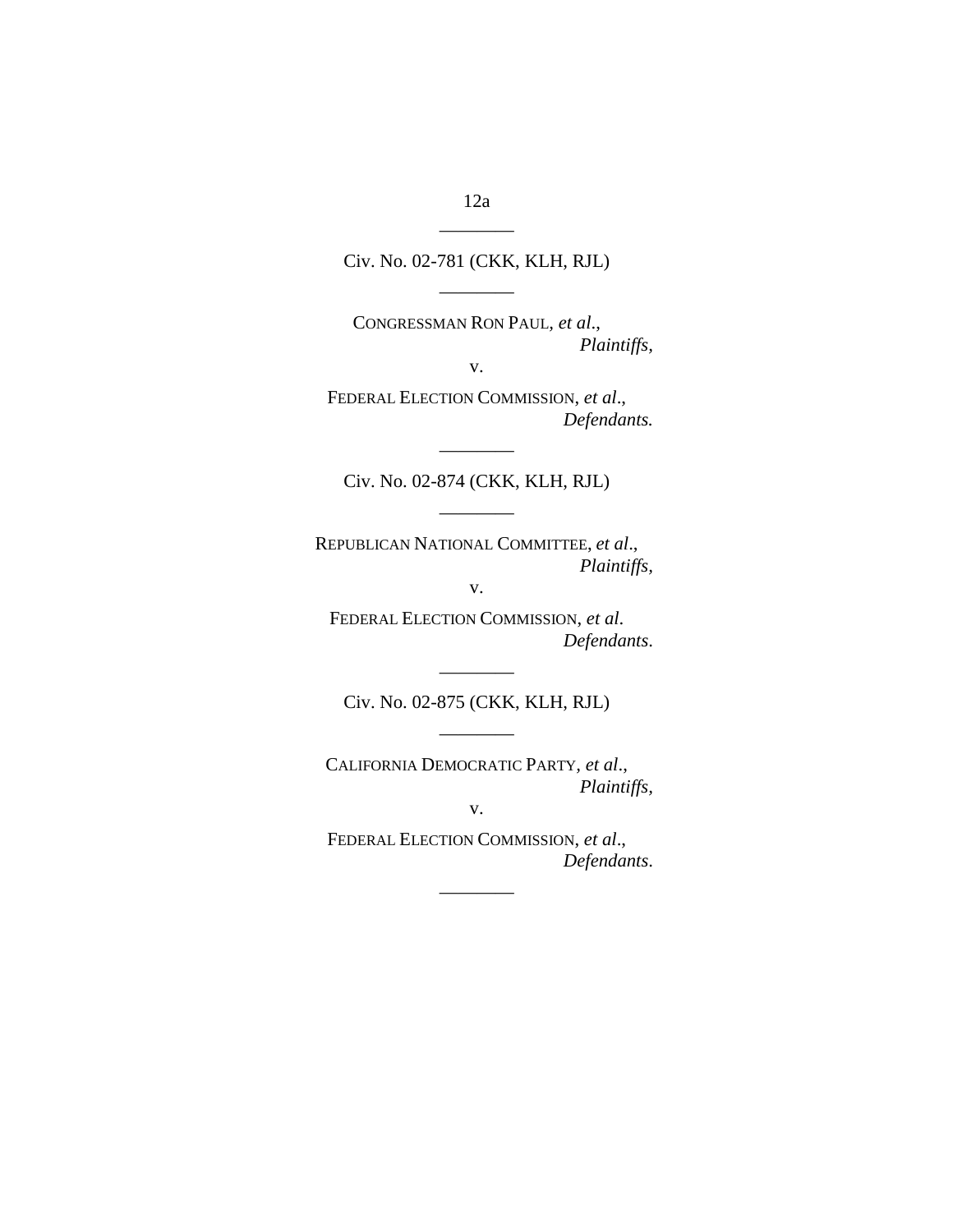Civ. No. 02-877 (CKK, KLH, RJL)

————

VICTORIA JACKSON GRAY ADAMS*, et al*., *Plaintiffs,* 

v.

FEDERAL ELECTION COMMISSION, *et al*., *Defendants*.

Civ. No. 02-881 (CKK, KLH, RJL)

————

————

REPRESENTATIVE BENNIE G. THOMPSON, *et al*., *Plaintiffs*,

v.

FEDERAL ELECTION COMMISSION, *et al*., *Defendants*.

### MEMORANDUM OPINION

### (May 19, 2003)

Presently before the Court are a number of motions to stay all or part of this Court's May 1, 2003, Final Judgment. On May 7, 2003, the NRA Plaintiffs moved, pursuant to Federal Rule of Civil Procedure 62(c), to stay this Court's decision with respect to Title II pending review by the Supreme Court. NRA Mem. at 1. On May 8, 2003, this Court issued an Order requiring that any other motions requesting to stay all or part of this Court's May 1, 2003, Final Judgment Order be filed by noon on Friday, May 9, 2003. *McConnell v. FEC*, No. 02cv582 (D.D.C. May 8, 2003) (briefing order). The Court also required that any and all oppositions to the motions for stay be filed by noon on Monday, May 12, 2003, and that any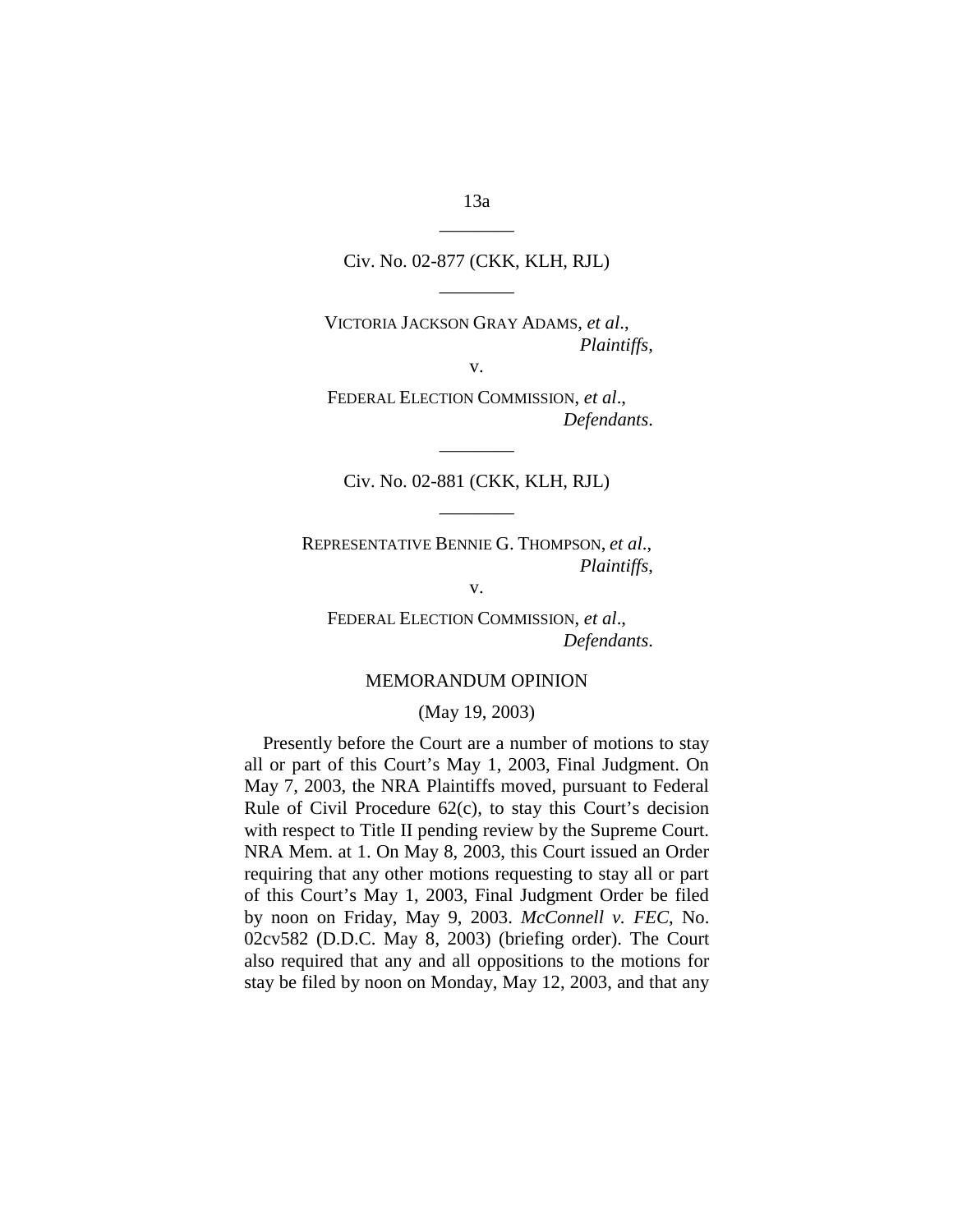and all replies to the motions for stay be filed by noon on Wednesday, May 14, 2003. *Id*.

In accordance with that schedule, on May 9, 2003, Plaintiff ACLU filed a stay motion joining Plaintiff NRA's request to stay this Court's decision with respect to Title II. ACLU Mot. at 3. The NRA and ACLU stay motions have been opposed by the Madison Center Plaintiffs,<sup>1</sup> who along with the AFL-CIO Plaintiffs have each moved for injunctive relief requesting that the Court not restore any definition of "electioneering communication." Madison Center Mem. at 1; AFL-CIO Mem at 2. The Madison Center Plaintiffs and the AFL-CIO Plaintiffs' motions have been opposed by the Government Defendants<sup>2</sup> and Intervenor Defendants.<sup>3</sup>

The Government Defendants and Intervenor-Defendants also move pursuant to Rule 62(c) to stay the Court's entire Final Judgment pending disposition of the parties' appeals to the Supreme Court of the United States. Gov't Mem. at 4; Intervenor Defs.' Mem. at 1. These motions are opposed by certain of the McConnell Plaintiffs, $4$  who argue that the

<sup>3</sup> The Intervenor Defendants include Senator John McCain, Senator Russell Feingold, Representative Christopher Shays, Representative Martin Meehan, Senator Olympia Snowe, and Senator James Jeffords.

4 These McConnell Plaintiffs include Senator Mitch McConnell, Southeastern Legal Foundation, Inc., Representative Bob Barr, Center for Individual Freedom, National Right to Work Committee, 60 Plus Association, Inc., U.S. d/b/a Pro English, and Thomas McInerney.

<sup>&</sup>lt;sup>1</sup> Madison Center Plaintiffs include the National Right to Life Committee, Inc., National Right to Life Educational Trust Fund, National Right to Life PAC, Libertarian National Committee, Inc., Club for Growth, Inc., Indiana Family Institute, Inc., U.S. Representative Mike Pence, Alabama Attorney General William H. Pryor, Barret Austin O'Brock, and Trevor M. Southerland.

<sup>&</sup>lt;sup>2</sup> The Government Defendants include the Federal Election Commission, the United States of America, the United States Department of Justice, John Ashcroft, Attorney General of the United States, and the Federal Communications Commission.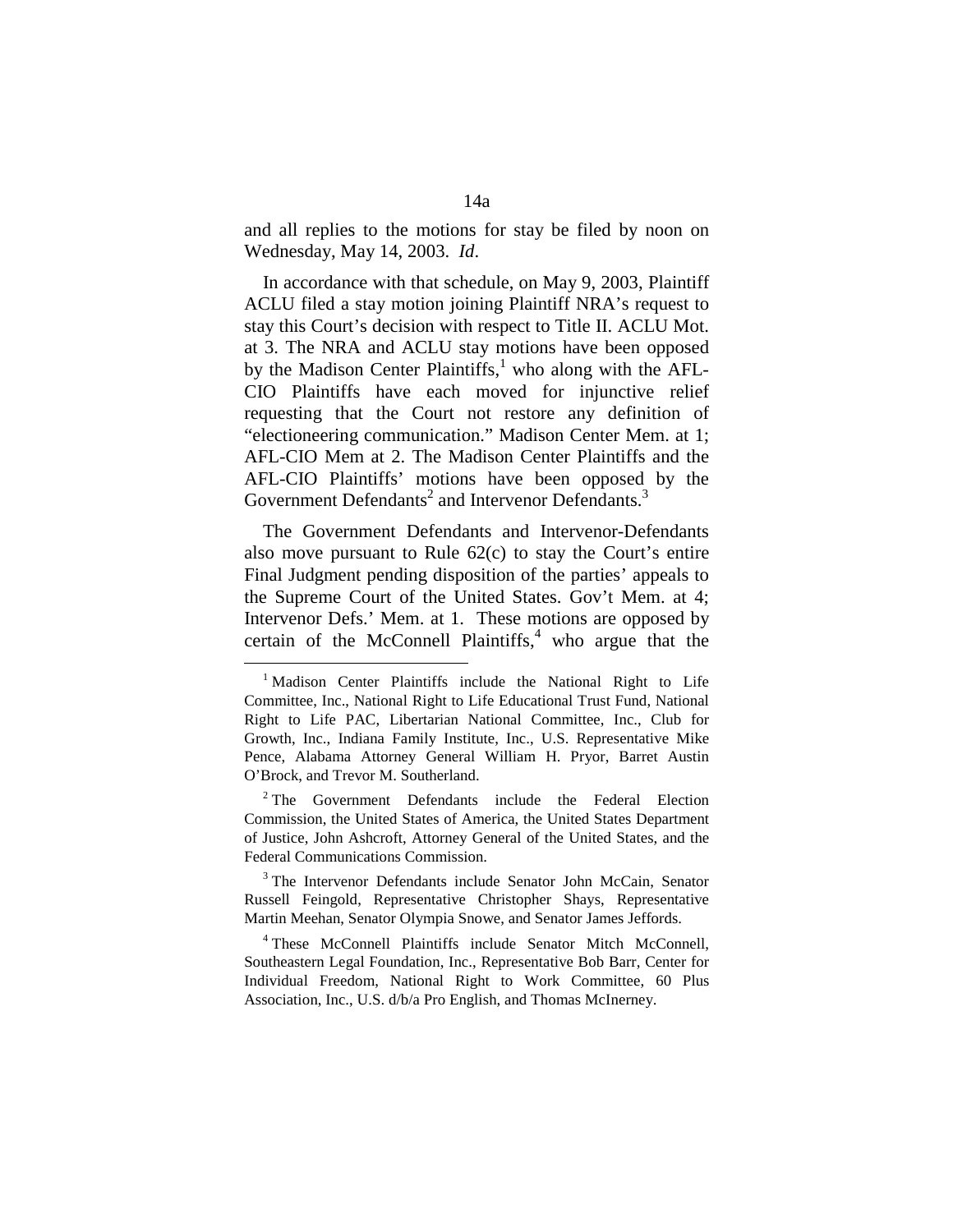Court's Final Judgment with respect to Sections 201(5), 213, 318, and 504 of the Bipartisan Campaign Reform Act ("BCRA"), the positions unanimously struck down by the three judge court, should not be stayed. McConnell Opp'n at 3. These McConnell Plaintiffs also contend that the Court's ruling with regard to Title I should not be stayed. *Id*. at 3-4. These McConnell Plaintiffs join the NRA and ACLU in requesting, however, that the Court's Title II ruling be stayed. *Id.* at 4-6. Defendants' motions are also opposed by Plaintiff National Association of Broadcasters which requests that the Court not stay its ruling with regard to Section 504 of BCRA. NAB Mem. at 5. Plaintiff National Association of Broadcasters takes no position with respect to any of the other stay requests. *Id*. at 1. Similarly, Plaintiffs in Civil Action Number 02-633, the Echols Plaintiffs, oppose Defendants' motions, particularly with respect to staying the Court's ruling on Section 318 of BCRA. Echols' Opp'n at 2. Additional oppositions to the Government Defendants and Intervenor Defendants' motions have been filed by Republican National Committee Plaintiffs<sup>5</sup> and Plaintiffs California Democratic Party and California Republican Party,<sup>6</sup> opposing the stay motions only with respect to staying this Court's ruling on Title I of BCRA. CDP/CRP Opp'n at 2; RNC Opp'n at 1. The Madison Center Plaintiffs and the AFL-CIO also each oppose these motions and argue, as discussed *supra*, that the Court should not reinstate either definition of electioneering communication.

<sup>5</sup> The Republican National Committee Plaintiffs include the Republican National Committee, the Republican Parties of Colorado, New Mexico, and Ohio, Dallas County (Iowa) Republican County Central Committee, and Michael Duncan.

<sup>6</sup> Joining the CDP and CRP in opposing these motions are Yolo County Democratic Central Committee, Art Torres, Santa Cruz Republican Central Committee, Shawn Steel, Timothy Morgan, Barbara Alby, and Douglas R. Boyd, Sr.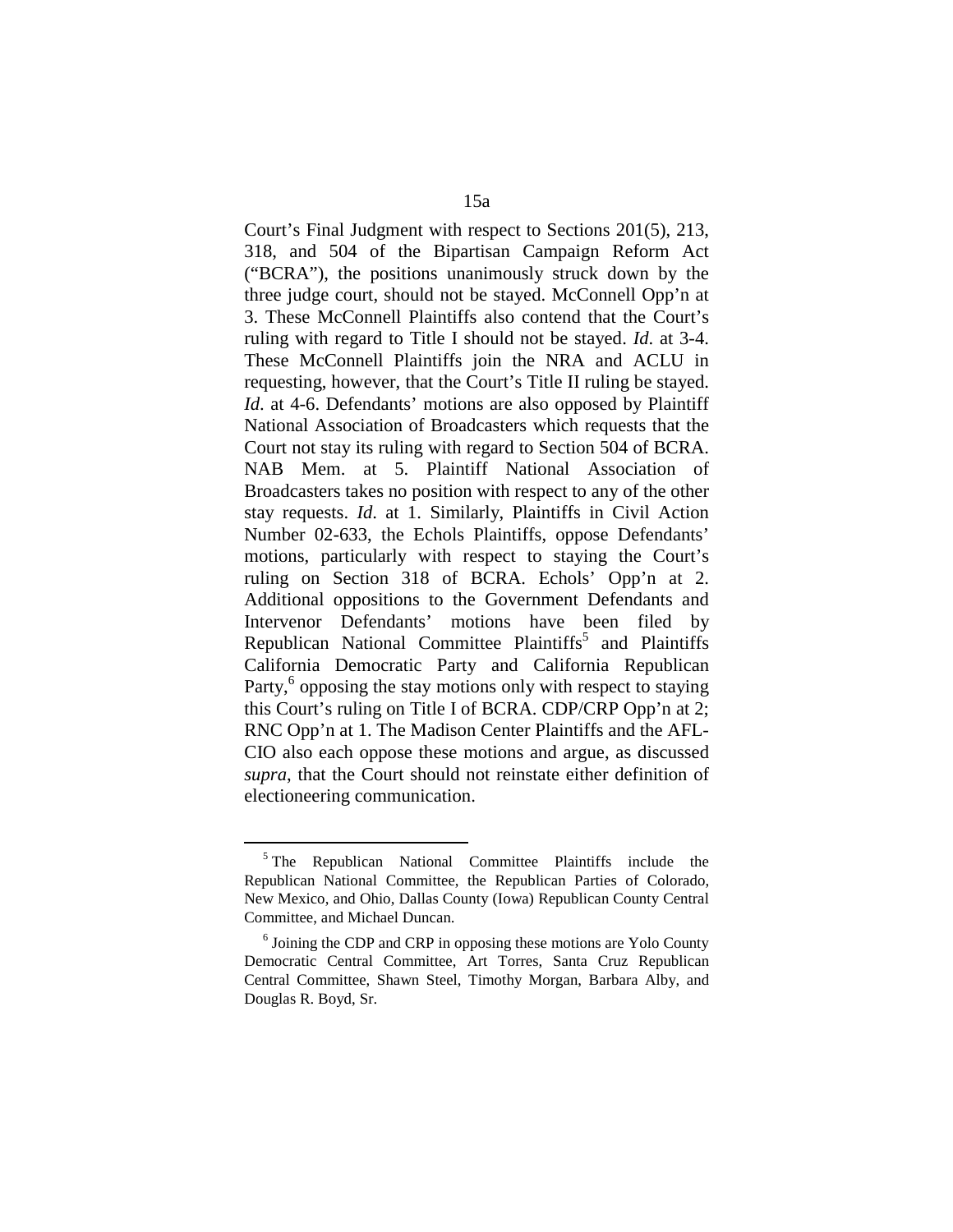Two motions for "administrative" stays filed by the NRA Plaintiffs and the Government Defendants (joined by the Intervenor Defendants) are also pending before this Court. These requests are to stay all (Defendants' position) or part (NRA's position) of the Court's ruling until the Court can make a ruling on the present Rule 62(c) motions. Given that the Court is ruling on the Rule 62(c) motions in the attached order, the administrative stay requests are denied as moot.

After due consideration of the motions, the oppositions, and replies, the relevant case law, and the pertinent Federal Rules of Civil Procedure, the Court is satisfied that a stay should be granted pending final disposition of these eleven actions in the Supreme Court of the United States. This Court's desire to prevent the litigants from facing potentially three different regulatory regimes in a very short time span, and the Court's recognition of the divisions among the panel about the constitutionality of the challenged provisions of BCRA, counsel in favor of granting a stay of this case. Pursuant to Federal Rule of Civil Procedure 52(a) ("Findings of fact and conclusions of law are unnecessary on decisions of motions under Rule 12 or 56 or any other motion. . . ."), the Court deems no further discussion necessary to resolve these motions.

> /s/ Karen Lecraft Henderson United States Circuit Judge

/s/ Colleen Kollar-Kotelly United States District Judge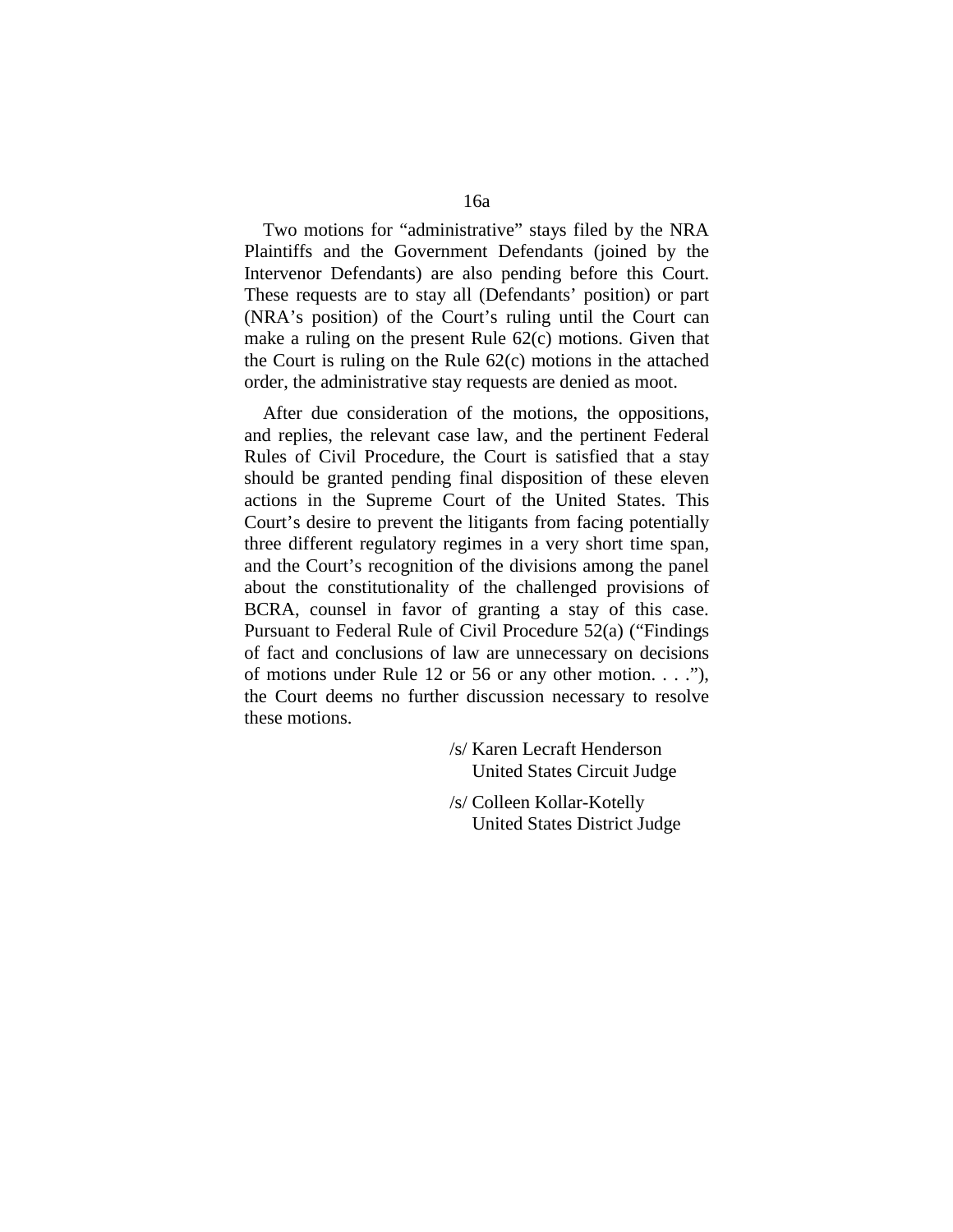RICHARD J. LEON, *District Judge*, dissenting in part and concurring in part: Because the moving parties have failed to demonstrate irreparable injury and because granting a stay to this Court's judgment in its entirety will violate the First Amendment rights of various political parties, donors, broadcasters, interest groups, and minors, I respectfully dissent in part from, and concur in part in, my colleagues' decision.

After months of painstaking analysis, this Court found unconstitutional, in whole or in part, nine of the twenty provisions of BCRA challenged by the plaintiffs. Four of those provisions were struck down unanimously (i.e., 201(5), 213, 318, and 504), and four were struck down in their entirety (i.e., 213, 318, 504, and new FECA Section 323(d)). While our reasoning may have differed in some instances, at least two members of this Court *in each instance* found that the unconstitutional section of the statute (or its subpart) unjustifiably infringed upon the constitutional rights of one or more of the various parties' impacted by the BCRA campaign finance regime. Indeed, because "the loss of First Amendment freedom for even minimal periods of time unquestionably constitutes irreparable injury," *Elrod v. Burns*, 427 U.S. 347, 374 (1976), the moving parties' arguments must be scrutinized by this Court with extreme care to ensure that they meet the high standards for this "extraordinary remedy." *Cuomo v. U.S. Nuclear Reg.*  Comm'n, 772 F.2d 972, 978 (D.C. Cir. 1985).<sup>7</sup> In my

 $7$  The Court will only grant a stay pending appeal if the moving parties can "show (1) that [they] have a substantial likelihood of success on the merits; (2) that [they] will suffer irreparable injury if the stay is denied; (3) that issuance of the stay will not cause substantial harm to other parties; and (4) that the public interest will be served by issuance of the stay." *United States v. Philip Morris, Inc*., 314 F.3d 612, 617 (D.C. Cir. 2003) (citing *Washington Metro. Area Transit Comm'n v. Holiday Tours, Inc.*, 559 F.2d 841, 843 (D.C. Cir. 1977)). These factors must be weighed against one another, and the mere presence of one factor does not dictate an outcome for or against the stay. *See Serono Labs., Inc. v. Shalala*, 158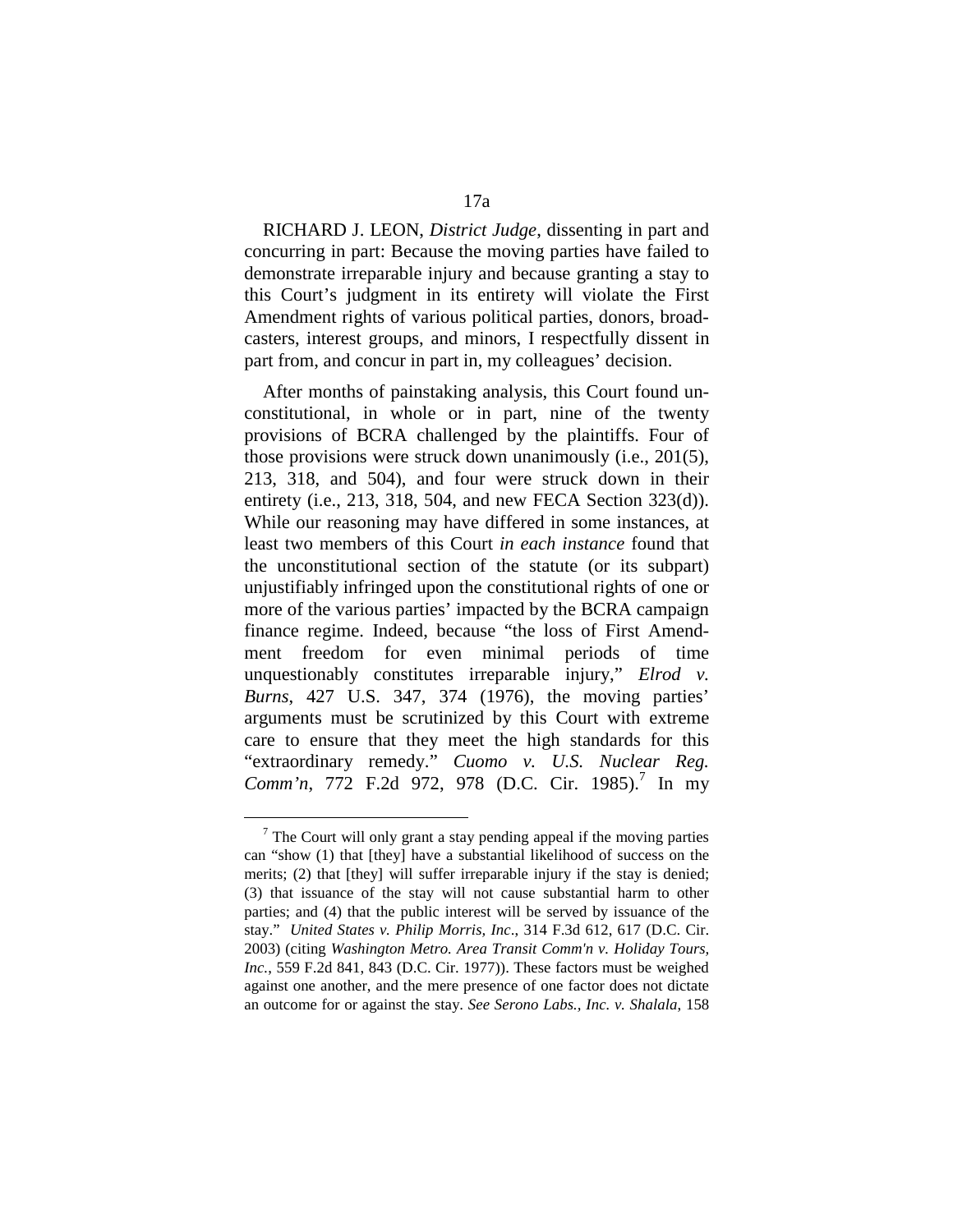judgment, their arguments, for the most part, cannot withstand such scrutiny.

With regard to Title I, two members of this Court found that the defendants could not justify Congress's sweeping soft money restrictions in new FECA Sections 323(a) and 323(b) that require political parties to fund nonfederal and mixedpurposed activities with only federal money. Such restrictions, in our judgment, placed an impermissible burden on the associational rights of parties and their donors. Thus, every day these BCRA provisions remain in effect donors are restricted from using donations to amplify their voices through their political parties, thereby suffering irreparable injury. It is difficult to fathom how granting a stay on these Title I provisions could possibly be in the public interest, or be justified by the relatively minor inconvenience to the FEC of having to reinstate, for the most part, its all-too-familiar pre-BCRA rules. Moreover, the defendants' argument that this Court's judgment is "likely to create the appearance or fact of corruption" by allowing political parties and others to raise and use nonfederal funds (i.e., soft money) is similarly unavailing. Gov't Mot. for Stay at 9, 13-14. As long as soft money cannot be used for federal purposes, which is after all the majority holding of this Court, the risk of actual or apparent corruption is nonexistent. Simply stated, the public interest is much better served by protecting the public's First Amendment freedoms and by ensuring that the political parties and other participants in the public arena are free to play their traditional roles in the electoral process unimpeded by unconstitutional restraints.

With regard to Title II, I similarly do not believe the moving parties have demonstrated sufficient irreparable harm, alone, to warrant a stay—particularly as to Sections

F.3d 1313, 1318 (D.C. Cir. 1998); *CityFed Fin. Corp. v. Office of Thrift Supervision*, 58 F.3d 738, 747 (D.C. Cir. 1995).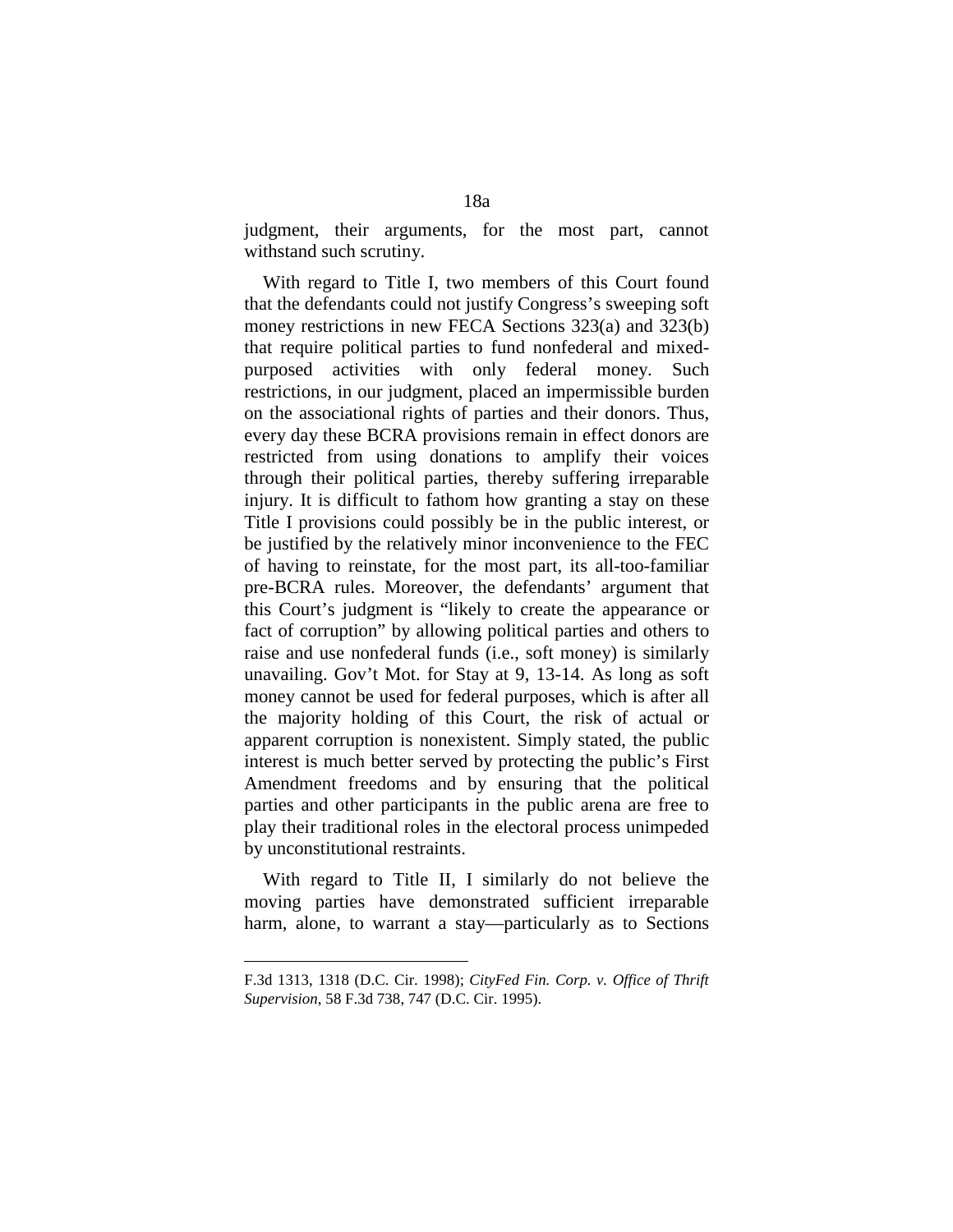201(5) and 213 which were unanimously struck down by this Court. However, I do believe that the FEC's unfortunate failure to promulgate regulations for the backup definition, as it did for the primary definition,<sup>8</sup> has sufficiently deprived the parties of guidance regarding the contours of the backup definition to warrant a stay of the primary definition portion of our judgment on Section 201. Doing so, at this time, is palatable since the primary definition does not take effect as a practical matter until thirty days before the first primary election and will therefore not immediately injure the plaintiffs. Unlike my colleagues, however, I would limit that stay to the period of time necessary for the FEC to issue regulatory guidance on the backup definition, and thereby minimize the negative consequences of reinstating the primary definition.

Finally, with respect to Sections 318 and 504, which are conceptually distinct from Titles I and II and were also struck down unanimously by this Court, the moving parties have not even attempted to demonstrate that irreparable harm will occur if the judgments as to these sections are not stayed; nor could they have done so, credibly. To me, including these flawed sections in a statute-wide stay would be like a fisherman retaining whatever the ocean yields to a net with undersized mesh. It increases his "catch," but the public interest dictates against it. Suffice it to say, continuing such

<sup>8</sup> Some commenters on the proposed FEC regulations argued that "the period between a final decision in [this] litigation and the 2004 elections is likely to be too short to permit the commission to complete a rulemaking [on the backup definition] in time to provide guidance, if the operative definition is invalidated. They further argued that the [backup] definition's application to the entire election cycle, and not just the 30- or 60-day periods to which the current definition is limited, exacerbates the timing issue." Electioneering Communications, 67 Fed. Reg. 65190, 65191 (Oct. 23, 2002). Without regard to these concerns, the FEC decided that promulgating regulations for the backup definition was "premature." *Id.*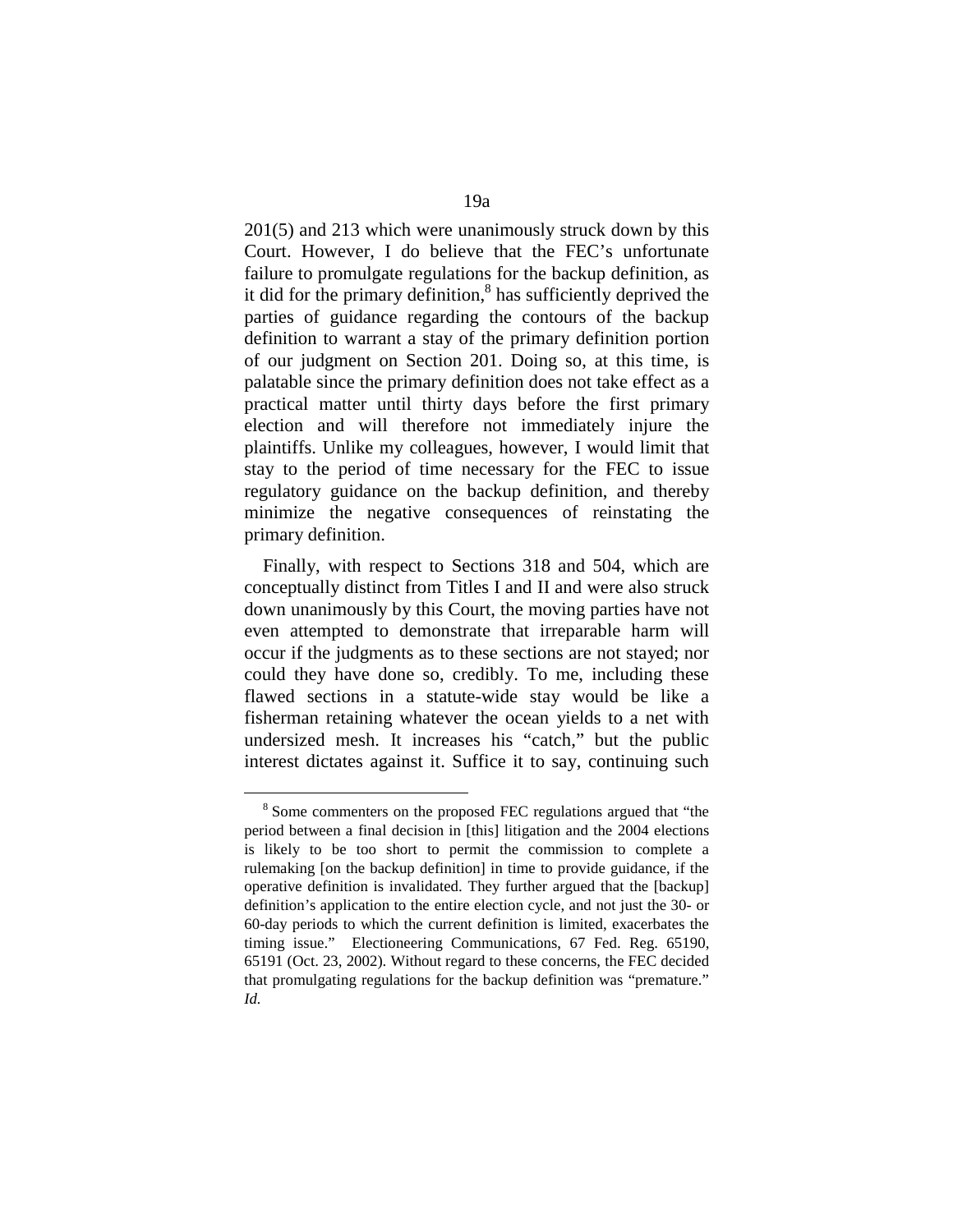# 20a

unconstitutional restrictions on minors and demanding such unconstitutional record production from broadcasters is, in my judgment, inconsistent with both the public interest and the spirit of the First Amendment.

> /s/ Richard J. Leon RICHARD J. LEON United States District Judge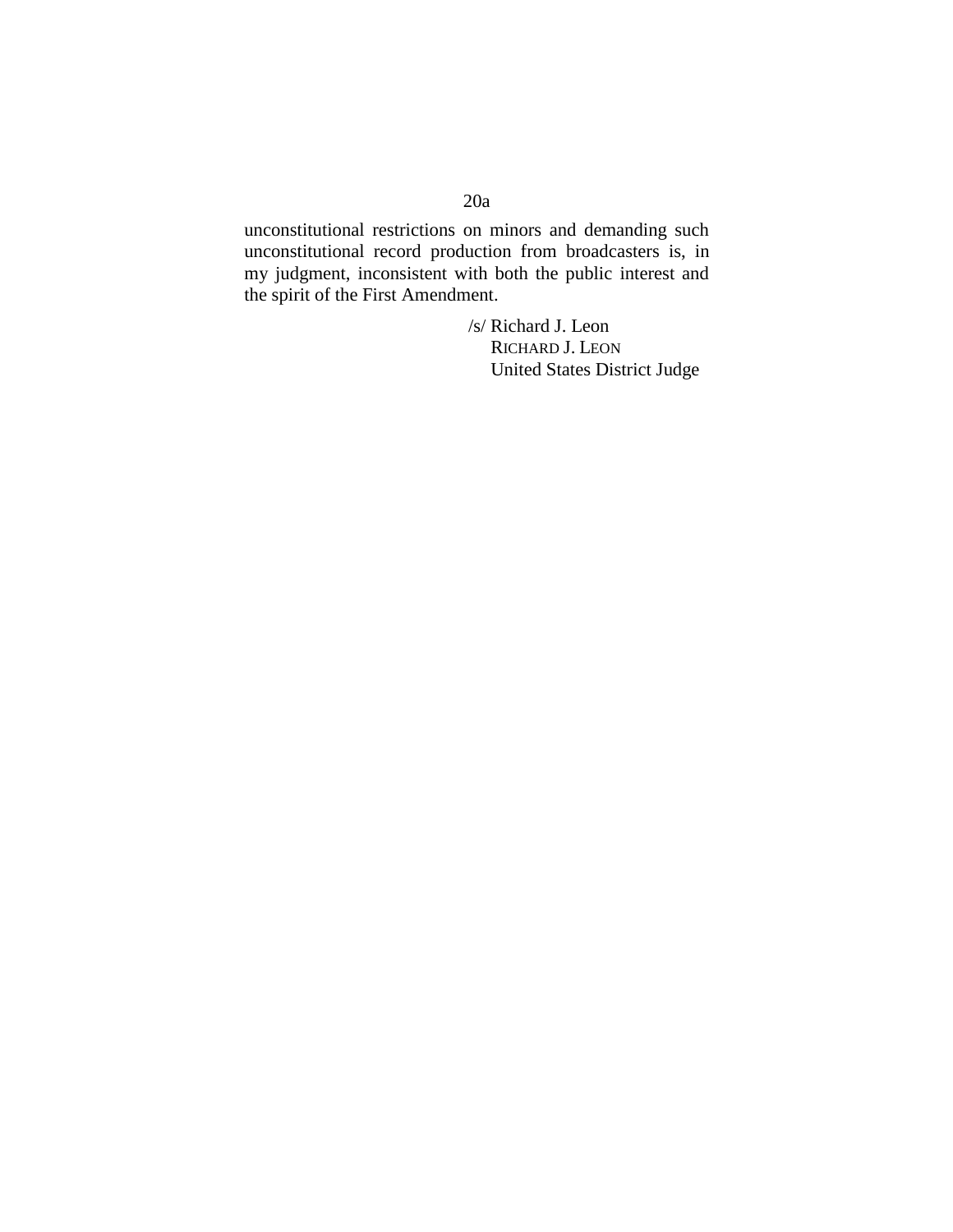# 21a

# **APPENDIX E**

## United States Constitution

## Amendment I

Congress shall make no law respecting an establishment of religion, or prohibiting the free exercise thereof; or abridging the freedom of speech, or of the press, or the right of the people peaceably to assemble, and to petition the Government for a redress of grievances.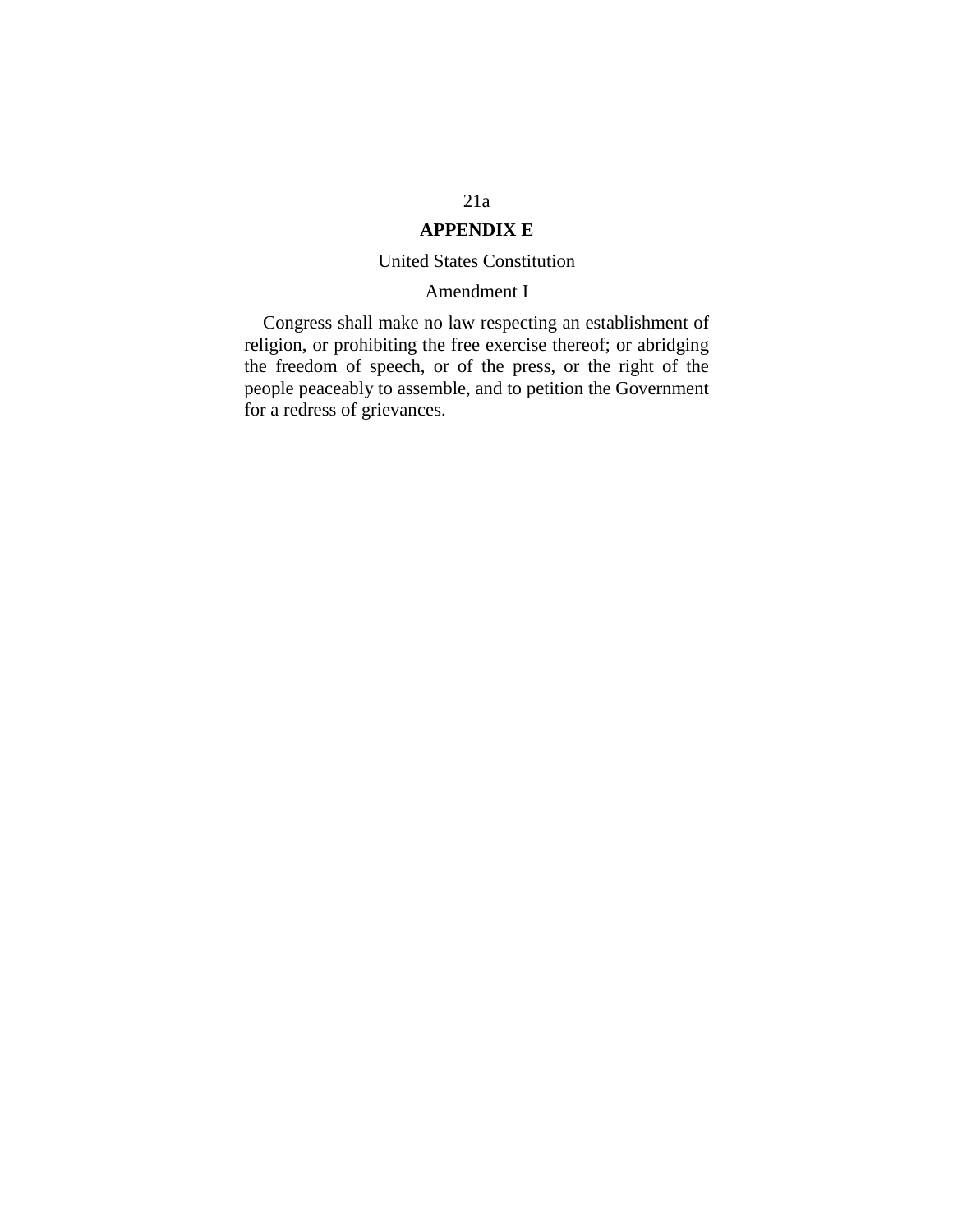## 22a **APPENDIX F**

UNITED STATES PUBLIC LAWS 107th Congress—Second Session Convening January, 2002

> PL 107-155 (HR 2356) March 27, 2002

## BIPARTISAN CAMPAIGN REFORM ACT OF 2002

An Act To amend the Federal Election Campaign Act of 1971 to provide bipartisan campaign reform.

Be it enacted by the Senate and House of Representatives of the United States of America in Congress assembled,

SECTION 1. SHORT TITLE; TABLE OF CONTENTS.

(a) SHORT TITLE.—This Act may be cited as the "Bipartisan Campaign Reform Act of 2002".

(b) TABLE OF CONTENTS.—The table of contents of this Act is as follows:

Sec. 1. Short title; table of contents.

## TITLE I—REDUCTION OF SPECIAL INTEREST INFLUENCE

Sec. 101. Soft money of political parties.

Sec. 102. Increased contribution limit for State committees of political parties.

Sec. 103. Reporting requirements.

## TITLE II—NONCANDIDATE CAMPAIGN EXPENDITURES

Subtitle A—Electioneering Communications

Sec. 201. Disclosure of electioneering communications.

Sec. 202. Coordinated communications as contributions.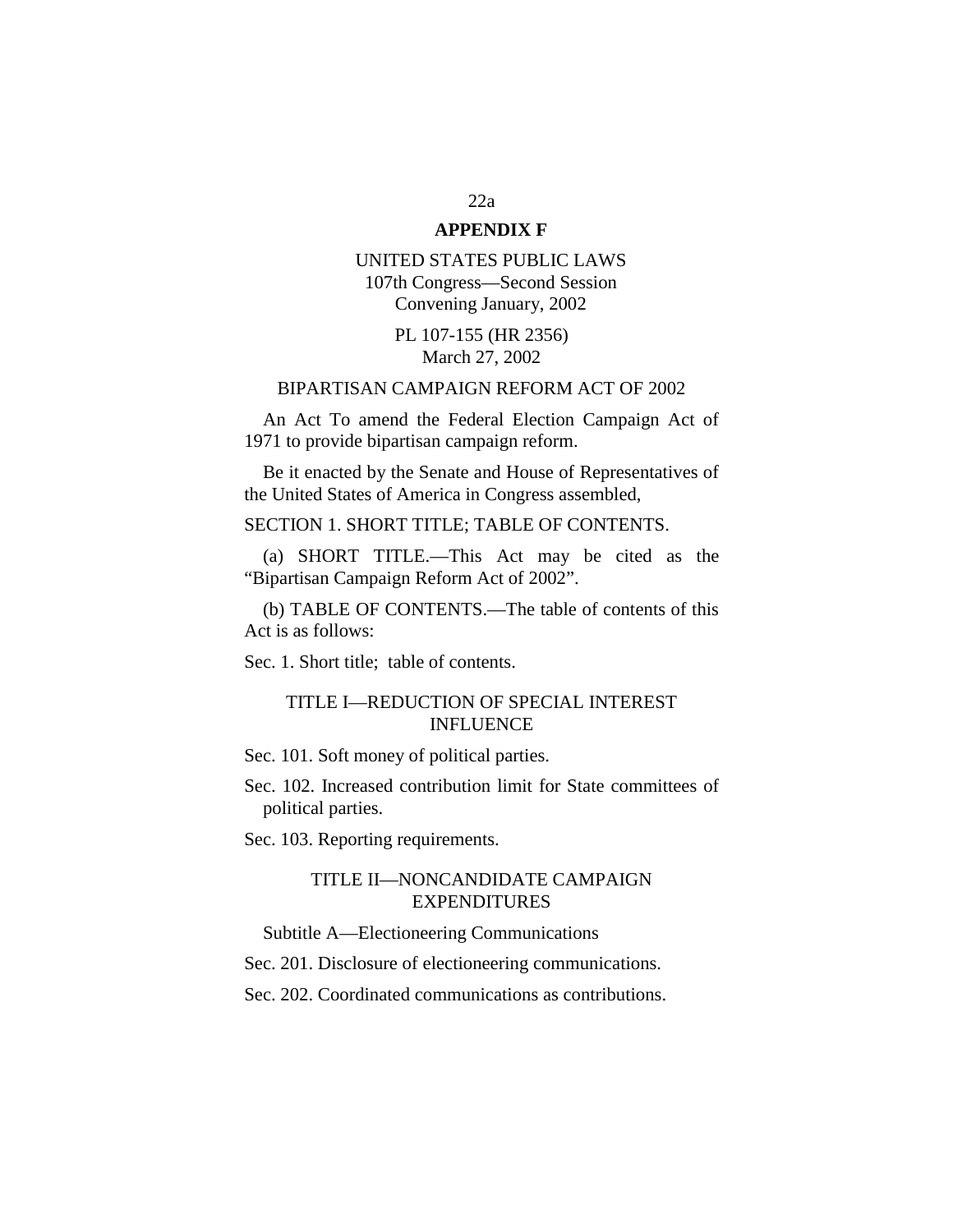- Sec. 203. Prohibition of corporate and labor disbursements for electioneering communications.
- Sec. 204. Rules relating to certain targeted electioneering communications.

Subtitle B—Independent and Coordinated Expenditures

Sec. 211. Definition of independent expenditure.

- Sec. 212. Reporting requirements for certain independent expenditures.
- Sec. 213. Independent versus coordinated expenditures by party.
- Sec. 214. Coordination with candidates or political parties.

### TITLE III—MISCELLANEOUS

Sec. 301. Use of contributed amounts for certain purposes.

- Sec. 302. Prohibition of fundraising on Federal property.
- Sec. 303. Strengthening foreign money ban.
- Sec. 304. Modification of individual contribution limits in response to expenditures from personal funds.
- Sec. 305. Limitation on availability of lowest unit charge for Federal candidates attacking opposition.
- Sec. 306. Software for filing reports and prompt disclosure of contributions.
- Sec. 307. Modification of contribution limits.
- Sec. 308. Donations to Presidential inaugural committee.
- Sec. 309. Prohibition on fraudulent solicitation of funds.
- Sec. 310. Study and report on clean money clean elections laws.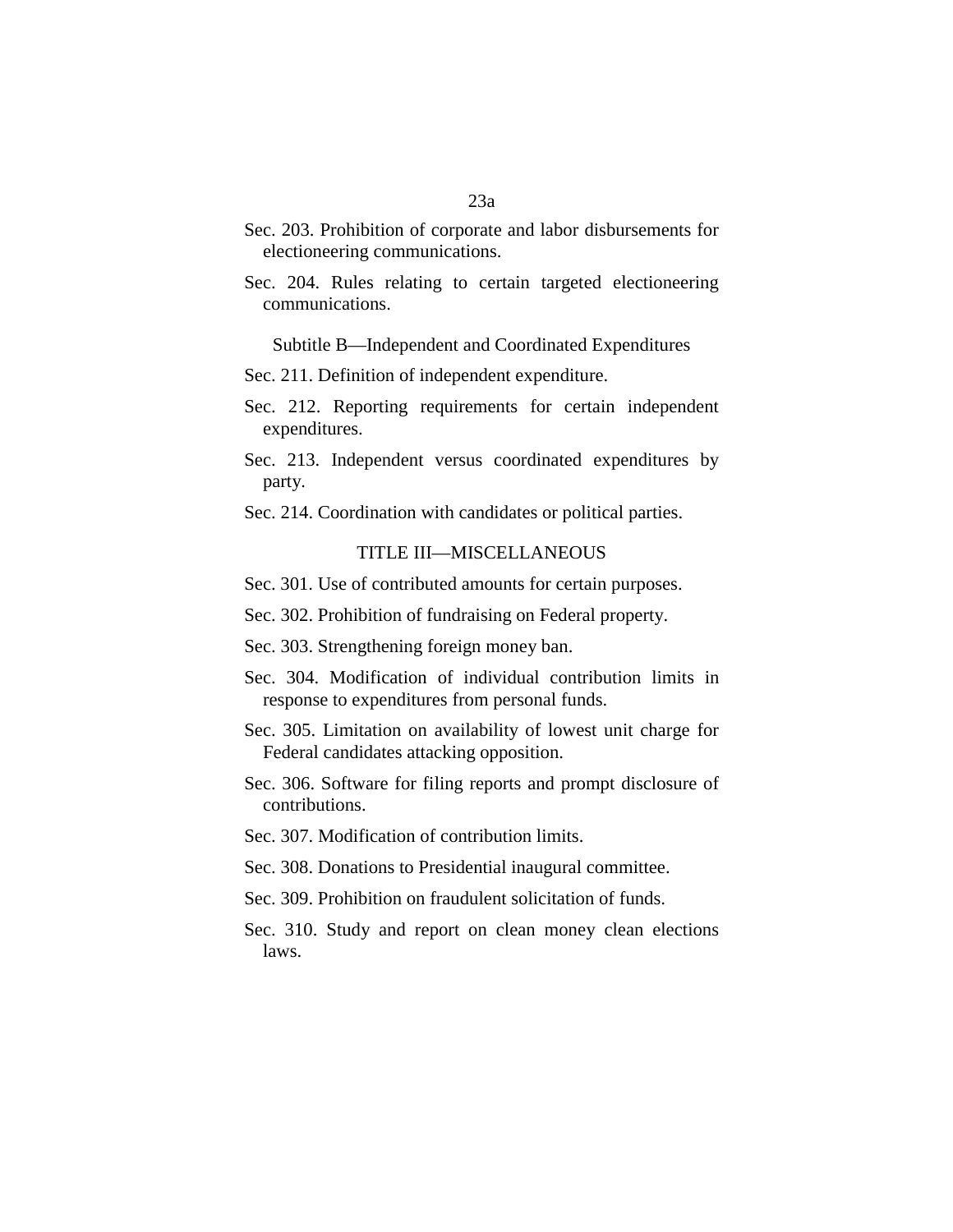- Sec. 311. Clarity standards for identification of sponsors of election-related advertising.
- Sec. 312. Increase in penalties.
- Sec. 313. Statute of limitations.
- Sec. 314. Sentencing guidelines.
- Sec. 315. Increase in penalties imposed for violations of conduit contribution ban.
- Sec. 316. Restriction on increased contribution limits by taking into account candidate's available funds.
- Sec. 317. Clarification of right of nationals of the United States to make political contributions.
- Sec. 318. Prohibition of contributions by minors.
- Sec. 319. Modification of individual contribution limits for House candidates in response to expenditures from personal funds.

TITLE IV—SEVERABILITY; EFFECTIVE DATE

- Sec. 401. Severability.
- Sec. 402. Effective dates and regulations.
- Sec. 403. Judicial review.

### TITLE V—ADDITIONAL DISCLOSURE PROVISIONS

- Sec. 501. Internet access to records.
- Sec. 502. Maintenance of website of election reports.
- Sec. 503. Additional disclosure reports.
- Sec. 504. Public access to broadcasting records.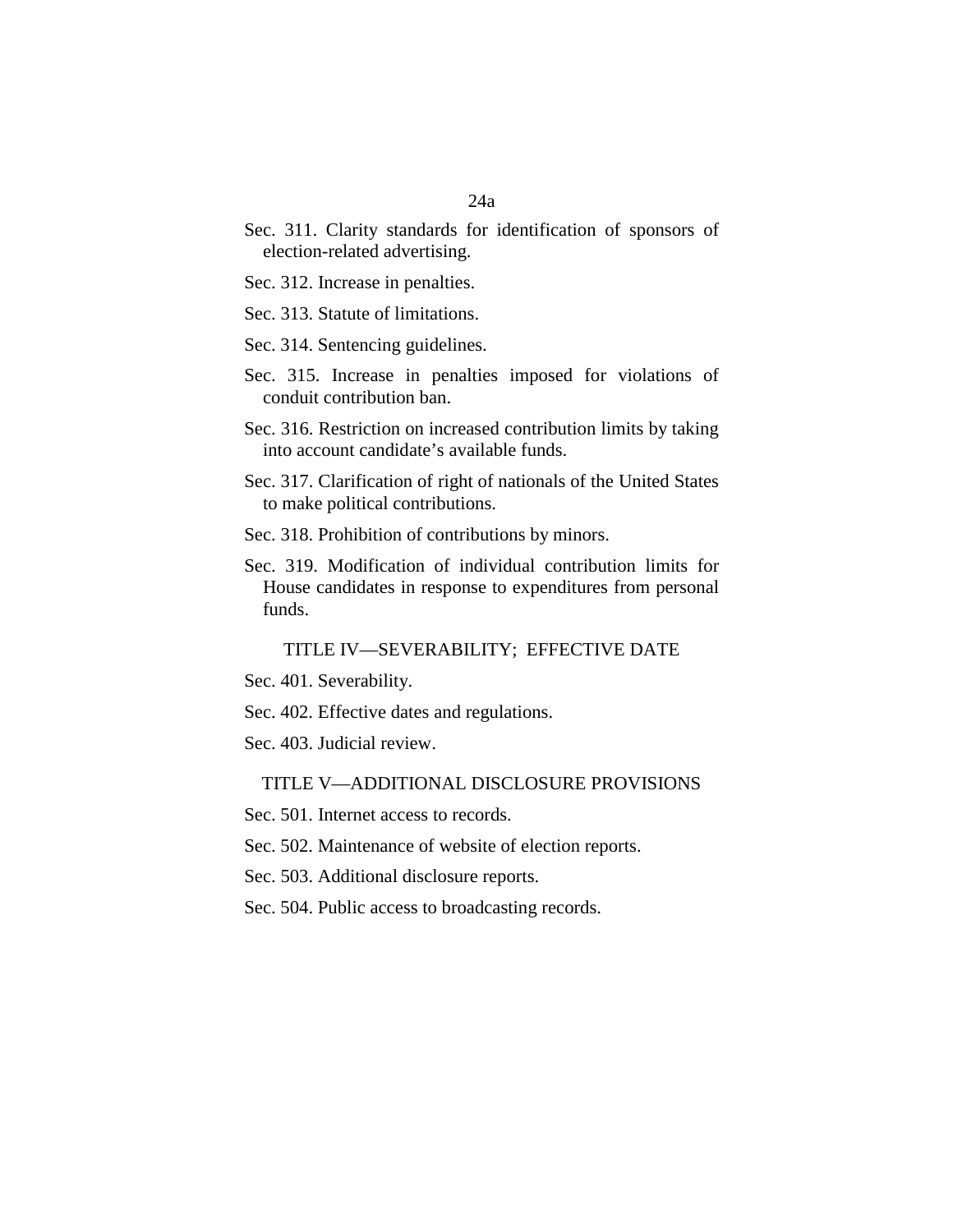## TITLE I—REDUCTION OF SPECIAL INTEREST INFLUENCE

## SEC. 101. SOFT MONEY OF POLITICAL PARTIES.

(a) IN GENERAL.—Title III of the Federal Election Campaign Act of 1971 (2 U.S.C. 431 et seq.) is amended by adding at the end the following:

### "SEC.323. SOFT MONEY OF POLITICAL PARTIES.

### "(a) NATIONAL COMMITTEES.—

"(1) IN GENERAL.—A national committee of a political party (including a national congressional campaign committee of a political party) may not solicit, receive, or direct to another person a contribution, donation, or transfer of funds or any other thing of value, or spend any funds, that are not subject to the limitations, prohibitions, and reporting requirements of this Act.

"(2) APPLICABILITY.—The prohibition established by paragraph (1) applies to any such national committee, any officer or agent acting on behalf of such a national committee, and any entity that is directly or indirectly established, financed, maintained, or controlled by such a national committee.

"(b) STATE, DISTRICT, AND LOCAL COMMIT-TEES.—

"(1) IN GENERAL.—Except as provided in paragraph (2), an amount that is expended or disbursed for Federal election activity by a State, district, or local committee of a political party (including an entity that is directly or indirectly established, financed, maintained, or controlled by a State, district, or local committee of a political party and an officer or agent acting on behalf of such committee or entity), or by an association or similar group of candidates for State or local office or of individuals holding State or local office, shall be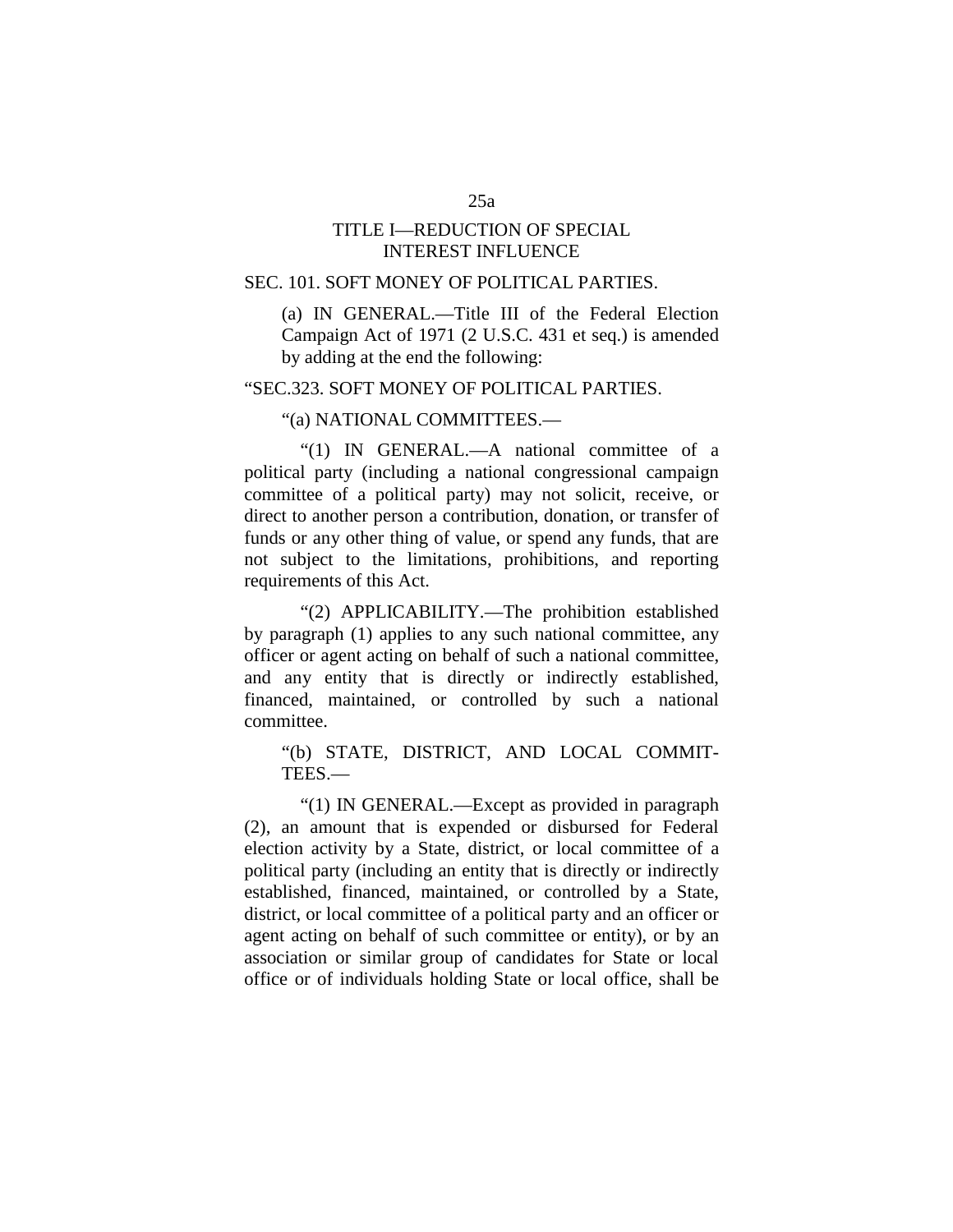made from funds subject to the limitations, prohibitions, and reporting requirements of this Act.

### "(2) APPLICABILITY.—

"(A) IN GENERAL.—Notwithstanding clause (i) or (ii) of section  $301(20)(A)$ , and subject to subparagraph (B), paragraph (1) shall not apply to any amount expended or disbursed by a State, district, or local committee of a political party for an activity described in either such clause to the extent the amounts expended or disbursed for such activity are allocated (under regulations prescribed by the Commission) among amounts—

"(i) which consist solely of contributions subject to the limitations, prohibitions, and reporting requirements of this Act (other than amounts described in subparagraph (B)(iii)); and

"(ii) other amounts which are not subject to the limitations, prohibitions, and reporting requirements of this Act (other than any requirements of this subsection).

"(B) CONDITIONS.—Subparagraph (A) shall only apply if—

"(i) the activity does not refer to a clearly identified candidate for Federal office;

"(ii) the amounts expended or disbursed are not for the costs of any broadcasting, cable, or satellite communication, other than a communication which refers solely to a clearly identified candidate for State or local office;

"(iii) the amounts expended or disbursed which are described in subparagraph (A)(ii) are paid from amounts which are donated in accordance with State law and which meet the requirements of subparagraph (C), except that no person (including any person established, financed, maintained, or controlled by such person) may donate more than \$10,000 to a State, district, or local committee of a political party in a calendar year for such expenditures or disbursements; and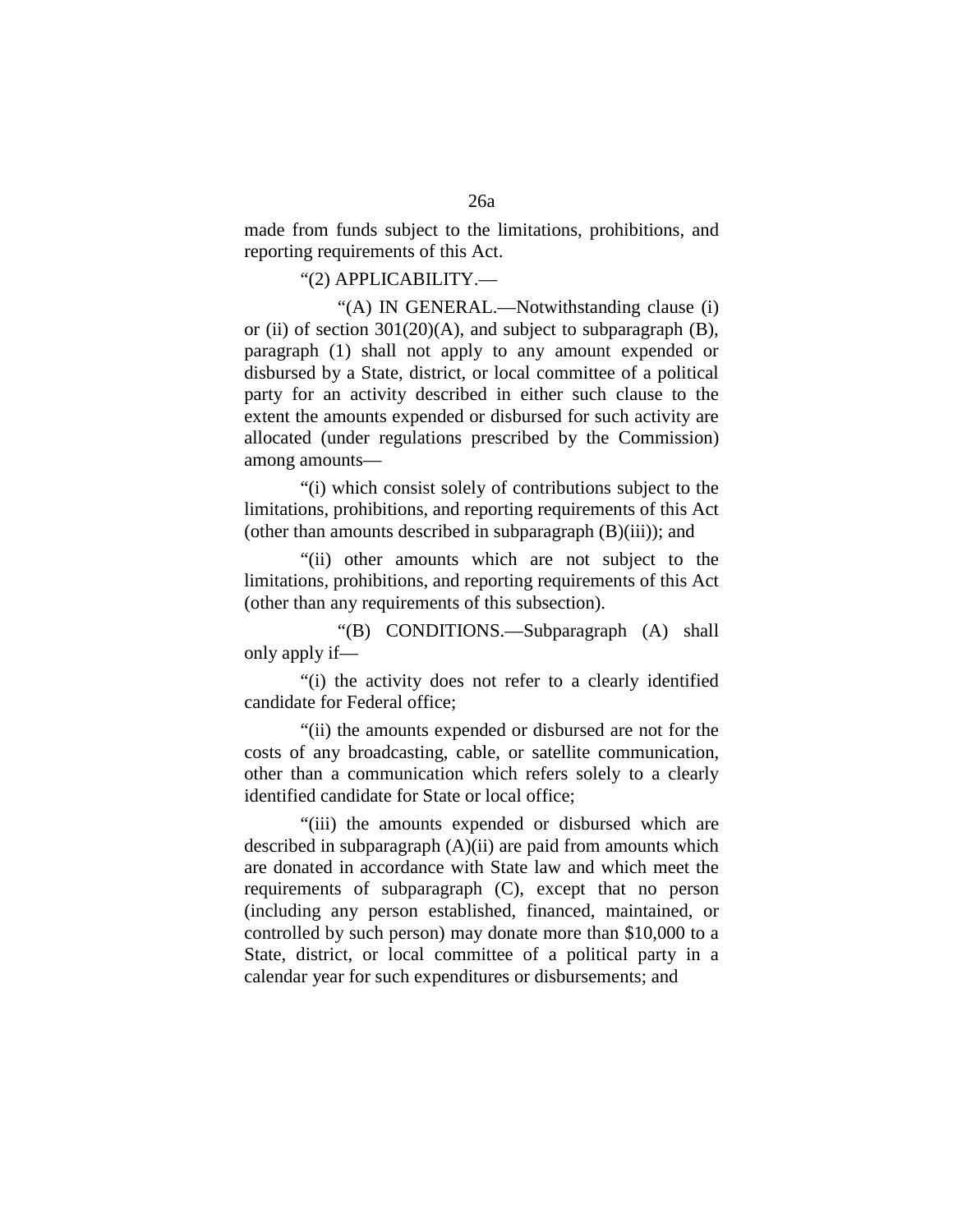"(iv) the amounts expended or disbursed are made solely from funds raised by the State, local, or district committee which makes such expenditure or disbursement, and do not include any funds provided to such committee from—

"(I) any other State, local, or district committee of any State party,

"(II) the national committee of a political party (including a national congressional campaign committee of a political party),

"(III) any officer or agent acting on behalf of any committee described in subclause (I) or (II), or

"(IV) any entity directly or indirectly established, financed, maintained, or controlled by any committee described in subclause (I) or (II).

"(C) PROHIBITING INVOLVEMENT OF NATIONAL PARTIES, FEDERAL CANDIDATES AND OFFICEHOLDERS, AND STATE PARTIES ACTING JOINTLY.—Notwithstanding subsection (e) (other than subsection  $(e)(3)$ , amounts specifically authorized to be spent under subparagraph (B)(iii) meet the requirements of this subparagraph only if the amounts—

"(i) are not solicited, received, directed, transferred, or spent by or in the name of any person described in subsection  $(a)$  or  $(e)$ ; and

"(ii) are not solicited, received, or directed through fundraising activities conducted jointly by 2 or more State, local, or district committees of any political party or their agents, or by a State, local, or district committee of a political party on behalf of the State, local, or district committee of a political party or its agent in one or more other States.

"(c) FUNDRAISING COSTS.—An amount spent by a person described in subsection (a) or (b) to raise funds that are used, in whole or in part, for expenditures and disbursements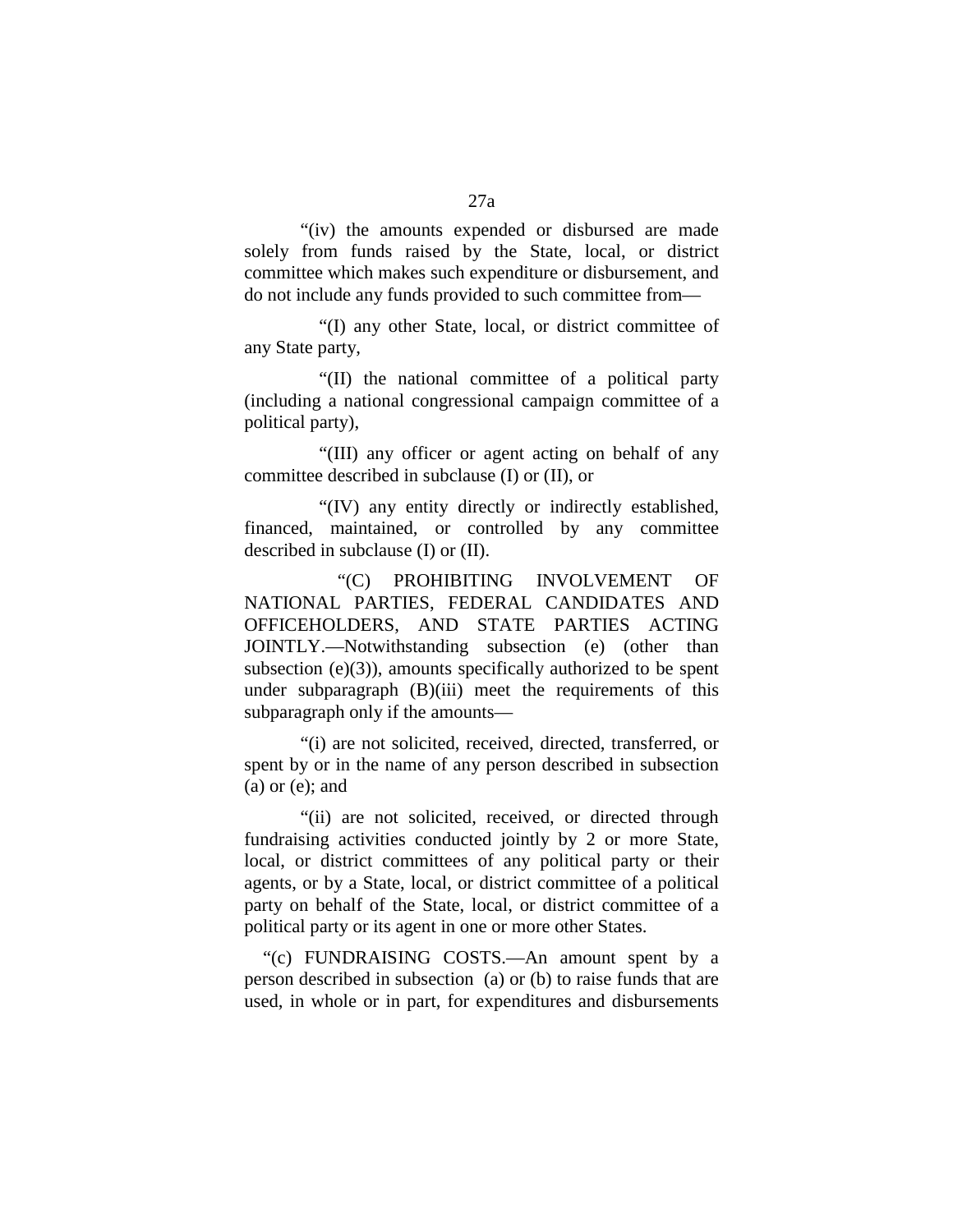for a Federal election activity shall be made from funds subject to the limitations, prohibitions, and reporting requirements of this Act.

"(d) TAX-EXEMPT ORGANIZATIONS.—A national, State, district, or local committee of a political party (including a national congressional campaign committee of a political party), an entity that is directly or indirectly established, financed, maintained, or controlled by any such national, State, district, or local committee or its agent, and an officer or agent acting on behalf of any such party committee or entity, shall not solicit any funds for, or make or direct any donations to—

"(1) an organization that is described in section  $501(c)$ of the Internal Revenue Code of 1986 and exempt from taxation under section 501(a) of such Code (or has submitted an application for determination of tax exempt status under such section) and that makes expenditures or disbursements in connection with an election for Federal office (including expenditures or disbursements for Federal election activity); or

"(2) an organization described in section 527 of such Code (other than a political committee, a State, district, or local committee of a political party, or the authorized campaign committee of a candidate for State or local office).

### "(e) FEDERAL CANDIDATES.—

"(1) IN GENERAL.—A candidate, individual holding Federal office, agent of a candidate or an individual holding Federal office, or an entity directly or indirectly established, financed, maintained or controlled by or acting on behalf of 1 or more candidates or individuals holding Federal office, shall not—

"(A) solicit, receive, direct, transfer, or spend funds in connection with an election for Federal office, including funds for any Federal election activity, unless the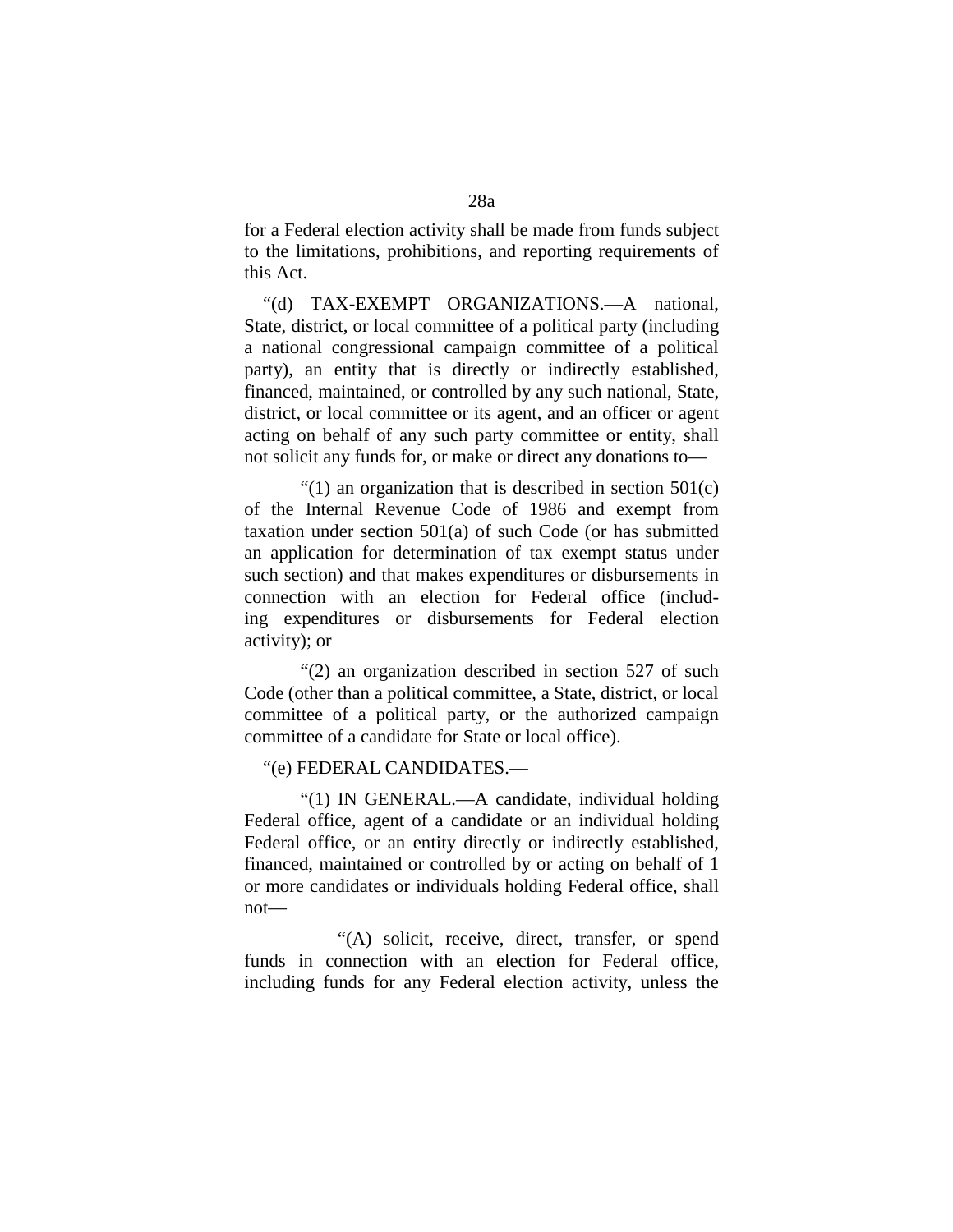funds are subject to the limitations, prohibitions, and reporting requirements of this Act; or

"(B) solicit, receive, direct, transfer, or spend funds in connection with any election other than an election for Federal office or disburse funds in connection with such an election unless the funds—

"(i) are not in excess of the amounts permitted with respect to contributions to candidates and political committees under paragraphs  $(1)$ ,  $(2)$ , and  $(3)$  of section  $315(a)$ ; and

"(ii) are not from sources prohibited by this Act from making contributions in connection with an election for Federal office.

"(2) STATE LAW.—Paragraph (1) does not apply to the solicitation, receipt, or spending of funds by an individual described in such paragraph who is or was also a candidate for a State or local office solely in connection with such election for State or local office if the solicitation, receipt, or spending of funds is permitted under State law and refers only to such State or local candidate, or to any other candidate for the State or local office sought by such candidate, or both.

"(3) FUNDRAISING EVENTS.—Notwithstanding paragraph (1) or subsection  $(b)(2)(C)$ , a candidate or an individual holding Federal office may attend, speak, or be a featured guest at a fundraising event for a State, district, or local committee of a political party.

"(4) PERMITTING CERTAIN SOLICITATIONS.—

"(A) GENERAL SOLICITATIONS.—Notwithstanding any other provision of this subsection, an individual described in paragraph (1) may make a general solicitation of funds on behalf of any organization that is described in section 501(c) of the Internal Revenue Code of 1986 and exempt from taxation under section 501(a) of such Code (or has submitted an application for determination of tax exempt status under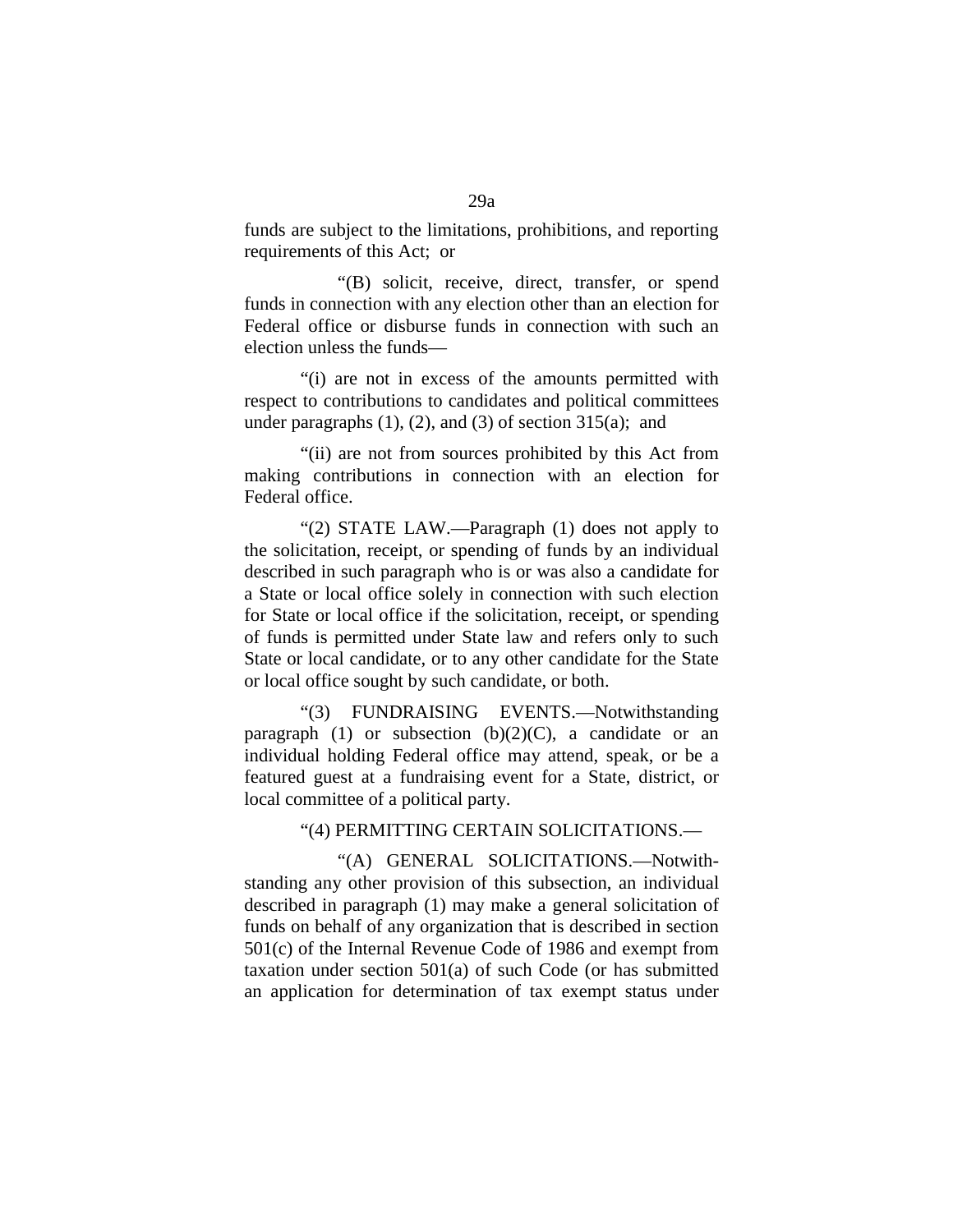such section) (other than an entity whose principal purpose is to conduct activities described in clauses (i) and (ii) of section  $301(20)(A)$ ) where such solicitation does not specify how the funds will or should be spent.

"(B) CERTAIN SPECIFIC SOLICITATIONS.— In addition to the general solicitations permitted under subparagraph (A), an individual described in paragraph (1) may make a solicitation explicitly to obtain funds for carrying out the activities described in clauses (i) and (ii) of section  $301(20)(A)$ , or for an entity whose principal purpose is to conduct such activities, if—

"(i) the solicitation is made only to individuals; and

"(ii) the amount solicited from any individual during any calendar year does not exceed \$20,000.

"(f) STATE CANDIDATES.—

"(1) IN GENERAL.—A candidate for State or local office, individual holding State or local office, or an agent of such a candidate or individual may not spend any funds for a communication described in section 301(20)(A)(iii) unless the funds are subject to the limitations, prohibitions, and reporting requirements of this Act.

"(2) EXCEPTION FOR CERTAIN COMMUNICA-TIONS.—Paragraph (1) shall not apply to an individual described in such paragraph if the communication involved is in connection with an election for such State or local office and refers only to such individual or to any other candidate for the State or local office held or sought by such individual, or both.".

(b) DEFINITIONS.—Section 301 of the Federal Election Campaign Act of 1971 (2 U.S.C. 431) is amended by adding at the end thereof the following: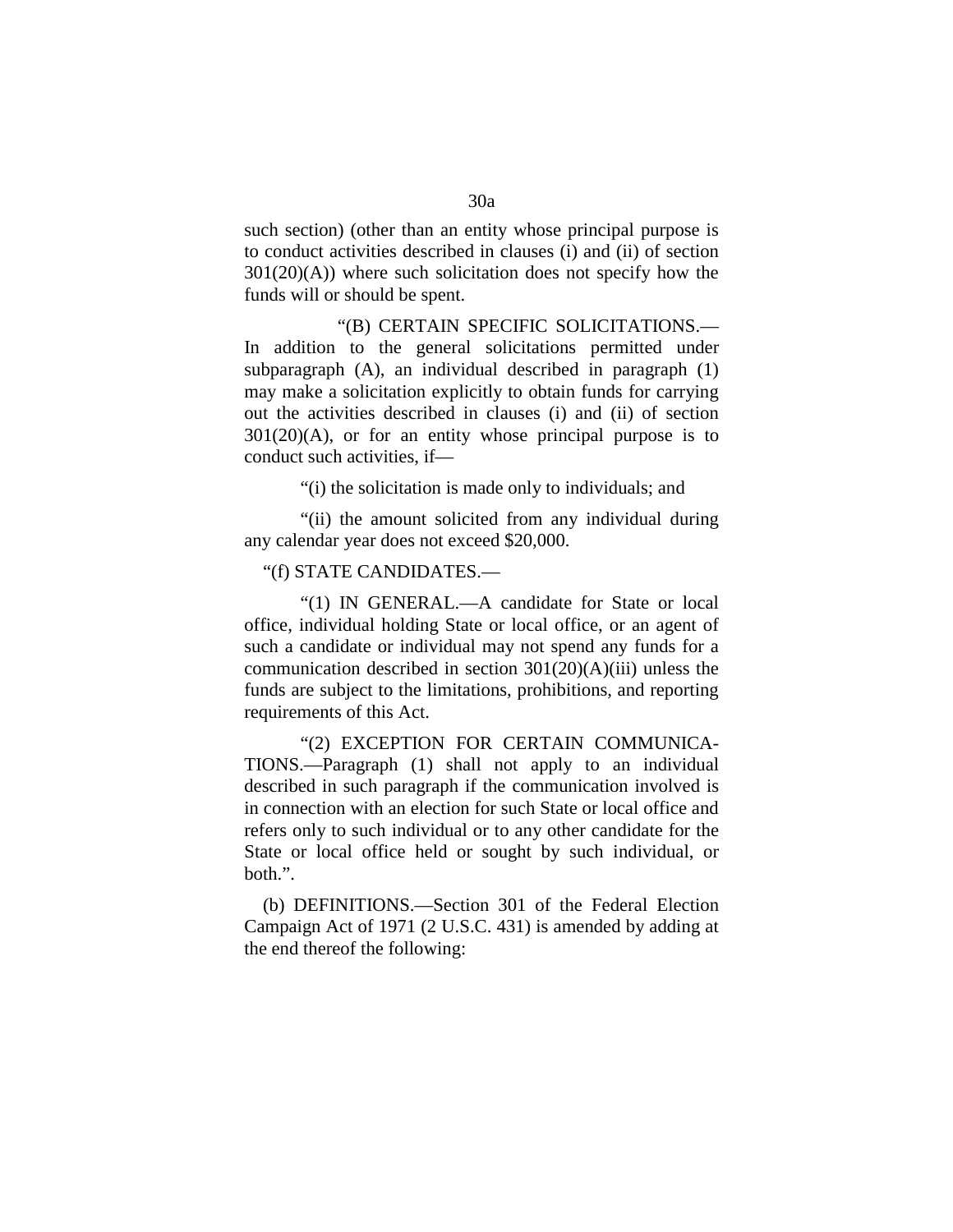### "(20) FEDERAL ELECTION ACTIVITY.—

"(A) IN GENERAL.—The term 'Federal election activity' means—

"(i) voter registration activity during the period that begins on the date that is 120 days before the date a regularly scheduled Federal election is held and ends on the date of the election;

"(ii) voter identification, get-out-the-vote activity, or generic campaign activity conducted in connection with an election in which a candidate for Federal office appears on the ballot (regardless of whether a candidate for State or local office also appears on the ballot);

"(iii) a public communication that refers to a clearly identified candidate for Federal office (regardless of whether a candidate for State or local office is also mentioned or identified) and that promotes or supports a candidate for that office, or attacks or opposes a candidate for that office (regardless of whether the communication expressly advocates a vote for or against a candidate); or

"(iv) services provided during any month by an employee of a State, district, or local committee of a political party who spends more than 25 percent of that individual's compensated time during that month on activities in connection with a Federal election.

"(B) EXCLUDED ACTIVITY.—The term 'Federal election activity' does not include an amount expended or disbursed by a State, district, or local committee of a political party for—

"(i) a public communication that refers solely to a clearly identified candidate for State or local office, if the communication is not a Federal election activity described in subparagraph  $(A)(i)$  or  $(ii)$ ;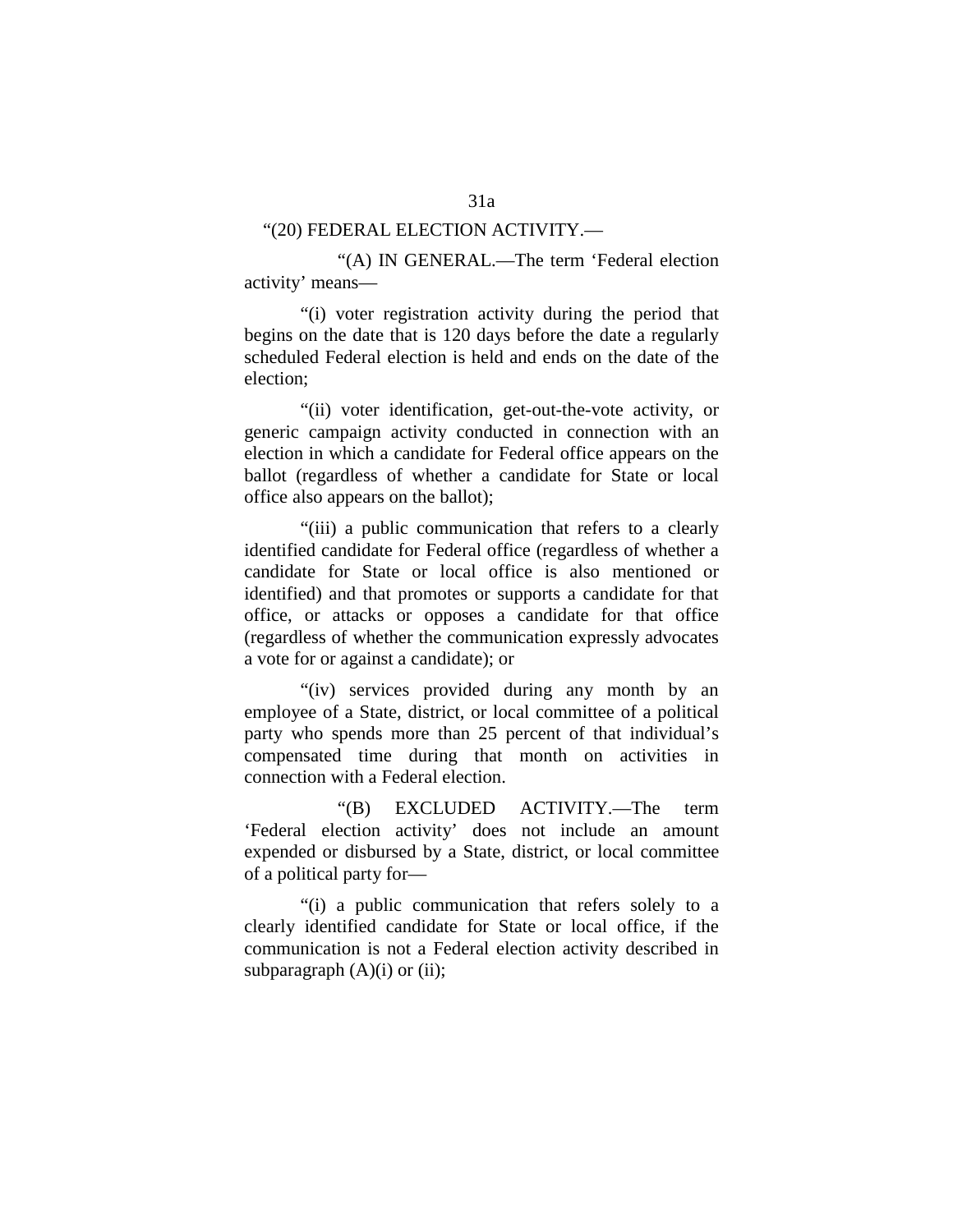"(ii) a contribution to a candidate for State or local office, provided the contribution is not designated to pay for a Federal election activity described in subparagraph (A);

"(iii) the costs of a State, district, or local political convention; and

"(iv) the costs of grassroots campaign materials, including buttons, bumper stickers, and yard signs, that name or depict only a candidate for State or local office.

"(21) GENERIC CAMPAIGN ACTIVITY.—The term 'generic campaign activity' means a campaign activity that promotes a political party and does not promote a candidate or non-Federal candidate.

"(22) PUBLIC COMMUNICATION.—The term 'public communication' means a communication by means of any broadcast, cable, or satellite communication, newspaper, magazine, outdoor advertising facility, mass mailing, or telephone bank to the general public, or any other form of general public political advertising.

"(23) MASS MAILING.—The term 'mass mailing' means a mailing by United States mail or facsimile of more than 500 pieces of mail matter of an identical or substantially similar nature within any 30-day period.

"(24) TELEPHONE BANK.—The term 'telephone bank' means more than 500 telephone calls of an identical or substantially similar nature within any 30-day period.".

## SEC. 102. INCREASED CONTRIBUTION LIMIT FOR STATE COMMITTEES OF POLITICAL PARTIES.

Section 315(a)(1) of the Federal Election Campaign Act of 1971 (2 U.S.C. 441a(a)(1)) is amended—

(1) in subparagraph (B), by striking "or" at the end;

 $(2)$  in subparagraph  $(C)$ —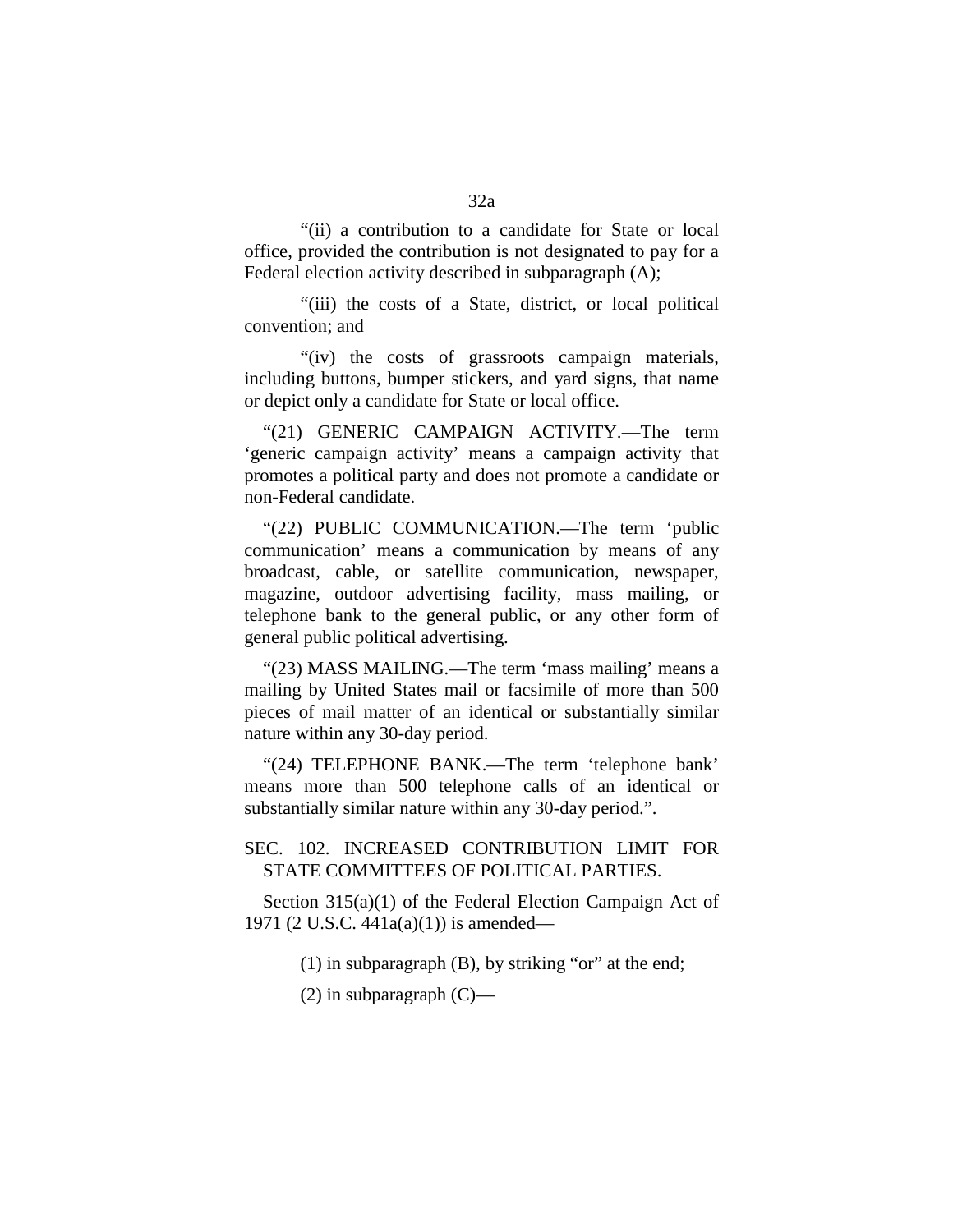(A) by inserting "(other than a committee described in subparagraph (D))" after "committee"; and

(B) by striking the period at the end and inserting "; or"; and

(3) by adding at the end the following:

"(D) to a political committee established and maintained by a State committee of a political party in any calendar year which, in the aggregate, exceed \$10,000.".

### SEC. 103. REPORTING REQUIREMENTS.

(a) REPORTING REQUIREMENTS.—Section 304 of the Federal Election Campaign Act of 1971 (2 U.S.C. 434) is amended by adding at the end the following:

"(e) POLITICAL COMMITTEES.—

"(1) NATIONAL AND CONGRESSIONAL POLITICAL COMMITTEES.—The national committee of a political party, any national congressional campaign committee of a political party, and any subordinate committee of either, shall report all receipts and disbursements during the reporting period.

"(2) OTHER POLITICAL COMMITTEES TO WHICH SECTION 323 APPLIES.—

"(A) IN GENERAL.—In addition to any other reporting requirements applicable under this Act, a political committee (not described in paragraph (1)) to which section 323(b)(1) applies shall report all receipts and disbursements made for activities described in section 301(20)(A), unless the aggregate amount of such receipts and disbursements during the calendar year is less than \$5,000.

"(B) SPECIFIC DISCLOSURE BY STATE AND LOCAL PARTIES OF CERTAIN NON-FEDERAL AMOUNTS PERMITTED TO BE SPENT ON FEDERAL ELECTION ACTIVITY.—Each report by a political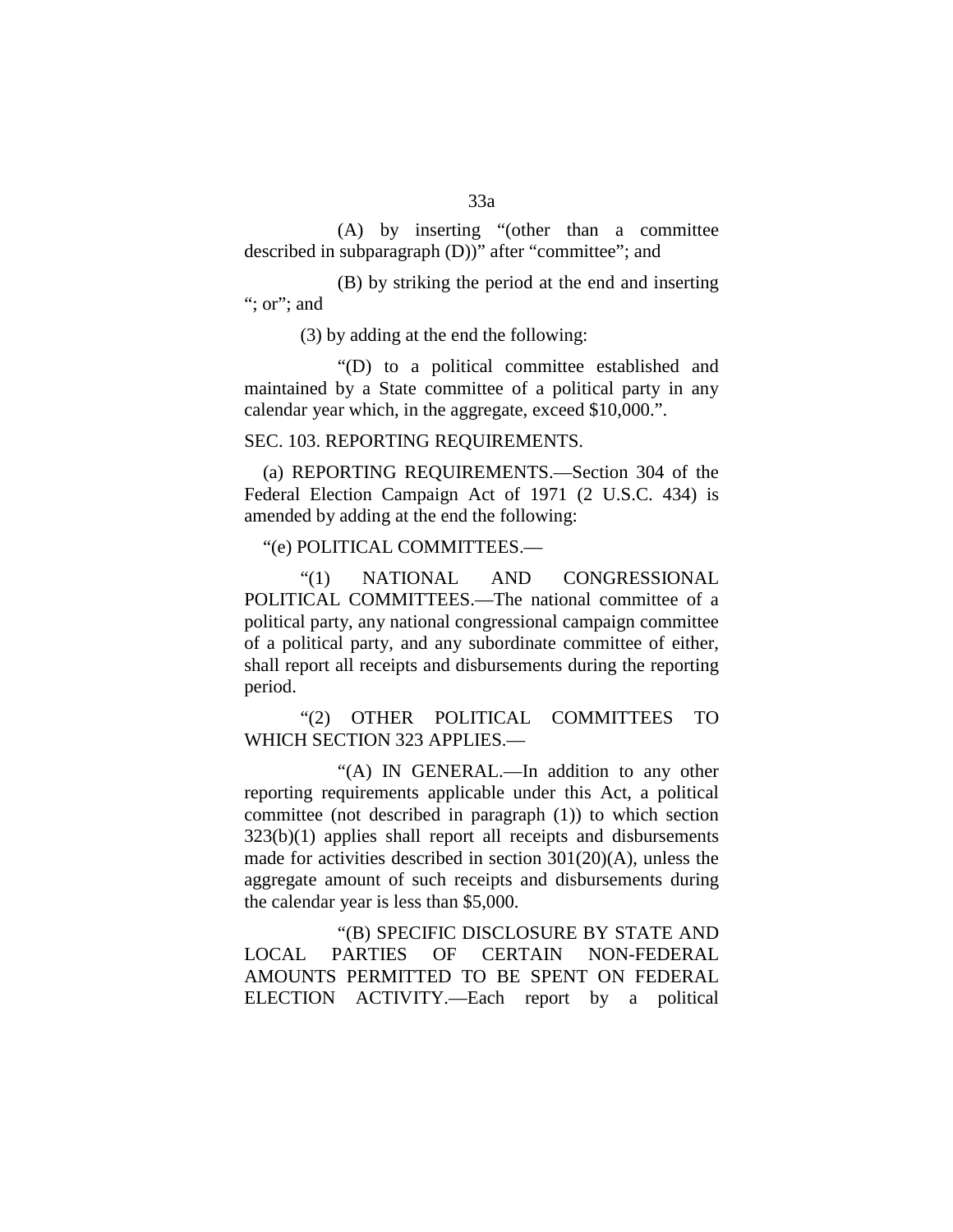committee under subparagraph (A) of receipts and disbursements made for activities described in section 301(20)(A) shall include a disclosure of all receipts and disbursements described in section 323(b)(2)(A) and (B).

"(3) ITEMIZATION.—If a political committee has receipts or disbursements to which this subsection applies from or to any person aggregating in excess of \$200 for any calendar year, the political committee shall separately itemize its reporting for such person in the same manner as required in paragraphs  $(3)(A)$ ,  $(5)$ , and  $(6)$  of subsection  $(b)$ .

"(4) REPORTING PERIODS.—Reports required to be filed under this subsection shall be filed for the same time periods required for political committees under subsection  $(a)(4)(B)$ .".

(b) BUILDING FUND EXCEPTION TO THE DEFINITION OF CONTRIBUTION.—

(1) IN GENERAL.—Section 301(8)(B) of the Federal Election Campaign Act of  $1971$  (2 U.S.C.  $431(8)(B)$ ) is amended—

(A) by striking clause (viii); and

(B) by redesignating clauses (ix) through (xv) as clauses (viii) through (xiv), respectively.

(2) NONPREEMPTION OF STATE LAW.—Section 403 of such Act (2 U.S.C. 453) is amended—

(A) by striking "The provisions of this Act" and inserting "(a) IN GENERAL.—Subject to subsection (b), the provisions of this Act"; and

(B) by adding at the end the following:

"(b) STATE AND LOCAL COMMITTEES OF POLITICAL PARTIES.—Notwithstanding any other provision of this Act, a State or local committee of a political party may, subject to State law, use exclusively funds that are not subject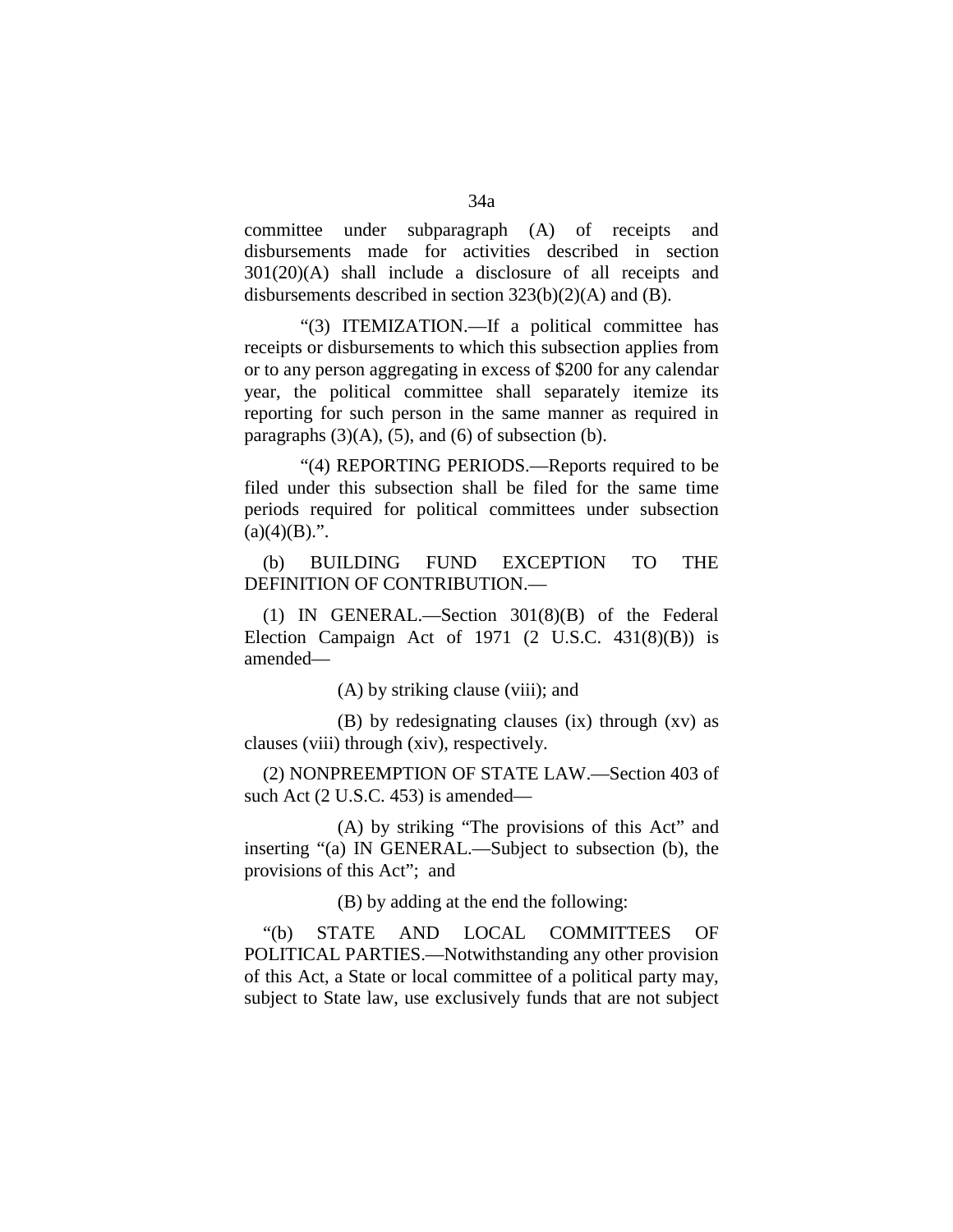to the prohibitions, limitations, and reporting requirements of the Act for the purchase or construction of an office building for such State or local committee.".

## TITLE II—NONCANDIDATE CAMPAIGN EXPENDITURES

#### Subtitle A—Electioneering Communications

## SEC. 201. DISCLOSURE OF ELECTIONEERING COMMUNICATIONS.

(a) IN GENERAL.—Section 304 of the Federal Election Campaign Act of 1971 (2 U.S.C. 434), as amended by section 103, is amended by adding at the end the following new subsection:

### "(f) DISCLOSURE OF ELECTIONEERING COMMUNICATIONS.—

"(1) STATEMENT REQUIRED.—Every person who makes a disbursement for the direct costs of producing and airing electioneering communications in an aggregate amount in excess of \$10,000 during any calendar year shall, within 24 hours of each disclosure date, file with the Commission a statement containing the information described in paragraph (2).

"(2) CONTENTS OF STATEMENT.—Each statement required to be filed under this subsection shall be made under penalty of perjury and shall contain the following information:

"(A) The identification of the person making the disbursement, of any person sharing or exercising direction or control over the activities of such person, and of the custodian of the books and accounts of the person making the disbursement.

"(B) The principal place of business of the person making the disbursement, if not an individual.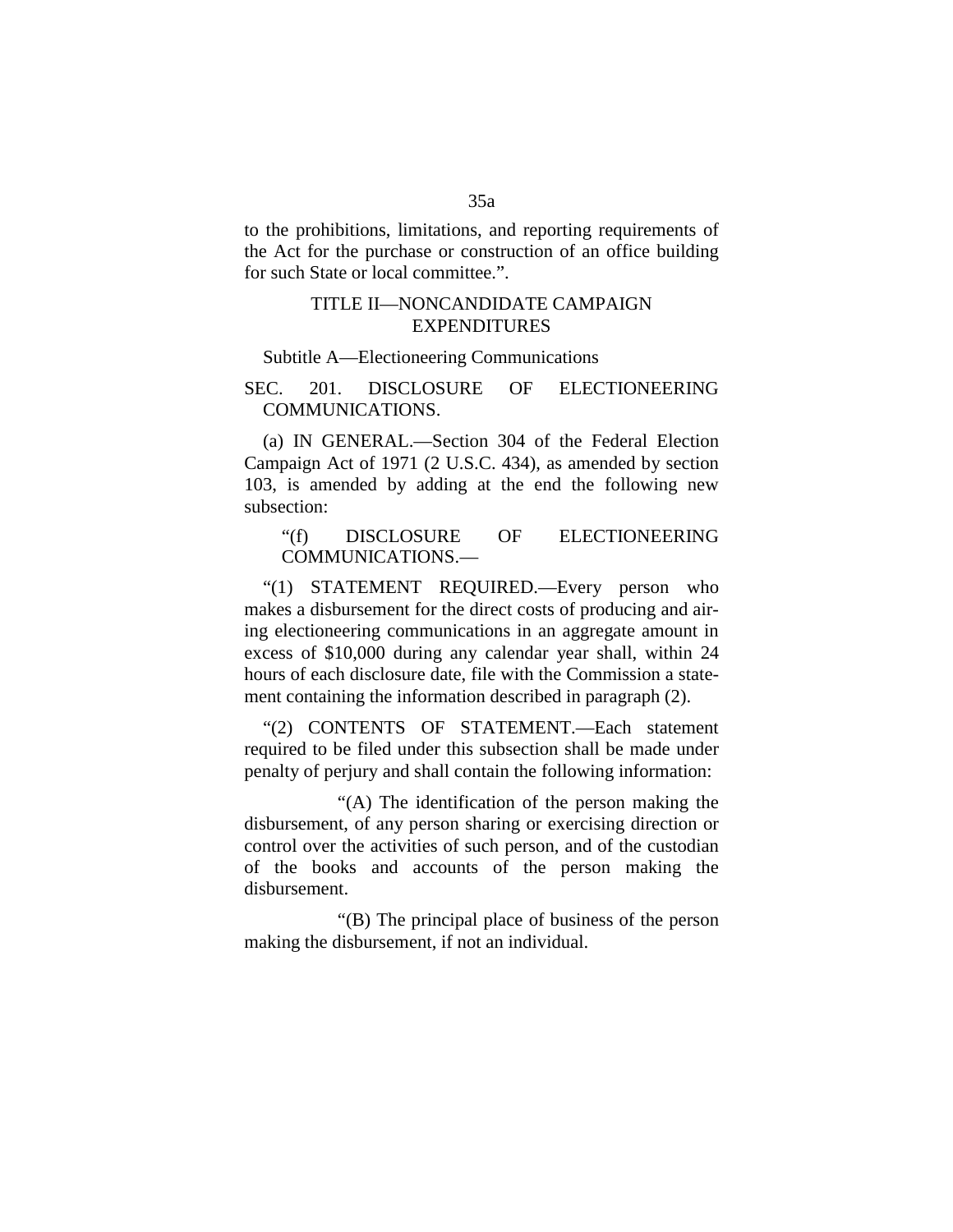"(C) The amount of each disbursement of more than \$200 during the period covered by the statement and the identification of the person to whom the disbursement was made.

"(D) The elections to which the electioneering communications pertain and the names (if known) of the candidates identified or to be identified.

"(E) If the disbursements were paid out of a segregated bank account which consists of funds contributed solely by individuals who are United States citizens or nationals or lawfully admitted for permanent residence (as defined in section  $101(a)(20)$  of the Immigration and Nationality Act (8 U.S.C. 1101(a)(20))) directly to this account for electioneering communications, the names and addresses of all contributors who contributed an aggregate amount of \$1,000 or more to that account during the period beginning on the first day of the preceding calendar year and ending on the disclosure date. Nothing in this subparagraph is to be construed as a prohibition on the use of funds in such a segregated account for a purpose other than electioneering communications.

"(F) If the disbursements were paid out of funds not described in subparagraph (E), the names and addresses of all contributors who contributed an aggregate amount of \$1,000 or more to the person making the disbursement during the period beginning on the first day of the preceding calendar year and ending on the disclosure date.

"(3) ELECTIONEERING COMMUNICATION.—For purposes of this subsection—

"(A) IN GENERAL.—(i) The term 'electioneering communication' means any broadcast, cable, or satellite communication which—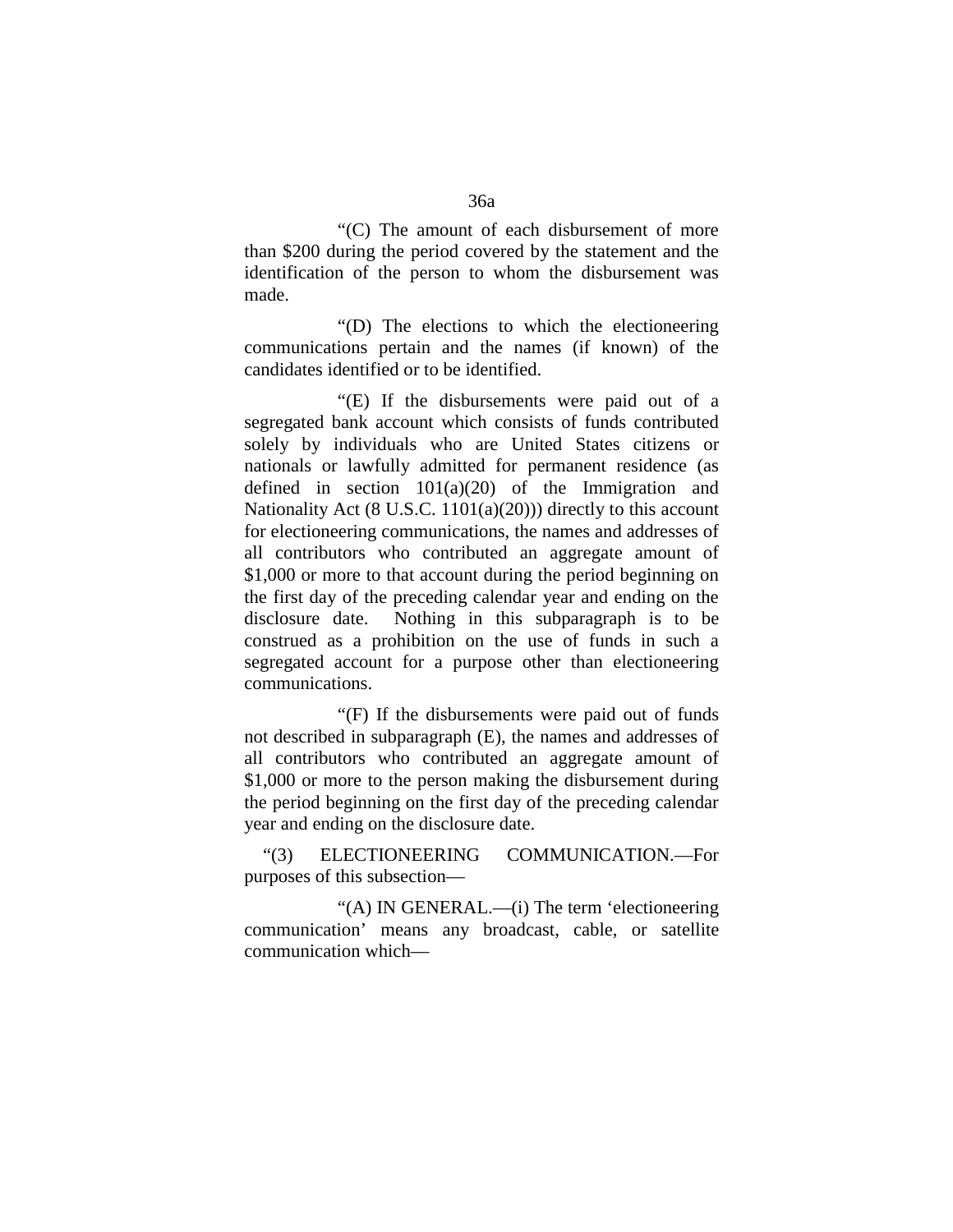"(I) refers to a clearly identified candidate for Federal office;

"(II) is made within—

"(aa) 60 days before a general, special, or runoff election for the office sought by the candidate; or

"(bb) 30 days before a primary or preference election, or a convention or caucus of a political party that has authority to nominate a candidate, for the office sought by the candidate; and

"(III) in the case of a communication which refers to a candidate for an office other than President or Vice President, is targeted to the relevant electorate.

"(ii) If clause (i) is held to be constitutionally insufficient by final judicial decision to support the regulation provided herein, then the term 'electioneering communication' means any broadcast, cable, or satellite communication which promotes or supports a candidate for that office, or attacks or opposes a candidate for that office (regardless of whether the communication expressly advocates a vote for or against a candidate) and which also is suggestive of no plausible meaning other than an exhortation to vote for or against a specific candidate. Nothing in this subparagraph shall be construed to affect the interpretation or application of section 100.22(b) of title 11, Code of Federal Regulations.

"(B) EXCEPTIONS.—The term 'electioneering communication' does not include—

"(i) a communication appearing in a news story, commentary, or editorial distributed through the facilities of any broadcasting station, unless such facilities are owned or controlled by any political party, political committee, or candidate;

"(ii) a communication which constitutes an expenditure or an independent expenditure under this Act;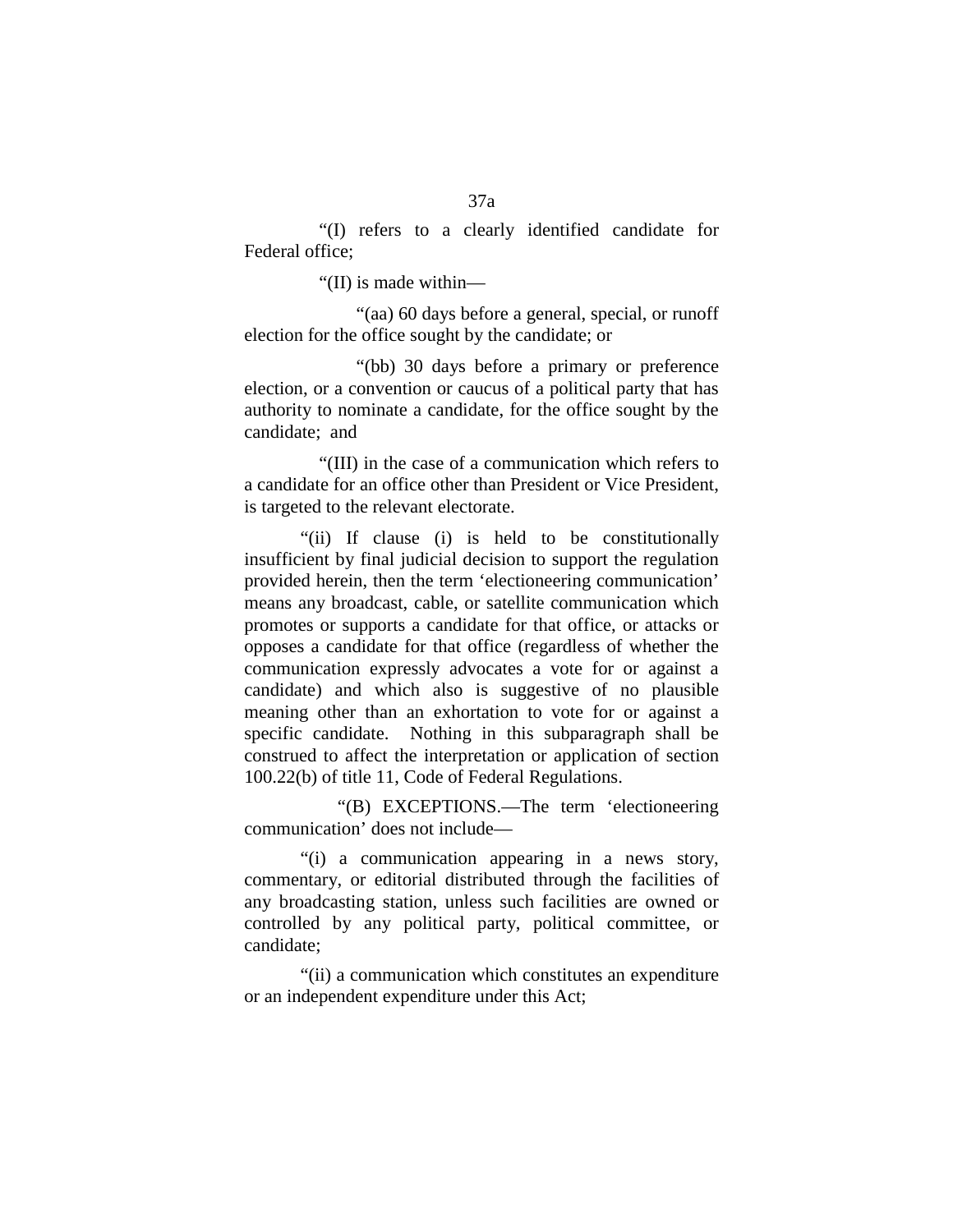"(iii) a communication which constitutes a candidate debate or forum conducted pursuant to regulations adopted by the Commission, or which solely promotes such a debate or forum and is made by or on behalf of the person sponsoring the debate or forum; or

"(iv) any other communication exempted under such regulations as the Commission may promulgate (consistent with the requirements of this paragraph) to ensure the appropriate implementation of this paragraph, except that under any such regulation a communication may not be exempted if it meets the requirements of this paragraph and is described in section  $301(20)(A)(iii)$ .

"(C) TARGETING TO RELEVANT ELECTOR-ATE.—For purposes of this paragraph, a communication which refers to a clearly identified candidate for Federal office is 'targeted to the relevant electorate' if the communication can be received by 50,000 or more persons—

"(i) in the district the candidate seeks to represent, in the case of a candidate for Representative in, or Delegate or Resident Commissioner to, the Congress; or

"(ii) in the State the candidate seeks to represent, in the case of a candidate for Senator.

"(4) DISCLOSURE DATE.—For purposes of this subsection, the term 'disclosure date' means—

"(A) the first date during any calendar year by which a person has made disbursements for the direct costs of producing or airing electioneering communications aggregating in excess of \$10,000; and

"(B) any other date during such calendar year by which a person has made disbursements for the direct costs of producing or airing electioneering communications aggregating in excess of \$10,000 since the most recent disclosure date for such calendar year.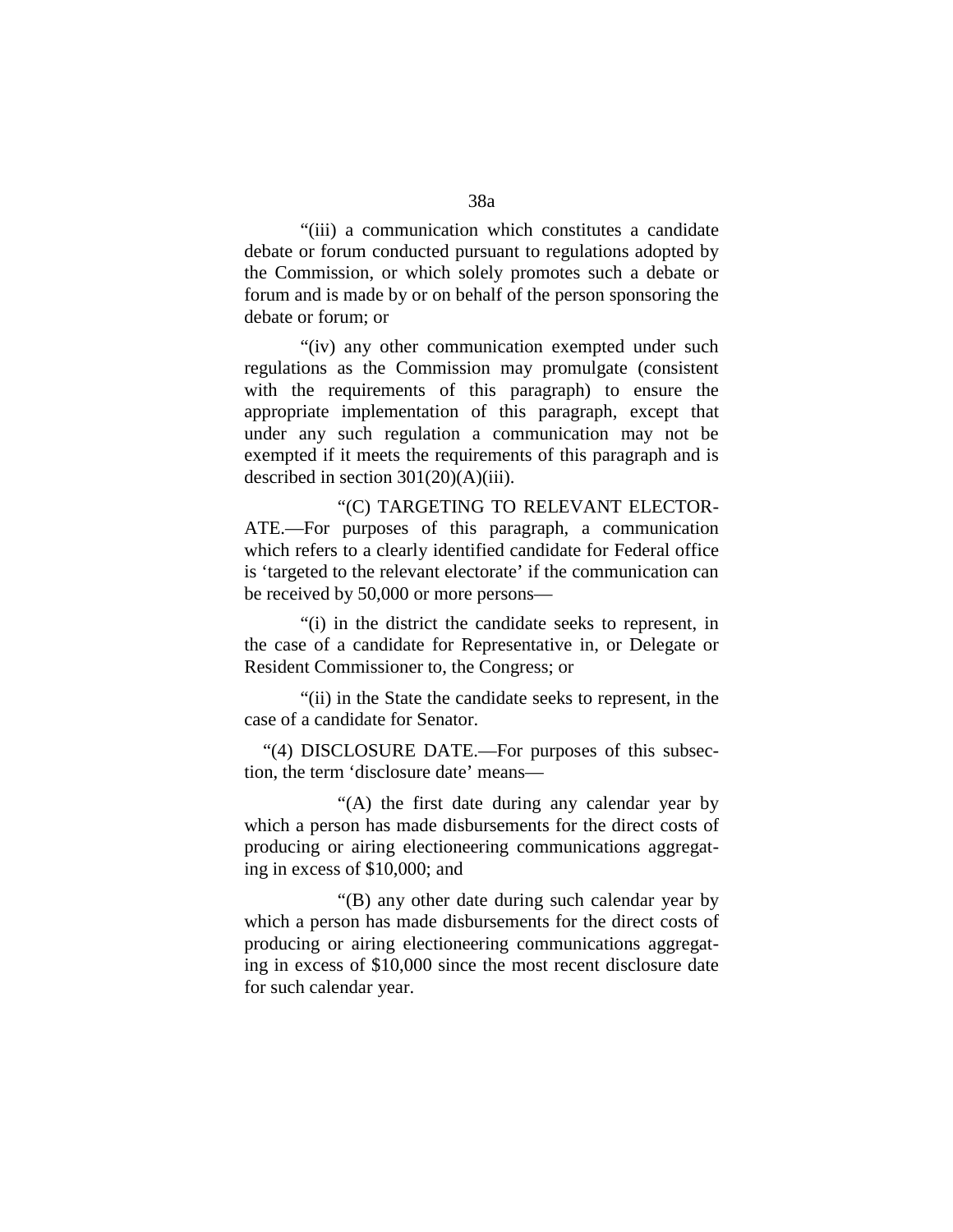"(5) CONTRACTS TO DISBURSE.—For purposes of this subsection, a person shall be treated as having made a disbursement if the person has executed a contract to make the disbursement.

"(6) COORDINATION WITH OTHER REQUIRE-MENTS.—Any requirement to report under this subsection shall be in addition to any other reporting requirement under this Act.

"(7) COORDINATION WITH INTERNAL REVENUE CODE.—Nothing in this subsection may be construed to establish, modify, or otherwise affect the definition of political activities or electioneering activities (including the definition of participating in, intervening in, or influencing or attempting to influence a political campaign on behalf of or in opposition to any candidate for public office) for purposes of the Internal Revenue Code of 1986.".

(b) RESPONSIBILITIES OF FEDERAL COMMUNICA-TIONS COMMISSION.—The Federal Communications Commission shall compile and maintain any information the Federal Election Commission may require to carry out section 304(f) of the Federal Election Campaign Act of 1971 (as added by subsection (a)), and shall make such information available to the public on the Federal Communication Commission's website.

## SEC. 202. COORDINATED COMMUNICATIONS AS CONTRIBUTIONS.

Section 315(a)(7) of the Federal Election Campaign Act of 1971 (2 U.S.C. 441a(a)(7)) is amended—

(1) by redesignating subparagraph (C) as subparagraph (D); and

(2) by inserting after subparagraph (B) the following:

" $(C)$  if—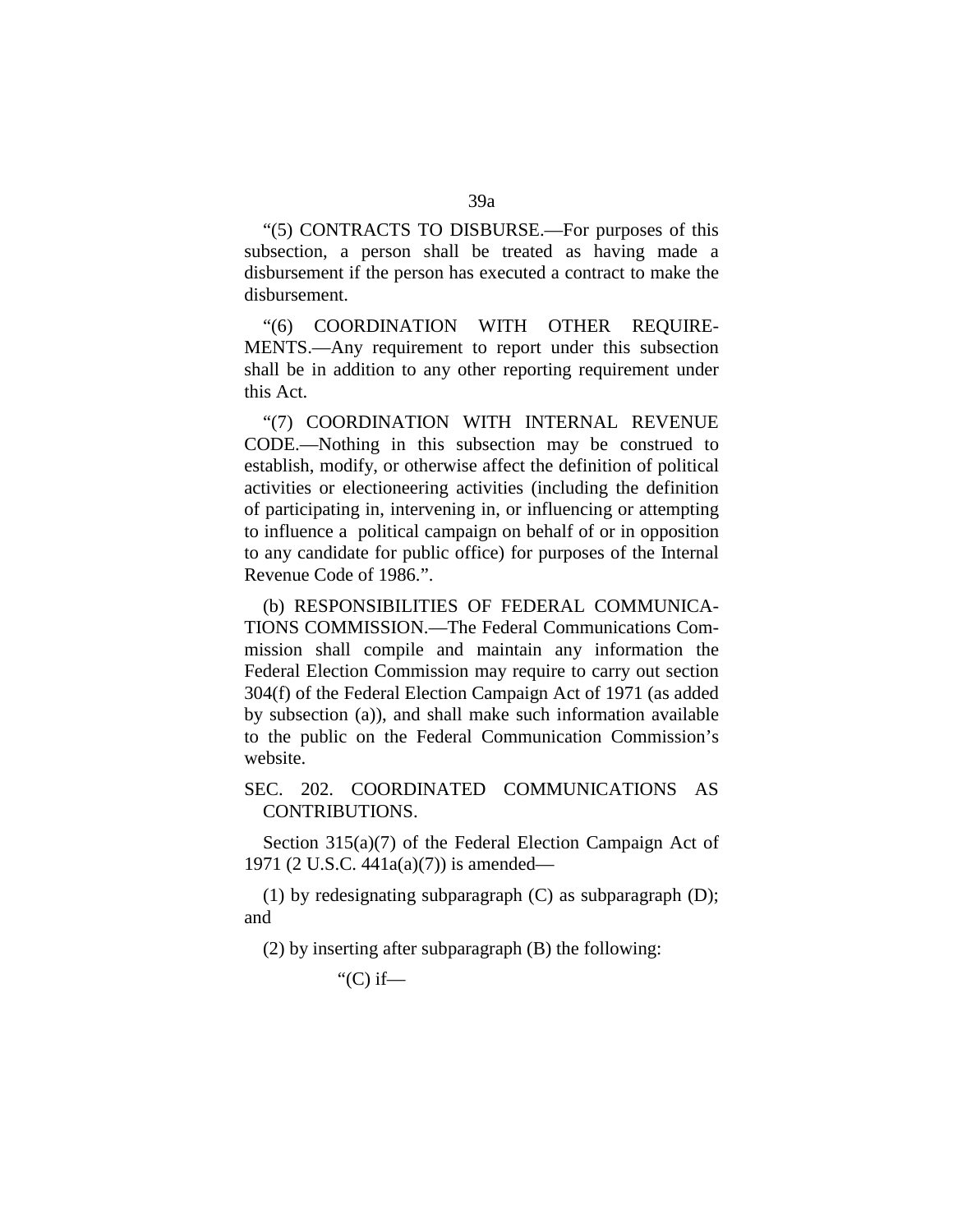"(i) any person makes, or contracts to make, any disbursement for any electioneering communication (within the meaning of section  $304(f)(3)$ ; and

"(ii) such disbursement is coordinated with a candidate or an authorized committee of such candidate, a Federal, State, or local political party or committee thereof, or an agent or official of any such candidate, party, or committee;

such disbursement or contracting shall be treated as a contribution to the candidate supported by the electioneering communication or that candidate's party and as an expenditure by that candidate or that candidate's party; and".

SEC. 203. PROHIBITION OF CORPORATE AND LABOR DISBURSEMENTS FOR ELECTIONEERING COMMUNICATIONS.

(a) IN GENERAL.—Section 316(b)(2) of the Federal Election Campaign Act of 1971 (2 U.S.C.  $441b(b)(2)$ ) is amended by inserting "or for any applicable electioneering communication" before, "but shall not include".

(b) APPLICABLE ELECTIONEERING COMMUNICA-TION.—Section 316 of such Act is amended by adding at the end the following:

"(c) RULES RELATING TO ELECTIONEERING COMMUNICATIONS.—

"(1) APPLICABLE ELECTIONEERING COMMUNICA-TION.—For purposes of this section, the term 'applicable electioneering communication' means an electioneering communication (within the meaning of section  $304(f)(3)$ ) which is made by any entity described in subsection (a) of this section or by any other person using funds donated by an entity described in subsection (a) of this section.

"(2) EXCEPTION.—Notwithstanding paragraph (1), the term 'applicable electioneering communication' does not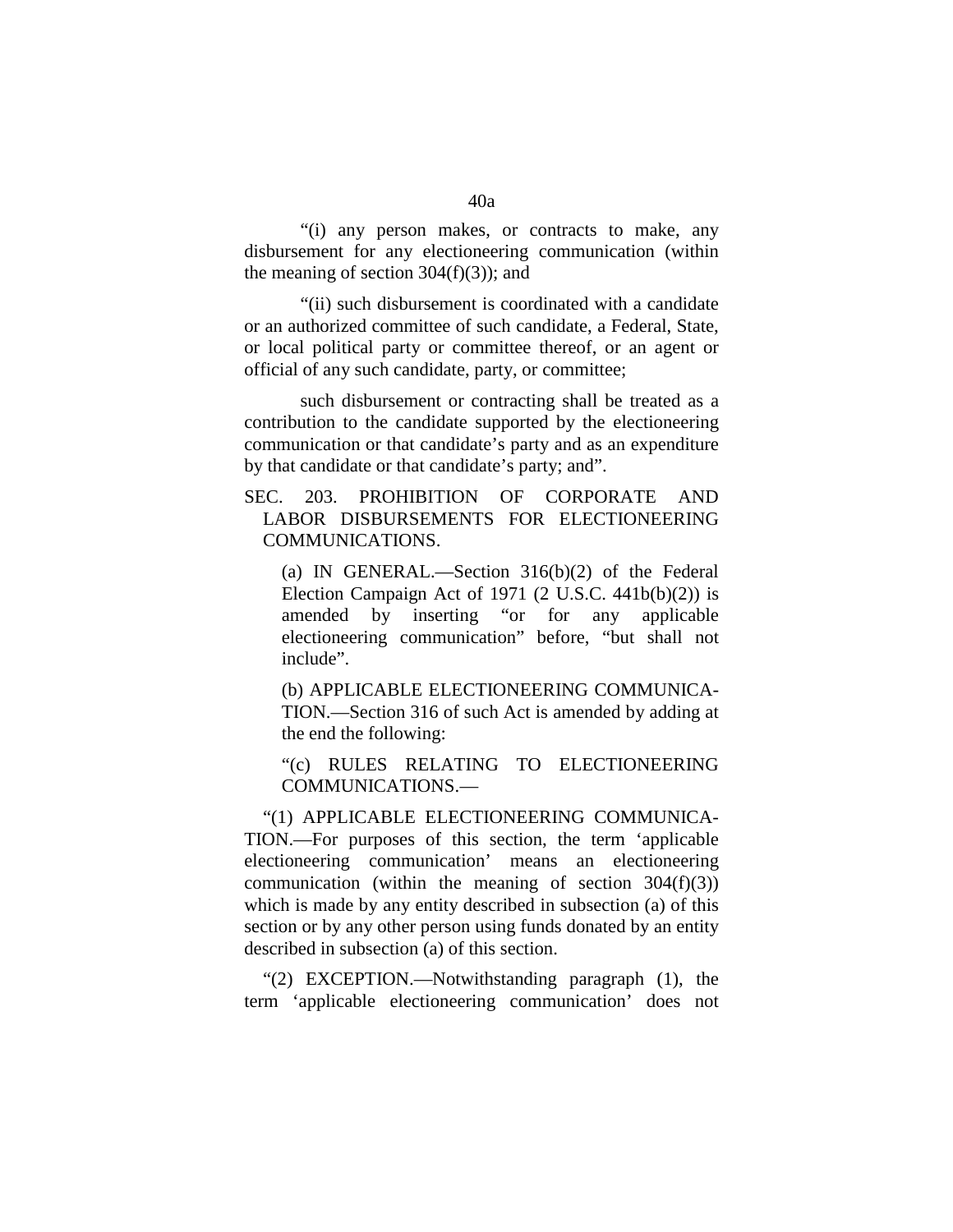include a communication by a section  $501(c)(4)$  organization or a political organization (as defined in section  $527(e)(1)$  of the Internal Revenue Code of 1986) made under section  $304(f)(2)(E)$  or (F) of this Act if the communication is paid for exclusively by funds provided directly by individuals who are United States citizens or nationals or lawfully admitted for permanent residence (as defined in section  $101(a)(20)$  of the Immigration and Nationality Act (8 U.S.C. 1101(a)(20))). For purposes of the preceding sentence, the term 'provided directly by individuals' does not include funds the source of which is an entity described in subsection (a) of this section.

#### "(3) SPECIAL OPERATING RULES.—

"(A) DEFINITION UNDER PARAGRAPH (1).— An electioneering communication shall be treated as made by an entity described in subsection (a) if an entity described in subsection (a) directly or indirectly disburses any amount for any of the costs of the communication.

"(B) EXCEPTION UNDER PARAGRAPH (2).— A section  $501(c)(4)$  organization that derives amounts from business activities or receives funds from any entity described in subsection (a) shall be considered to have paid for any communication out of such amounts unless such organization paid for the communication out of a segregated account to which only individuals can contribute, as described in section  $304(f)(2)(E)$ .

"(4) DEFINITIONS AND RULES.—For purposes of this subsection—

"(A) the term 'section  $501(c)(4)$  organization' means—

"(i) an organization described in section  $501(c)(4)$  of the Internal Revenue Code of 1986 and exempt from taxation under section 501(a) of such Code; or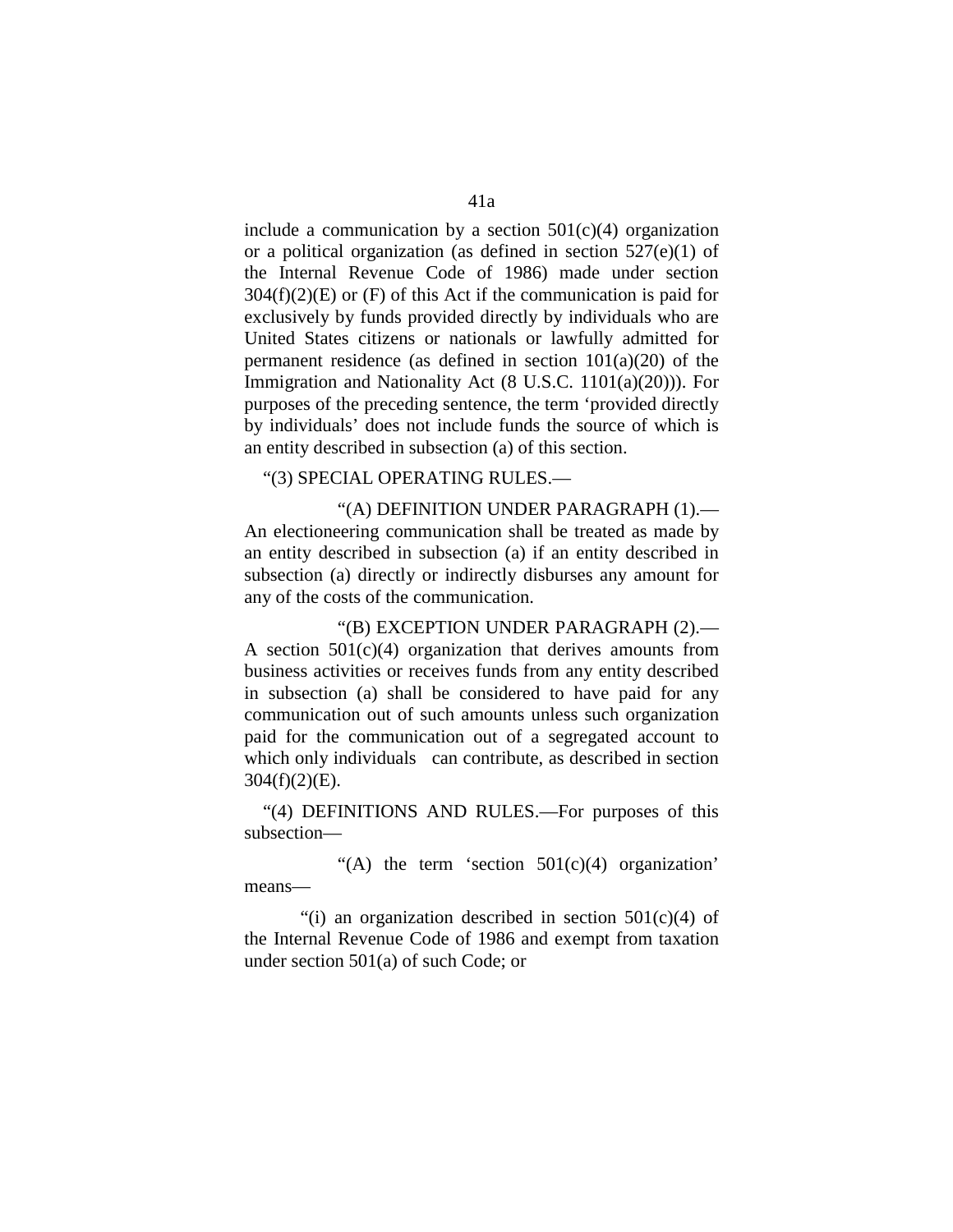"(ii) an organization which has submitted an application to the Internal Revenue Service for determination of its status as an organization described in clause (i); and

"(B) a person shall be treated as having made a disbursement if the person has executed a contract to make the disbursement.

"(5) COORDINATION WITH INTERNAL REVENUE CODE.—Nothing in this subsection shall be construed to authorize an organization exempt from taxation under section 501(a) of the Internal Revenue Code of 1986 to carry out any activity which is prohibited under such Code.".

# SEC. 204. RULES RELATING TO CERTAIN TARGETED ELECTIONEERING COMMUNICATIONS.

Section 316(c) of the Federal Election Campaign Act of 1971 (2 U.S.C. 441b), as added by section 203, is amended by adding at the end the following:

"(6) SPECIAL RULES FOR TARGETED COMMUNICATIONS.—

"(A) EXCEPTION DOES NOT APPLY.— Paragraph (2) shall not apply in the case of a targeted communication that is made by an organization described in such paragraph.

"(B) TARGETED COMMUNICATION.—For purposes of subparagraph (A), the term 'targeted communication' means an electioneering communication (as defined in section  $304(f)(3)$  that is distributed from a television or radio broadcast station or provider of cable or satellite television service and, in the case of a communication which refers to a candidate for an office other than President or Vice President, is targeted to the relevant electorate.

"(C) DEFINITION.—For purposes of this paragraph, a communication is 'targeted to the relevant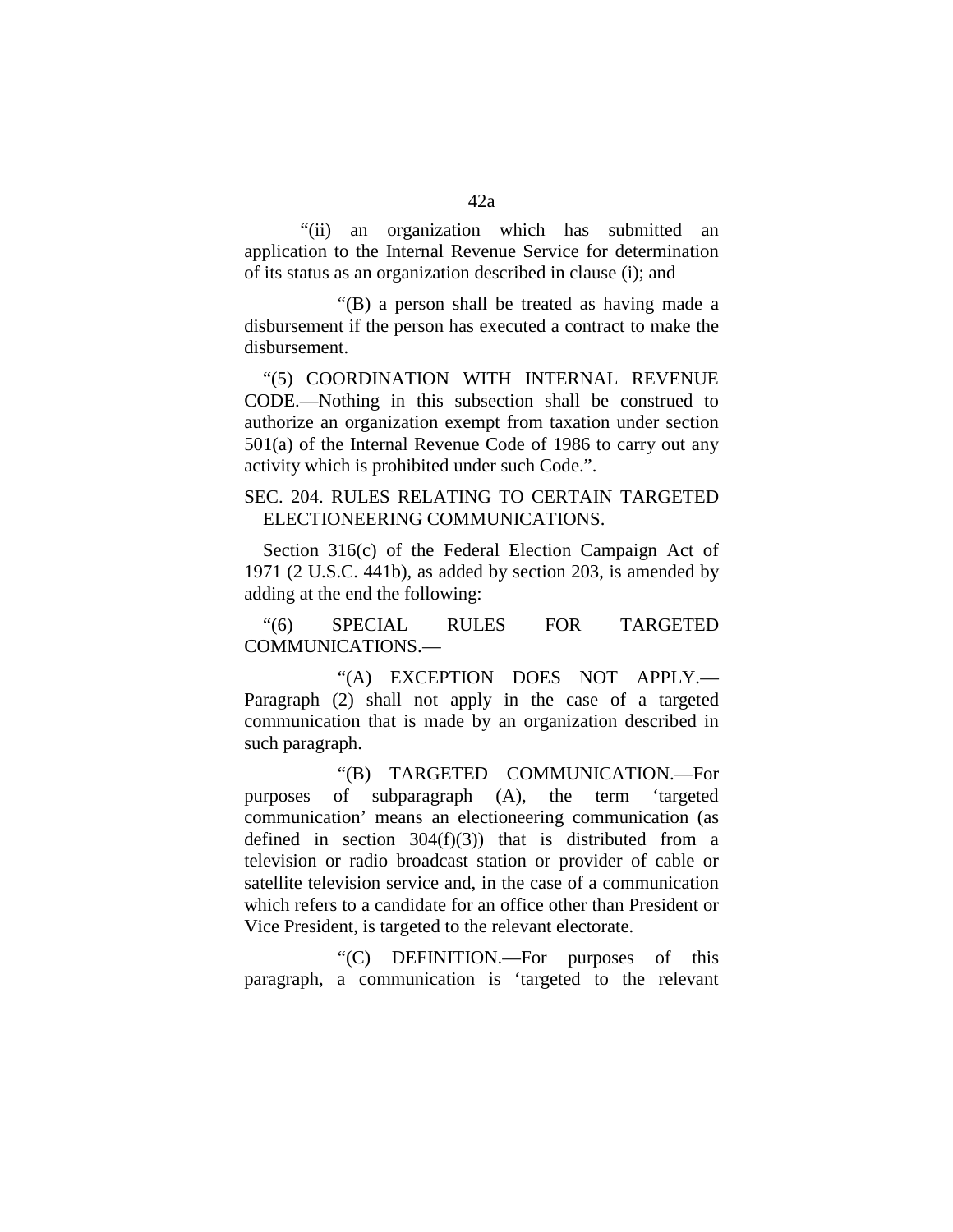electorate' if it meets the requirements described in section  $304(f)(3)(C)$ .".

Subtitle B—Independent and Coordinated Expenditures

SEC. 211. DEFINITION OF INDEPENDENT EXPEN-DITURE.

Section 301 of the Federal Election Campaign Act (2 U.S.C. 431) is amended by striking paragraph (17) and inserting the following:

"(17) INDEPENDENT EXPENDITURE.—The term 'independent expenditure' means an expenditure by a person—

"(A) expressly advocating the election or defeat of a clearly identified candidate; and

"(B) that is not made in concert or cooperation with or at the request or suggestion of such candidate, the candidate's authorized political committee, or their agents, or a political party committee or its agents.".

### SEC. 212. REPORTING REQUIREMENTS FOR CERTAIN INDEPENDENT EXPENDITURES.

(a) IN GENERAL.—Section 304 of the Federal Election Campaign Act of 1971 (2 U.S.C. 434) (as amended by section 201) is amended—

 $(1)$  in subsection  $(c)(2)$ , by striking the undesignated matter after subparagraph (C); and

(2) by adding at the end the following:

"(g) TIME FOR REPORTING CERTAIN EXPENDITURES.—

### "(1) EXPENDITURES AGGREGATING \$1,000.—

"(A) INITIAL REPORT.—A person (including a political committee) that makes or contracts to make independent expenditures aggregating \$1,000 or more after the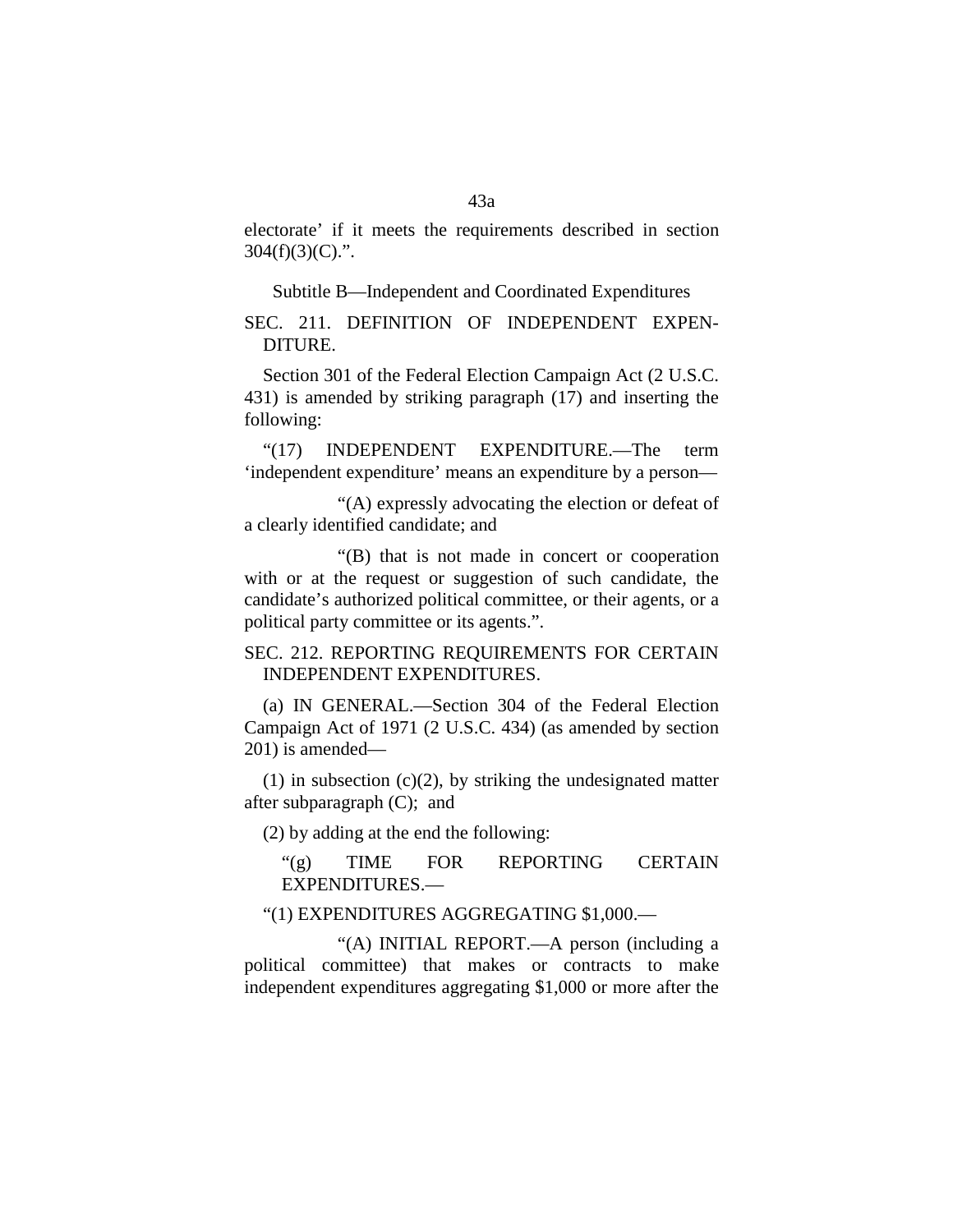20th day, but more than 24 hours, before the date of an election shall file a report describing the expenditures within 24 hours.

"(B) ADDITIONAL REPORTS.—After a person files a report under subparagraph (A), the person shall file an additional report within 24 hours after each time the person makes or contracts to make independent expenditures aggregating an additional \$1,000 with respect to the same election as that to which the initial report relates.

"(2) EXPENDITURES AGGREGATING \$10,000.—

"(A) INITIAL REPORT.—A person (including a political committee) that makes or contracts to make independent expenditures aggregating \$10,000 or more at any time up to and including the 20th day before the date of an election shall file a report describing the expenditures within 48 hours.

"(B) ADDITIONAL REPORTS.—After a person files a report under subparagraph (A), the person shall file an additional report within 48 hours after each time the person makes or contracts to make independent expenditures aggregating an additional \$10,000 with respect to the same election as that to which the initial report relates.

"(3) PLACE OF FILING; CONTENTS.—A report under this subsection—

"(A) shall be filed with the Commission; and

"(B) shall contain the information required by subsection  $(b)(6)(B)(iii)$ , including the name of each candidate whom an expenditure is intended to support or oppose.".

(b) TIME OF FILING OF CERTAIN STATEMENTS.—

(1) IN GENERAL.—Section 304(g) of such Act, as added by subsection (a), is amended by adding at the end the following: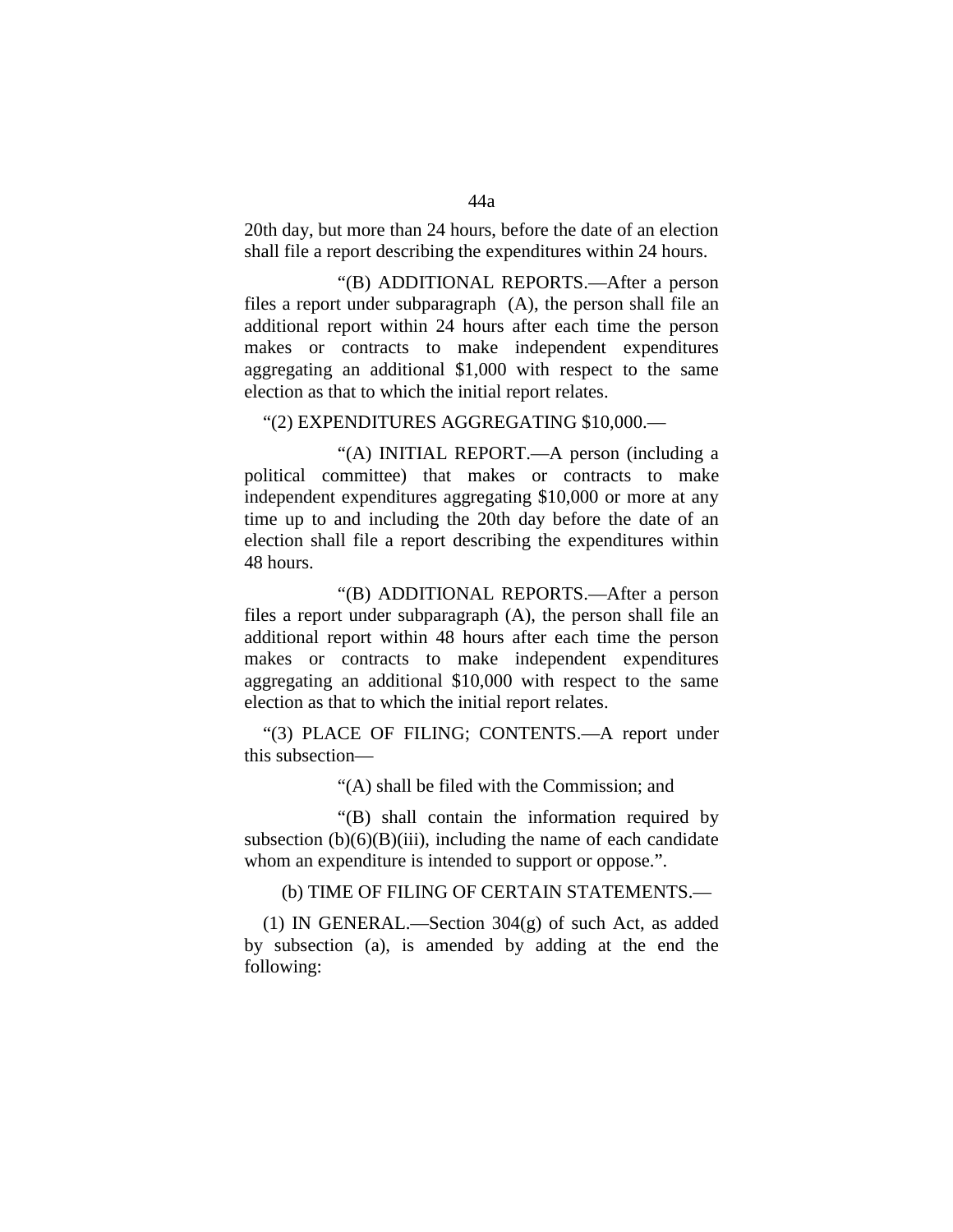"(4) TIME OF FILING FOR EXPENDITURES AGGRE-GATING \$1,000.—Notwithstanding subsection (a)(5), the time at which the statement under paragraph (1) is received by the Commission or any other recipient to whom the notification is required to be sent shall be considered the time of filing of the statement with the recipient.".

(2) CONFORMING AMENDMENTS.—(A) Section  $304(a)(5)$  of such Act  $(2 \text{ U.S.C. } 434(a)(5))$  is amended by striking "the second sentence of subsection  $(c)(2)$ " and inserting "subsection  $(g)(1)$ ".

(B) Section 304(d)(1) of such Act (2 U.S.C. 434  $(d)(1)$ ) is amended by inserting "or  $(g)$ " after "subsection  $(c)$ ".

# SEC. 213. INDEPENDENT VERSUS COORDINATED EXPENDITURES BY PARTY.

Section 315(d) of the Federal Election Campaign Act of 1971 (2 U.S.C. 441a(d)) is amended—

(1) in paragraph  $(1)$ , by striking "and  $(3)$ " and inserting ", (3), and (4)"; and

(2) by adding at the end the following:

"(4) INDEPENDENT VERSUS COORDINATED EXPEN-DITURES BY PARTY.—

"(A) IN GENERAL.—On or after the date on which a political party nominates a candidate, no committee of the political party may make—

"(i) any coordinated expenditure under this subsection with respect to the candidate during the election cycle at any time after it makes any independent expenditure (as defined in section 301(17)) with respect to the candidate during the election cycle; or

"(ii) any independent expenditure (as defined in section 301(17)) with respect to the candidate during the election cycle at any time after it makes any coordinated expenditure under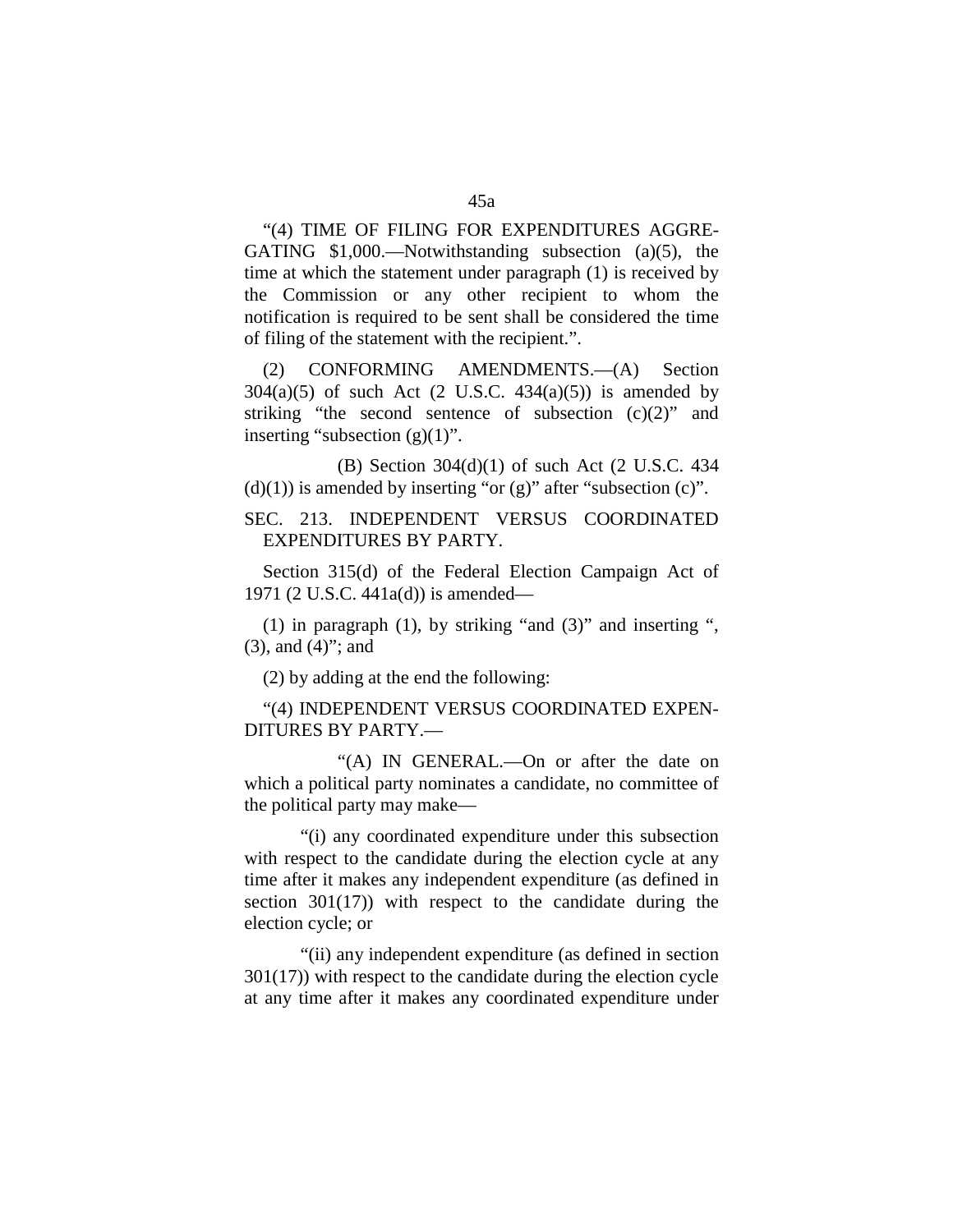this subsection with respect to the candidate during the election cycle.

"(B) APPLICATION.—For purposes of this paragraph, all political committees established and maintained by a national political party (including all congressional campaign committees) and all political committees established and maintained by a State political party (including any subordinate committee of a State committee) shall be considered to be a single political committee.

"(C) TRANSFERS.—A committee of a political party that makes coordinated expenditures under this subsection with respect to a candidate shall not, during an election cycle, transfer any funds to, assign authority to make coordinated expenditures under this subsection to, or receive a transfer of funds from, a committee of the political party that has made or intends to make an independent expenditure with respect to the candidate.".

# SEC. 214. COORDINATION WITH CANDIDATES OR POLITICAL PARTIES.

(a) IN GENERAL.—Section  $315(a)(7)(B)$  of the Federal Election Campaign Act of 1971  $(2 \text{ U.S.C. } 441a(a)(7)(B))$  is amended—

(1) by redesignating clause (ii) as clause (iii); and

(2) by inserting after clause (i) the following new clause:

"(ii) expenditures made by any person (other than a candidate or candidate's authorized committee) in cooperation, consultation, or concert with, or at the request or suggestion of, a national, State, or local committee of a political party, shall be considered to be contributions made to such party committee; and".

(b) REPEAL OF CURRENT REGULATIONS.—The regulations on coordinated communications paid for by persons other than candidates, authorized committees of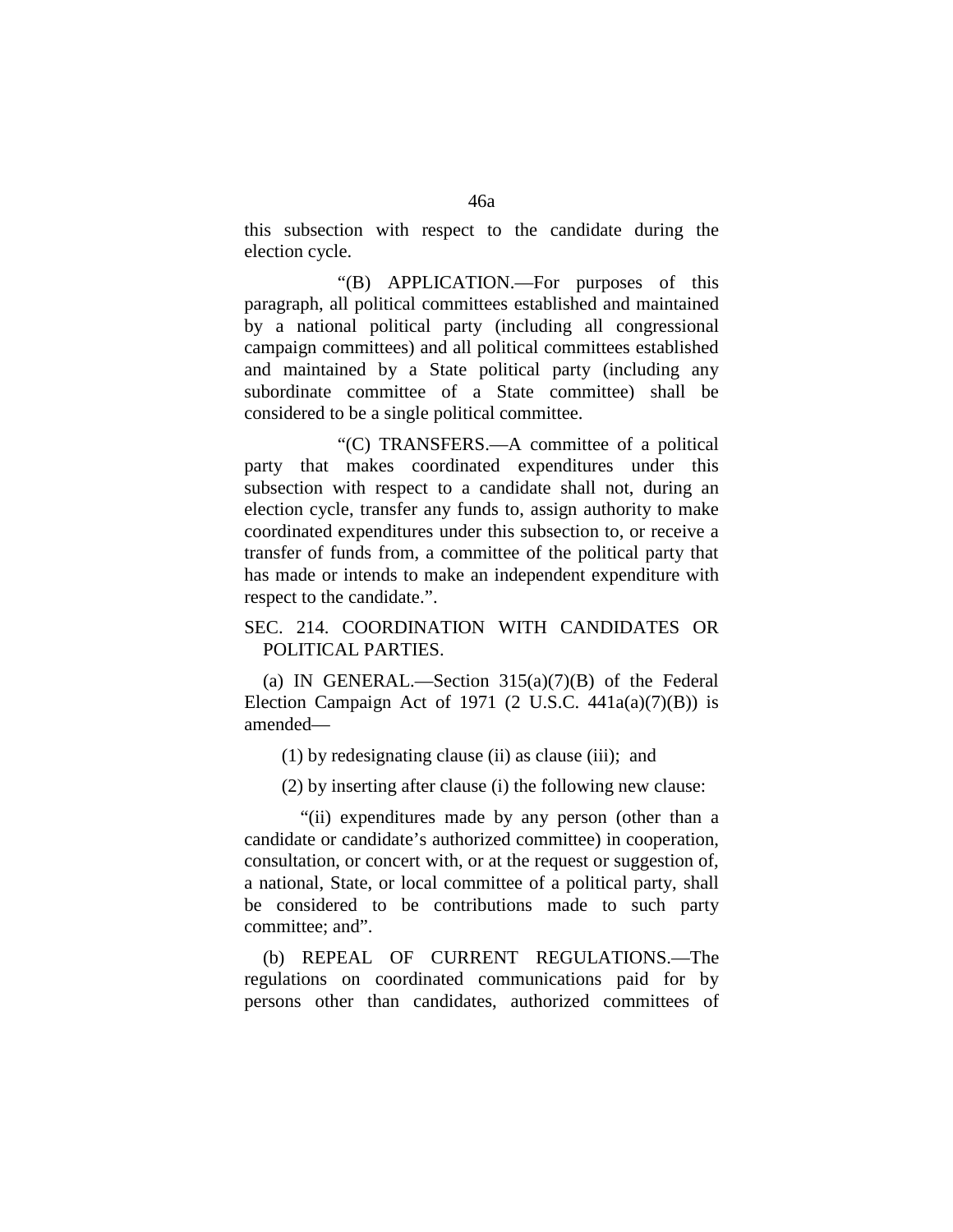candidates, and party committees adopted by the Federal Election Commission and published in the Federal Register at page 76138 of volume 65, Federal Register, on December 6, 2000, are repealed as of the date by which the Commission is required to promulgate new regulations under subsection (c) (as described in section  $402(c)(1)$ ).

(c) REGULATIONS BY THE FEDERAL ELECTION COMMISSION.—The Federal Election Commission shall promulgate new regulations on coordinated communications paid for by persons other than candidates, authorized committees of candidates, and party committees. The regulations shall not require agreement or formal collaboration to establish coordination. In addition to any subject determined by the Commission, the regulations shall address—

(1) payments for the republication of campaign materials;

(2) payments for the use of a common vendor;

(3) payments for communications directed or made by persons who previously served as an employee of a candidate or a political party; and

(4) payments for communications made by a person after substantial discussion about the communication with a candidate or a political party.

(d) MEANING OF CONTRIBUTION OR EXPENDITURE FOR THE PURPOSES OF SECTION 316.—Section 316(b)(2) of the Federal Election Campaign Act of 1971 (2 U.S.C.  $441b(b)(2)$  is amended by striking "shall include" and inserting "includes a contribution or expenditure, as those terms are defined in section 301, and also includes".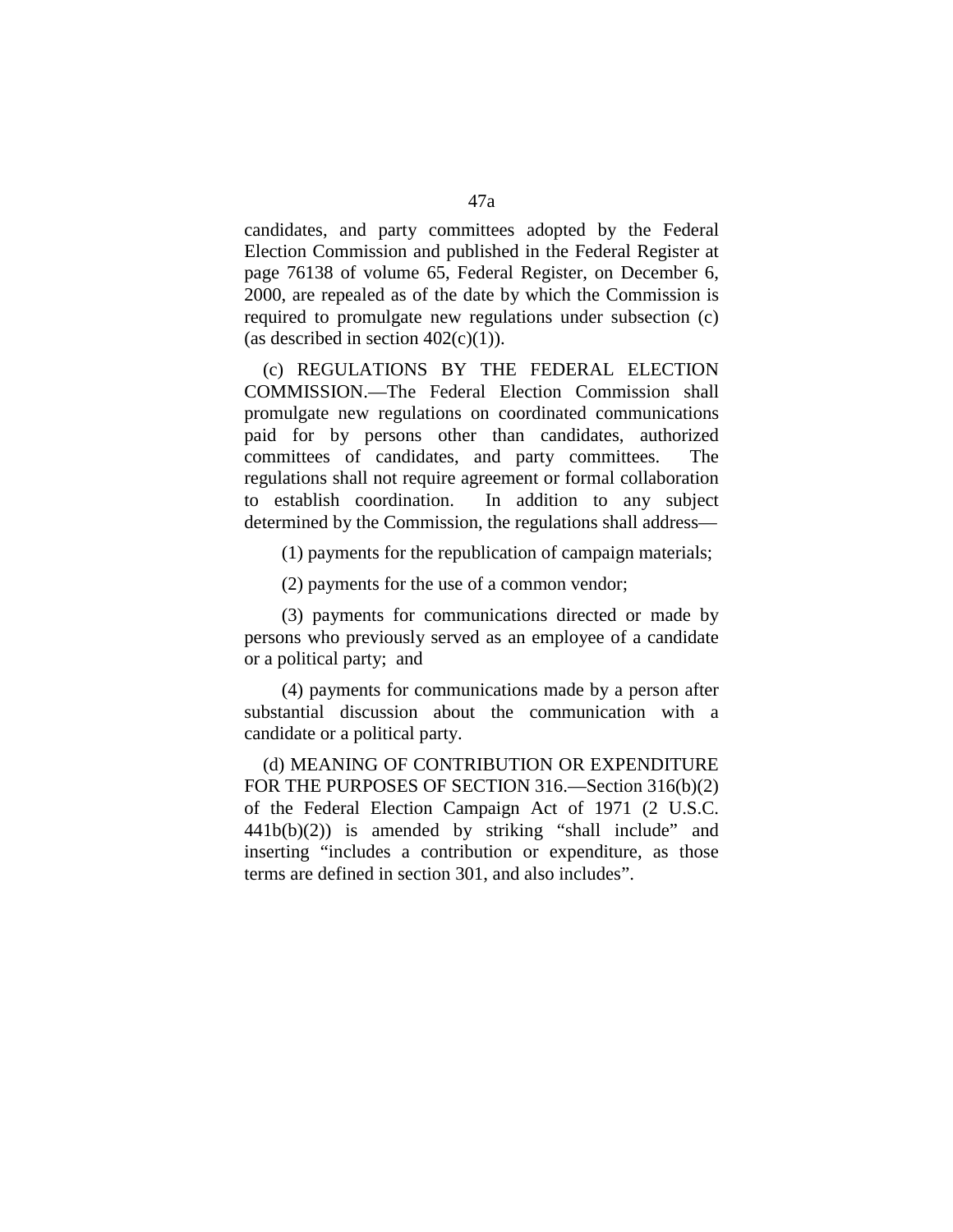#### TITLE III—MISCELLANEOUS

## SEC. 301. USE OF CONTRIBUTED AMOUNTS FOR CERTAIN PURPOSES.

Title III of the Federal Election Campaign Act of 1971 (2 U.S.C. 431 et seq.) is amended by striking section 313 and inserting the following:

# "SEC.313. USE OF CONTRIBUTED AMOUNTS FOR CERTAIN PURPOSES.

"(a) PERMITTED USES.—A contribution accepted by a candidate, and any other donation received by an individual as support for activities of the individual as a holder of Federal office, may be used by the candidate or individual—

"(1) for otherwise authorized expenditures in connection with the campaign for Federal office of the candidate or individual;

"(2) for ordinary and necessary expenses incurred in connection with duties of the individual as a holder of Federal office;

"(3) for contributions to an organization described in section 170(c) of the Internal Revenue Code of 1986; or

"(4) for transfers, without limitation, to a national, State, or local committee of a political party.

"(b) PROHIBITED USE.—

"(1) IN GENERAL.—A contribution or donation described in subsection (a) shall not be converted by any person to personal use.

"(2) CONVERSION.—For the purposes of paragraph (1), a contribution or donation shall be considered to be converted to personal use if the contribution or amount is used to fulfill any commitment, obligation, or expense of a person that would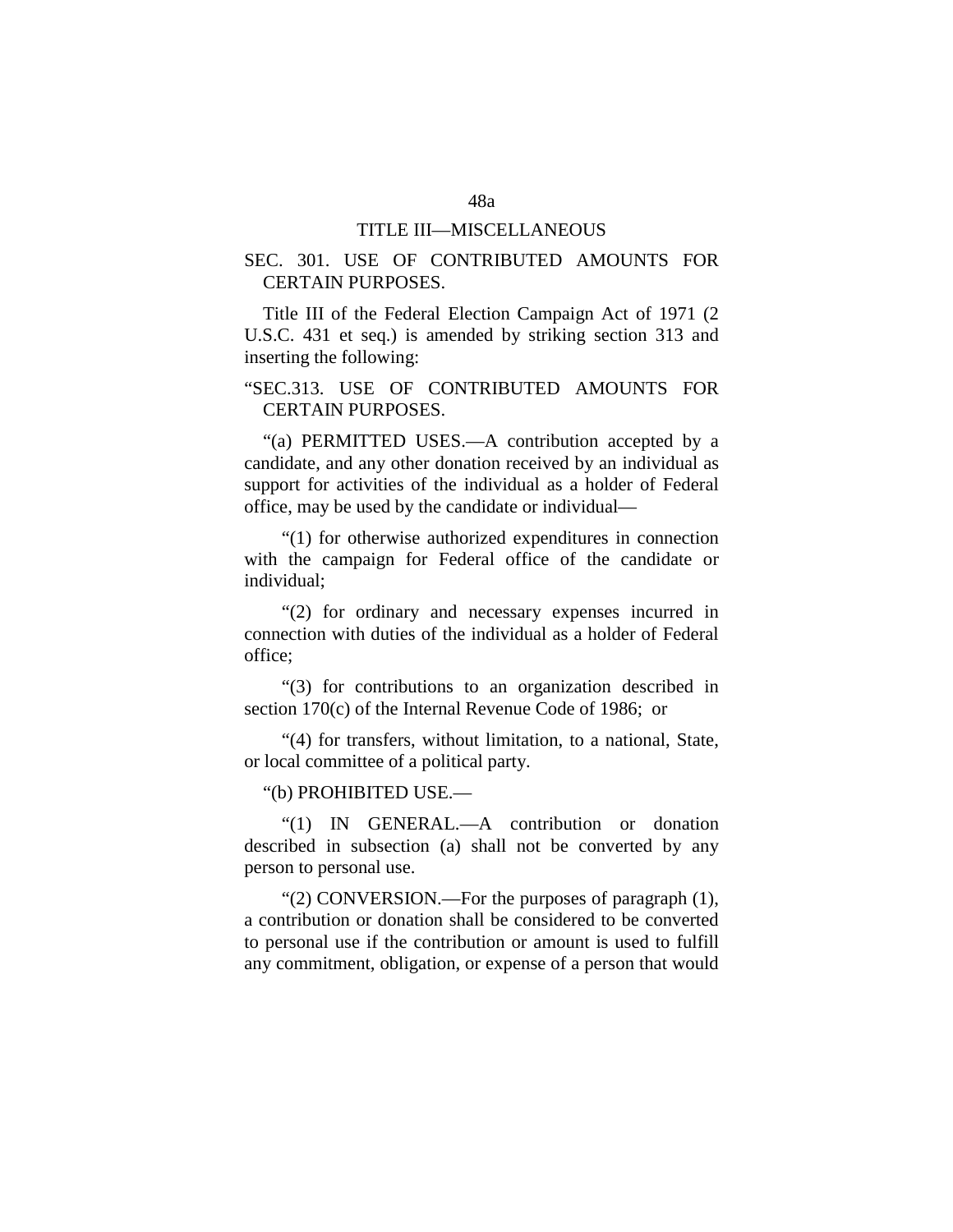exist irrespective of the candidate's election campaign or individual's duties as a holder of Federal office, including—

"(A) a home mortgage, rent, or utility payment;

"(B) a clothing purchase;

"(C) a noncampaign-related automobile expense;

"(D) a country club membership;

"(E) a vacation or other noncampaign-related trip;

"(F) a household food item;

"(G) a tuition payment;

"(H) admission to a sporting event, concert, theater, or other form of entertainment not associated with an election campaign; and

"(I) dues, fees, and other payments to a health club or recreational facility.".

SEC. 302. PROHIBITION OF FUNDRAISING ON FED-ERAL PROPERTY.

Section 607 of title 18, United States Code, is amended—

(1) by striking subsection (a) and inserting the following:

"(a) PROHIBITION.—

"(1) IN GENERAL.—It shall be unlawful for any person to solicit or receive a donation of money or other thing of value in connection with a Federal, State, or local election from a person who is located in a room or building occupied in the discharge of official duties by an officer or employee of the United States. It shall be unlawful for an individual who is an officer or employee of the Federal Government, including the President, Vice President, and Members of Congress, to solicit or receive a donation of money or other thing of value in connection with a Federal, State, or local election, while in any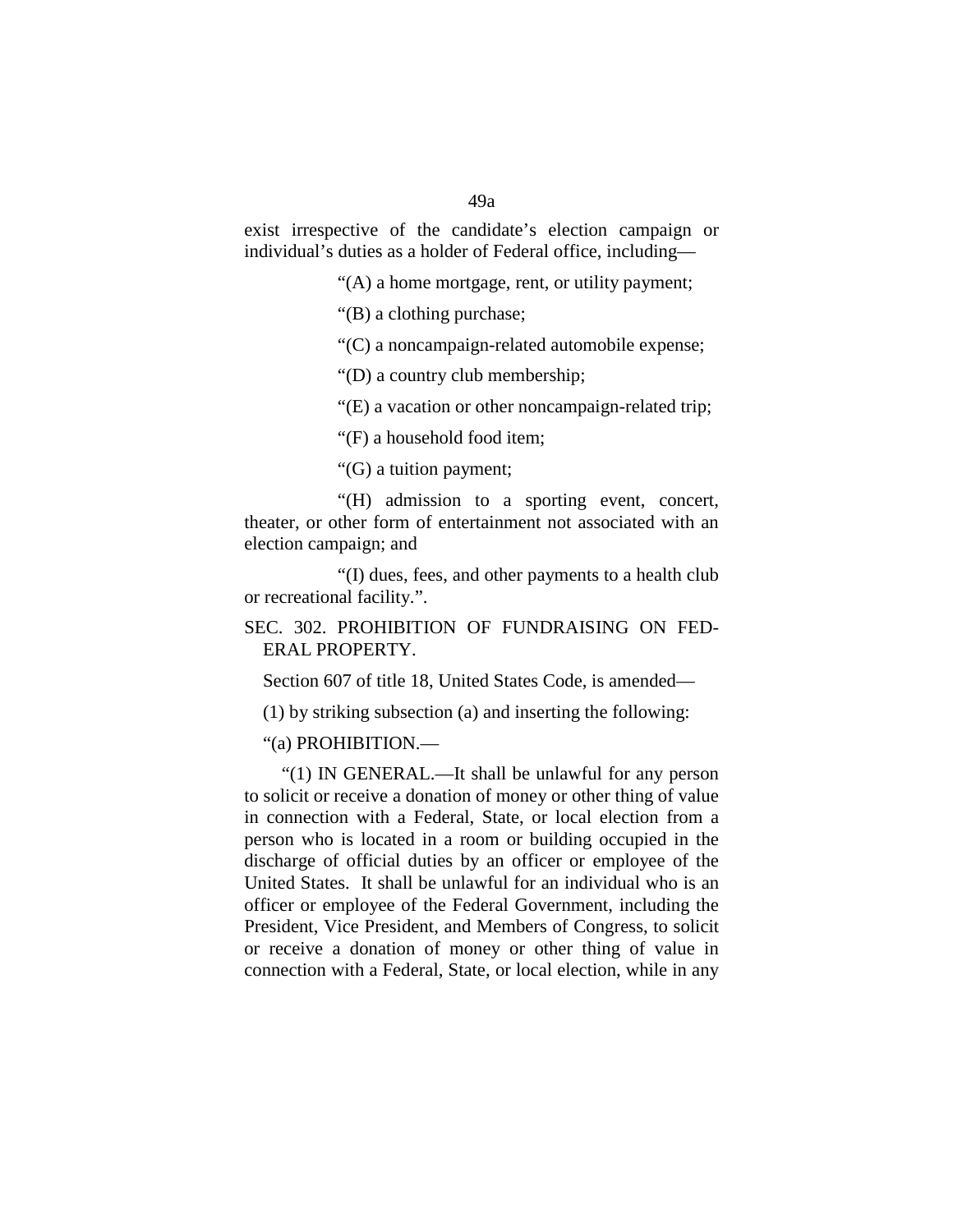room or building occupied in the discharge of official duties by an officer or employee of the United States, from any person.

"(2) PENALTY.—A person who violates this section shall be fined not more than \$5,000, imprisoned not more than 3 years, or both.'; and

(2) in subsection (b), by inserting "or Executive Office of the President" after "Congress".

### SEC. 303. STRENGTHENING FOREIGN MONEY BAN.

Section 319 of the Federal Election Campaign Act of 1971 (2 U.S.C. 441e) is amended—

(1) by striking the heading and inserting the following: "CONTRIBUTIONS AND DONATIONS BY FOREIGN NATIONALS"; and

(2) by striking subsection (a) and inserting the following:

"(a) PROHIBITION.—It shall be unlawful for—

"(1) a foreign national, directly or indirectly, to make—

"(A) a contribution or donation of money or other thing of value, or to make an express or implied promise to make a contribution or donation, in connection with a Federal, State, or local election;

"(B) a contribution or donation to a committee of a political party; or

"(C) an expenditure, independent expenditure, or disbursement for an electioneering communication (within the meaning of section  $304(f)(3)$ ; or

"(2) a person to solicit, accept, or receive a contribution or donation described in subparagraph (A) or (B) of paragraph (1) from a foreign national.".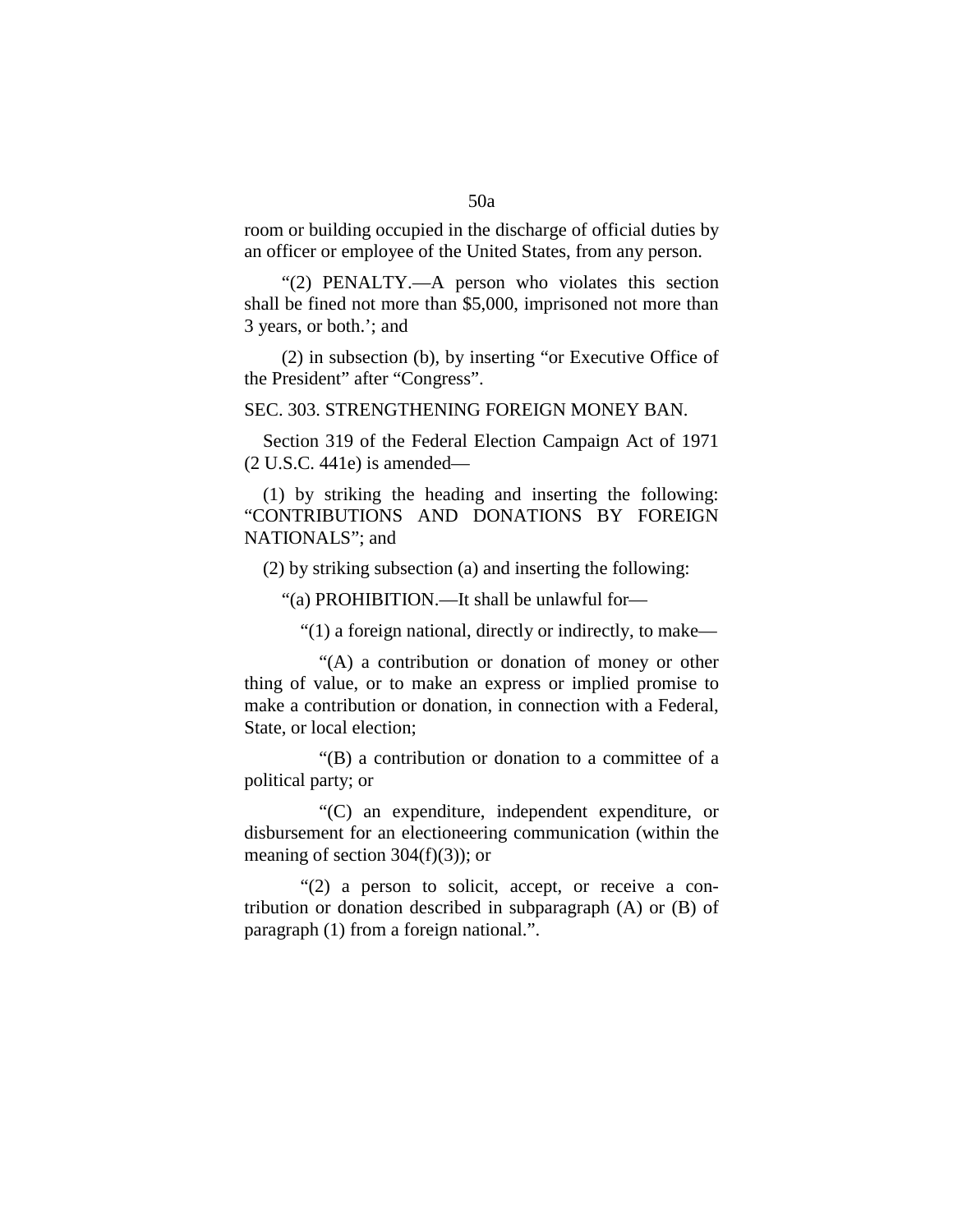# SEC. 304. MODIFICATION OF INDIVIDUAL CONTRI-BUTION LIMITS IN RESPONSE TO EXPENDITURES FROM PERSONAL FUNDS.

(a) INCREASED LIMITS FOR INDIVIDUALS.—Section 315 of the Federal Election Campaign Act of 1971 (2 U.S.C. 441a) is amended—

(1) in subsection (a)(1), by striking "No person" and inserting "Except as provided in subsection (i), no person"; and

(2) by adding at the end the following:

"(i) INCREASED LIMIT TO ALLOW RESPONSE TO EXPENDITURES FROM PERSONAL FUNDS.—

### "(1) INCREASE.—

"(A) IN GENERAL.—Subject to paragraph (2), if the opposition personal funds amount with respect to a candidate for election to the office of Senator exceeds the threshold amount, the limit under subsection  $(a)(1)(A)$  (in this subsection referred to as the 'applicable limit') with respect to that candidate shall be the increased limit.

"(B) THRESHOLD AMOUNT.—

"(i) STATE-BY-STATE COMPETITIVE AND FAIR CAMPAIGN FORMULA.—In this subsection, the threshold amount with respect to an election cycle of a candidate described in subparagraph (A) is an amount equal to the sum of—

"(I) \$150,000; and

"(II) \$0.04 multiplied by the voting age population.

"(ii) VOTING AGE POPULATION.—In this subparagraph, the term 'voting age population' means in the case of a candidate for the office of Senator, the voting age population of the State of the candidate (as certified under section  $315(e)$ ).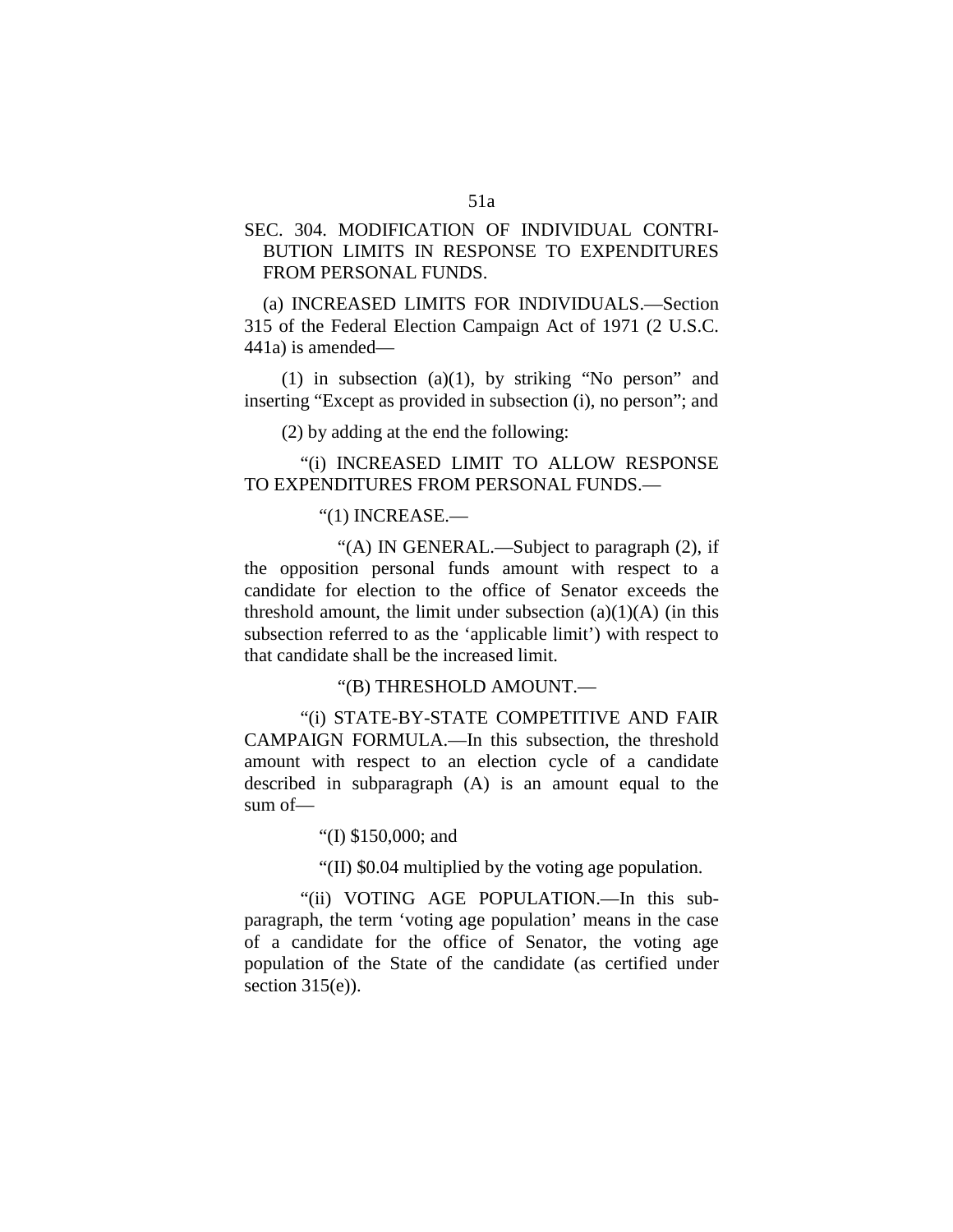"(C) INCREASED LIMIT.—Except as provided in clause (ii), for purposes of subparagraph (A), if the opposition personal funds amount is over—

"(i) 2 times the threshold amount, but not over 4 times that amount—

"(I) the increased limit shall be 3 times the applicable limit; and

"(II) the limit under subsection  $(a)(3)$  shall not apply with respect to any contribution made with respect to a candidate if such contribution is made under the increased limit of subparagraph (A) during a period in which the candidate may accept such a contribution;

"(ii) 4 times the threshold amount, but not over 10 times that amount—

"(I) the increased limit shall be 6 times the applicable limit; and

"(II) the limit under subsection  $(a)(3)$  shall not apply with respect to any contribution made with respect to a candidate if such contribution is made under the increased limit of subparagraph (A) during a period in which the candidate may accept such a contribution; and

"(iii) 10 times the threshold amount—

"(I) the increased limit shall be 6 times the applicable limit;

"(II) the limit under subsection (a)(3) shall not apply with respect to any contribution made with respect to a candidate if such contribution is made under the increased limit of subparagraph (A) during a period in which the candidate may accept such a contribution; and

"(III) the limits under subsection (d) with respect to any expenditure by a State or national committee of a political party shall not apply.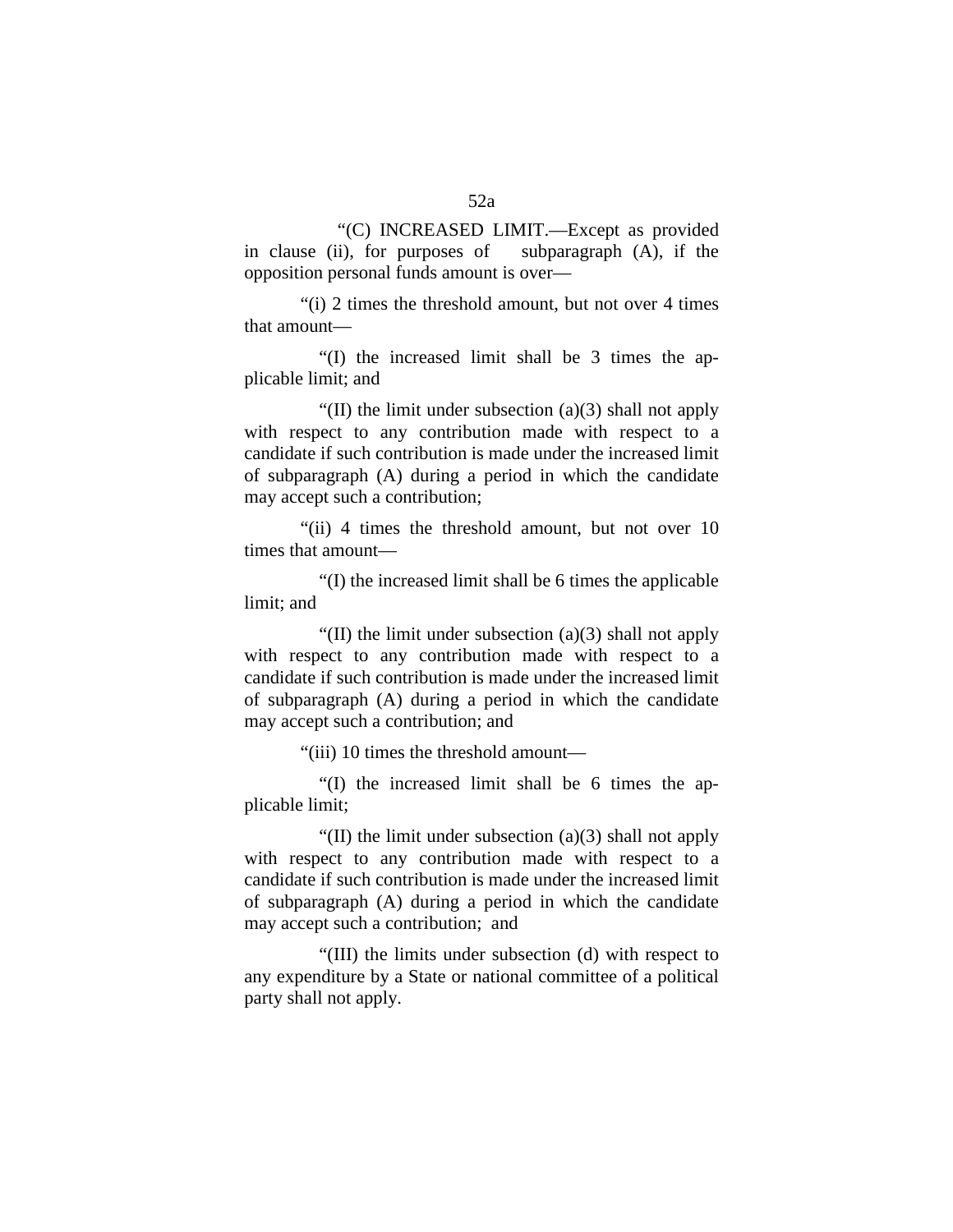"(D) OPPOSITION PERSONAL FUNDS AMOUNT.—The opposition personal funds amount is an amount equal to the excess (if any) of—

"(i) the greatest aggregate amount of expenditures from personal funds (as defined in section  $304(a)(6)(B)$ ) that an opposing candidate in the same election makes; over

"(ii) the aggregate amount of expenditures from personal funds made by the candidate with respect to the election.

"(2) TIME TO ACCEPT CONTRIBUTIONS UNDER INCREASED LIMIT.—

"(A) IN GENERAL.—Subject to subparagraph (B), a candidate and the candidate's authorized committee shall not accept any contribution, and a party committee shall not make any expenditure, under the increased limit under paragraph (1)—

"(i) until the candidate has received notification of the opposition personal funds amount under section  $304(a)(6)(B)$ ; and

"(ii) to the extent that such contribution, when added to the aggregate amount of contributions previously accepted and party expenditures previously made under the increased limits under this subsection for the election cycle, exceeds 110 percent of the opposition personal funds amount.

"(B) EFFECT OF WITHDRAWAL OF AN OPPOSING CANDIDATE.—A candidate and a candidate's authorized committee shall not accept any contribution and a party shall not make any expenditure under the increased limit after the date on which an opposing candidate ceases to be a candidate to the extent that the amount of such increased limit is attributable to such an opposing candidate.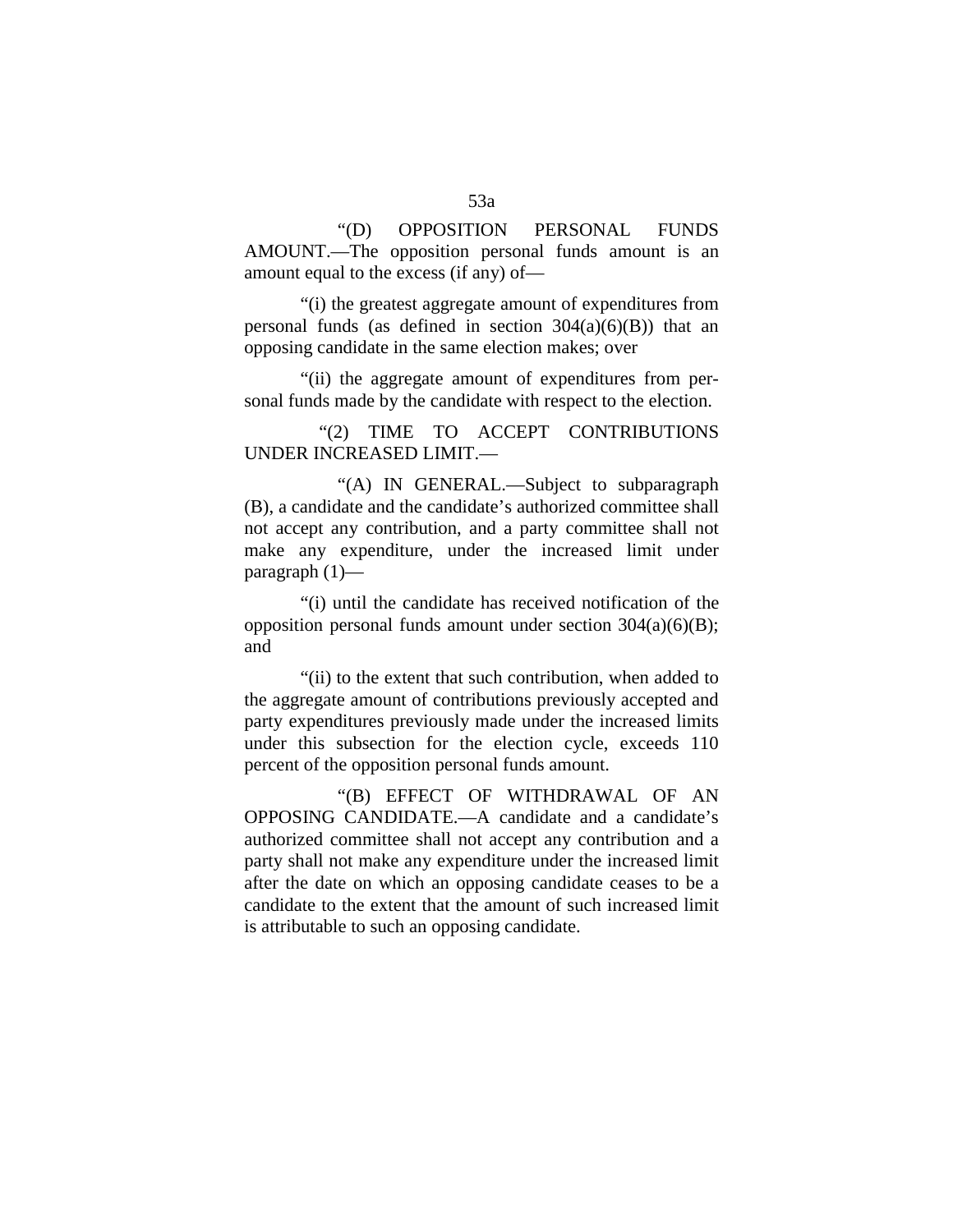"(3) DISPOSAL OF EXCESS CONTRIBU-TIONS.—

"(A) IN GENERAL.—The aggregate amount of contributions accepted by a candidate or a candidate's authorized committee under the increased limit under paragraph (1) and not otherwise expended in connection with the election with respect to which such contributions relate shall, not later than 50 days after the date of such election, be used in the manner described in subparagraph (B).

"(B) RETURN TO CONTRIBUTORS.--A candidate or a candidate's authorized committee shall return the excess contribution to the person who made the contribution.

"(j) LIMITATION ON REPAYMENT OF PERSONAL LOANS.—Any candidate who incurs personal loans made after the effective date of the Bipartisan Campaign Reform Act of 2002 in connection with the candidate's campaign for election shall not repay (directly or indirectly), to the extent such loans exceed \$250,000, such loans from any contributions made to such candidate or any authorized committee of such candidate after the date of such election.".

(b) NOTIFICATION OF EXPENDITURES FROM PERSONAL FUNDS.—Section 304(a)(6) of the Federal Election Campaign Act of  $1971$  (2 U.S.C.  $434(a)(6)$ ) is amended—

(1) by redesignating subparagraph (B) as subparagraph (E); and

(2) by inserting after subparagraph (A) the following:

"(B) NOTIFICATION OF EXPENDITURE FROM PERSONAL FUNDS.—

"(i) DEFINITION OF EXPENDITURE FROM PER-SONAL FUNDS.—In this subparagraph, the term 'expenditure from personal funds' means—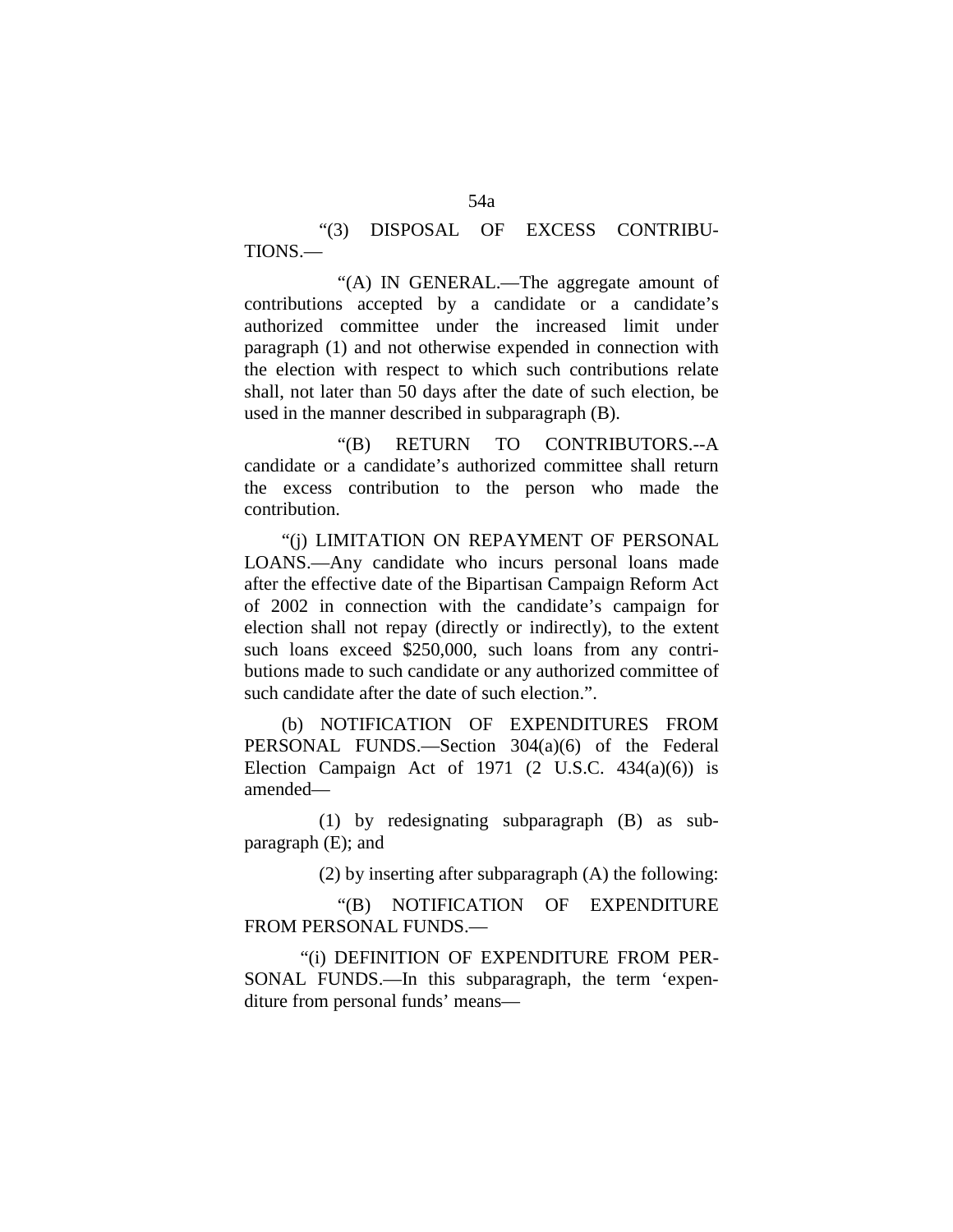"(I) an expenditure made by a candidate using personal funds; and

"(II) a contribution or loan made by a candidate using personal funds or a loan secured using such funds to the candidate's authorized committee.

"(ii) DECLARATION OF INTENT.—Not later than the date that is 15 days after the date on which an individual becomes a candidate for the office of Senator, the candidate shall file a declaration stating the total amount of expenditures from personal funds that the candidate intends to make, or to obligate to make, with respect to the election that will exceed the State-by- State competitive and fair campaign formula with—

"(I) the Commission; and

"(II) each candidate in the same election.

"(iii) INITIAL NOTIFICATION.—Not later than 24 hours after a candidate described in clause (ii) makes or obligates to make an aggregate amount of expenditures from personal funds in excess of 2 times the threshold amount in connection with any election, the candidate shall file a notification with—

"(I) the Commission; and

"(II) each candidate in the same election.

"(iv) ADDITIONAL NOTIFICATION.—After a candidate files an initial notification under clause (iii), the candidate shall file an additional notification each time expenditures from personal funds are made or obligated to be made in an aggregate amount that exceed \$10,000 with—

"(I) the Commission; and

"(II) each candidate in the same election.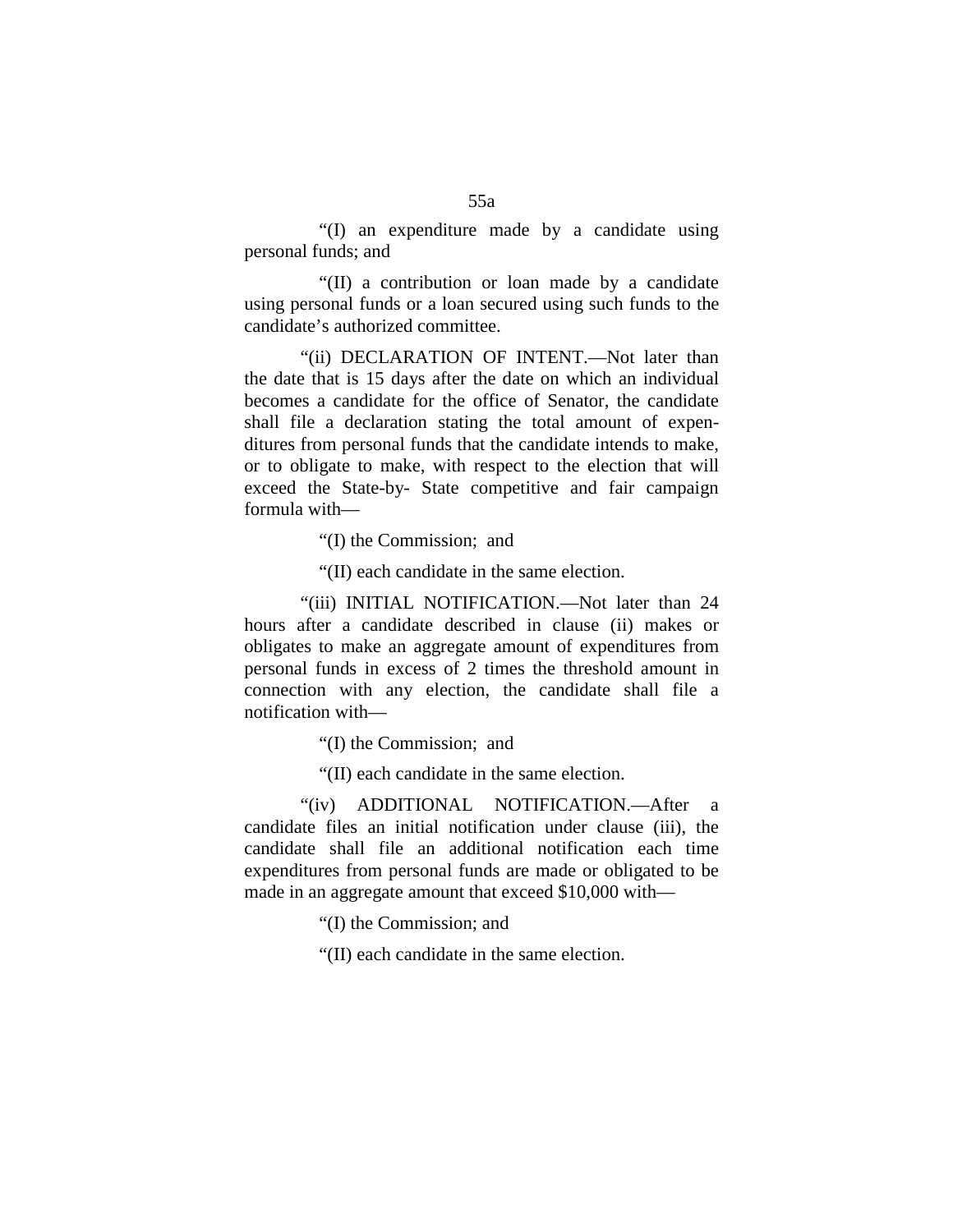Such notification shall be filed not later than 24 hours after the expenditure is made.

"(v) CONTENTS.—A notification under clause (iii) or (iv) shall include—

"(I) the name of the candidate and the office sought by the candidate;

"(II) the date and amount of each expenditure; and

"(III) the total amount of expenditures from personal funds that the candidate has made, or obligated to make, with respect to an election as of the date of the expenditure that is the subject of the notification.

"(C) NOTIFICATION OF DISPOSAL OF EXCESS CONTRIBUTIONS.—In the next regularly scheduled report after the date of the election for which a candidate seeks nomination for election to, or election to, Federal office, the candidate or the candidate's authorized committee shall submit to the Commission a report indicating the source and amount of any excess contributions (as determined under paragraph  $(1)$  of section  $315(i)$  and the manner in which the candidate or the candidate's authorized committee used such funds.

"(D) ENFORCEMENT.—For provisions providing for the enforcement of the reporting requirements under this paragraph, see section 309.".

(c) DEFINITIONS.—Section 301 of the Federal Election Campaign Act of 1971 (2 U.S.C. 431), as amended by section 101(b), is further amended by adding at the end the following:

"(25) ELECTION CYCLE.—For purposes of sections 315(i) and 315A and paragraph (26), the term 'election cycle' means the period beginning on the day after the date of the most recent election for the specific office or seat that a candidate is seeking and ending on the date of the next election for that office or seat. For purposes of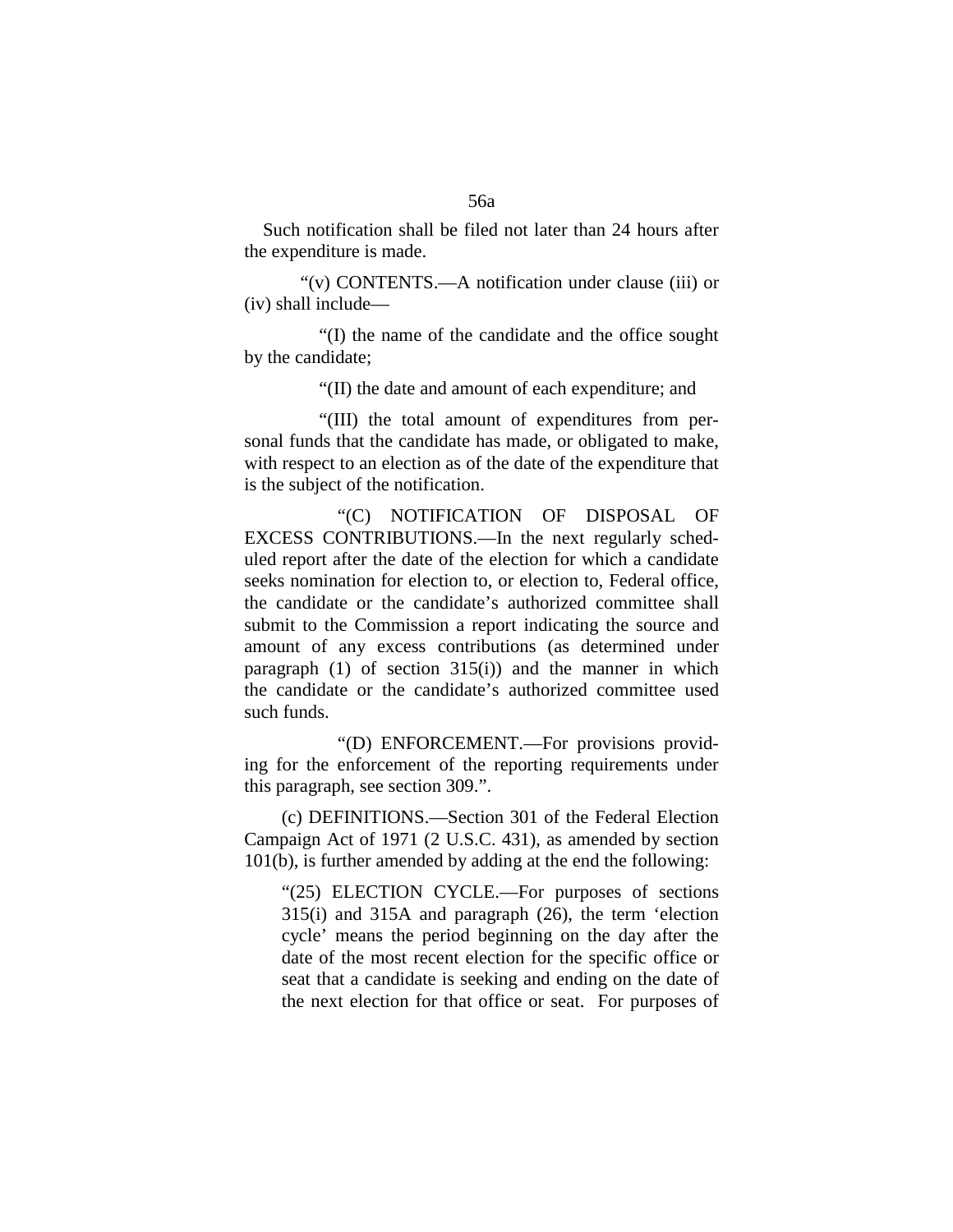the preceding sentence, a primary election and a general election shall be considered to be separate elections.

"(26) PERSONAL FUNDS.—The term 'personal funds' means an amount that is derived from—

"(A) any asset that, under applicable State law, at the time the individual became a candidate, the candidate had legal right of access to or control over, and with respect to which the candidate had—

"(i) legal and rightful title; or

"(ii) an equitable interest;

"(B) income received during the current election cycle of the candidate, including—

"(i) a salary and other earned income from bona fide employment;

"(ii) dividends and proceeds from the sale of the candidate's stocks or other investments;

"(iii) bequests to the candidate;

"(iv) income from trusts established before the beginning of the election cycle;

"(v) income from trusts established by bequest after the beginning of the election cycle of which the candidate is the beneficiary;

"(vi) gifts of a personal nature that had been customarily received by the candidate prior to the beginning of the election cycle; and

"(vii) proceeds from lotteries and similar legal games of chance; and

"(C) a portion of assets that are jointly owned by the candidate and the candidate's spouse equal to the candidate's share of the asset under the instrument of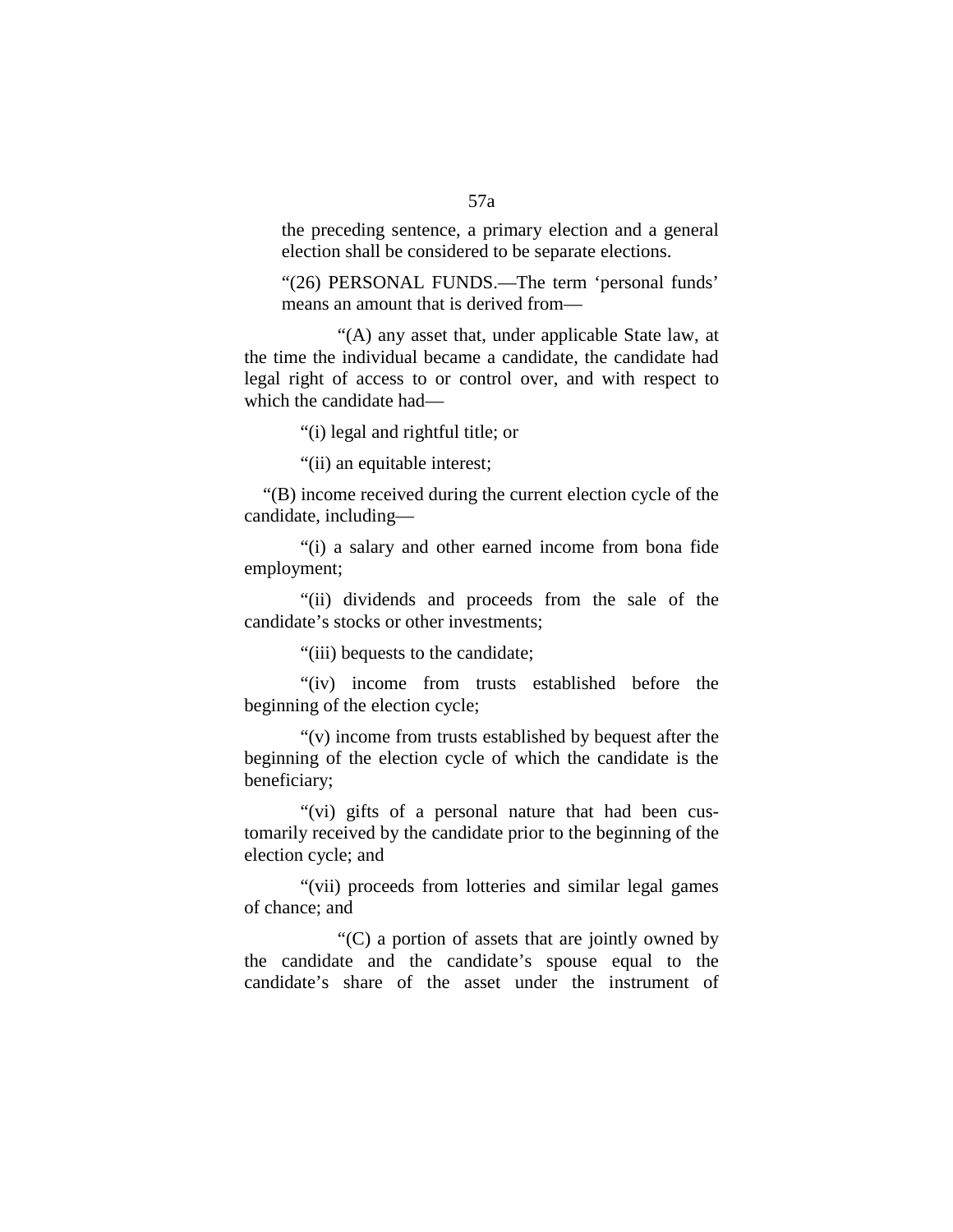conveyance or ownership, but if no specific share is indicated by an instrument of conveyance or ownership, the value of 1/2 of the property.".

# SEC. 305. LIMITATION ON AVAILABILITY OF LOW-EST UNIT CHARGE FOR FEDERAL CANDIDATES ATTACKING OPPOSITION.

(a) IN GENERAL.—Section 315(b) of the Communications Act of 1934 (47 U.S. C. 315(b)) is amended—

(1) by striking "(b) The charges" and inserting the following:

"(b) CHARGES.—

"(1) IN GENERAL.—The charges";

(2) by redesignating paragraphs (1) and (2) as subparagraphs (A) and (B), respectively; and

(3) by adding at the end the following:

"(2) CONTENT OF BROADCASTS.—

"(A) IN GENERAL.—In the case of a candidate for Federal office, such candidate shall not be entitled to receive the rate under paragraph  $(1)(A)$  for the use of any broadcasting station unless the candidate provides written certification to the broadcast station that the candidate (and any authorized committee of the candidate) shall not make any direct reference to another candidate for the same office, in any broadcast using the rights and conditions of access under this Act, unless such reference meets the requirements of subparagraph  $(C)$  or  $(D)$ .

"(B) LIMITATION ON CHARGES.—If a candidate for Federal office (or any authorized committee of such candidate) makes a reference described in subparagraph (A) in any broadcast that does not meet the requirements of subparagraph  $(C)$  or  $(D)$ , such candidate shall not be entitled to receive the rate under paragraph (1)(A) for such broadcast or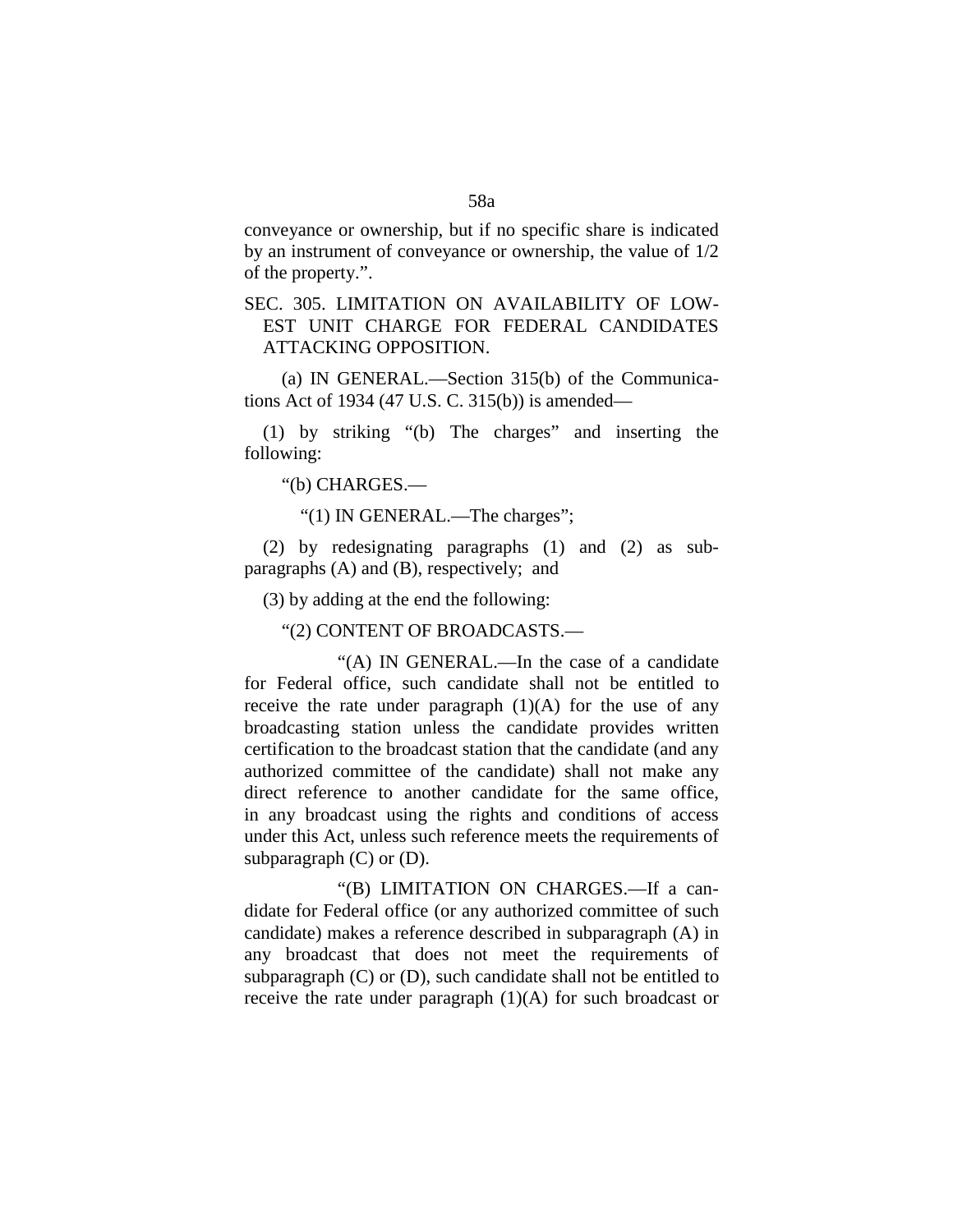any other broadcast during any portion of the 45-day and 60 day periods described in paragraph  $(1)(A)$ , that occur on or after the date of such broadcast, for election to such office.

"(C) TELEVISION BROADCASTS.—A candidate meets the requirements of this subparagraph if, in the case of a television broadcast, at the end of such broadcast there appears simultaneously, for a period no less than 4 seconds—

"(i) a clearly identifiable photographic or similar image of the candidate; and

"(ii) a clearly readable printed statement, identifying the candidate and stating that the candidate has approved the broadcast and that the candidate's authorized committee paid for the broadcast.

"(D) RADIO BROADCASTS.—A candidate meets the requirements of this subparagraph if, in the case of a radio broadcast, the broadcast includes a personal audio statement by the candidate that identifies the candidate, the office the candidate is seeking, and indicates that the candidate has approved the broadcast.

"(E) CERTIFICATION.—Certifications under this section shall be provided and certified as accurate by the candidate (or any authorized committee of the candidate) at the time of purchase.

"(F) DEFINITIONS.—For purposes of this paragraph, the terms 'authorized committee' and 'Federal office' have the meanings given such terms by section 301 of the Federal Election Campaign Act of 1971 (2 U.S.C. 431).".

(b) CONFORMING AMENDMENT.—Section 315(b) (1)(A) of the Communications Act of 1934 (47 U.S.C.  $315(b)(1)(A)$ , as amended by this Act, is amended by inserting "subject to paragraph (2)," before "during the forty-five days".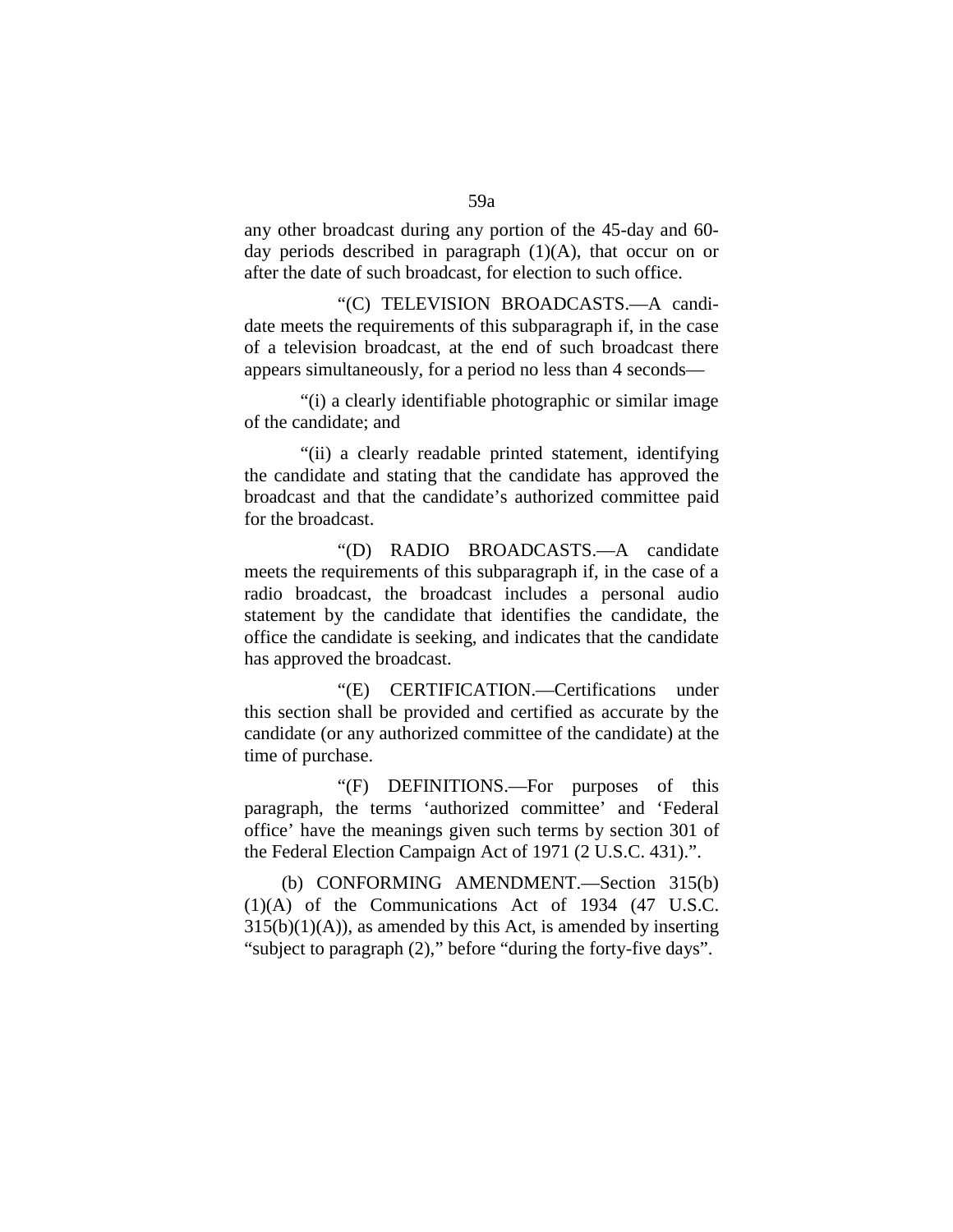(c) EFFECTIVE DATE.—The amendments made by this section shall apply to broadcasts made after the effective date of this Act.

## SEC. 306. SOFTWARE FOR FILING REPORTS AND PROMPT DISCLOSURE OF CONTRIBUTIONS.

Section 304(a) of the Federal Election Campaign Act of 1971 (2 U.S.C. 434(a)) is amended by adding at the end the following:

"(12) SOFTWARE FOR FILING OF REPORTS.—

"(A) IN GENERAL.—The Commission shall—

"(i) promulgate standards to be used by vendors to develop software that—

"(I) permits candidates to easily record information concerning receipts and disbursements required to be reported under this Act at the time of the receipt or disbursement;

"(II) allows the information recorded under subclause (I) to be transmitted immediately to the Commission; and

"(III) allows the Commission to post the information on the Internet immediately upon receipt; and

"(ii) make a copy of software that meets the standards promulgated under clause (i) available to each person required to file a designation, statement, or report in electronic form under this Act.

"(B) ADDITIONAL INFORMATION.—To the extent feasible, the Commission shall require vendors to include in the software developed under the standards under subparagraph (A) the ability for any person to file any designation, statement, or report required under this Act in electronic form.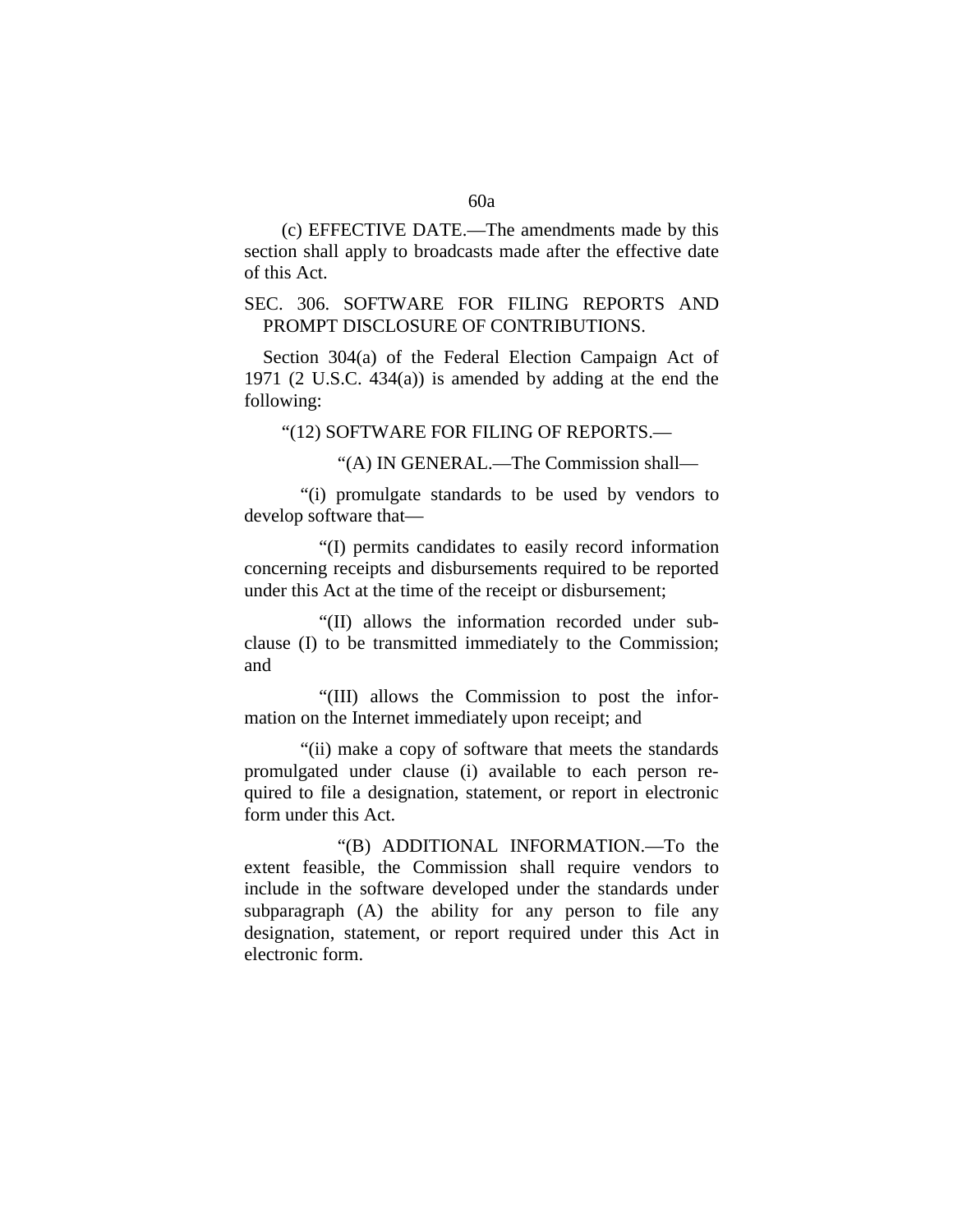"(C) REQUIRED USE.—Notwithstanding any provision of this Act relating to times for filing reports, each candidate for Federal office (or that candidate's authorized committee) shall use software that meets the standards promulgated under this paragraph once such software is made available to such candidate.

"(D) REQUIRED POSTING.—The Commission shall, as soon as practicable, post on the Internet any information received under this paragraph."

SEC. 307. MODIFICATION OF CONTRIBUTION LIMITS.

(a) INCREASE IN INDIVIDUAL LIMITS FOR CERTAIN CONTRIBUTIONS.—Section 315(a)(1) of the Federal Election Campaign Act of 1971 (2 U.S.C. 441a(a)(1)) is amended—

(1) in subparagraph (A), by striking "\$1,000" and inserting "\$2,000"; and

(2) in subparagraph (B), by striking "\$20,000" and inserting "\$25,000".

(b) INCREASE IN ANNUAL AGGREGATE LIMIT ON INDIVIDUAL CONTRIBUTIONS.—Section 315(a)(3) of the Federal Election Campaign Act of 1971 (2 U.S.C. 441a(a)(3)) is amended to read as follows:

"(3) During the period which begins on January 1 of an odd-numbered year and ends on December 31 of the next even-numbered year, no individual may make contributions aggregating more than—

"(A) \$37,500, in the case of contributions to candidates and the authorized committees of candidates;

"(B) \$57,500, in the case of any other contributions, of which not more than \$37,500 may be attributable to contributions to political committees which are not political committees of national political parties.".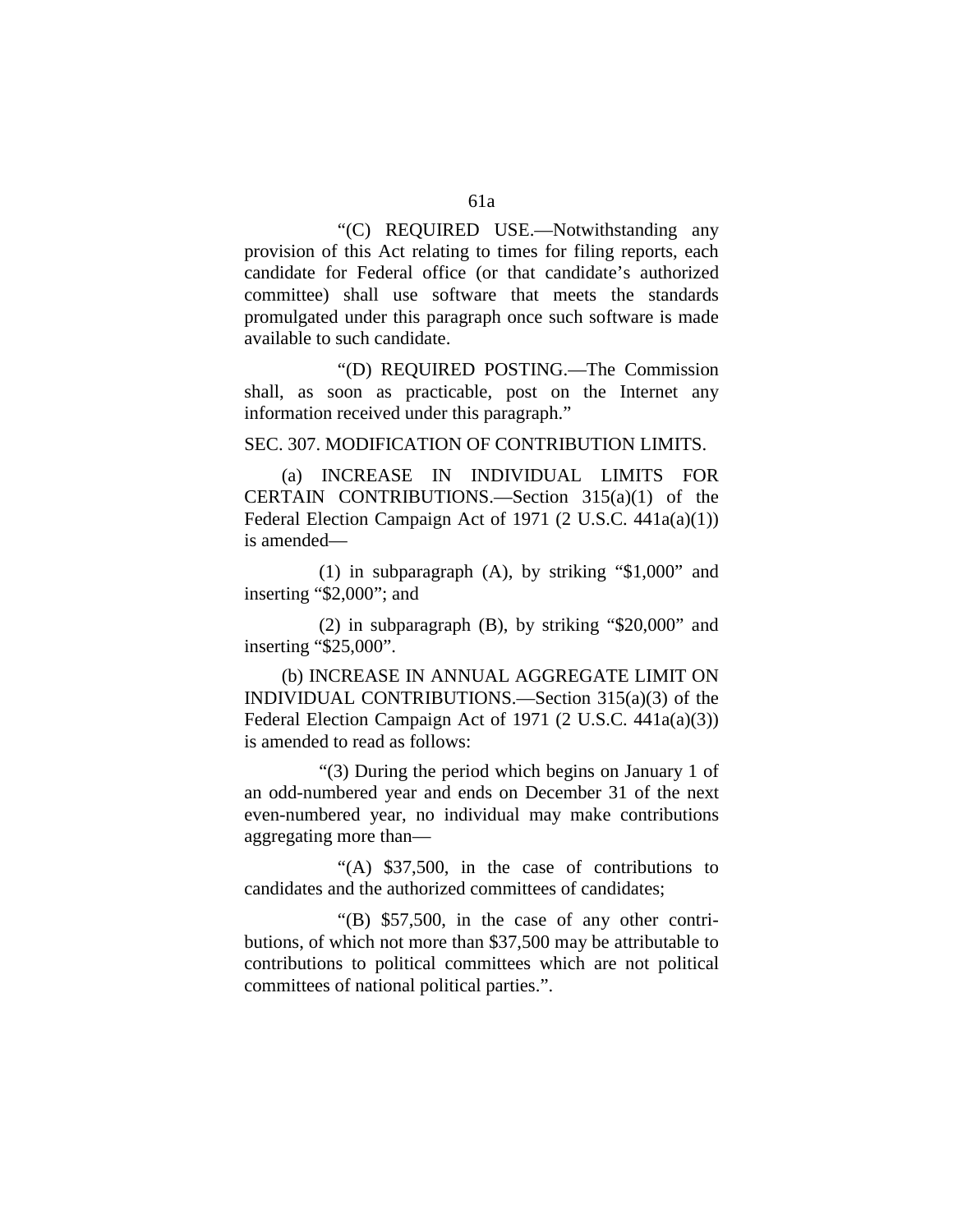(c) INCREASE IN SENATORIAL CAMPAIGN

62a

COMMITTEE LIMIT.—Section 315(h) of the Federal Election Campaign Act of 1971 (2 U.S.C. 441a(h)) is amended by striking "\$17,500" and inserting "\$35,000".

(d) INDEXING OF CONTRIBUTION LIMITS.—Section 315(c) of the Federal Election Campaign Act of 1971 (2 U.S.C.  $441a(c)$ ) is amended—

 $(1)$  in paragraph  $(1)$ —

(A) by striking the second and third sentences;

(B) by inserting "(A)" before "At the beginning";

and

(C) by adding at the end the following:

"(B) Except as provided in subparagraph (C), in any calendar year after 2002—

"(i) a limitation established by subsections  $(a)(1)(A)$ ,  $(a)(1)(B)$ ,  $(a)(3)$ ,  $(b)$ ,  $(d)$ , or  $(h)$  shall be increased by the percent difference determined under subparagraph (A);

"(ii) each amount so increased shall remain in effect for the calendar year; and

"(iii) if any amount after adjustment under clause (i) is not a multiple of \$100, such amount shall be rounded to the nearest multiple of \$100.

"(C) In the case of limitations under subsections  $(a)(1)(A)$ ,  $(a)(1)(B)$ ,  $(a)(3)$ , and  $(h)$ , increases shall only be made in odd-numbered years and such increases shall remain in effect for the 2-year period beginning on the first day following the date of the last general election in the year preceding the year in which the amount is increased and ending on the date of the next general election."; and

(2) in paragraph (2)(B), by striking "means the calendar year 1974" and inserting "means—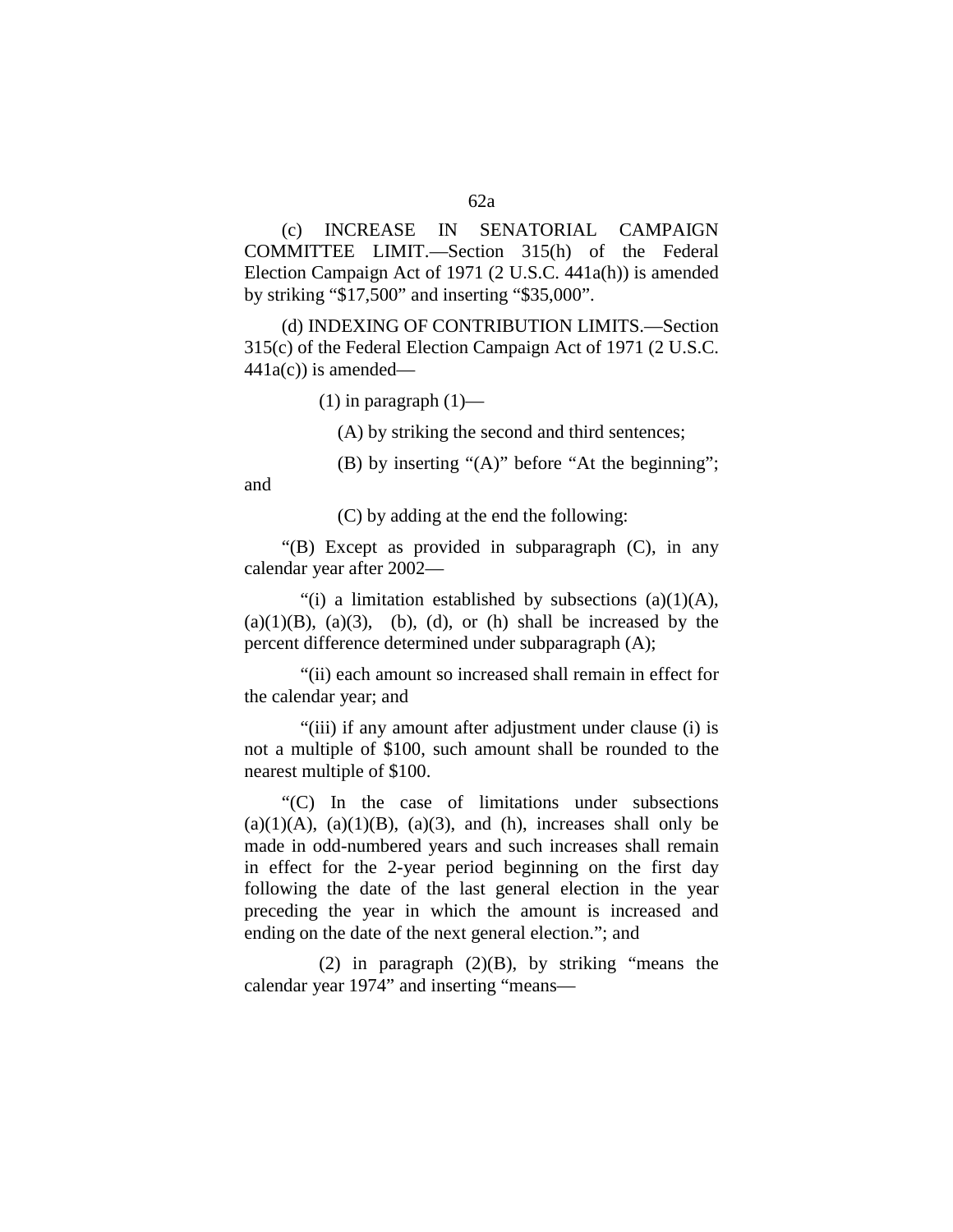"(i) for purposes of subsections (b) and (d), calendar year 1974; and

"(ii) for purposes of subsections  $(a)(1)(A)$ ,  $(a)(1)(B)$ ,  $(a)(3)$ , and  $(h)$ , calendar year 2001".

(e) EFFECTIVE DATE.—The amendments made by this section shall apply with respect to contributions made on or after January 1, 2003.

SEC. 308. DONATIONS TO PRESIDENTIAL INAUGU-RAL COMMITTEE.

(a) IN GENERAL.—Chapter 5 of title 36, United States Code, is amended by—

(1) redesignating section 510 as section 511; and

(2) inserting after section 509 the following:

"§ 510. Disclosure of and prohibition on certain donations

"(a) IN GENERAL.—A committee shall not be considered to be the Inaugural Committee for purposes of this chapter unless the committee agrees to, and meets, the requirements of subsections (b) and (c).

"(b) DISCLOSURE.—

"(1) IN GENERAL.—Not later than the date that is 90 days after the date of the Presidential inaugural ceremony, the committee shall file a report with the Federal Election Commission disclosing any donation of money or anything of value made to the committee in an aggregate amount equal to or greater than \$200.

"(2) CONTENTS OF REPORT.—A report filed under paragraph (1) shall contain—

"(A) the amount of the donation;

"(B) the date the donation is received; and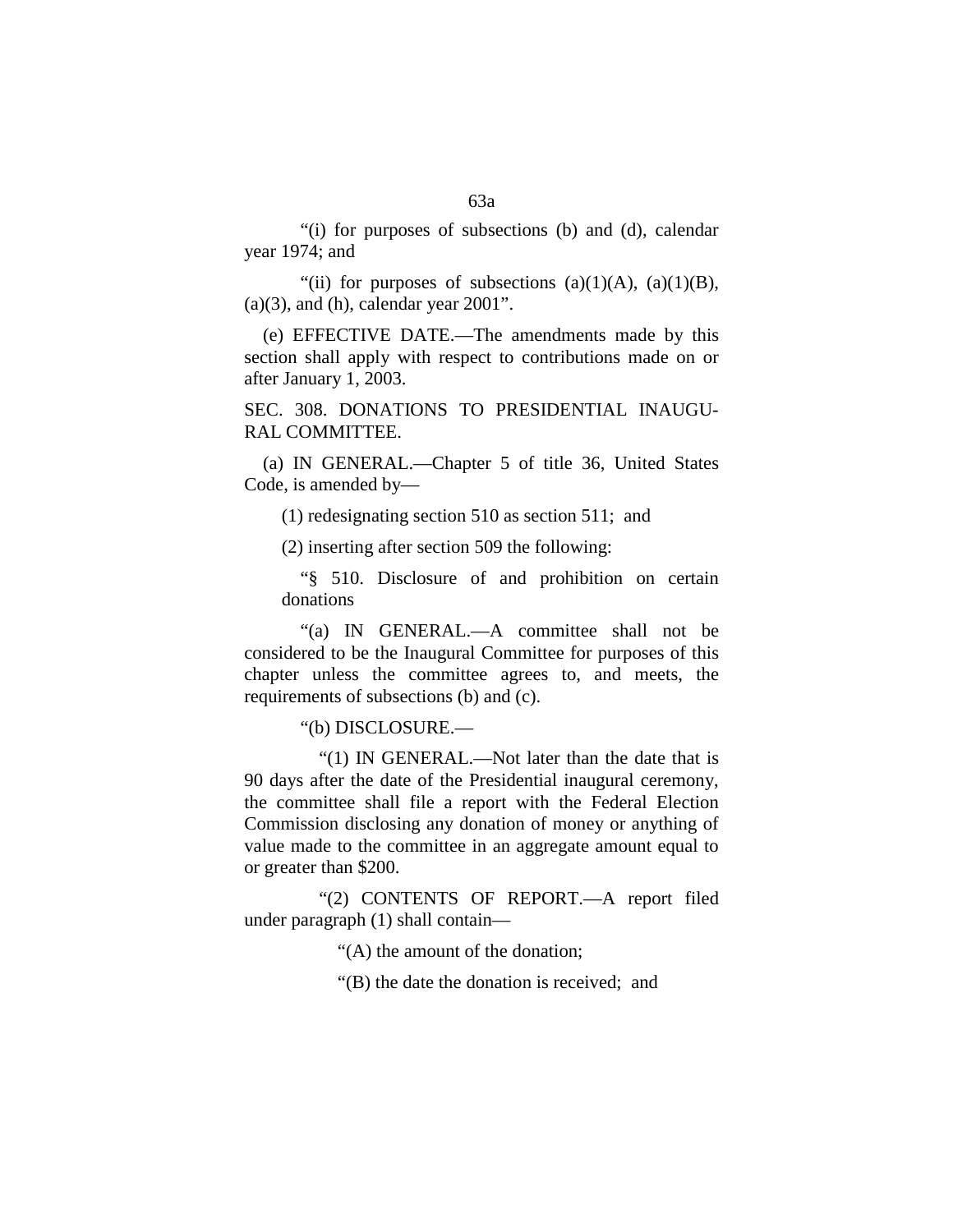"(C) the name and address of the person making the donation.

"(c) LIMITATION.—The committee shall not accept any donation from a foreign national (as defined in section 319(b) of the Federal Election Campaign Act of 1971 (2 U.S.C. 441e(b))).".

(b) REPORTS MADE AVAILABLE BY FEC.—Section 304 of the Federal Election Campaign Act of 1971 (2 U.S.C. 434), as amended by sections 103, 201, and 212 is amended by adding at the end the following:

"(h) REPORTS FROM INAUGURAL COMMIT-TEES.—The Federal Election Commission shall make any report filed by an Inaugural Committee under section 510 of title 36, United States Code, accessible to the public at the offices of the Commission and on the Internet not later than 48 hours after the report is received by the Commission.".

SEC. 309. PROHIBITION ON FRAUDULENT SOLICITA-TION OF FUNDS.

Section 322 of the Federal Election Campaign Act of 1971 (2 U.S.C. 441h) is amended—

(1) by inserting "(a) IN GENERAL.—" before "No person"; and

(2) by adding at the end the following:

"(b) FRAUDULENT SOLICITATION OF FUNDS.—No person shall—

"(1) fraudulently misrepresent the person as speaking, writing, or otherwise acting for or on behalf of any candidate or political party or employee or agent thereof for the purpose of soliciting contributions or donations; or

"(2) willfully and knowingly participate in or conspire to participate in any plan, scheme, or design to violate paragraph (1).".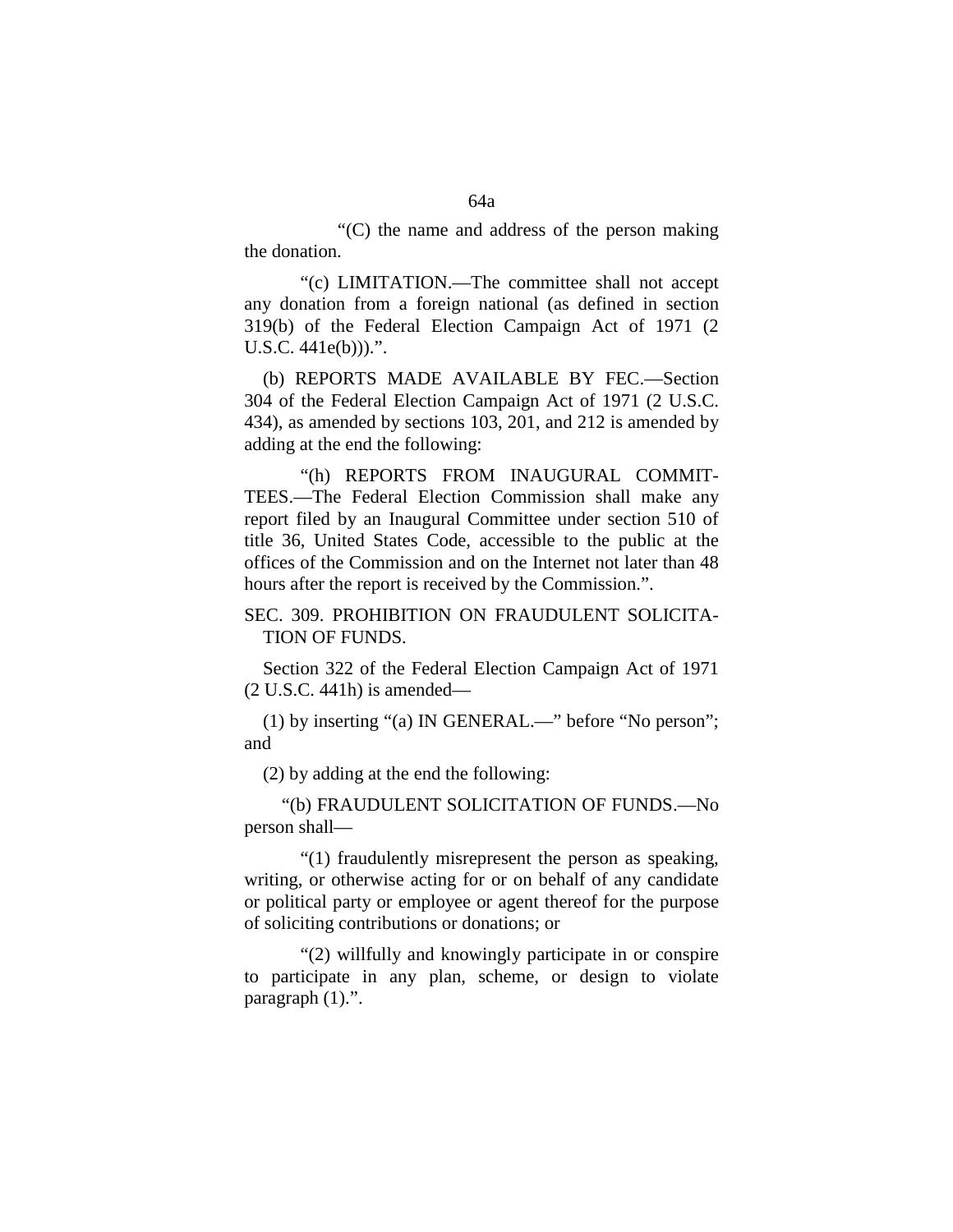## SEC. 310. STUDY AND REPORT ON CLEAN MONEY CLEAN ELECTIONS LAWS.

(a) CLEAN MONEY CLEAN ELECTIONS DEFINED.— In this section, the term "clean money clean elections" means funds received under State laws that provide in whole or in part for the public financing of election campaigns.

(b) STUDY.—

(1) IN GENERAL.—The Comptroller General shall conduct a study of the clean money clean elections of Arizona and Maine.

(2) MATTERS STUDIED.—

(A) STATISTICS ON CLEAN MONEY CLEAN ELECTIONS CANDIDATES.—The Comptroller General shall determine—

(i) the number of candidates who have chosen to run for public office with clean money clean elections including—

(I) the office for which they were candidates;

(II) whether the candidate was an incumbent or a challenger; and

(III) whether the candidate was successful in the candidate's bid for public office; and

(ii) the number of races in which at least one candidate ran an election with clean money clean elections.

(B) EFFECTS OF CLEAN MONEY CLEAN ELECTIONS.—The Comptroller General of the United States shall describe the effects of public financing under the clean money clean elections laws on the 2000 elections in Arizona and Maine.

(c) REPORT.—Not later than 1 year after the date of enactment of this Act, the Comptroller General of the United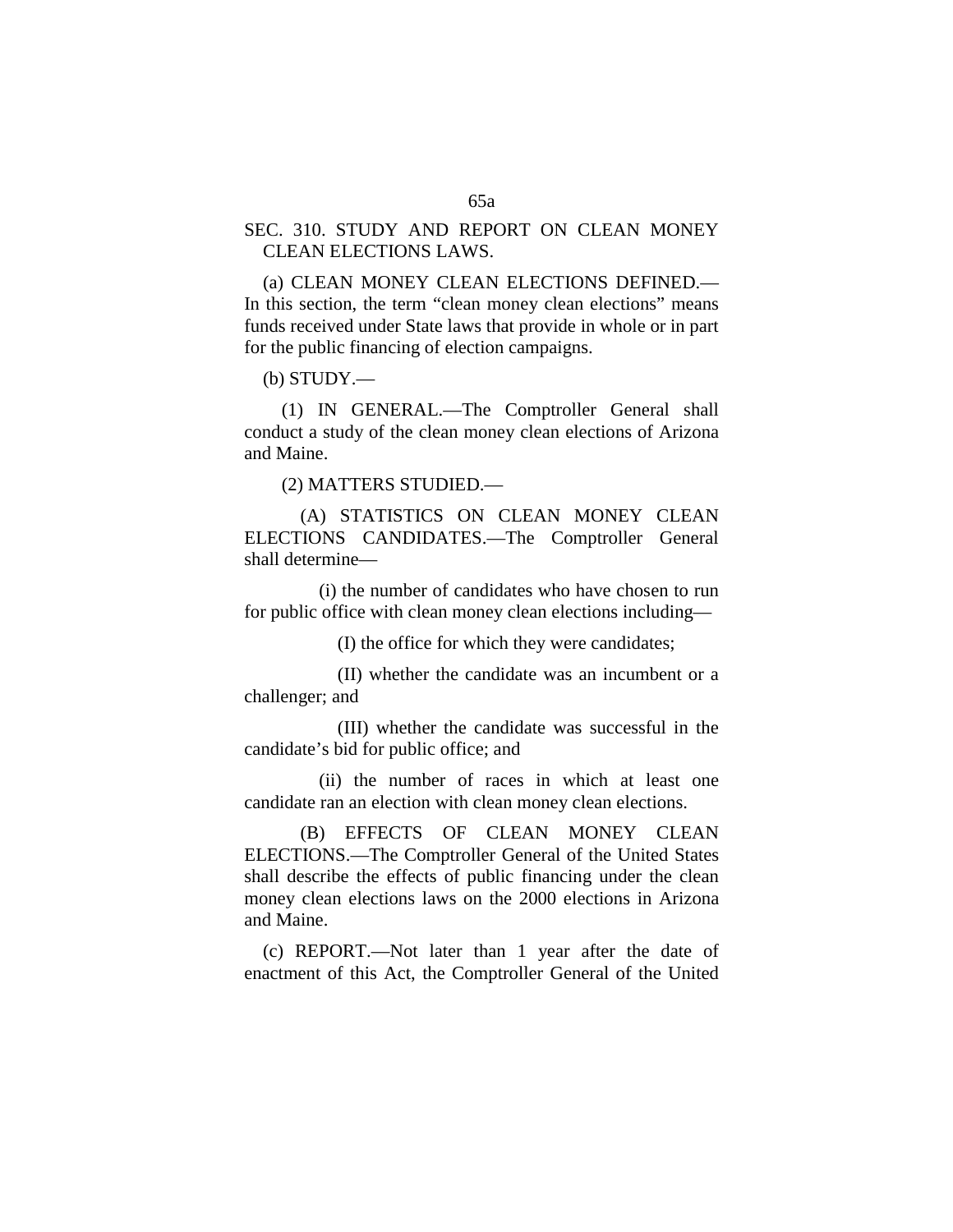States shall submit a report to the Congress detailing the results of the study conducted under subsection (b).

SEC. 311. CLARITY STANDARDS FOR IDENTIFI-CATION OF SPONSORS OF ELECTION-RELATED ADVERTISING.

Section 318 of the Federal Election Campaign Act of 1971 (2 U.S.C. 441d) is amended—

 $(1)$  in subsection  $(a)$ —

(A) in the matter preceding paragraph  $(1)$ —

(i) by striking "Whenever" and inserting "Whenever a political committee makes a disbursement for the purpose of financing any communication through any broadcasting station, newspaper, magazine, outdoor advertising facility, mailing, or any other type of general public political advertising, or whenever";

(ii) by striking "an expenditure" and inserting "a disbursement";

(iii) by striking "direct"; and

(iv) by inserting "or makes a disbursement for an electioneering communication (as defined in section  $304(f)(3)$ )" after "public political advertising"; and

(B) in paragraph (3), by inserting "and permanent street address, telephone number, or World Wide Web address" after "name"; and

(2) by adding at the end the following:

"(c) SPECIFICATION.—Any printed communication described in subsection (a) shall—

"(1) be of sufficient type size to be clearly readable by the recipient of the communication;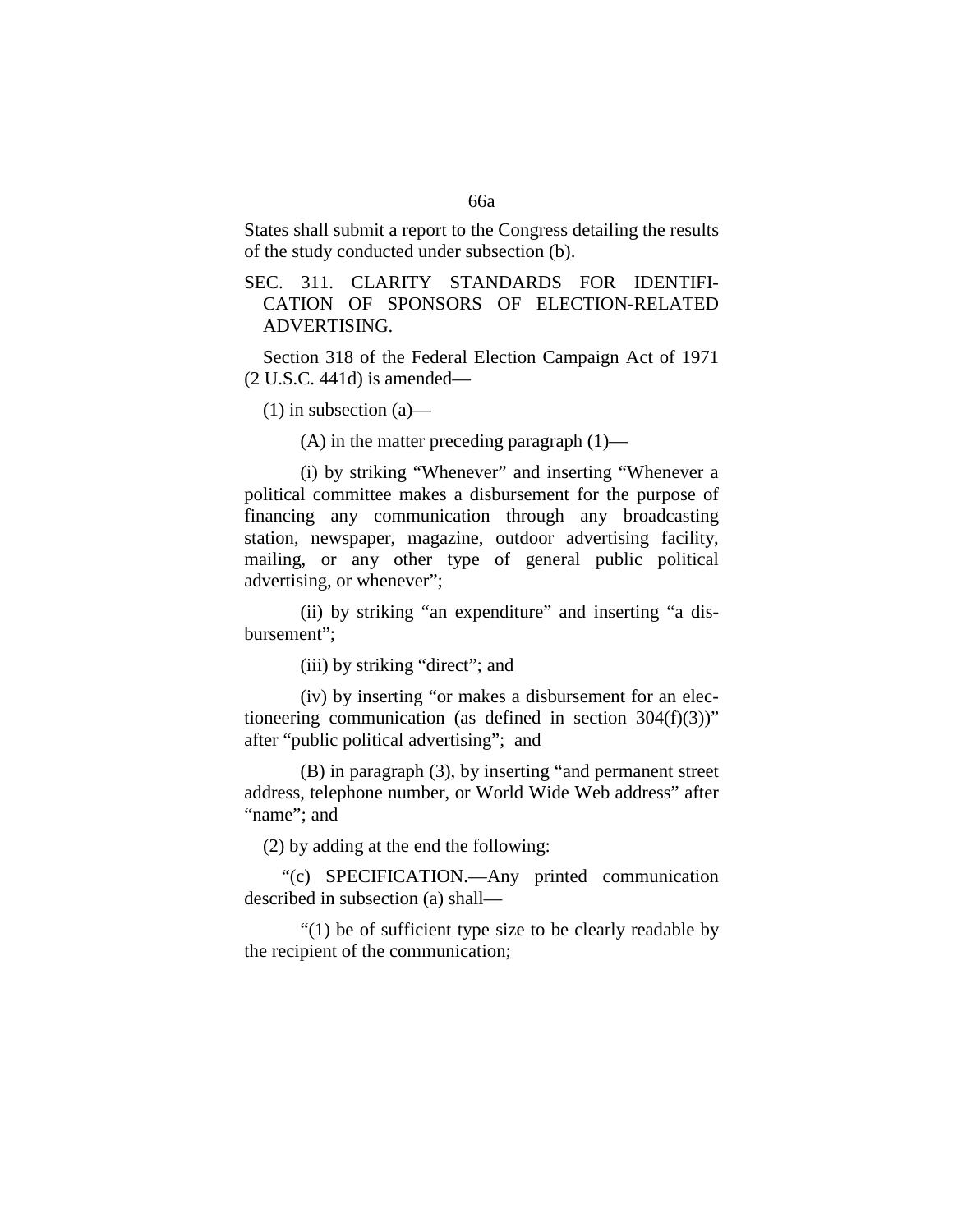"(2) be contained in a printed box set apart from the other contents of the communication; and

"(3) be printed with a reasonable degree of color contrast between the background and the printed statement.

#### "(d) ADDITIONAL REQUIREMENTS.—

"(1) COMMUNICATIONS BY CANDIDATES OR AUTHORIZED PERSONS.—

"(A) BY RADIO.—Any communication described in paragraph (1) or (2) of subsection (a) which is transmitted through radio shall include, in addition to the requirements of that paragraph, an audio statement by the candidate that identifies the candidate and states that the candidate has approved the communication.

"(B) BY TELEVISION.—Any communication described in paragraph (1) or (2) of subsection (a) which is transmitted through television shall include, in addition to the requirements of that paragraph, a statement that identifies the candidate and states that the candidate has approved the communication. Such statement—

"(i) shall be conveyed by—

"(I) an unobscured, full-screen view of the candidate making the statement, or

"(II) the candidate in voice-over, accompanied by a clearly identifiable photographic or similar image of the candidate; and

"(ii) shall also appear in writing at the end of the communication in a clearly readable manner with a reasonable degree of color contrast between the background and the printed statement, for a period of at least 4 seconds.

"(2) COMMUNICATIONS BY OTHERS.—Any communication described in paragraph (3) of subsection (a) which is transmitted through radio or television shall include,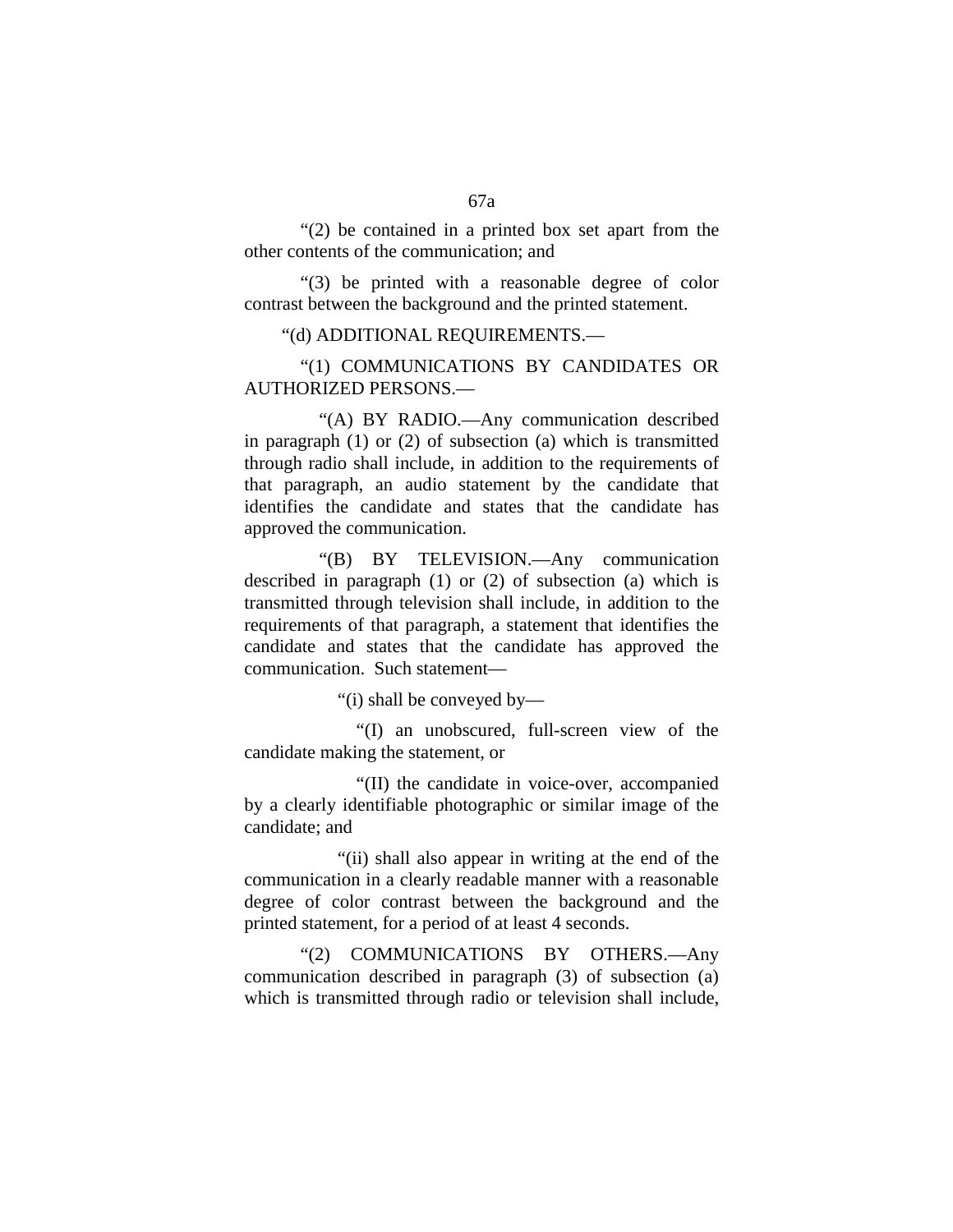in addition to the requirements of that paragraph, in a clearly spoken manner, the following audio statement: '\_\_\_\_\_\_\_\_ is responsible for the content of this advertising.' (with the blank to be filled in with the name of the political committee or other person paying for the communication and the name of any connected organization of the payor). If transmitted through television, the statement shall be conveyed by an unobscured, full- screen view of a representative of the political committee or other person making the statement, or by a representative of such political committee or other person in voice-over, and shall also appear in a clearly readable manner with a reasonable degree of color contrast between the background and the printed statement, for a period of at least 4 seconds.".

### SEC. 312. INCREASE IN PENALTIES.

(a) IN GENERAL.—Subparagraph (A) of section 309(d)(1) of the Federal Election Campaign Act of 1971 (2 U.S.C.  $437g(d)(1)(A)$  is amended to read as follows:

"(A) Any person who knowingly and willfully commits a violation of any provision of this Act which involves the making, receiving, or reporting of any contribution, donation, or expenditure—

"(i) aggregating \$25,000 or more during a calendar year shall be fined under title 18, United States Code, or imprisoned for not more than 5 years, or both; or

"(ii) aggregating \$2,000 or more (but less than \$25,000) during a calendar year shall be fined under such title, or imprisoned for not more than 1 year, or both.".

(b) EFFECTIVE DATE.—The amendment made by this section shall apply to violations occurring on or after the effective date of this Act.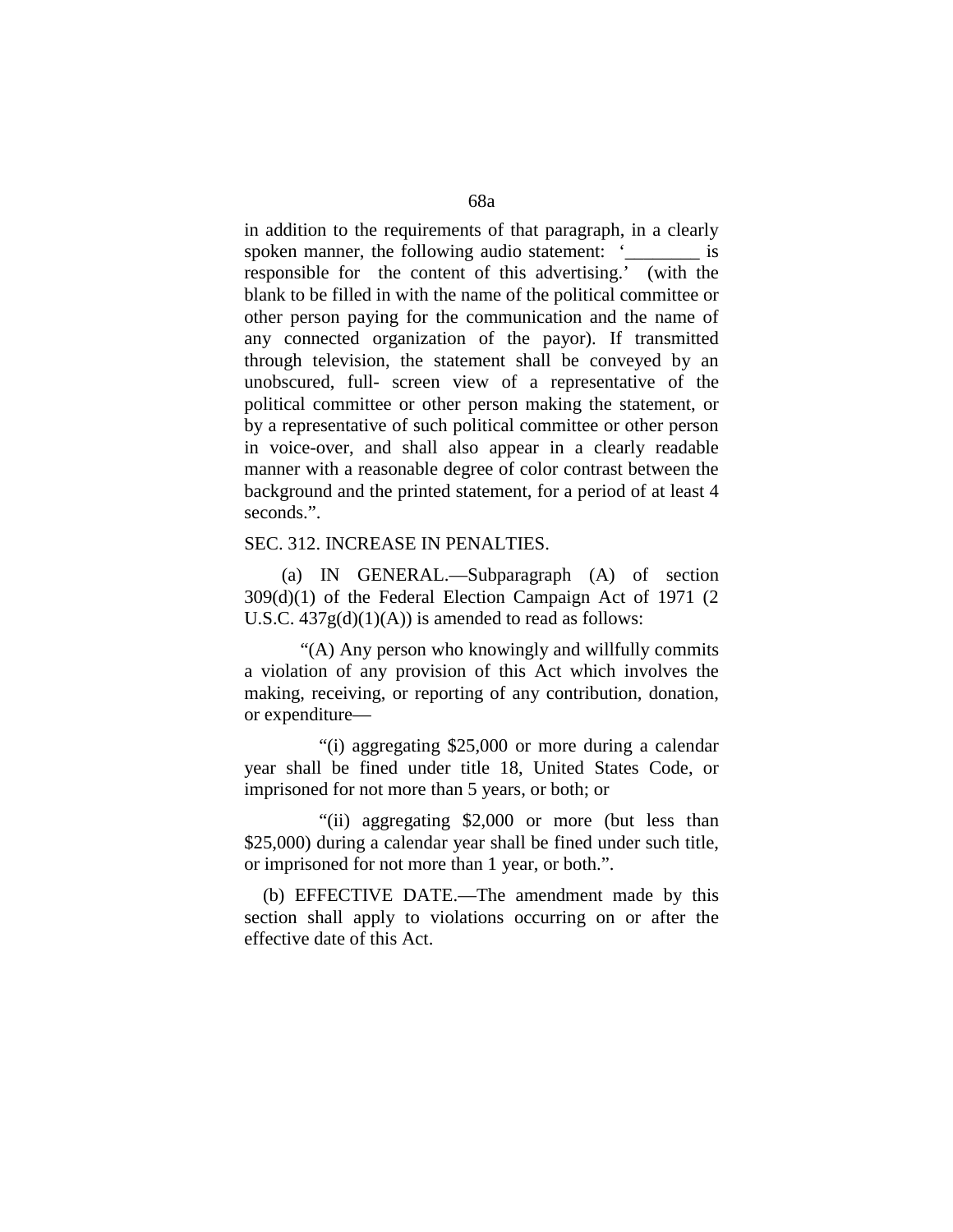#### SEC. 313. STATUTE OF LIMITATIONS.

(a) IN GENERAL.—Section 406(a) of the Federal Election Campaign Act of 1971  $(2 \text{ U.S.C. } 455(a))$  is amended by striking "3" and inserting "5".

(b) EFFECTIVE DATE.—The amendment made by this section shall apply to violations occurring on or after the effective date of this Act.

## SEC. 314. SENTENCING GUIDELINES.

(a) IN GENERAL.—The United States Sentencing Commission shall—

(1) promulgate a guideline, or amend an existing guideline under section 994 of title 28, United States Code, in accordance with paragraph (2), for penalties for violations of the Federal Election Campaign Act of 1971 and related election laws; and

(2) submit to Congress an explanation of any guidelines promulgated under paragraph (1) and any legislative or administrative recommendations regarding enforcement of the Federal Election Campaign Act of 1971 and related election laws.

(b) CONSIDERATIONS.—The Commission shall provide guidelines under subsection (a) taking into account the following considerations:

(1) Ensure that the sentencing guidelines and policy statements reflect the serious nature of such violations and the need for aggressive and appropriate law enforcement action to prevent such violations.

(2) Provide a sentencing enhancement for any person convicted of such violation if such violation involves—

(A) a contribution, donation, or expenditure from a foreign source;

(B) a large number of illegal transactions;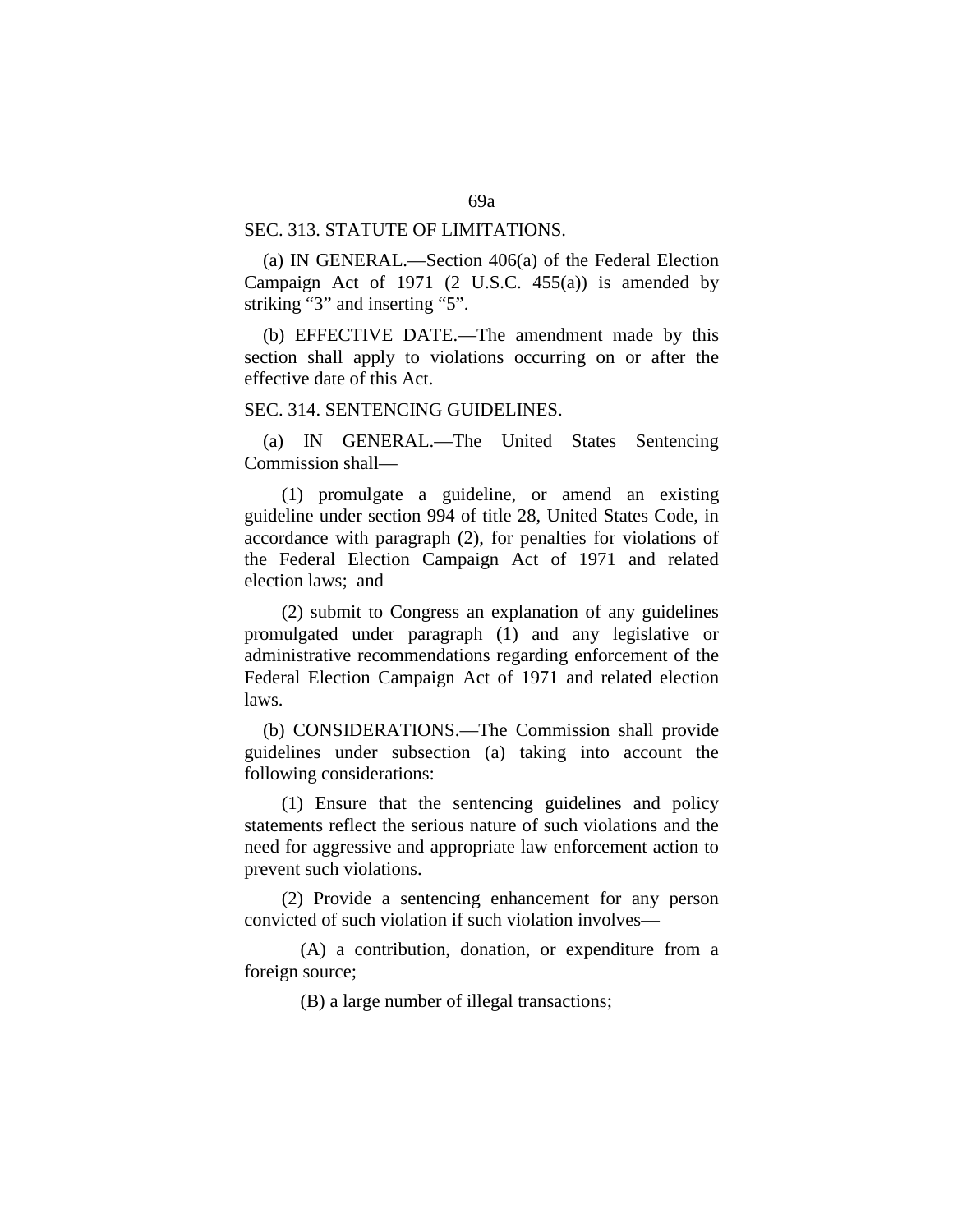(C) a large aggregate amount of illegal contributions, donations, or expenditures;

(D) the receipt or disbursement of governmental funds; and

(E) an intent to achieve a benefit from the Federal Government.

(3) Assure reasonable consistency with other relevant directives and guidelines of the Commission.

(4) Account for aggravating or mitigating circumstances that might justify exceptions, including circumstances for which the sentencing guidelines currently provide sentencing enhancements.

(5) Assure the guidelines adequately meet the purposes of sentencing under section 3553(a)(2) of title 18, United States Code.

(c) EFFECTIVE DATE; EMERGENCY AUTHORITY TO PROMULGATE GUIDELINES.—

(1) EFFECTIVE DATE.—Notwithstanding section 402, the United States Sentencing Commission shall promulgate guidelines under this section not later than the later of—

(A) 90 days after the effective date of this Act; or

(B) 90 days after the date on which at least a majority of the members of the Commission are appointed and holding office.

(2) EMERGENCY AUTHORITY TO PROMULGATE GUIDELINES.—The Commission shall promulgate guidelines under this section in accordance with the procedures set forth in section 21(a) of the Sentencing Reform Act of 1987, as though the authority under such Act has not expired.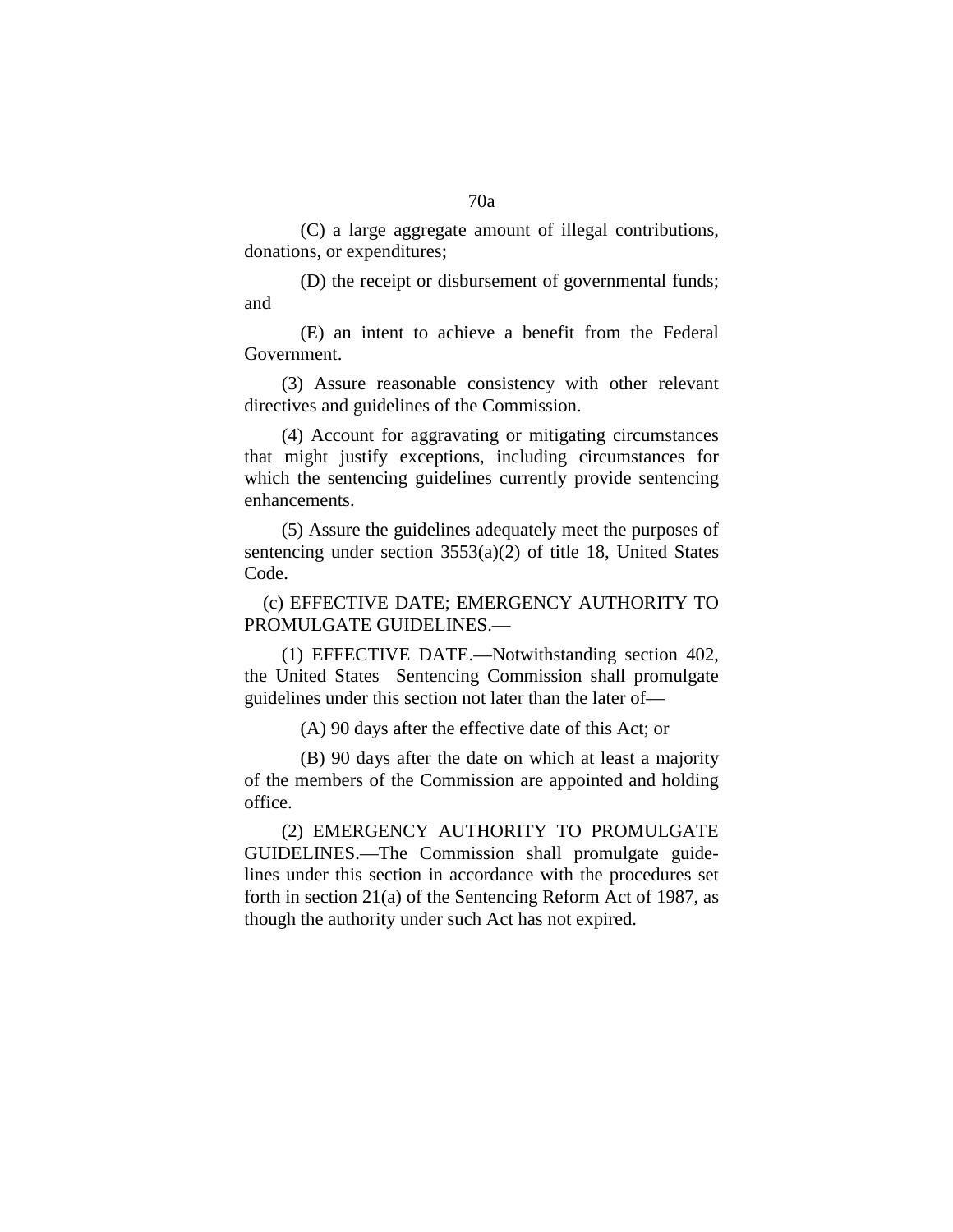# SEC. 315. INCREASE IN PENALTIES IMPOSED FOR VIOLATIONS OF CONDUIT CONTRIBUTION BAN.

(a) INCREASE IN CIVIL MONEY PENALTY FOR KNOWING AND WILLFUL VIOLATIONS.—Section 309(a) of the Federal Election Campaign Act of 1971 (2 U. S.C.  $437g(a)$ ) is amended—

(1) in paragraph  $(5)(B)$ , by inserting before the period at the end the following: "(or, in the case of a violation of section 320, which is not less than 300 percent of the amount involved in the violation and is not more than the greater of \$50,000 or 1,000 percent of the amount involved in the violation)"; and

(2) in paragraph  $(6)(C)$ , by inserting before the period at the end the following: "(or, in the case of a violation of section 320, which is not less than 300 percent of the amount involved in the violation and is not more than the greater of \$50,000 or 1,000 percent of the amount involved in the violation)".

(b) INCREASE IN CRIMINAL PENALTY.—Section  $309(d)(1)$  of such Act (2 U.S.C.  $437g(d)(1)$ ) is amended by adding at the end the following new subparagraph:

"(D) Any person who knowingly and willfully commits a violation of section 320 involving an amount aggregating more than \$10,000 during a calendar year shall be—

"(i) imprisoned for not more than 2 years if the amount is less than \$25,000 (and subject to imprisonment under subparagraph  $(A)$  if the amount is \$25,000 or more);

"(ii) fined not less than 300 percent of the amount involved in the violation and not more than the greater of—

"(I) \$50,000; or

"(II) 1,000 percent of the amount involved in the violation; or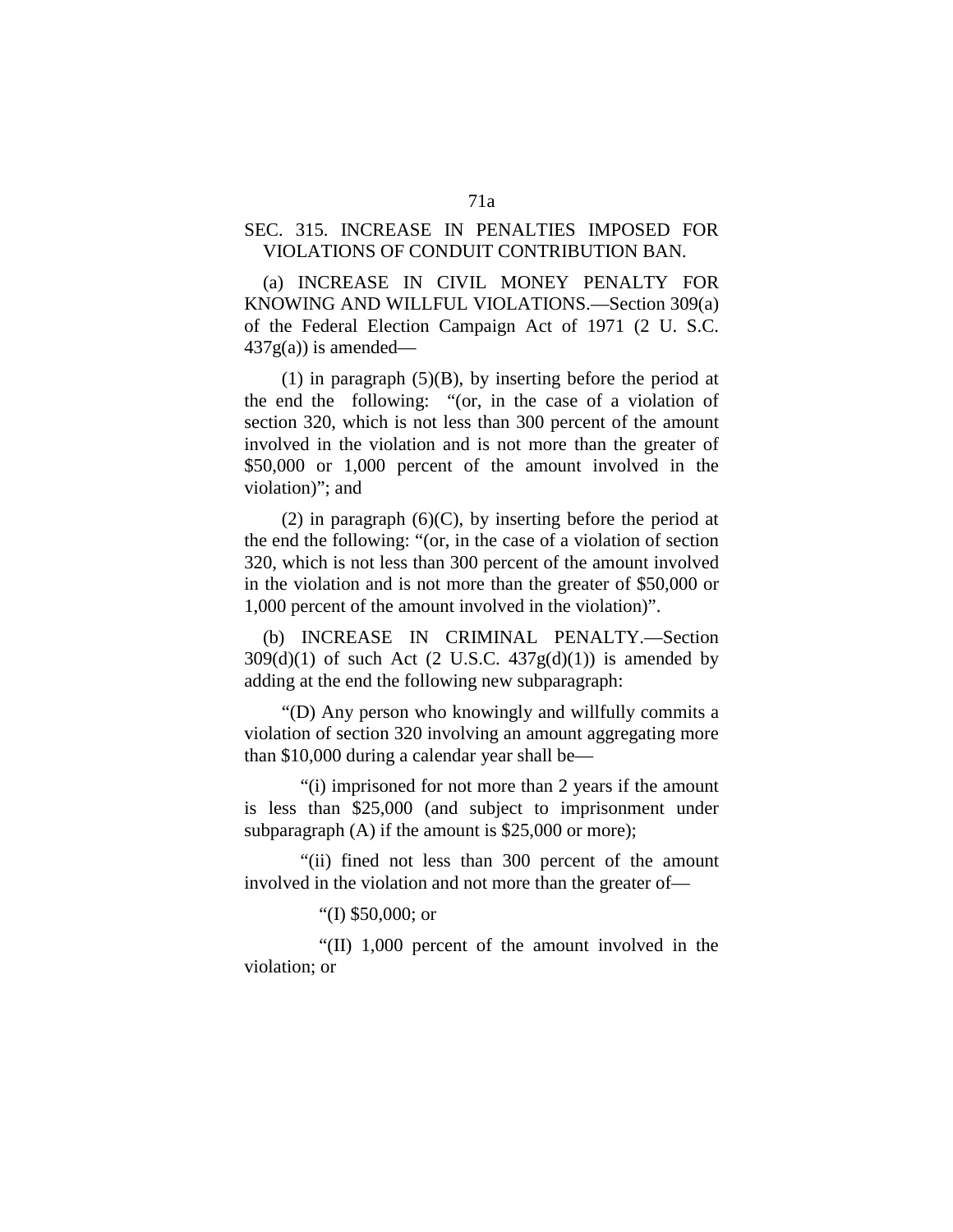"(iii) both imprisoned under clause (i) and fined under clause (ii).".

(c) EFFECTIVE DATE.--The amendments made by this section shall apply with respect to violations occurring on or after the effective date of this Act.

# SEC. 316. RESTRICTION ON INCREASED CONTRI-BUTION LIMITS BY TAKING INTO ACCOUNT CANDIDATE'S AVAILABLE FUNDS.

Section 315(i)(1) of the Federal Election Campaign Act of 1971 (2 U.S.C.  $441a(i)(1)$ ), as added by this Act, is amended by adding at the end the following:

## "(E) SPECIAL RULE FOR CANDIDATE'S CAM-PAIGN FUNDS.—

"(i) IN GENERAL.—For purposes of determining the aggregate amount of expenditures from personal funds under subparagraph  $(D)(ii)$ , such amount shall include the gross receipts advantage of the candidate's authorized committee.

"(ii) GROSS RECEIPTS ADVANTAGE.—For purposes of clause (i), the term 'gross receipts advantage' means the excess, if any, of—

"(I) the aggregate amount of 50 percent of gross receipts of a candidate's authorized committee during any election cycle (not including contributions from personal funds of the candidate) that may be expended in connection with the election, as determined on June 30 and December 31 of the year preceding the year in which a general election is held, over

"(II) the aggregate amount of 50 percent of gross receipts of the opposing candidate's authorized committee during any election cycle (not including contributions from personal funds of the candidate) that may be expended in connection with the election, as determined on June 30 and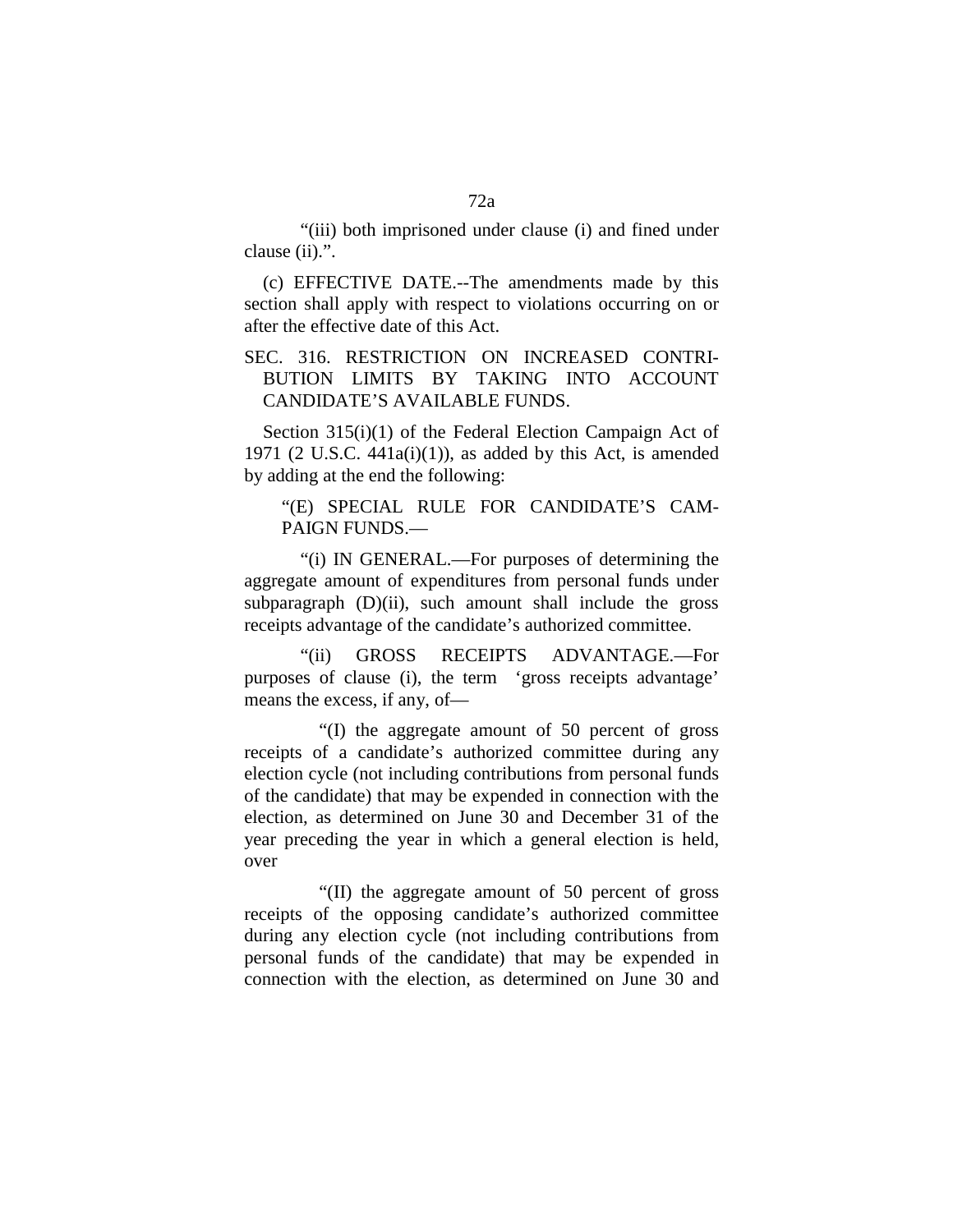December 31 of the year preceding the year in which a general election is held.".

# SEC. 317. CLARIFICATION OF RIGHT OF NATIONALS OF THE UNITED STATES TO MAKE POLITICAL CONTRIBUTIONS.

Section 319(b)(2) of the Federal Election Campaign Act of 1971 (2 U.S.C. 441e(b)(2)) is amended by inserting after "United States" the following: "or a national of the United States (as defined in section  $101(a)(22)$  of the Immigration and Nationality Act)".

## SEC. 318. PROHIBITION OF CONTRIBUTIONS BY MINORS.

Title III of the Federal Election Campaign Act of 1971 (2 U.S.C. 431 et seq.), as amended by section 101, is further amended by adding at the end the following new section:

## "PROHIBITION OF CONTRIBUTIONS BY MINORS

"SEC. 324. An individual who is 17 years old or younger shall not make a contribution to a candidate or a contribution or donation to a committee of a political party.".

# SEC. 319. MODIFICATION OF INDIVIDUAL CON-TRIBUTION LIMITS FOR HOUSE CANDIDATES IN RESPONSE TO EXPENDITURES FROM PERSONAL FUNDS.

(a) INCREASED LIMITS.—Title III of the Federal Election Campaign Act of 1971 (2 U.S.C. 431 et seq.) is amended by inserting after section 315 the following new section:

"MODIFICATION OF CERTAIN LIMITS FOR HOUSE CANDIDATES IN RESPONSE TO PERSONAL FUND EXPENDITURES OF OPPONENTS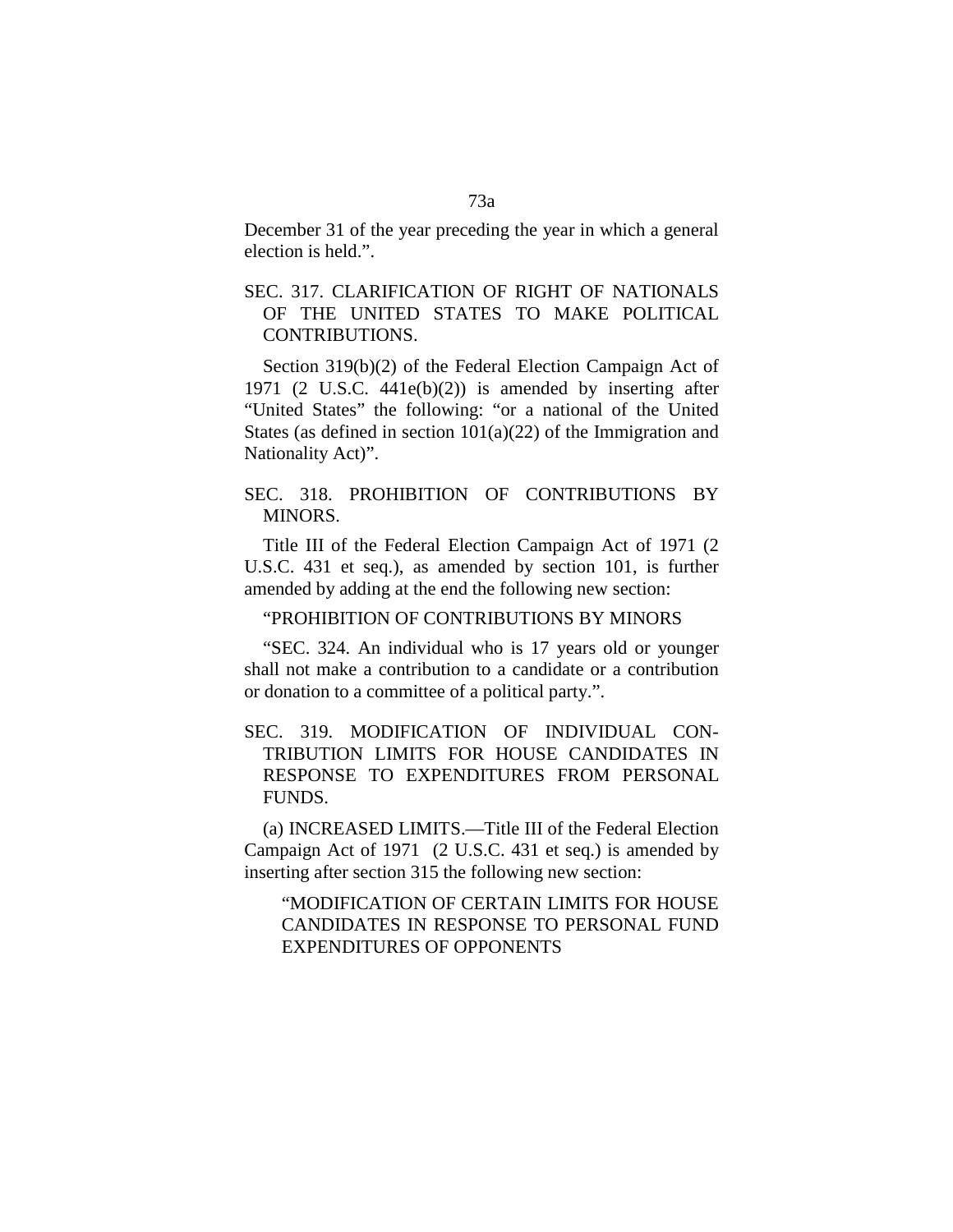"SEC. 315A. (a) AVAILABILITY OF INCREASED LIMIT.—

"(1) IN GENERAL.—Subject to paragraph (3), if the opposition personal funds amount with respect to a candidate for election to the office of Representative in, or Delegate or Resident Commissioner to, the Congress exceeds \$350,000—

"(A) the limit under subsection  $(a)(1)(A)$  with respect to the candidate shall be tripled;

"(B) the limit under subsection  $(a)(3)$  shall not apply with respect to any contribution made with respect to the candidate if the contribution is made under the increased limit allowed under subparagraph (A) during a period in which the candidate may accept such a contribution; and

"(C) the limits under subsection (d) with respect to any expenditure by a State or national committee of a political party on behalf of the candidate shall not apply.

"(2) DETERMINATION OF OPPOSITION PERSONAL FUNDS AMOUNT.—

"(A) IN GENERAL.--The opposition personal funds amount is an amount equal to the excess (if any) of—

"(i) the greatest aggregate amount of expenditures from personal funds (as defined in subsection  $(b)(1)$ ) that an opposing candidate in the same election makes; over

"(ii) the aggregate amount of expenditures from personal funds made by the candidate with respect to the election.

"(B) SPECIAL RULE FOR CANDIDATE'S CAM-PAIGN FUNDS.—

"(i) IN GENERAL.—For purposes of determining the aggregate amount of expenditures from personal funds under subparagraph (A), such amount shall include the gross receipts advantage of the candidate's authorized committee.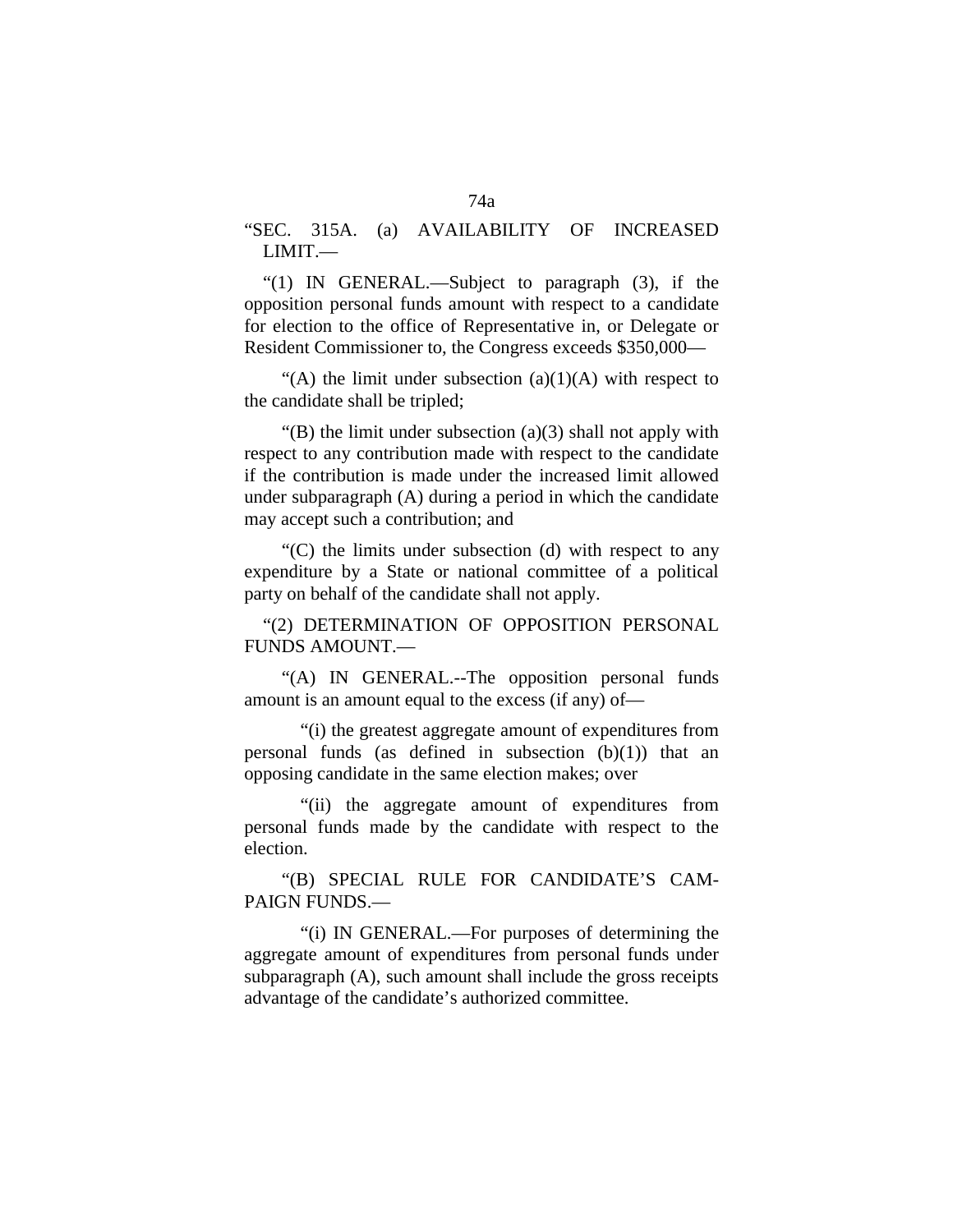"(ii) GROSS RECEIPTS ADVANTAGE.—For purposes of clause (i), the term 'gross receipts advantage' means the excess, if any, of—

"(I) the aggregate amount of 50 percent of gross receipts of a candidate's authorized committee during any election cycle (not including contributions from personal funds of the candidate) that may be expended in connection with the election, as determined on June 30 and December 31 of the year preceding the year in which a general election is held, over

"(II) the aggregate amount of 50 percent of gross receipts of the opposing candidate's authorized committee during any election cycle (not including contributions from personal funds of the candidate) that may be expended in connection with the election, as determined on June 30 and December 31 of the year preceding the year in which a general election is held.

"(3) TIME TO ACCEPT CONTRIBUTIONS UNDER INCREASED LIMIT.—

"(A) IN GENERAL.—Subject to subparagraph (B), a candidate and the candidate's authorized committee shall not accept any contribution, and a party committee shall not make any expenditure, under the increased limit under paragraph  $(1)$ —

"(i) until the candidate has received notification of the opposition personal funds amount under subsection (b)(1); and

"(ii) to the extent that such contribution, when added to the aggregate amount of contributions previously accepted and party expenditures previously made under the increased limits under this subsection for the election cycle, exceeds 100 percent of the opposition personal funds amount.

"(B) EFFECT OF WITHDRAWAL OF AN OPPOSING CANDIDATE.—A candidate and a candidate's authorized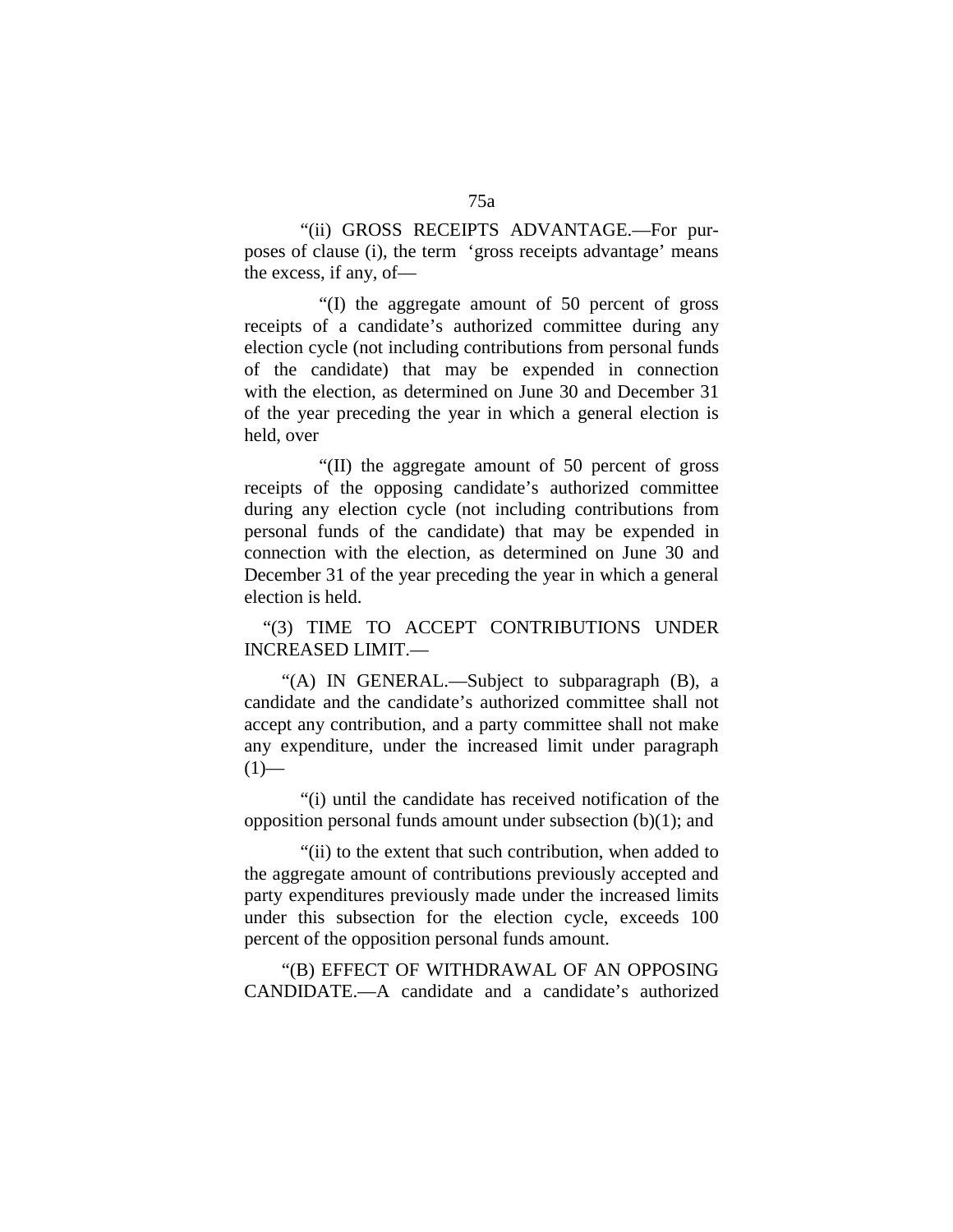committee shall not accept any contribution and a party shall not make any expenditure under the increased limit after the date on which an opposing candidate ceases to be a candidate to the extent that the amount of such increased limit is attributable to such an opposing candidate.

#### "(4) DISPOSAL OF EXCESS CONTRIBUTIONS.—

"(A) IN GENERAL.—The aggregate amount of contributions accepted by a candidate or a candidate's authorized committee under the increased limit under paragraph (1) and not otherwise expended in connection with the election with respect to which such contributions relate shall, not later than 50 days after the date of such election, be used in the manner described in subparagraph (B).

"(B) RETURN TO CONTRIBUTORS.—A candidate or a candidate's authorized committee shall return the excess contribution to the person who made the contribution.

# "(b) NOTIFICATION OF EXPENDITURES FROM PER-SONAL FUNDS.—

"(1) IN GENERAL.—

"(A) DEFINITION OF EXPENDITURE FROM PERSONAL FUNDS.—In this paragraph, the term 'expenditure from personal funds' means—

"(i) an expenditure made by a candidate using personal funds; and

"(ii) a contribution or loan made by a candidate using personal funds or a loan secured using such funds to the candidate's authorized committee.

"(B) DECLARATION OF INTENT.—Not later than the date that is 15 days after the date on which an individual becomes a candidate for the office of Representative in, or Delegate or Resident Commissioner to, the Congress, the candidate shall file a declaration stating the total amount of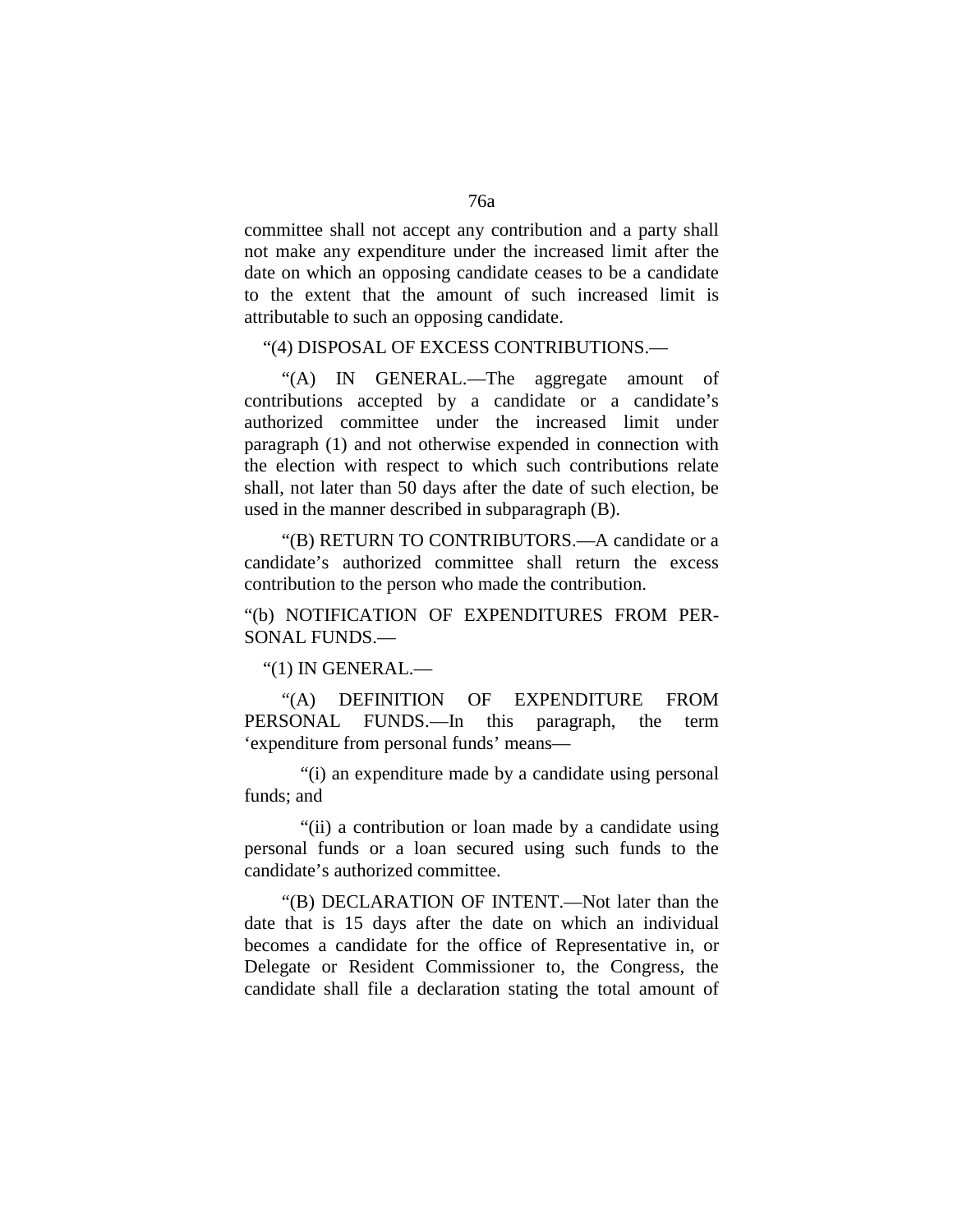expenditures from personal funds that the candidate intends to make, or to obligate to make, with respect to the election that will exceed \$350,000.

"(C) INITIAL NOTIFICATION.—Not later than 24 hours after a candidate described in subparagraph (B) makes or obligates to make an aggregate amount of expenditures from personal funds in excess of \$350,000 in connection with any election, the candidate shall file a notification.

"(D) ADDITIONAL NOTIFICATION.—After a candidate files an initial notification under subparagraph (C), the candidate shall file an additional notification each time expenditures from personal funds are made or obligated to be made in an aggregate amount that exceeds \$10,000. Such notification shall be filed not later than 24 hours after the expenditure is made.

"(E) CONTENTS.—A notification under subparagraph (C) or (D) shall include—

"(i) the name of the candidate and the office sought by the candidate;

"(ii) the date and amount of each expenditure; and

"(iii) the total amount of expenditures from personal funds that the candidate has made, or obligated to make, with respect to an election as of the date of the expenditure that is the subject of the notification.

"(F) PLACE OF FILING.—Each declaration or notification required to be filed by a candidate under subparagraph  $(C)$ ,  $(D)$ , or  $(E)$  shall be filed with—

"(i) the Commission; and

"(ii) each candidate in the same election and the national party of each such candidate.

"(2) NOTIFICATION OF DISPOSAL OF EXCESS CON-TRIBUTIONS.—In the next regularly scheduled report after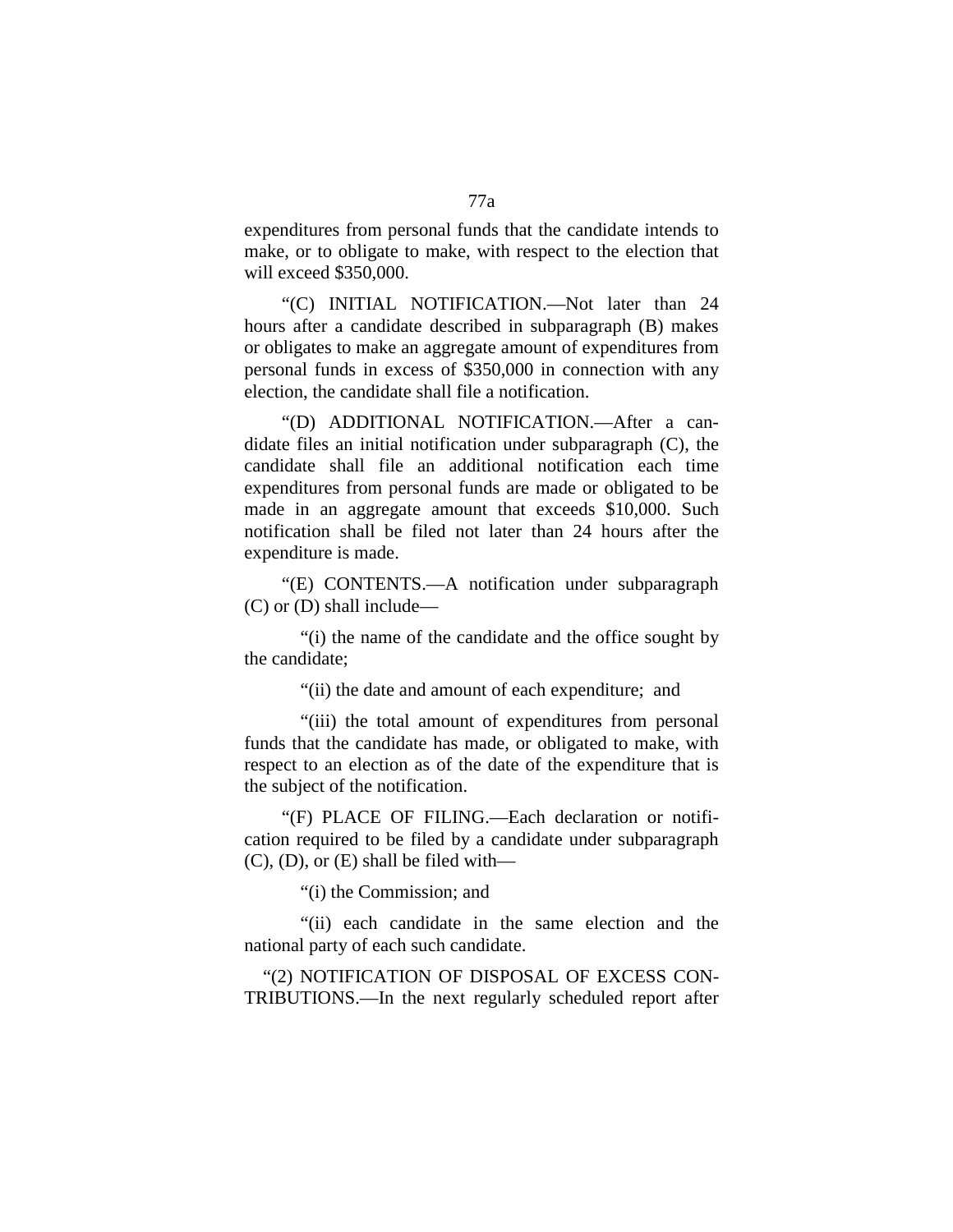the date of the election for which a candidate seeks nomination for election to, or election to, Federal office, the candidate or the candidate's authorized committee shall submit to the Commission a report indicating the source and amount of any excess contributions (as determined under subsection (a)) and the manner in which the candidate or the candidate's authorized committee used such funds.

"(3) ENFORCEMENT.—For provisions providing for the enforcement of the reporting requirements under this subsection, see section 309.".

(b) CONFORMING AMENDMENT.—Section 315(a)(1) of the Federal Election Campaign Act of 1971 (2 U.S.C. 441a), as amended by section 304(a), is amended by striking "subsection (i)," and inserting "subsection (i) and section 315A,".

#### TITLE IV—SEVERABILITY; EFFECTIVE DATE

### SEC. 401. SEVERABILITY.

If any provision of this Act or amendment made by this Act, or the application of a provision or amendment to any person or circumstance, is held to be unconstitutional, the remainder of this Act and amendments made by this Act, and the application of the provisions and amendment to any person or circumstance, shall not be affected by the holding.

#### SEC. 402. EFFECTIVE DATES AND REGULATIONS.

(a) GENERAL EFFECTIVE DATE.—

(1) IN GENERAL.—Except as provided in the succeeding provisions of this section, the effective date of this Act, and the amendments made by this Act, is November 6, 2002.

(2) MODIFICATION OF CONTRIBUTION LIMITS. —The amendments made by—

(A) section 102 shall apply with respect to contributions made on or after January 1, 2003; and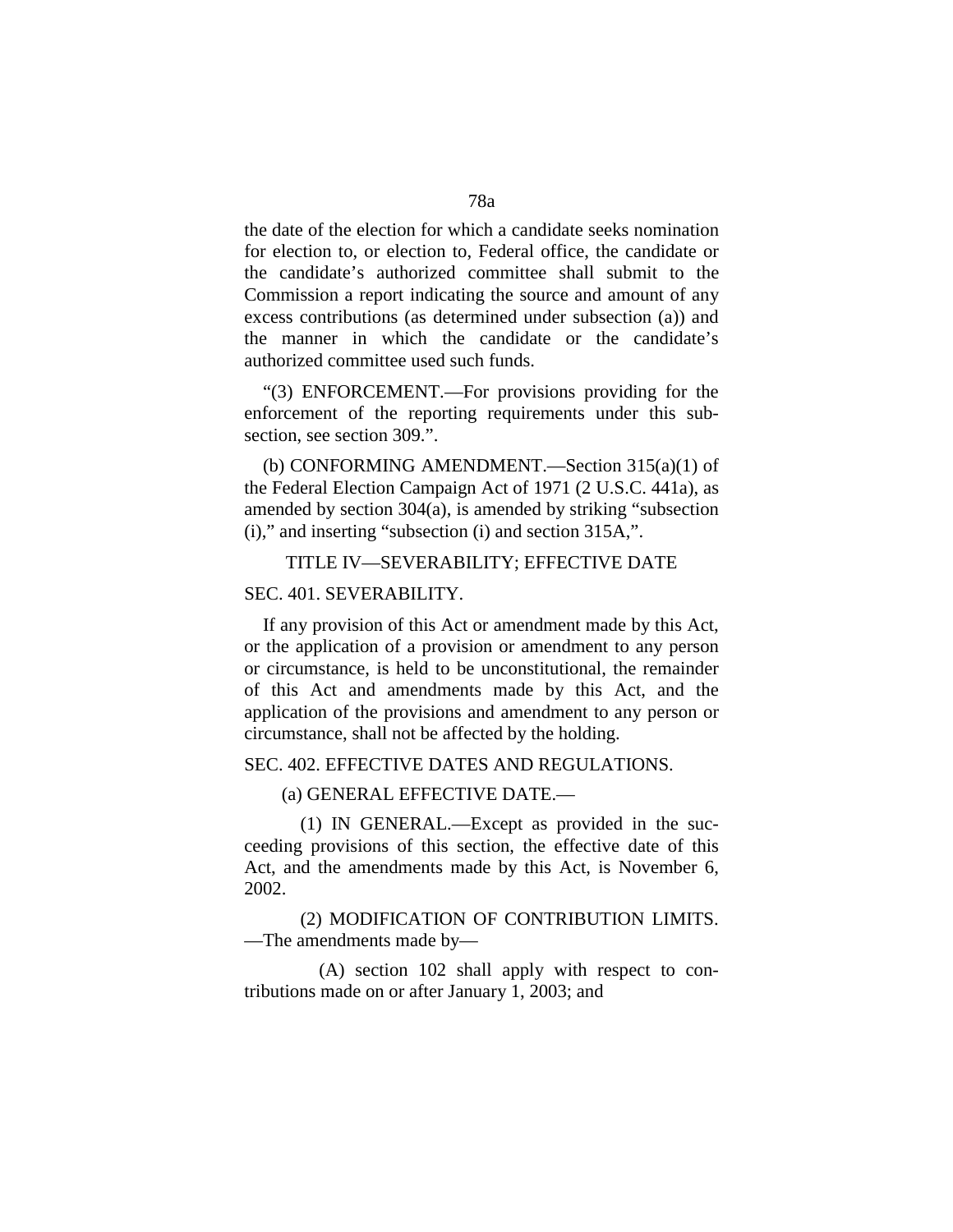(B) section 307 shall take effect as provided in subsection (e) of such section.

(3) SEVERABILITY; EFFECTIVE DATES AND REGULATIONS; JUDICIAL REVIEW.—Title IV shall take effect on the date of enactment of this Act.

(4) PROVISIONS NOT TO APPLY TO RUNOFF ELECTIONS.—Section 323(b) of the Federal Election Campaign Act of 1971 (as added by section  $101(a)$ ), section 103(a), title II, sections 304 (including section 315(j) of Federal Election Campaign Act of 1971, as added by section 304(a)(2)), 305 (notwithstanding subsection (c) of such section), 311, 316, 318, and 319, and title V (and the amendments made by such sections and titles) shall take effect on November 6, 2002, but shall not apply with respect to runoff elections, recounts, or election contests resulting from elections held prior to such date.

(b) SOFT MONEY OF NATIONAL POLITICAL PARTIES.—

(1) IN GENERAL.—Except for subsection (b) of such section, section 323 of the Federal Election Campaign Act of 1971 (as added by section 101(a)) shall take effect on November 6, 2002.

(2) TRANSITIONAL RULES FOR THE SPENDING OF SOFT MONEY OF NATIONAL POLITICAL PARTIES.—

(A) IN GENERAL.—Notwithstanding section 323(a) of the Federal Election Campaign Act of 1971 (as added by section  $101(a)$ ), if a national committee of a political party described in such section (including any person who is subject to such section under paragraph (2) of such section), has received funds described in such section prior to November 6, 2002, the rules described in subparagraph (B) shall apply with respect to the spending of the amount of such funds in the possession of such committee as of such date.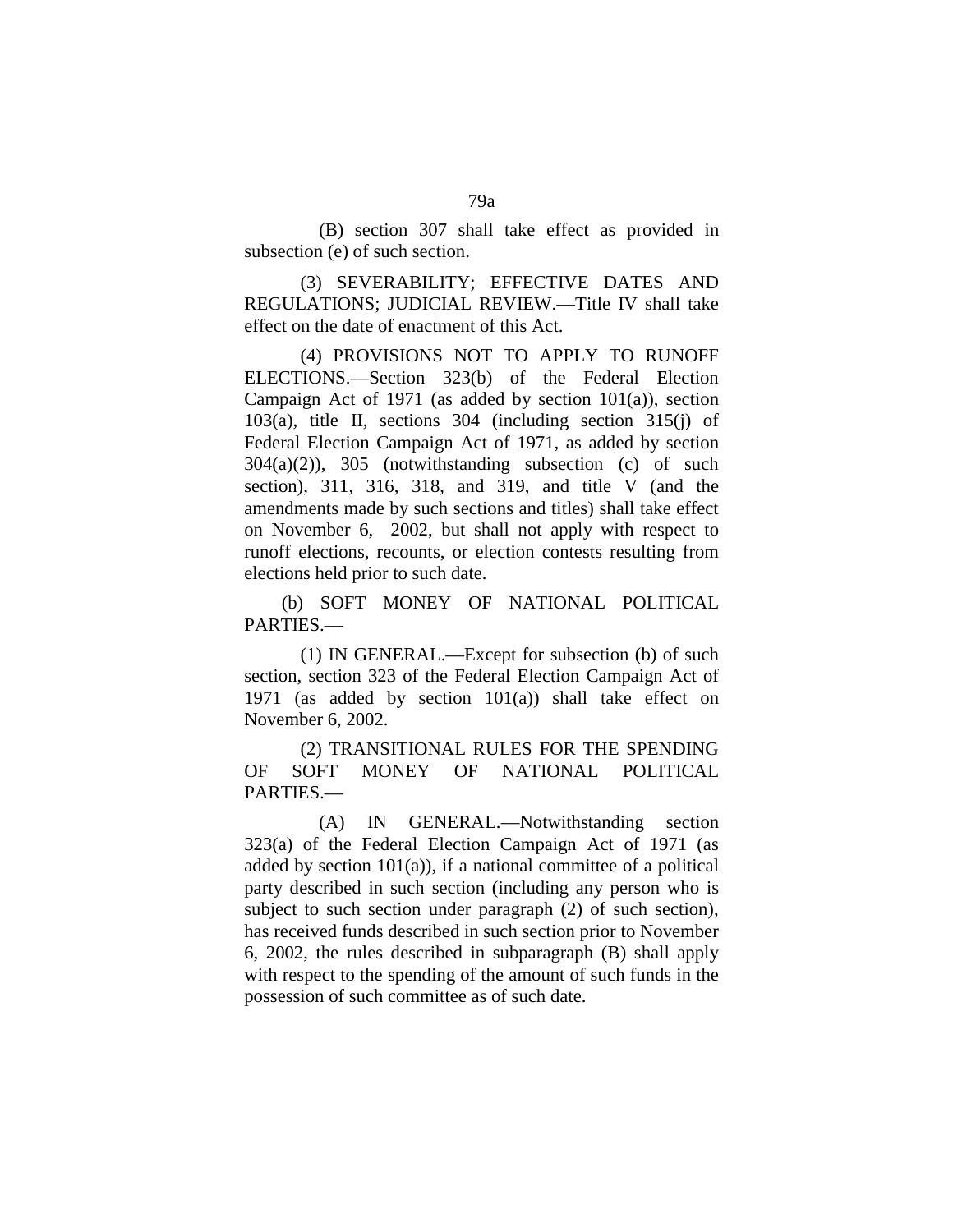### (B) USE OF EXCESS SOFT MONEY FUNDS.—

(i) IN GENERAL.—Subject to clauses (ii) and (iii), the national committee of a political party may use the amount described in subparagraph (A) prior to January 1, 2003, solely for the purpose of—

(I) retiring outstanding debts or obligations that were incurred solely in connection with an election held prior to November 6, 2002; or

(II) paying expenses or retiring outstanding debts or paying for obligations that were incurred solely in connection with any runoff election, recount, or election contest resulting from an election held prior to November 6, 2002.

(ii) PROHIBITION ON USING SOFT MONEY FOR HARD MONEY EXPENSES, DEBTS, AND OBLIGATIONS.—A national committee of a political party may not use the amount described in subparagraph (A) for any expenditure (as defined in section 301(9) of the Federal Election Campaign Act of 1971 (2 U.S.C. 431(9))) or for retiring outstanding debts or obligations that were incurred for such an expenditure.

(iii) PROHIBITION OF BUILDING FUND USES.—A national committee of a political party may not use the amount described in subparagraph (A) for activities to defray the costs of the construction or purchase of any office building or facility.

(c) REGULATIONS.—

(1) IN GENERAL.—Except as provided in paragraph (2), the Federal Election Commission shall promulgate regulations to carry out this Act and the amendments made by this Act that are under the Commission's jurisdiction not later than 270 days after the date of enactment of this Act.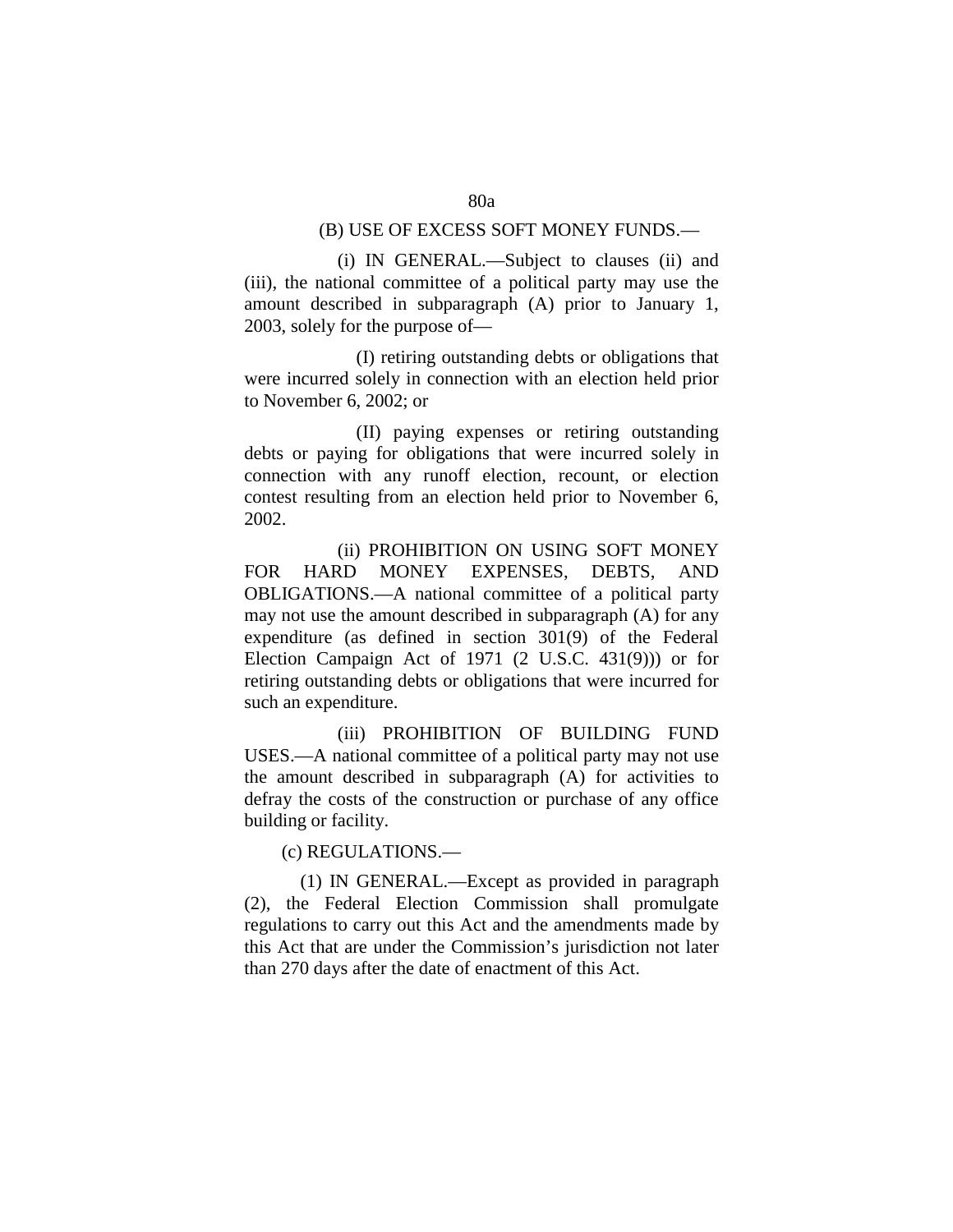(2) SOFT MONEY OF POLITICAL PARTIES.—Not later than 90 days after the date of enactment of this Act, the Federal Election Commission shall promulgate regulations to carry out title I of this Act and the amendments made by such title.

#### SEC. 403. JUDICIAL REVIEW.

(a) SPECIAL RULES FOR ACTIONS BROUGHT ON CONSTITUTIONAL GROUNDS.—If any action is brought for declaratory or injunctive relief to challenge the constitutionality of any provision of this Act or any amendment made by this Act, the following rules shall apply:

(1) The action shall be filed in the United States District Court for the District of Columbia and shall be heard by a 3-judge court convened pursuant to section 2284 of title 28, United States Code.

(2) A copy of the complaint shall be delivered promptly to the Clerk of the House of Representatives and the Secretary of the Senate.

(3) A final decision in the action shall be reviewable only by appeal directly to the Supreme Court of the United States. Such appeal shall be taken by the filing of a notice of appeal within 10 days, and the filing of a jurisdictional statement within 30 days, of the entry of the final decision.

(4) It shall be the duty of the United States District Court for the District of Columbia and the Supreme Court of the United States to advance on the docket and to expedite to the greatest possible extent the disposition of the action and appeal.

(b) INTERVENTION BY MEMBERS OF CON-GRESS.—In any action in which the constitutionality of any provision of this Act or any amendment made by this Act is raised (including but not limited to an action described in subsection (a)), any member of the House of Representatives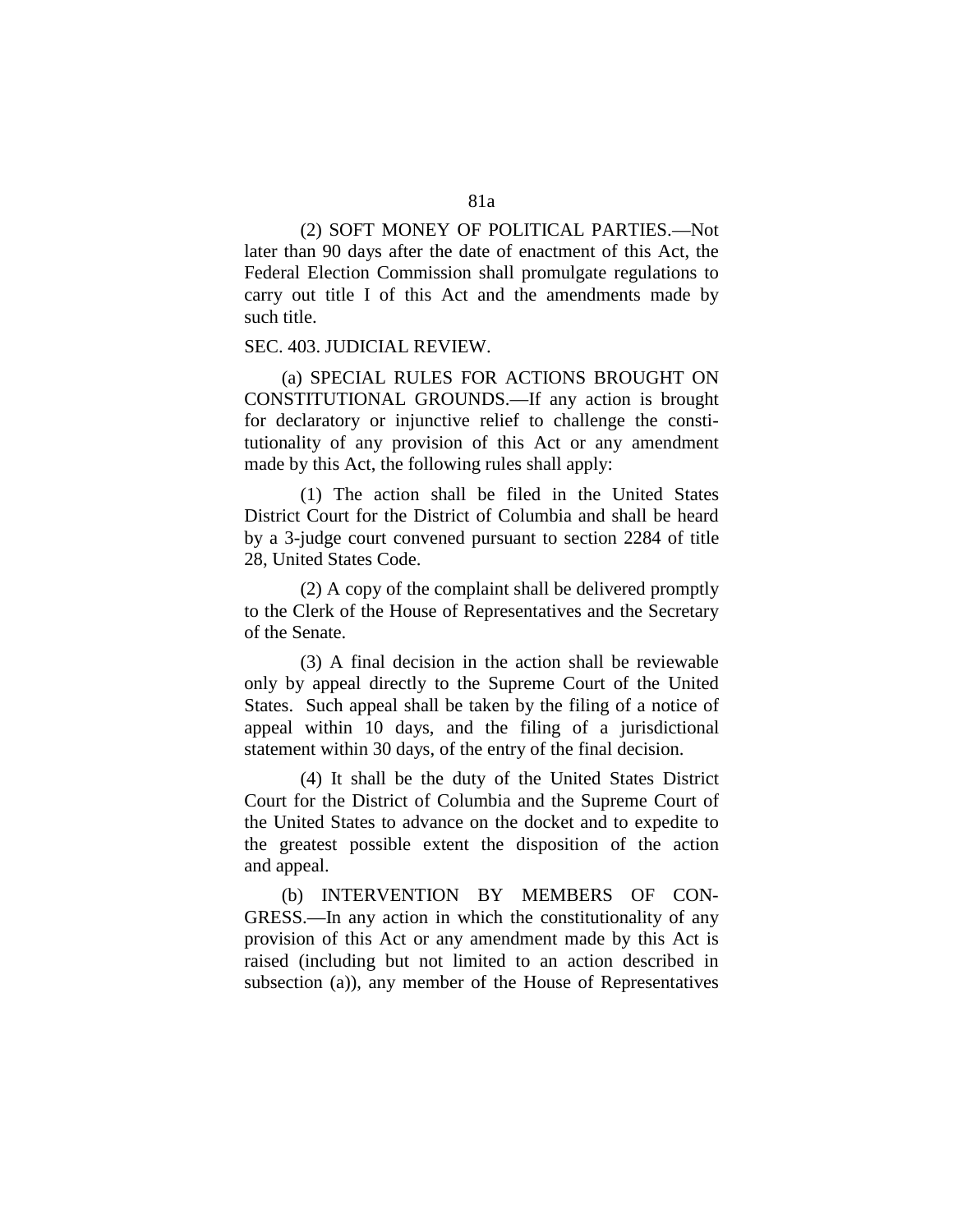(including a Delegate or Resident Commissioner to the Congress) or Senate shall have the right to intervene either in support of or opposition to the position of a party to the case regarding the constitutionality of the provision or amendment. To avoid duplication of efforts and reduce the burdens placed on the parties to the action, the court in any such action may make such orders as it considers necessary, including orders to require intervenors taking similar positions to file joint papers or to be represented by a single attorney at oral argument.

(c) CHALLENGE BY MEMBERS OF CONGRESS.— Any Member of Congress may bring an action, subject to the special rules described in subsection (a), for declaratory or injunctive relief to challenge the constitutionality of any provision of this Act or any amendment made by this Act.

(d) APPLICABILITY.—

(1) INITIAL CLAIMS.—With respect to any action initially filed on or before December 31, 2006, the provisions of subsection (a) shall apply with respect to each action described in such section.

(2) SUBSEQUENT ACTIONS.—With respect to any action initially filed after December 31, 2006, the provisions of subsection (a) shall not apply to any action described in such section unless the person filing such action elects such provisions to apply to the action.

TITLE V—ADDITIONAL DISCLOSURE PROVISIONS

SEC. 501. INTERNET ACCESS TO RECORDS.

Section 304(a)(11)(B) of the Federal Election Campaign Act of 1971 (2 U.S.C.  $434(a)(11)(B)$ ) is amended to read as follows:

"(B) The Commission shall make a designation, statement, report, or notification that is filed with the Commission under this Act available for inspection by the public in the offices of the Commission and accessible to the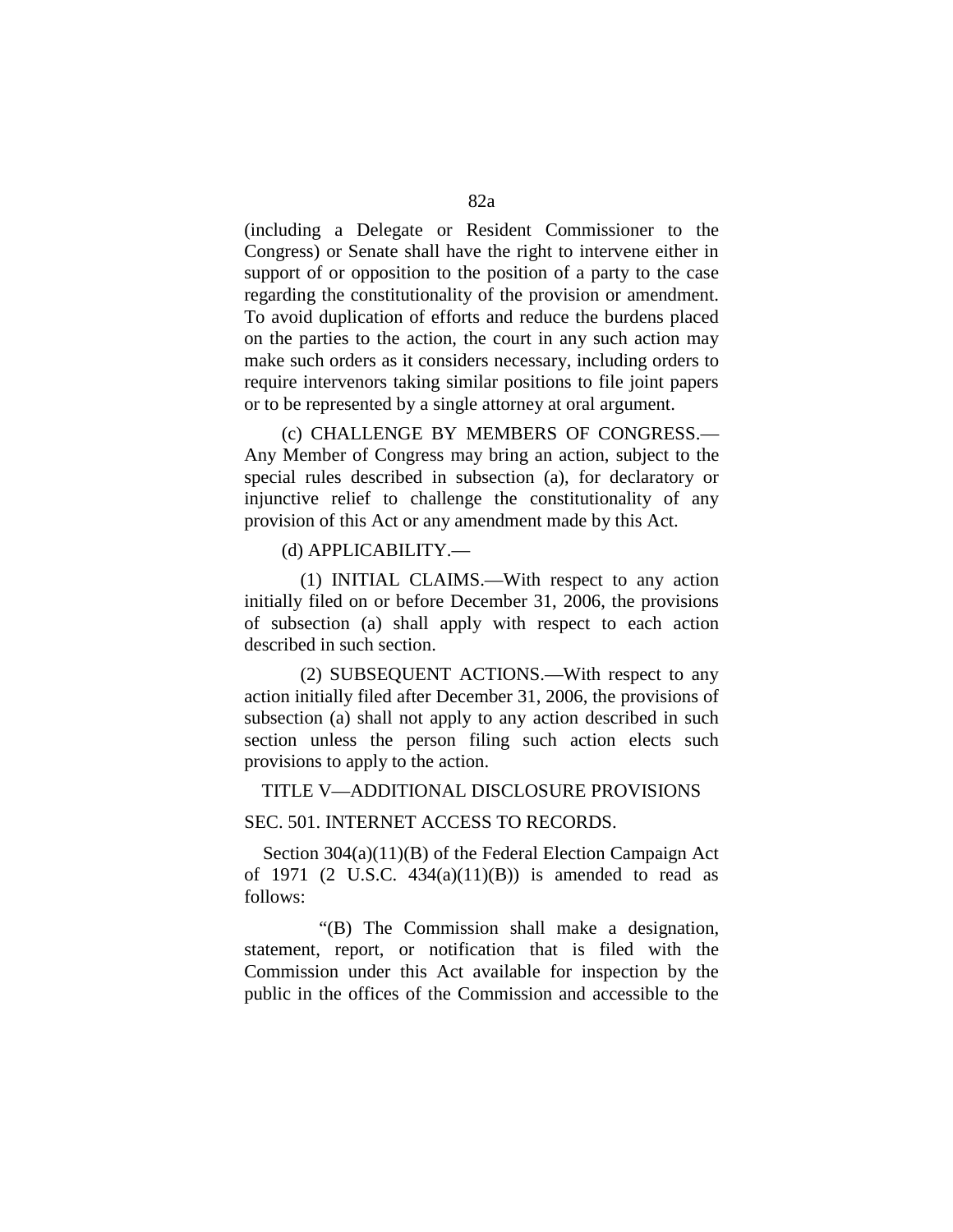public on the Internet not later than 48 hours (or not later than 24 hours in the case of a designation, statement, report, or notification filed electronically) after receipt by the Commission.".

## SEC. 502. MAINTENANCE OF WEBSITE OF ELECTION REPORTS.

(a) IN GENERAL.—The Federal Election Commission shall maintain a central site on the Internet to make accessible to the public all publicly available election-related reports and information.

(b) ELECTION-RELATED REPORT.—In this section, the term "election-related report" means any report, designation, or statement required to be filed under the Federal Election Campaign Act of 1971.

(c) COORDINATION WITH OTHER AGENCIES.— Any Federal executive agency receiving election-related information which that agency is required by law to publicly disclose shall cooperate and coordinate with the Federal Election Commission to make such report available through, or for posting on, the site of the Federal Election Commission in a timely manner.

### SEC. 503. ADDITIONAL DISCLOSURE REPORTS.

(a) PRINCIPAL CAMPAIGN COMMITTEES.—Section 304(a)(2)(B) of the Federal Election Campaign Act of 1971 is amended by striking "the following reports" and all that follows through the period and inserting "the treasurer shall file quarterly reports, which shall be filed not later than the 15th day after the last day of each calendar quarter, and which shall be complete as of the last day of each calendar quarter, except that the report for the quarter ending December 31 shall be filed not later than January 31 of the following calendar year.".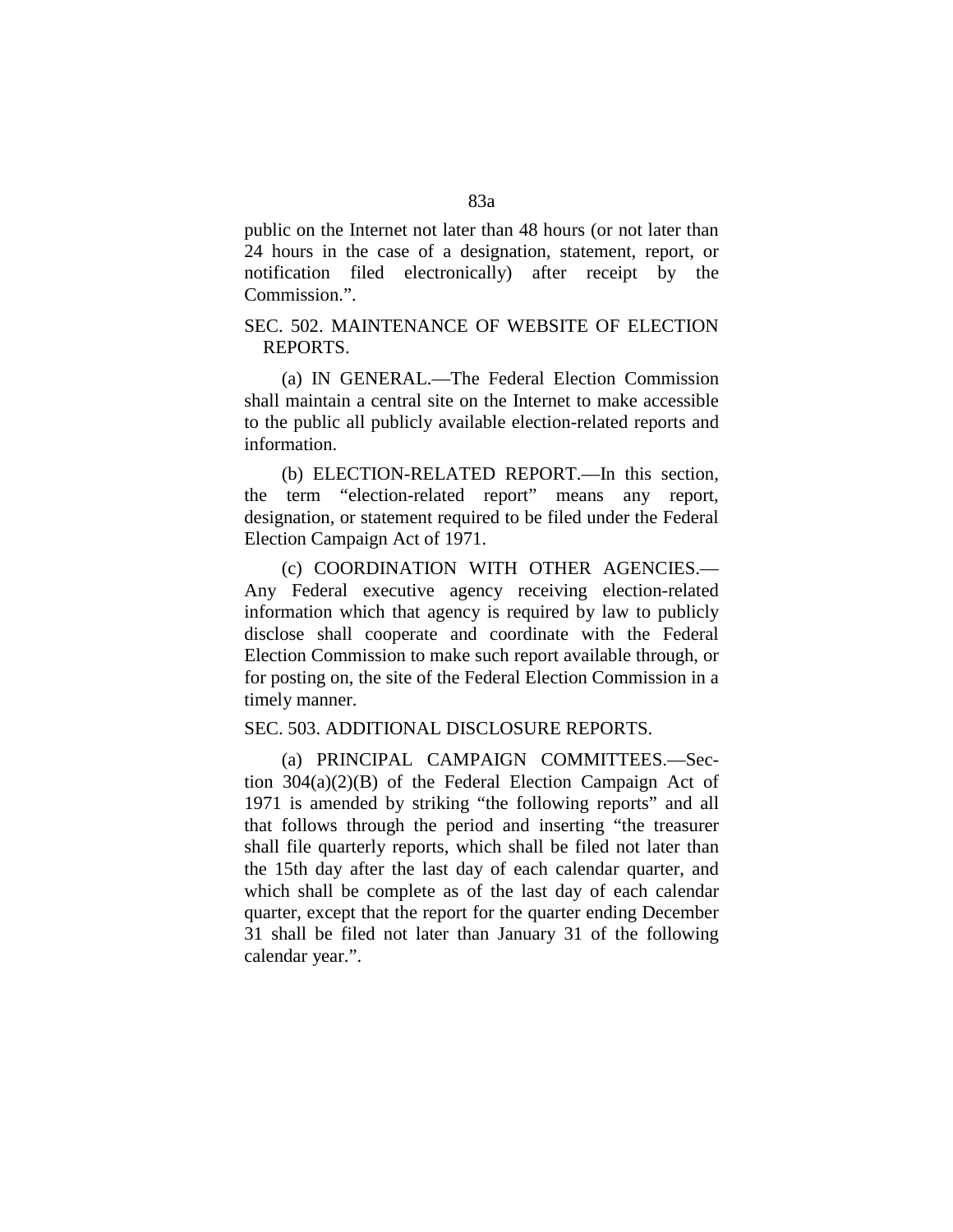(b) NATIONAL COMMITTEE OF A POLITICAL PARTY.—Section 304(a)(4) of such Act (2 U.S.C. 434(a)(4)) is amended by adding at the end the following flush sentence: "Notwithstanding the preceding sentence, a national committee of a political party shall file the reports required under subparagraph (B).".

SEC. 504. PUBLIC ACCESS TO BROADCASTING RECORDS.

Section 315 of the Communications Act of 1934 (47 U.S.C. 315), as amended by this Act, is amended by redesignating subsections (e) and (f) as subsections (f) and (g), respectively, and inserting after subsection (d) the following:

"(e) POLITICAL RECORD.—

"(1) IN GENERAL.—A licensee shall maintain, and make available for public inspection, a complete record of a request to purchase broadcast time that—

"(A) is made by or on behalf of a legally qualified candidate for public office; or

"(B) communicates a message relating to any political matter of national importance, including—

"(i) a legally qualified candidate;

"(ii) any election to Federal office; or

"(iii) a national legislative issue of public importance.

"(2) CONTENTS OF RECORD.—A record maintained under paragraph (1) shall contain information regarding—

"(A) whether the request to purchase broadcast time is accepted or rejected by the licensee;

"(B) the rate charged for the broadcast time;